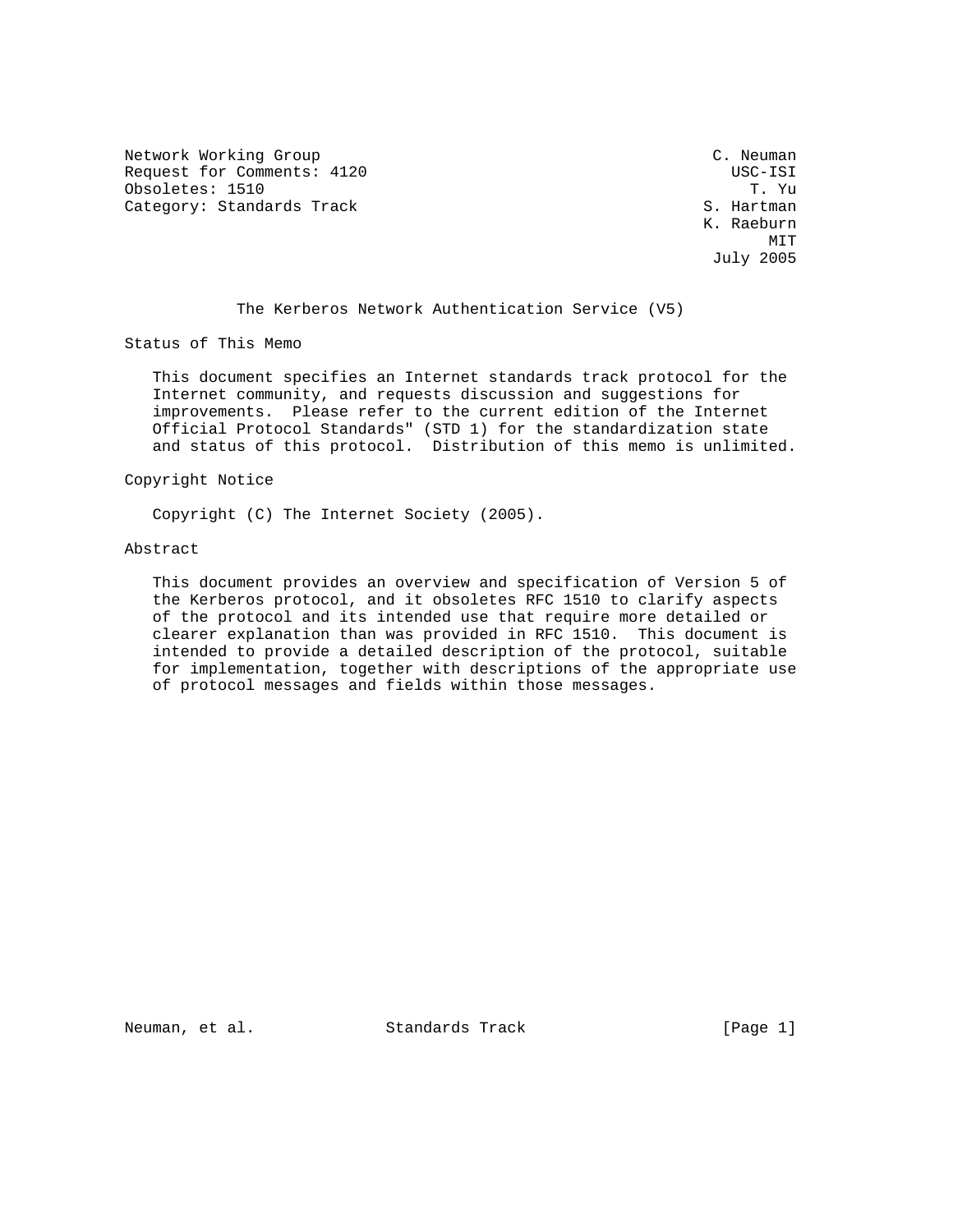Table of Contents

|  | 1.5. Extending Kerberos without Breaking Interoperability 11 |
|--|--------------------------------------------------------------|
|  | 1.5.1. Compatibility with RFC 1510 11                        |
|  | 1.5.2. Sending Extensible Messages 12                        |
|  |                                                              |
|  |                                                              |
|  |                                                              |
|  |                                                              |
|  | 2.1. Initial, Pre-authenticated, and                         |
|  | Hardware-Authenticated Tickets 17                            |
|  |                                                              |
|  |                                                              |
|  |                                                              |
|  |                                                              |
|  |                                                              |
|  |                                                              |
|  |                                                              |
|  |                                                              |
|  |                                                              |
|  |                                                              |
|  |                                                              |
|  | 2.9.3. Passwordless Hardware Authentication 22               |

# 3.1. The Authentication Service Exchange .........................22 3.1.1. Generation of KRB\_AS\_REQ Message ...................24 3.1.2. Receipt of KRB\_AS\_REQ Message ......................24 3.1.3. Generation of KRB\_AS\_REP Message ...................24 3.1.4. Generation of KRB\_ERROR Message ....................27 3.1.5. Receipt of KRB\_AS\_REP Message ......................27 3.1.6. Receipt of KRB\_ERROR Message .......................28 3.2. The Client/Server Authentication Exchange .................29 3.2.1. The KRB\_AP\_REQ Message .............................29 3.2.2. Generation of a KRB\_AP\_REQ Message .................29 3.2.3. Receipt of KRB\_AP\_REQ Message ......................30 3.2.4. Generation of a KRB\_AP\_REP Message .................33

3. Message Exchanges ..............................................22

|  |  | 3.2.5. Receipt of KRB_AP_REP Message 33            |  |  |
|--|--|----------------------------------------------------|--|--|
|  |  | 3.2.6. Using the Encryption Key 33                 |  |  |
|  |  | 3.3. The Ticket-Granting Service (TGS) Exchange 34 |  |  |
|  |  | 3.3.1. Generation of KRB_TGS_REQ Message 35        |  |  |
|  |  | 3.3.2. Receipt of KRB_TGS_REQ Message 37           |  |  |
|  |  | 3.3.3. Generation of KRB_TGS_REP Message 38        |  |  |
|  |  | 3.3.4. Receipt of KRB_TGS_REP Message 42           |  |  |
|  |  |                                                    |  |  |

Neuman, et al. Standards Track [Page 2]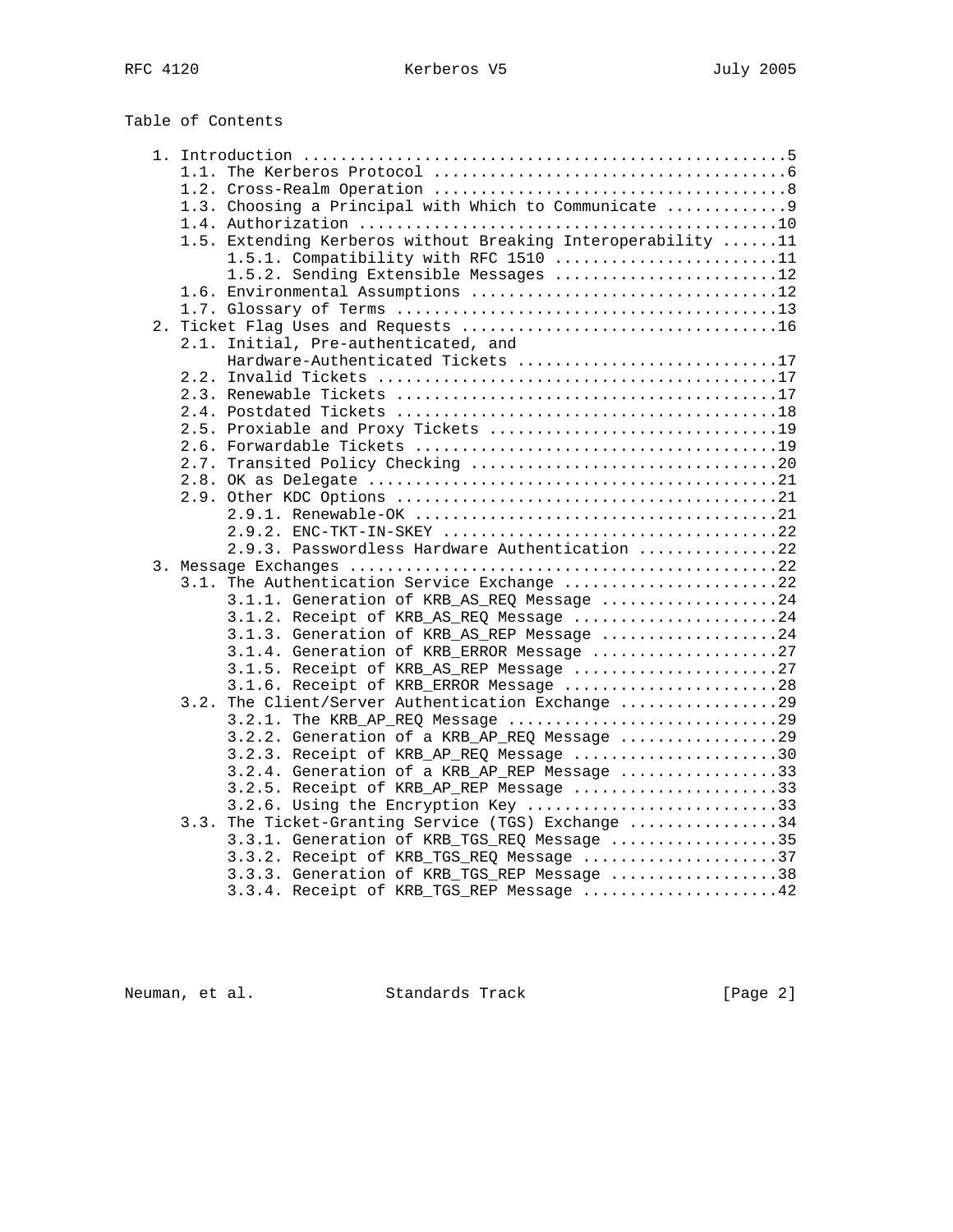|  | 3.4.1. Generation of a KRB_SAFE Message 42                                            |  |
|--|---------------------------------------------------------------------------------------|--|
|  | 3.4.2. Receipt of KRB_SAFE Message 43                                                 |  |
|  |                                                                                       |  |
|  | 3.5.1. Generation of a KRB_PRIV Message 44                                            |  |
|  | 3.5.2. Receipt of KRB_PRIV Message 44                                                 |  |
|  |                                                                                       |  |
|  | 3.6.1. Generation of a KRB CRED Message 45                                            |  |
|  | 3.6.2. Receipt of KRB_CRED Message 46                                                 |  |
|  | 3.7. User-to-User Authentication Exchanges 47                                         |  |
|  | 4. Encryption and Checksum Specifications 48                                          |  |
|  |                                                                                       |  |
|  | 5.1. Specific Compatibility Notes on ASN.1 51                                         |  |
|  | 5.1.1. ASN.1 Distinguished Encoding Rules 51                                          |  |
|  | 5.1.2. Optional Integer Fields 52                                                     |  |
|  | 5.1.3. Empty SEQUENCE OF Types 52                                                     |  |
|  | 5.1.4. Unrecognized Tag Numbers 52                                                    |  |
|  | 5.1.5. Tag Numbers Greater Than 30 53                                                 |  |
|  |                                                                                       |  |
|  |                                                                                       |  |
|  | 5.2.2. Realm and PrincipalName 55                                                     |  |
|  |                                                                                       |  |
|  | 5.2.4. Constrained Integer Types 55                                                   |  |
|  | 5.2.5. HostAddress and HostAddresses 56                                               |  |
|  |                                                                                       |  |
|  |                                                                                       |  |
|  |                                                                                       |  |
|  |                                                                                       |  |
|  |                                                                                       |  |
|  | 5.4. Specifications for the AS and TGS Exchanges                                      |  |
|  |                                                                                       |  |
|  | 5.4.2. KRB_KDC_REP Definition 81<br>5.5. Client/Server (CS) Message Specifications 84 |  |
|  | 5.5.1. KRB AP REQ Definition 84                                                       |  |
|  | 5.5.2. KRB_AP_REP Definition 88                                                       |  |
|  | 5.5.3. Error Message Reply 89                                                         |  |
|  | 5.6. KRB_SAFE Message Specification 89                                                |  |
|  |                                                                                       |  |
|  | 5.7. KRB_PRIV Message Specification 91                                                |  |
|  |                                                                                       |  |
|  | 5.8. KRB_CRED Message Specification 92                                                |  |
|  |                                                                                       |  |
|  |                                                                                       |  |
|  |                                                                                       |  |
|  |                                                                                       |  |
|  |                                                                                       |  |

Neuman, et al. Standards Track (Page 3)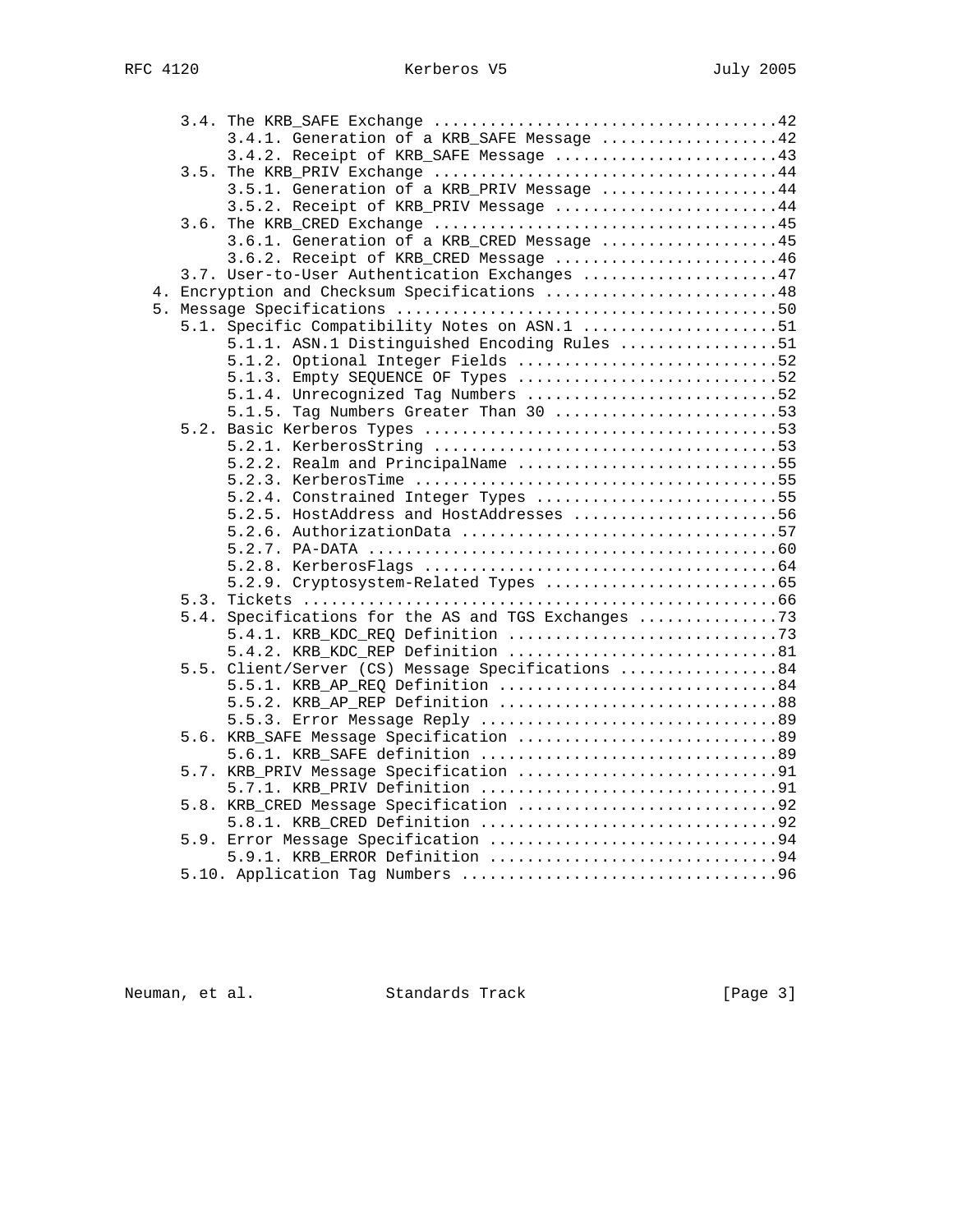| 6.2.1. Name of Server Principals 100              |  |
|---------------------------------------------------|--|
| 7. Constants and Other Defined Values 101         |  |
|                                                   |  |
| 7.2. KDC Messaging: IP Transports 102             |  |
|                                                   |  |
|                                                   |  |
| 7.2.3. KDC Discovery on IP Networks 104           |  |
|                                                   |  |
|                                                   |  |
| 7.5. Protocol Constants and Associated Values 106 |  |
|                                                   |  |
| 7.5.2. PreAuthentication Data Types 108           |  |
|                                                   |  |
| 7.5.4. Authorization Data Types 109               |  |
| 7.5.5. Transited Encoding Types 109               |  |
| 7.5.6. Protocol Version Number 109                |  |
| 7.5.7. Kerberos Message Types 110                 |  |
|                                                   |  |
|                                                   |  |
|                                                   |  |
|                                                   |  |
|                                                   |  |
|                                                   |  |
|                                                   |  |
|                                                   |  |
|                                                   |  |
|                                                   |  |
|                                                   |  |
|                                                   |  |

Neuman, et al. Standards Track (Page 4)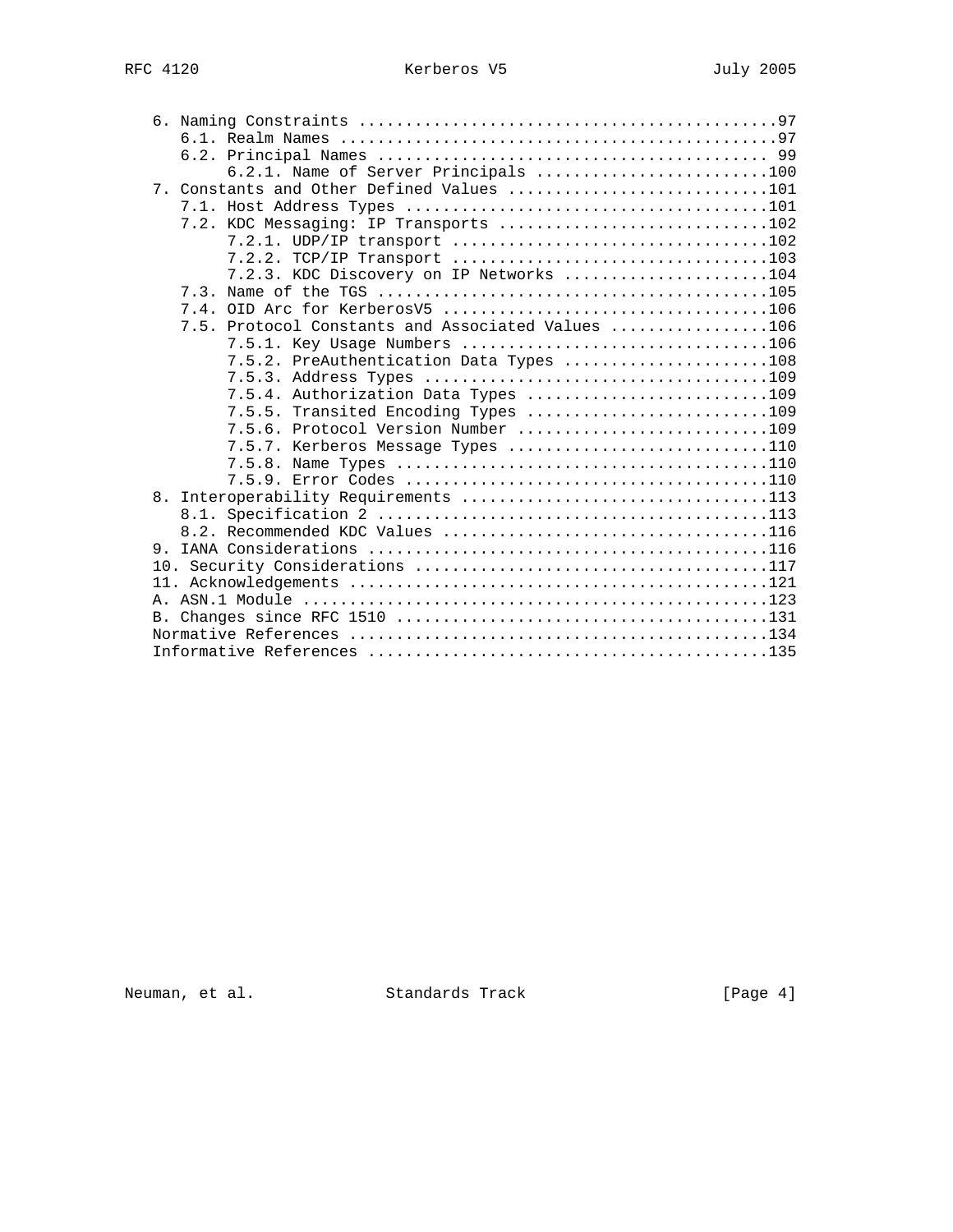# 1. Introduction

 This document describes the concepts and model upon which the Kerberos network authentication system is based. It also specifies Version 5 of the Kerberos protocol. The motivations, goals, assumptions, and rationale behind most design decisions are treated cursorily; they are more fully described in a paper available in IEEE communications [NT94] and earlier in the Kerberos portion of the Athena Technical Plan [MNSS87].

 This document is not intended to describe Kerberos to the end user, system administrator, or application developer. Higher-level papers describing Version 5 of the Kerberos system [NT94] and documenting version 4 [SNS88] are available elsewhere.

 The Kerberos model is based in part on Needham and Schroeder's trusted third-party authentication protocol [NS78] and on modifications suggested by Denning and Sacco [DS81]. The original design and implementation of Kerberos Versions 1 through 4 was the work of two former Project Athena staff members, Steve Miller of Digital Equipment Corporation and Clifford Neuman (now at the Information Sciences Institute of the University of Southern California), along with Jerome Saltzer, Technical Director of Project Athena, and Jeffrey Schiller, MIT Campus Network Manager. Many other members of Project Athena have also contributed to the work on Kerberos.

 Version 5 of the Kerberos protocol (described in this document) has evolved because of new requirements and desires for features not available in Version 4. The design of Version 5 was led by Clifford Neuman and John Kohl with much input from the community. The development of the MIT reference implementation was led at MIT by John Kohl and Theodore Ts'o, with help and contributed code from many others. Since RFC 1510 was issued, many individuals have proposed extensions and revisions to the protocol. This document reflects some of these proposals. Where such changes involved significant effort, the document cites the contribution of the proposer.

 Reference implementations of both Version 4 and Version 5 of Kerberos are publicly available, and commercial implementations have been developed and are widely used. Details on the differences between Versions 4 and 5 can be found in [KNT94].

 The key words "MUST", "MUST NOT", "REQUIRED", "SHALL", "SHALL NOT", "SHOULD", "SHOULD NOT", "RECOMMENDED", "MAY", and "OPTIONAL" in this document are to be interpreted as described in [RFC2119].

Neuman, et al. Standards Track (Page 5)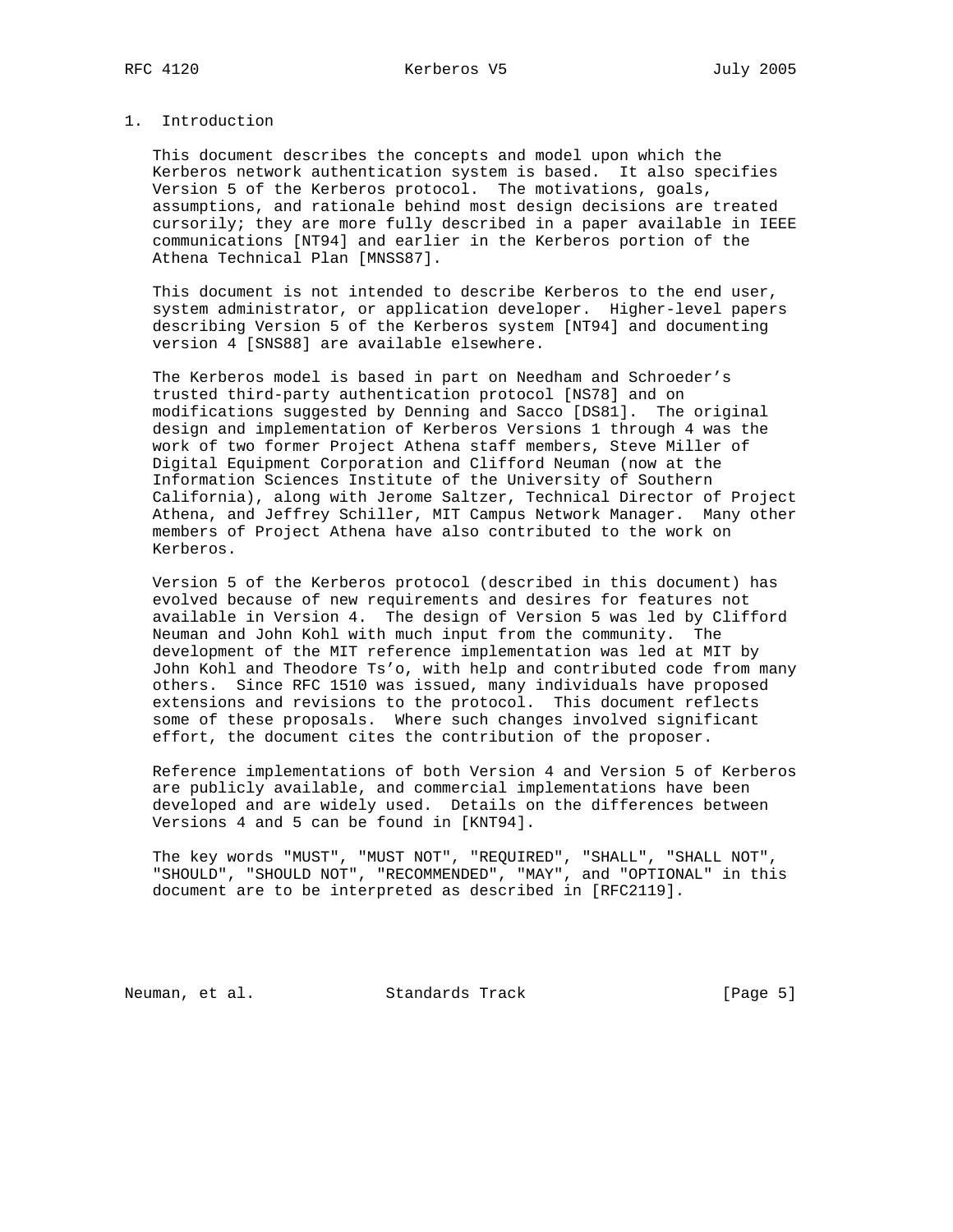### RFC 4120 Kerberos V5 July 2005

## 1.1. The Kerberos Protocol

 Kerberos provides a means of verifying the identities of principals, (e.g., a workstation user or a network server) on an open (unprotected) network. This is accomplished without relying on assertions by the host operating system, without basing trust on host addresses, without requiring physical security of all the hosts on the network, and under the assumption that packets traveling along the network can be read, modified, and inserted at will. Kerberos performs authentication under these conditions as a trusted third party authentication service by using conventional (shared secret key) cryptography. Extensions to Kerberos (outside the scope of this document) can provide for the use of public key cryptography during certain phases of the authentication protocol. Such extensions support Kerberos authentication for users registered with public key certification authorities and provide certain benefits of public key cryptography in situations where they are needed.

 The basic Kerberos authentication process proceeds as follows: A client sends a request to the authentication server (AS) for "credentials" for a given server. The AS responds with these credentials, encrypted in the client's key. The credentials consist of a "ticket" for the server and a temporary encryption key (often called a "session key"). The client transmits the ticket (which contains the client's identity and a copy of the session key, all encrypted in the server's key) to the server. The session key (now shared by the client and server) is used to authenticate the client and may optionally be used to authenticate the server. It may also be used to encrypt further communication between the two parties or to exchange a separate sub-session key to be used to encrypt further communication. Note that many applications use Kerberos' functions only upon the initiation of a stream-based network connection. Unless an application performs encryption or integrity protection for the data stream, the identity verification applies only to the initiation of the connection, and it does not guarantee that subsequent messages on the connection originate from the same principal.

 Implementation of the basic protocol consists of one or more authentication servers running on physically secure hosts. The authentication servers maintain a database of principals (i.e., users and servers) and their secret keys. Code libraries provide encryption and implement the Kerberos protocol. In order to add authentication to its transactions, a typical network application adds calls to the Kerberos library directly or through the Generic Security Services Application Programming Interface (GSS-API) described in a separate document [RFC4121]. These calls result in the transmission of the messages necessary to achieve authentication.

Neuman, et al. Standards Track (Page 6)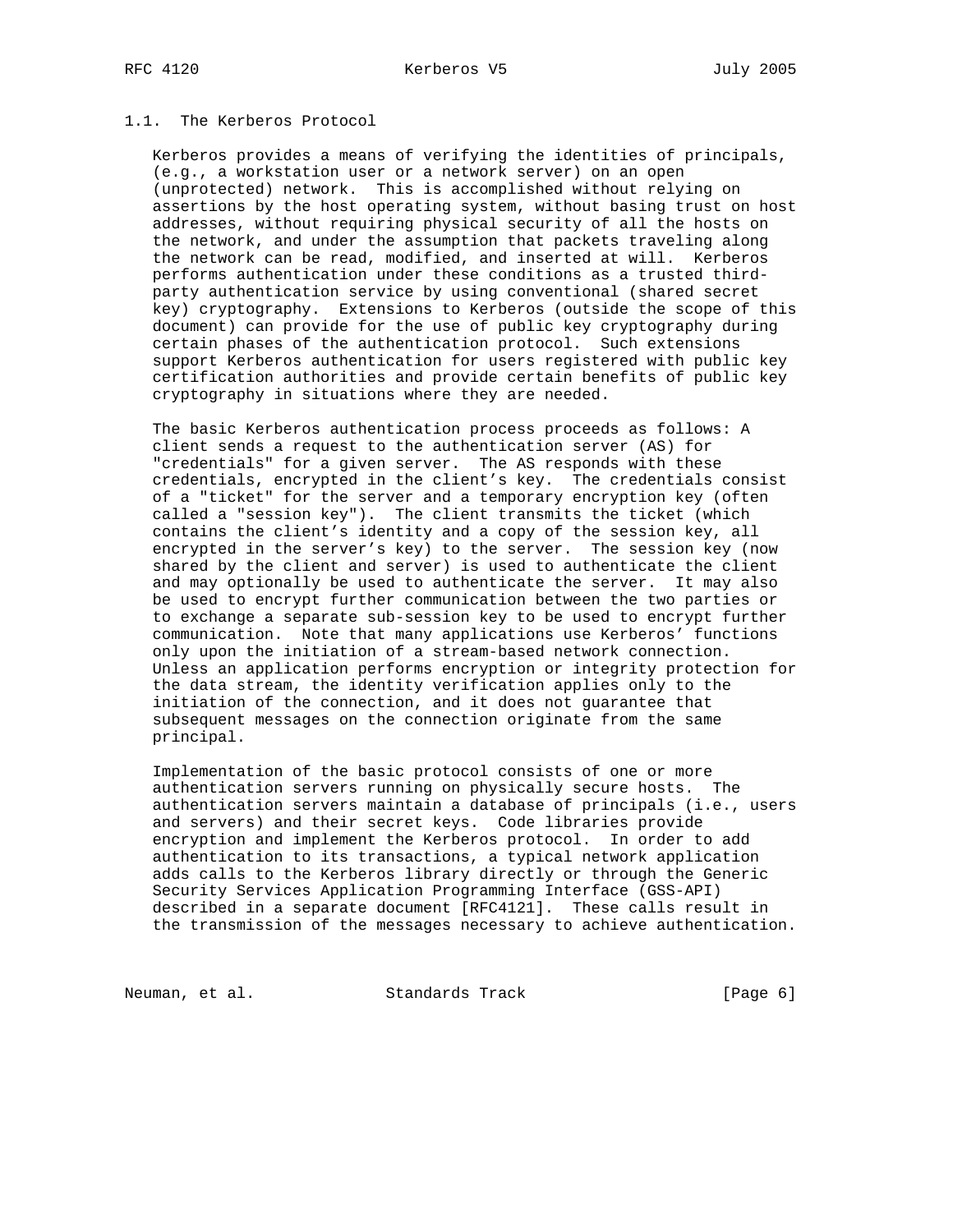The Kerberos protocol consists of several sub-protocols (or exchanges). There are two basic methods by which a client can ask a Kerberos server for credentials. In the first approach, the client sends a cleartext request for a ticket for the desired server to the AS. The reply is sent encrypted in the client's secret key. Usually this request is for a ticket-granting ticket (TGT), which can later be used with the ticket-granting server (TGS). In the second method, the client sends a request to the TGS. The client uses the TGT to authenticate itself to the TGS in the same manner as if it were contacting any other application server that requires Kerberos authentication. The reply is encrypted in the session key from the TGT. Though the protocol specification describes the AS and the TGS as separate servers, in practice they are implemented as different protocol entry points within a single Kerberos server.

 Once obtained, credentials may be used to verify the identity of the principals in a transaction, to ensure the integrity of messages exchanged between them, or to preserve privacy of the messages. The application is free to choose whatever protection may be necessary.

 To verify the identities of the principals in a transaction, the client transmits the ticket to the application server. Because the ticket is sent "in the clear" (parts of it are encrypted, but this encryption doesn't thwart replay) and might be intercepted and reused by an attacker, additional information is sent to prove that the message originated with the principal to whom the ticket was issued. This information (called the authenticator) is encrypted in the session key and includes a timestamp. The timestamp proves that the message was recently generated and is not a replay. Encrypting the authenticator in the session key proves that it was generated by a party possessing the session key. Since no one except the requesting principal and the server know the session key (it is never sent over the network in the clear), this guarantees the identity of the client.

 The integrity of the messages exchanged between principals can also be guaranteed by using the session key (passed in the ticket and contained in the credentials). This approach provides detection of both replay attacks and message stream modification attacks. It is accomplished by generating and transmitting a collision-proof checksum (elsewhere called a hash or digest function) of the client's message, keyed with the session key. Privacy and integrity of the messages exchanged between principals can be secured by encrypting the data to be passed by using the session key contained in the ticket or the sub-session key found in the authenticator.

Neuman, et al. Standards Track (Page 7)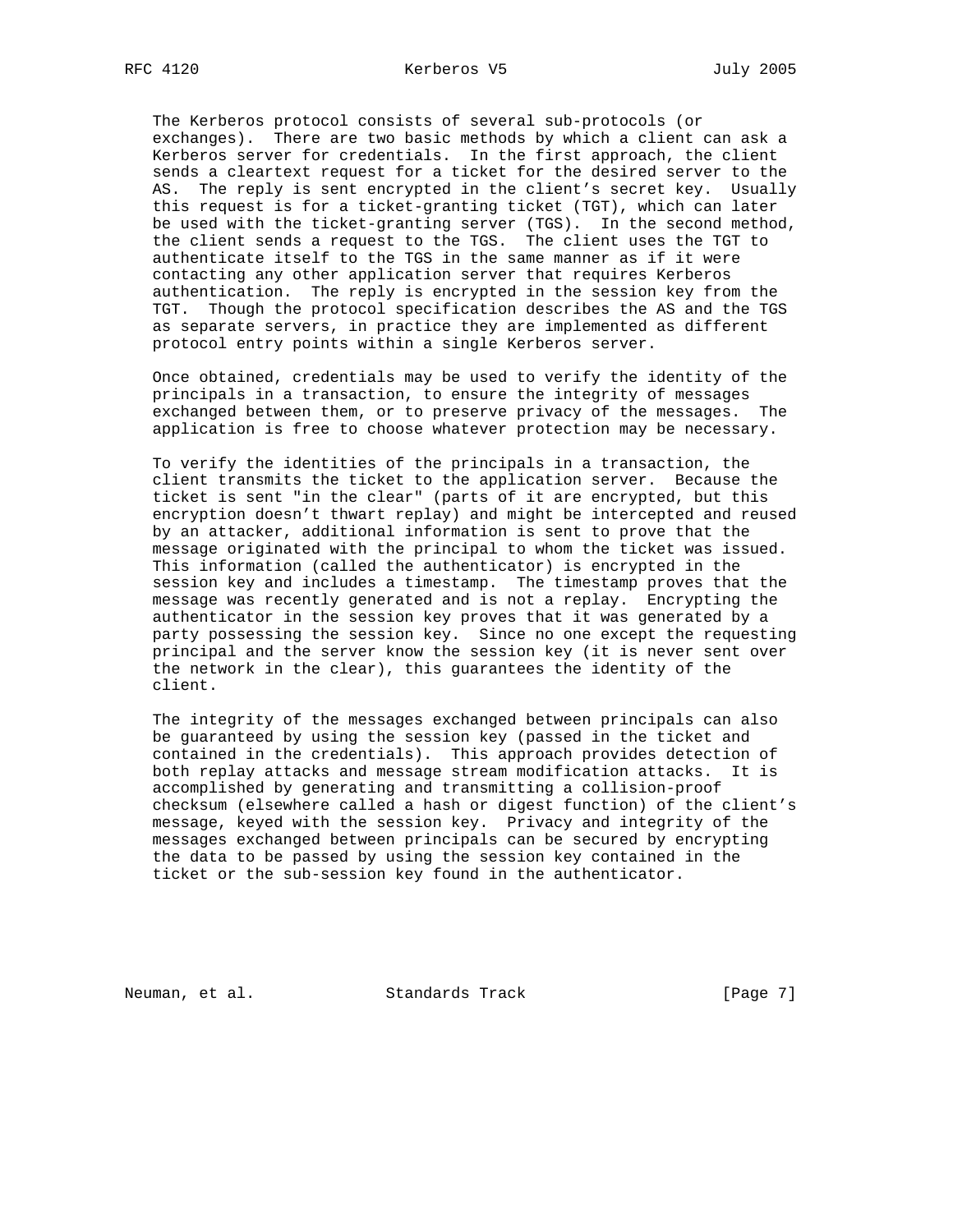The authentication exchanges mentioned above require read-only access to the Kerberos database. Sometimes, however, the entries in the database must be modified, such as when adding new principals or changing a principal's key. This is done using a protocol between a client and a third Kerberos server, the Kerberos Administration Server (KADM). There is also a protocol for maintaining multiple copies of the Kerberos database. Neither of these protocols are described in this document.

### 1.2. Cross-Realm Operation

 The Kerberos protocol is designed to operate across organizational boundaries. A client in one organization can be authenticated to a server in another. Each organization wishing to run a Kerberos server establishes its own "realm". The name of the realm in which a client is registered is part of the client's name and can be used by the end-service to decide whether to honor a request.

 By establishing "inter-realm" keys, the administrators of two realms can allow a client authenticated in the local realm to prove its identity to servers in other realms. The exchange of inter-realm keys (a separate key may be used for each direction) registers the ticket-granting service of each realm as a principal in the other realm. A client is then able to obtain a TGT for the remote realm's ticket-granting service from its local realm. When that TGT is used, the remote ticket-granting service uses the inter-realm key (which usually differs from its own normal TGS key) to decrypt the TGT; thus it is certain that the ticket was issued by the client's own TGS. Tickets issued by the remote ticket-granting service will indicate to the end-service that the client was authenticated from another realm.

 Without cross-realm operation, and with appropriate permission, the client can arrange registration of a separately-named principal in a remote realm and engage in normal exchanges with that realm's services. However, for even small numbers of clients this becomes cumbersome, and more automatic methods as described here are necessary.

 A realm is said to communicate with another realm if the two realms share an inter-realm key, or if the local realm shares an inter-realm key with an intermediate realm that communicates with the remote realm. An authentication path is the sequence of intermediate realms that are transited in communicating from one realm to another.

 Realms may be organized hierarchically. Each realm shares a key with its parent and a different key with each child. If an inter-realm key is not directly shared by two realms, the hierarchical organization allows an authentication path to be easily constructed.

Neuman, et al. Standards Track (Page 8)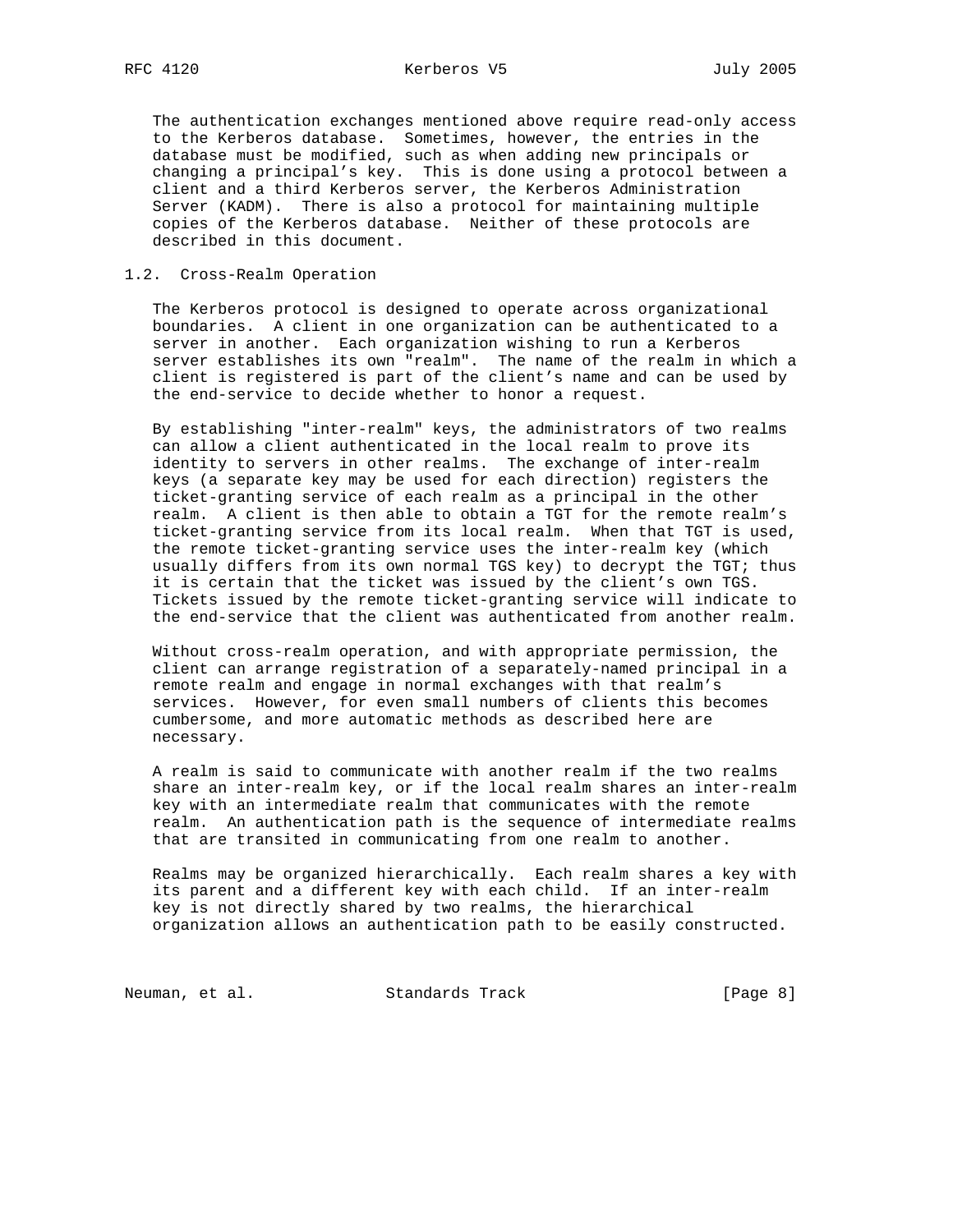If a hierarchical organization is not used, it may be necessary to consult a database in order to construct an authentication path between realms.

 Although realms are typically hierarchical, intermediate realms may be bypassed to achieve cross-realm authentication through alternate authentication paths. (These might be established to make communication between two realms more efficient.) It is important for the end-service to know which realms were transited when deciding how much faith to place in the authentication process. To facilitate this decision, a field in each ticket contains the names of the realms that were involved in authenticating the client.

 The application server is ultimately responsible for accepting or rejecting authentication and SHOULD check the transited field. The application server may choose to rely on the Key Distribution Center (KDC) for the application server's realm to check the transited field. The application server's KDC will set the TRANSITED-POLICY-CHECKED flag in this case. The KDCs for intermediate realms may also check the transited field as they issue TGTs for other realms, but they are encouraged not to do so. A client may request that the KDCs not check the transited field by setting the DISABLE-TRANSITED-CHECK flag. KDCs SHOULD honor this flag.

### 1.3. Choosing a Principal with Which to Communicate

 The Kerberos protocol provides the means for verifying (subject to the assumptions in Section 1.6) that the entity with which one communicates is the same entity that was registered with the KDC using the claimed identity (principal name). It is still necessary to determine whether that identity corresponds to the entity with which one intends to communicate.

 When appropriate data has been exchanged in advance, the application may perform this determination syntactically based on the application protocol specification, information provided by the user, and configuration files. For example, the server principal name (including realm) for a telnet server might be derived from the user-specified host name (from the telnet command line), the "host/" prefix specified in the application protocol specification, and a mapping to a Kerberos realm derived syntactically from the domain part of the specified hostname and information from the local Kerberos realms database.

 One can also rely on trusted third parties to make this determination, but only when the data obtained from the third party is suitably integrity-protected while resident on the third-party

Neuman, et al. Standards Track [Page 9]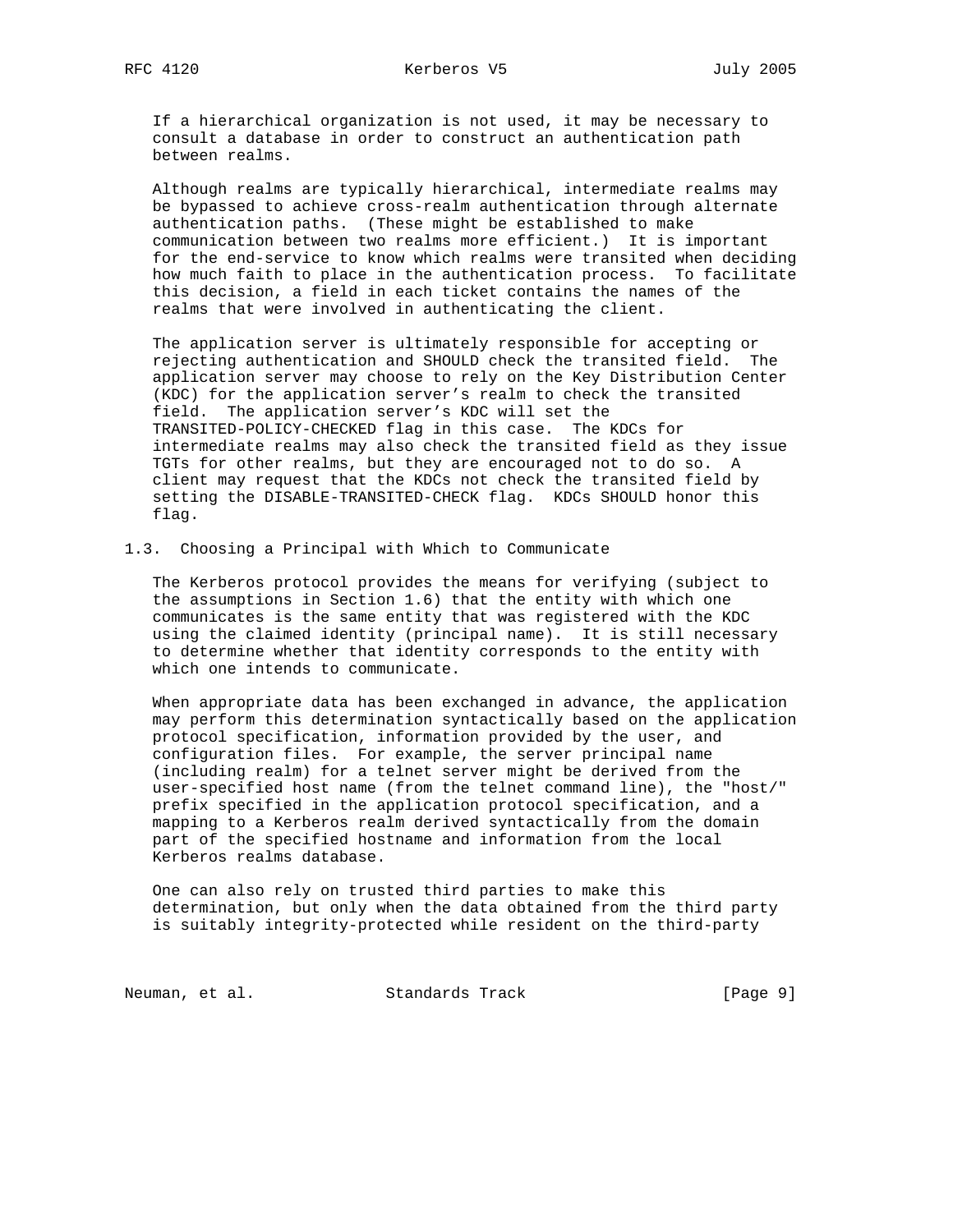server and when transmitted. Thus, for example, one should not rely on an unprotected DNS record to map a host alias to the primary name of a server, accepting the primary name as the party that one intends to contact, since an attacker can modify the mapping and impersonate the party.

 Implementations of Kerberos and protocols based on Kerberos MUST NOT use insecure DNS queries to canonicalize the hostname components of the service principal names (i.e., they MUST NOT use insecure DNS queries to map one name to another to determine the host part of the principal name with which one is to communicate). In an environment without secure name service, application authors MAY append a statically configured domain name to unqualified hostnames before passing the name to the security mechanisms, but they should do no more than that. Secure name service facilities, if available, might be trusted for hostname canonicalization, but such canonicalization by the client SHOULD NOT be required by KDC implementations.

 Implementation note: Many current implementations do some degree of canonicalization of the provided service name, often using DNS even though it creates security problems. However, there is no consistency among implementations as to whether the service name is case folded to lowercase or whether reverse resolution is used. To maximize interoperability and security, applications SHOULD provide security mechanisms with names that result from folding the user entered name to lowercase without performing any other modifications or canonicalization.

# 1.4. Authorization

 As an authentication service, Kerberos provides a means of verifying the identity of principals on a network. Authentication is usually useful primarily as a first step in the process of authorization, determining whether a client may use a service, which objects the client is allowed to access, and the type of access allowed for each. Kerberos does not, by itself, provide authorization. Possession of a client ticket for a service provides only for authentication of the client to that service, and in the absence of a separate authorization procedure, an application should not consider it to authorize the use of that service.

 Separate authorization methods MAY be implemented as application specific access control functions and may utilize files on the application server, on separately issued authorization credentials such as those based on proxies [Neu93], or on other authorization services. Separately authenticated authorization credentials MAY be embedded in a ticket's authorization data when encapsulated by the KDC-issued authorization data element.

Neuman, et al. Standards Track [Page 10]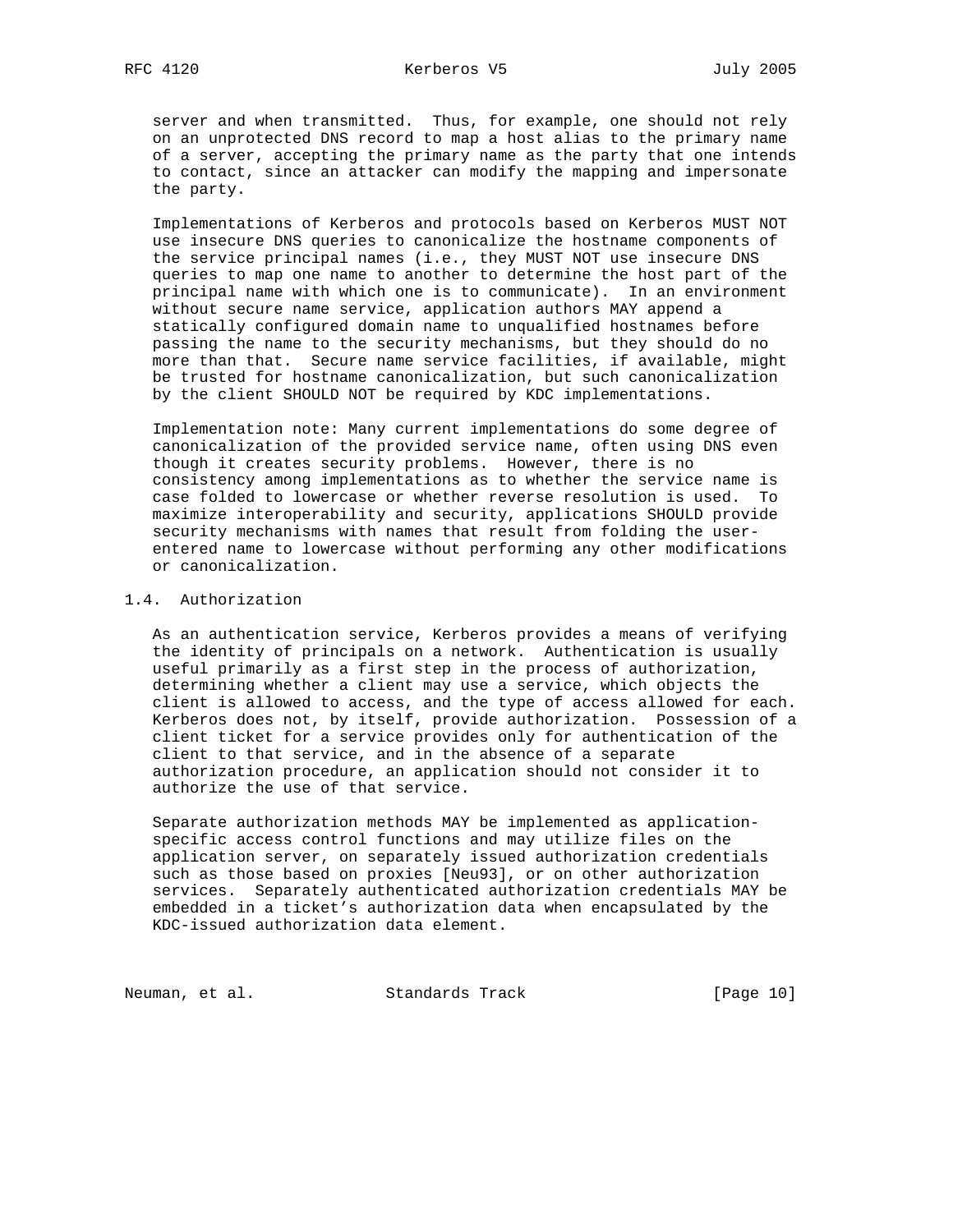Applications should not accept the mere issuance of a service ticket by the Kerberos server (even by a modified Kerberos server) as granting authority to use the service, since such applications may become vulnerable to the bypass of this authorization check in an environment where other options for application authentication are provided, or if they interoperate with other KDCs.

## 1.5. Extending Kerberos without Breaking Interoperability

 As the deployed base of Kerberos implementations grows, extending Kerberos becomes more important. Unfortunately, some extensions to the existing Kerberos protocol create interoperability issues because of uncertainty regarding the treatment of certain extensibility options by some implementations. This section includes guidelines that will enable future implementations to maintain interoperability.

 Kerberos provides a general mechanism for protocol extensibility. Some protocol messages contain typed holes -- sub-messages that contain an octet-string along with an integer that defines how to interpret the octet-string. The integer types are registered centrally, but they can be used both for vendor extensions and for extensions standardized through the IETF.

 In this document, the word "extension" refers to extension by defining a new type to insert into an existing typed hole in a protocol message. It does not refer to extension by addition of new fields to ASN.1 types, unless the text explicitly indicates otherwise.

## 1.5.1. Compatibility with RFC 1510

 Note that existing Kerberos message formats cannot readily be extended by adding fields to the ASN.1 types. Sending additional fields often results in the entire message being discarded without an error indication. Future versions of this specification will provide guidelines to ensure that ASN.1 fields can be added without creating an interoperability problem.

 In the meantime, all new or modified implementations of Kerberos that receive an unknown message extension SHOULD preserve the encoding of the extension but otherwise ignore its presence. Recipients MUST NOT decline a request simply because an extension is present.

 There is one exception to this rule. If an unknown authorization data element type is received by a server other than the ticket granting service either in an AP-REQ or in a ticket contained in an AP-REQ, then authentication MUST fail. One of the primary uses of authorization data is to restrict the use of the ticket. If the

Neuman, et al. Standards Track [Page 11]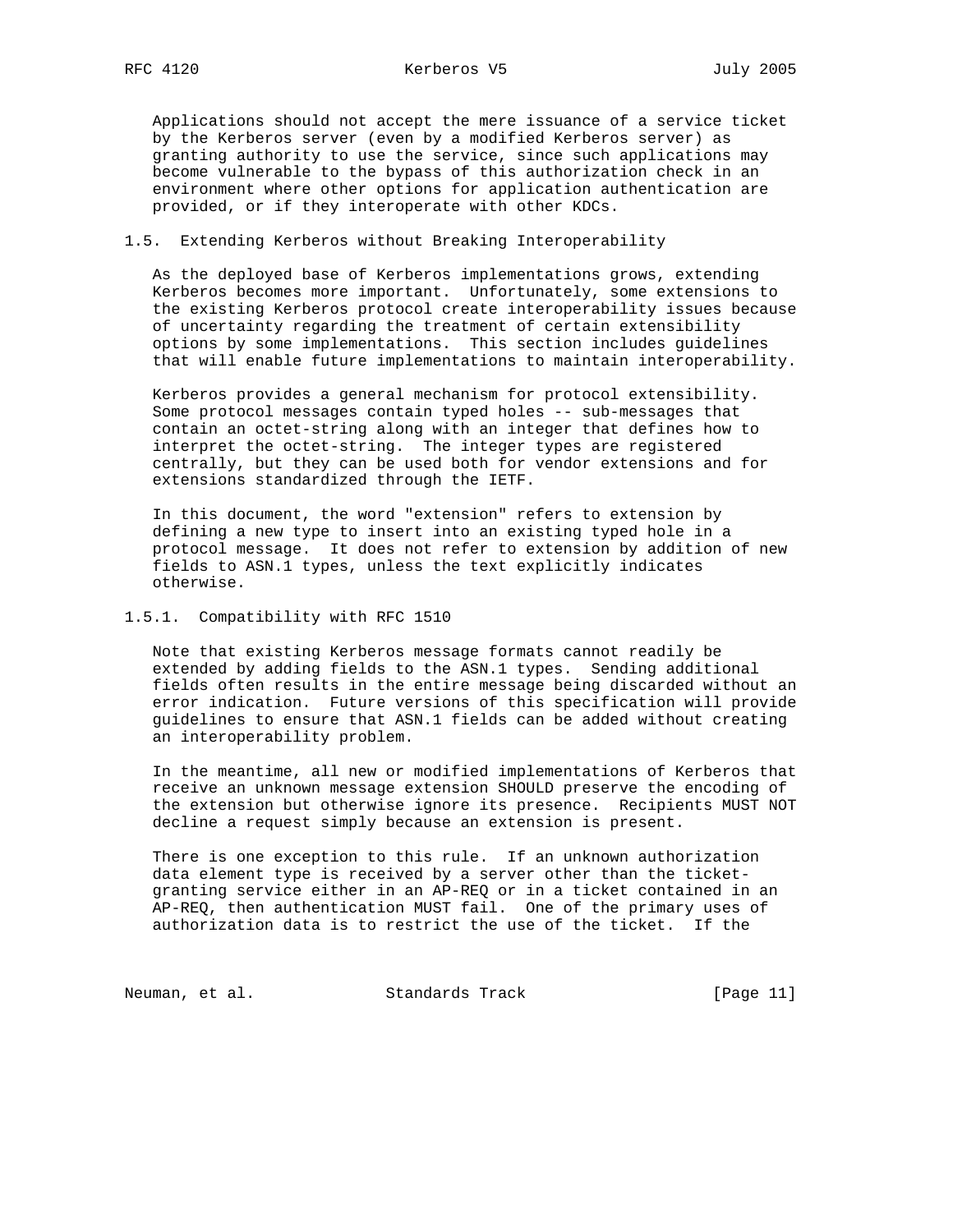service cannot determine whether the restriction applies to that service, then a security weakness may result if the ticket can be used for that service. Authorization elements that are optional SHOULD be enclosed in the AD-IF-RELEVANT element.

 The ticket-granting service MUST ignore but propagate to derivative tickets any unknown authorization data types, unless those data types are embedded in a MANDATORY-FOR-KDC element, in which case the request will be rejected. This behavior is appropriate because requiring that the ticket-granting service understand unknown authorization data types would require that KDC software be upgraded to understand new application-level restrictions before applications used these restrictions, decreasing the utility of authorization data as a mechanism for restricting the use of tickets. No security problem is created because services to which the tickets are issued will verify the authorization data.

 Implementation note: Many RFC 1510 implementations ignore unknown authorization data elements. Depending on these implementations to honor authorization data restrictions may create a security weakness.

## 1.5.2. Sending Extensible Messages

 Care must be taken to ensure that old implementations can understand messages sent to them, even if they do not understand an extension that is used. Unless the sender knows that an extension is supported, the extension cannot change the semantics of the core message or previously defined extensions.

 For example, an extension including key information necessary to decrypt the encrypted part of a KDC-REP could only be used in situations where the recipient was known to support the extension. Thus when designing such extensions it is important to provide a way for the recipient to notify the sender of support for the extension. For example in the case of an extension that changes the KDC-REP reply key, the client could indicate support for the extension by including a padata element in the AS-REQ sequence. The KDC should only use the extension if this padata element is present in the AS-REQ. Even if policy requires the use of the extension, it is better to return an error indicating that the extension is required than to use the extension when the recipient may not support it. Debugging implementations that do not interoperate is easier when errors are returned.

#### 1.6. Environmental Assumptions

 Kerberos imposes a few assumptions on the environment in which it can properly function, including the following:

Neuman, et al. Standards Track [Page 12]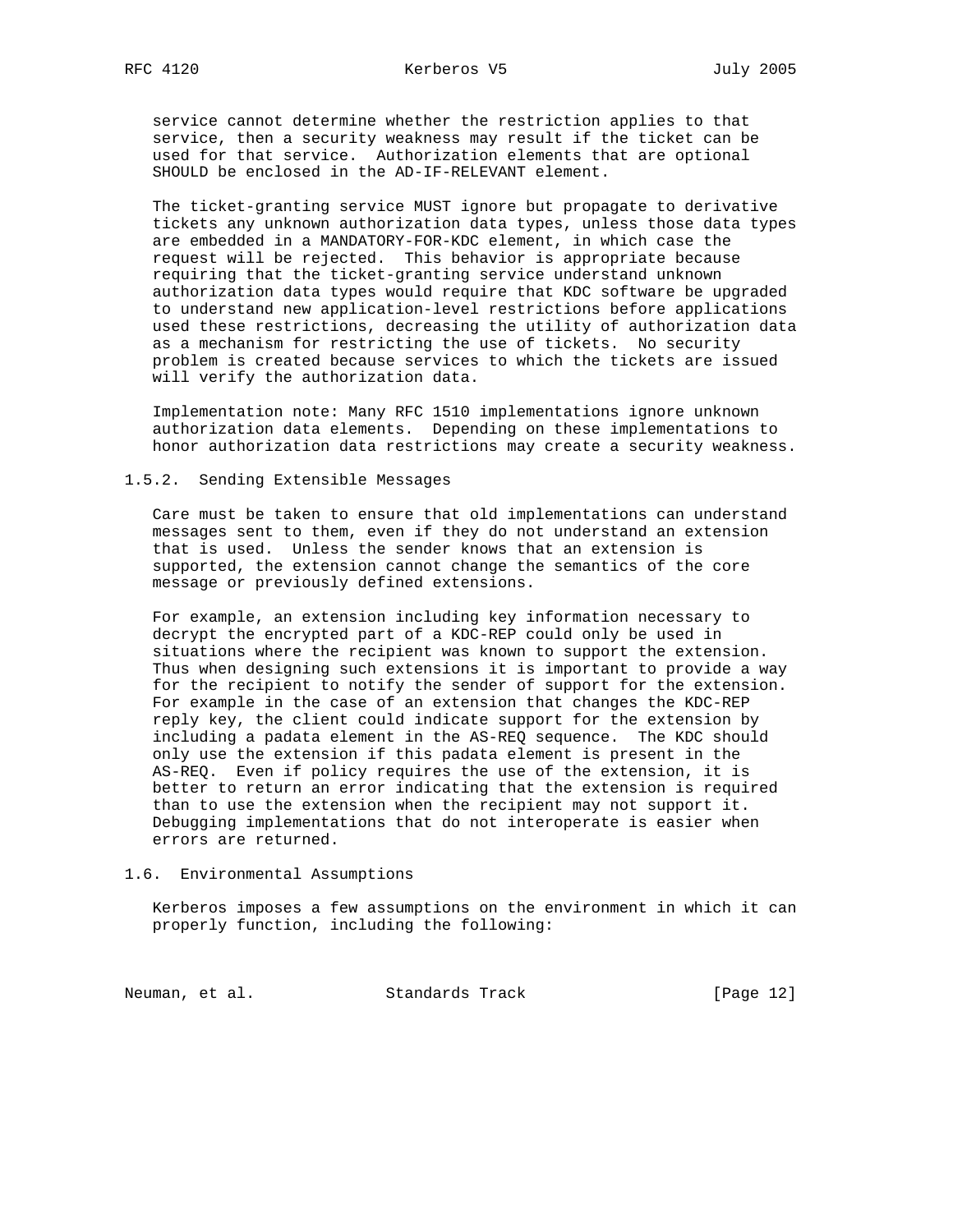- \* "Denial of service" attacks are not solved with Kerberos. There are places in the protocols where an intruder can prevent an application from participating in the proper authentication steps. Detection and solution of such attacks (some of which can appear to be not-uncommon "normal" failure modes for the system) are usually best left to the human administrators and users.
- \* Principals MUST keep their secret keys secret. If an intruder somehow steals a principal's key, it will be able to masquerade as that principal or to impersonate any server to the legitimate principal.
- \* "Password guessing" attacks are not solved by Kerberos. If a user chooses a poor password, it is possible for an attacker to successfully mount an offline dictionary attack by repeatedly attempting to decrypt, with successive entries from a dictionary, messages obtained which are encrypted under a key derived from the user's password.
- \* Each host on the network MUST have a clock which is "loosely synchronized" to the time of the other hosts; this synchronization is used to reduce the bookkeeping needs of application servers when they do replay detection. The degree of "looseness" can be configured on a per-server basis, but it is typically on the order of 5 minutes. If the clocks are synchronized over the network, the clock synchronization protocol MUST itself be secured from network attackers.
- \* Principal identifiers are not recycled on a short-term basis. A typical mode of access control will use access control lists (ACLs) to grant permissions to particular principals. If a stale ACL entry remains for a deleted principal and the principal identifier is reused, the new principal will inherit rights specified in the stale ACL entry. By not re-using principal identifiers, the danger of inadvertent access is removed.
- 1.7. Glossary of Terms

Below is a list of terms used throughout this document.

 Authentication Verifying the claimed identity of a principal.

 Authentication header A record containing a Ticket and an Authenticator to be presented to a server as part of the authentication process.

Neuman, et al. Standards Track [Page 13]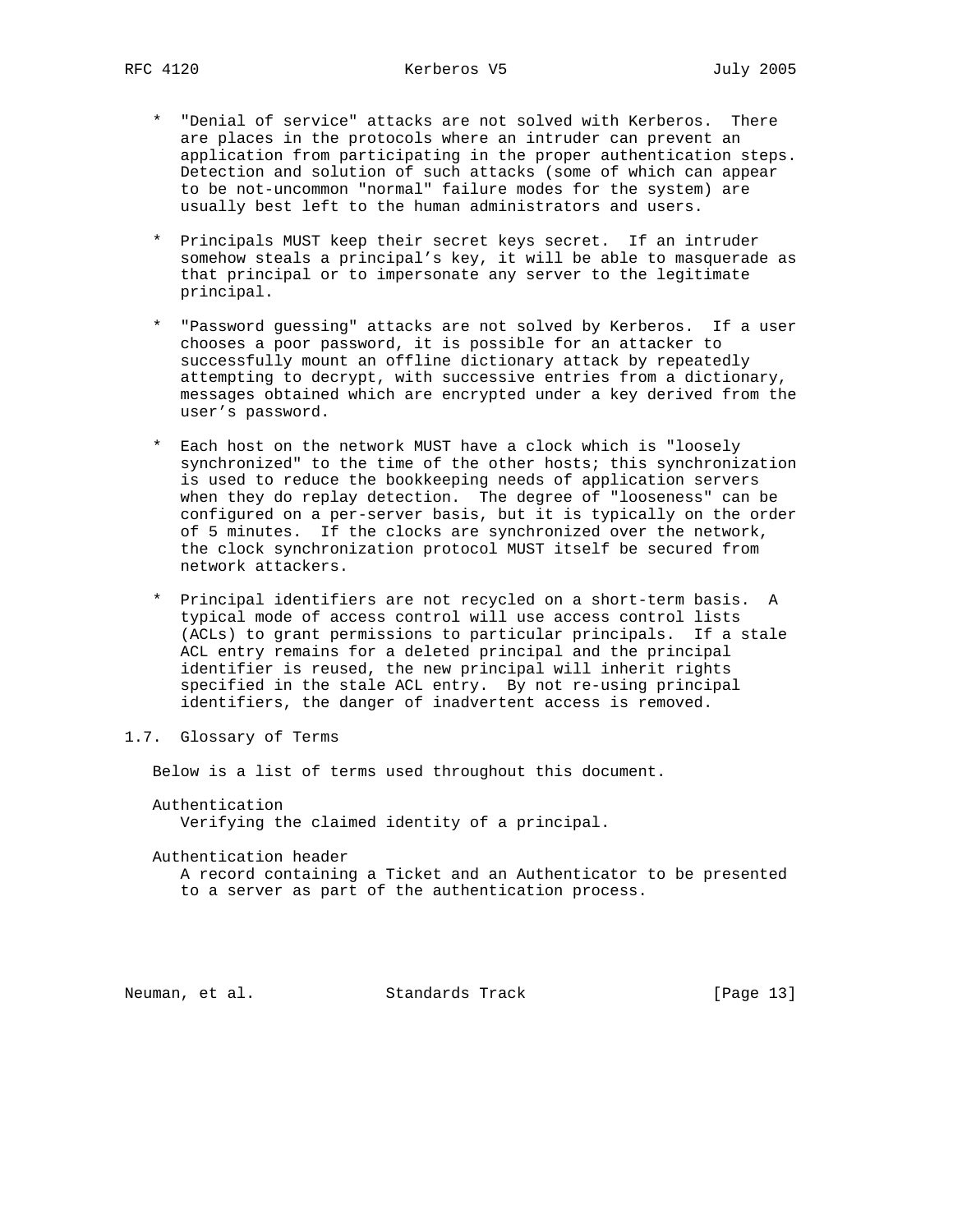#### Authentication path

 A sequence of intermediate realms transited in the authentication process when communicating from one realm to another.

Authenticator

 A record containing information that can be shown to have been recently generated using the session key known only by the client and server.

## Authorization

 The process of determining whether a client may use a service, which objects the client is allowed to access, and the type of access allowed for each.

#### Capability

 A token that grants the bearer permission to access an object or service. In Kerberos, this might be a ticket whose use is restricted by the contents of the authorization data field, but which lists no network addresses, together with the session key necessary to use the ticket.

### Ciphertext

 The output of an encryption function. Encryption transforms plaintext into ciphertext.

#### Client

 A process that makes use of a network service on behalf of a user. Note that in some cases a Server may itself be a client of some other server (e.g., a print server may be a client of a file server).

#### Credentials

 A ticket plus the secret session key necessary to use that ticket successfully in an authentication exchange.

#### Encryption Type (etype)

 When associated with encrypted data, an encryption type identifies the algorithm used to encrypt the data and is used to select the appropriate algorithm for decrypting the data. Encryption type tags are communicated in other messages to enumerate algorithms that are desired, supported, preferred, or allowed to be used for encryption of data between parties. This preference is combined with local information and policy to select an algorithm to be used.

#### KDC

 Key Distribution Center. A network service that supplies tickets and temporary session keys; or an instance of that service or the

Neuman, et al. Standards Track [Page 14]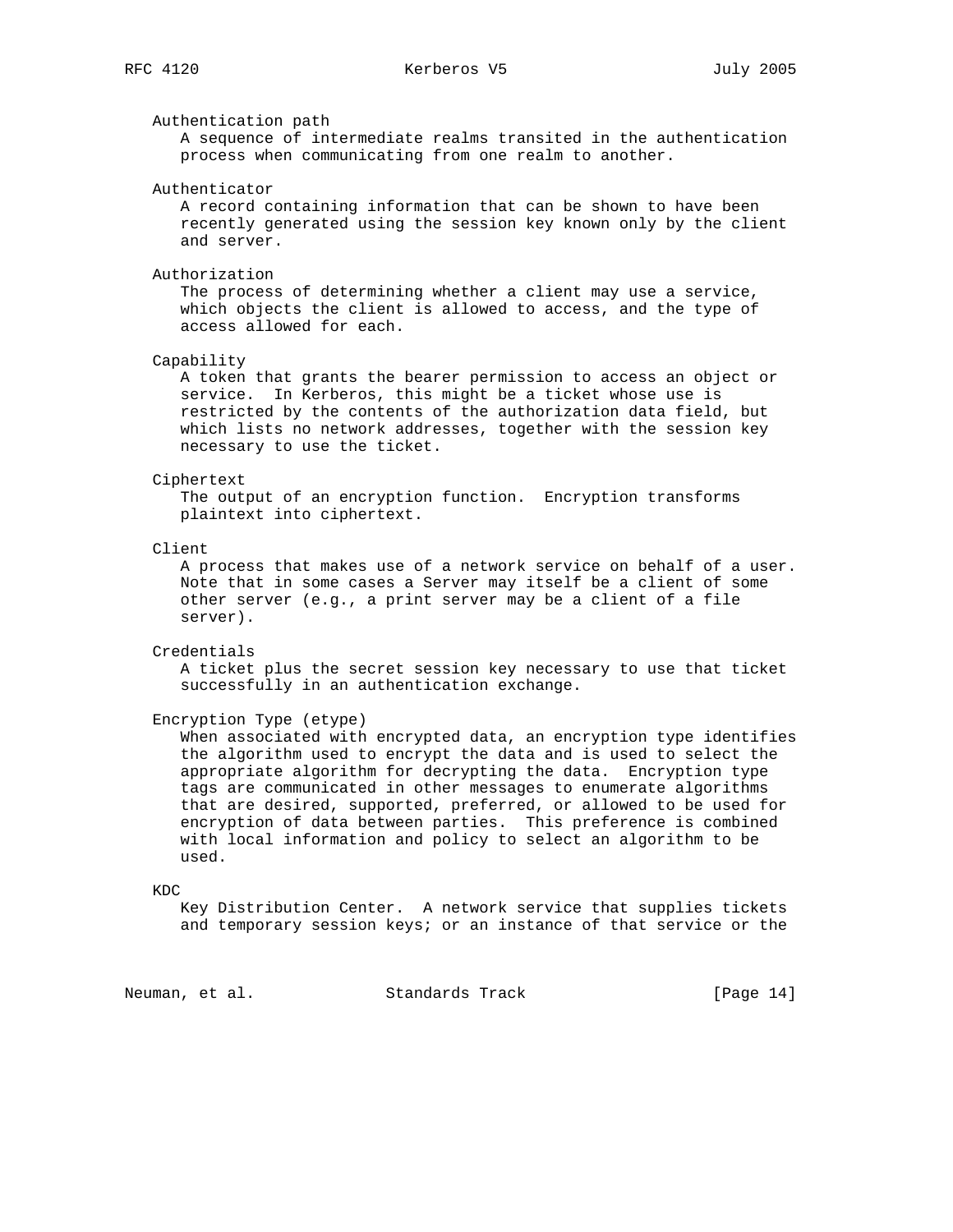### RFC 4120 Kerberos V5 July 2005

 host on which it runs. The KDC services both initial ticket and ticket-granting ticket requests. The initial ticket portion is sometimes referred to as the Authentication Server (or service). The ticket-granting ticket portion is sometimes referred to as the ticket-granting server (or service).

### Kerberos

 The name given to the Project Athena's authentication service, the protocol used by that service, or the code used to implement the authentication service. The name is adopted from the three-headed dog that guards Hades.

Key Version Number (kvno)

 A tag associated with encrypted data identifies which key was used for encryption when a long-lived key associated with a principal changes over time. It is used during the transition to a new key so that the party decrypting a message can tell whether the data was encrypted with the old or the new key.

#### Plaintext

 The input to an encryption function or the output of a decryption function. Decryption transforms ciphertext into plaintext.

Principal

 A named client or server entity that participates in a network communication, with one name that is considered canonical.

Principal identifier

 The canonical name used to identify each different principal uniquely.

Seal

 To encipher a record containing several fields in such a way that the fields cannot be individually replaced without knowledge of the encryption key or leaving evidence of tampering.

Secret key

 An encryption key shared by a principal and the KDC, distributed outside the bounds of the system, with a long lifetime. In the case of a human user's principal, the secret key MAY be derived from a password.

### Server

 A particular Principal that provides a resource to network clients. The server is sometimes referred to as the Application Server.

Neuman, et al. Standards Track [Page 15]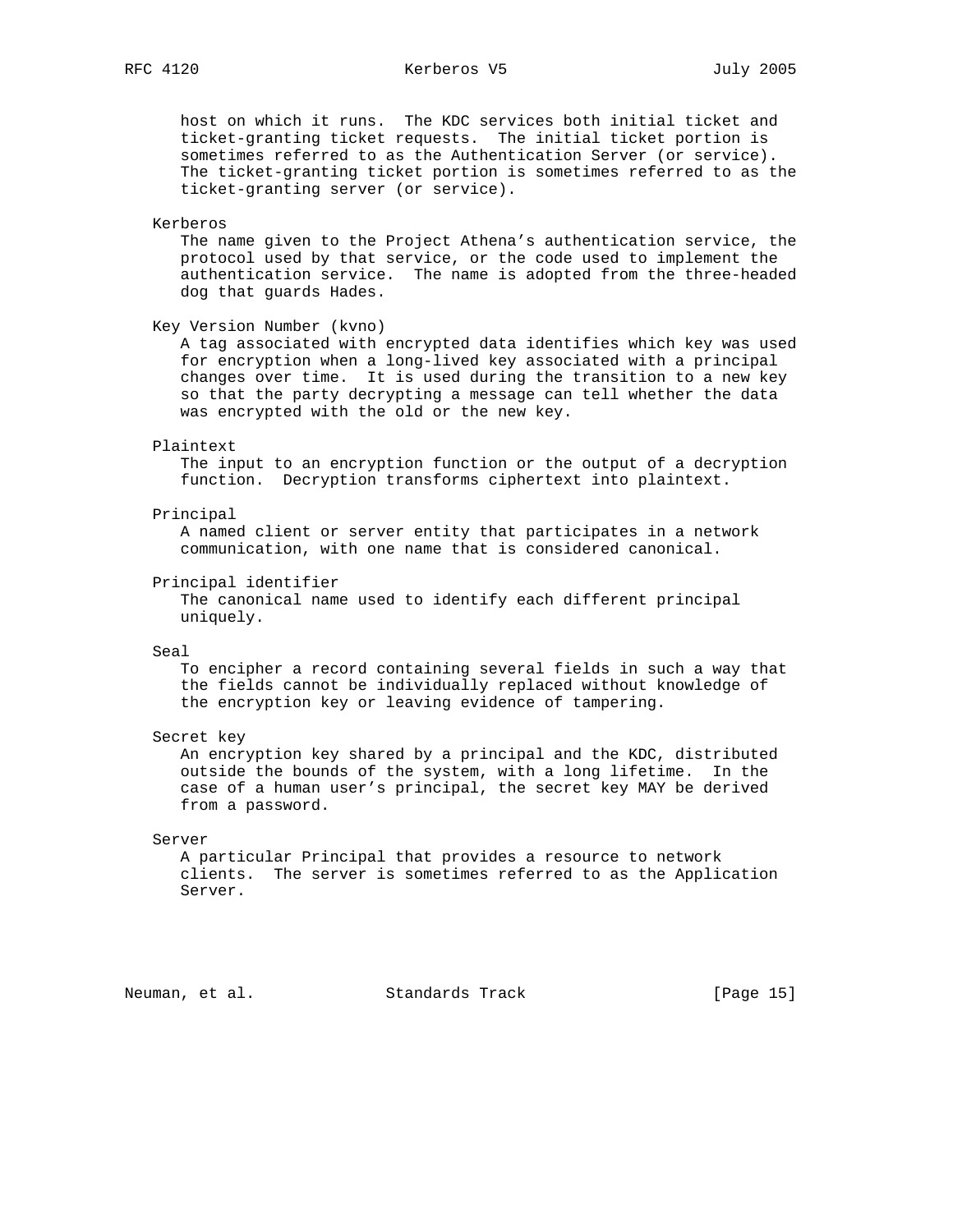### Service

 A resource provided to network clients; often provided by more than one server (for example, remote file service).

Session key

 A temporary encryption key used between two principals, with a lifetime limited to the duration of a single login "session". In the Kerberos system, a session key is generated by the KDC. The session key is distinct from the sub-session key, described next.

Sub-session key

 A temporary encryption key used between two principals, selected and exchanged by the principals using the session key, and with a lifetime limited to the duration of a single association. The sub-session key is also referred to as the subkey.

Ticket

 A record that helps a client authenticate itself to a server; it contains the client's identity, a session key, a timestamp, and other information, all sealed using the server's secret key. It only serves to authenticate a client when presented along with a fresh Authenticator.

## 2. Ticket Flag Uses and Requests

 Each Kerberos ticket contains a set of flags that are used to indicate attributes of that ticket. Most flags may be requested by a client when the ticket is obtained; some are automatically turned on and off by a Kerberos server as required. The following sections explain what the various flags mean and give examples of reasons to use them. With the exception of the INVALID flag, clients MUST ignore ticket flags that are not recognized. KDCs MUST ignore KDC options that are not recognized. Some implementations of RFC 1510 are known to reject unknown KDC options, so clients may need to resend a request without new KDC options if the request was rejected when sent with options added since RFC 1510. Because new KDCs will ignore unknown options, clients MUST confirm that the ticket returned by the KDC meets their needs.

 Note that it is not, in general, possible to determine whether an option was not honored because it was not understood or because it was rejected through either configuration or policy. When adding a new option to the Kerberos protocol, designers should consider whether the distinction is important for their option. If it is, a mechanism for the KDC to return an indication that the option was understood but rejected needs to be provided in the specification of the option. Often in such cases, the mechanism needs to be broad enough to permit an error or reason to be returned.

Neuman, et al. Standards Track [Page 16]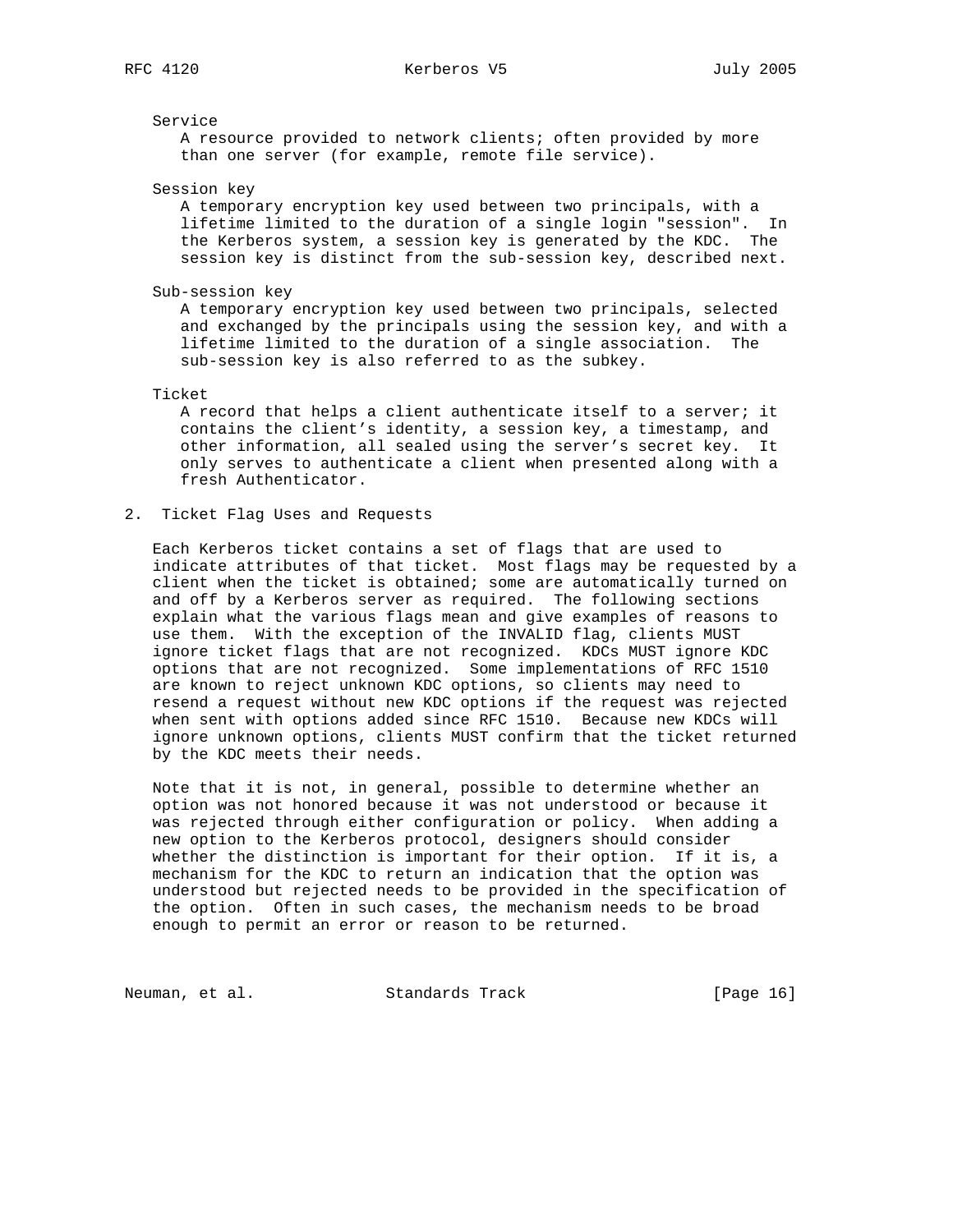2.1. Initial, Pre-authenticated, and Hardware-Authenticated Tickets

 The INITIAL flag indicates that a ticket was issued using the AS protocol, rather than issued based on a TGT. Application servers that want to require the demonstrated knowledge of a client's secret key (e.g., a password-changing program) can insist that this flag be set in any tickets they accept, and can thus be assured that the client's key was recently presented to the authentication server.

 The PRE-AUTHENT and HW-AUTHENT flags provide additional information about the initial authentication, regardless of whether the current ticket was issued directly (in which case INITIAL will also be set) or issued on the basis of a TGT (in which case the INITIAL flag is clear, but the PRE-AUTHENT and HW-AUTHENT flags are carried forward from the TGT).

2.2. Invalid Tickets

 The INVALID flag indicates that a ticket is invalid. Application servers MUST reject tickets that have this flag set. A postdated ticket will be issued in this form. Invalid tickets MUST be validated by the KDC before use, by being presented to the KDC in a TGS request with the VALIDATE option specified. The KDC will only validate tickets after their starttime has passed. The validation is required so that postdated tickets that have been stolen before their starttime can be rendered permanently invalid (through a hot-list mechanism) (see Section 3.3.3.1).

## 2.3. Renewable Tickets

 Applications may desire to hold tickets that can be valid for long periods of time. However, this can expose their credentials to potential theft for equally long periods, and those stolen credentials would be valid until the expiration time of the ticket(s). Simply using short-lived tickets and obtaining new ones periodically would require the client to have long-term access to its secret key, an even greater risk. Renewable tickets can be used to mitigate the consequences of theft. Renewable tickets have two "expiration times": the first is when the current instance of the ticket expires, and the second is the latest permissible value for an individual expiration time. An application client must periodically (i.e., before it expires) present a renewable ticket to the KDC, with the RENEW option set in the KDC request. The KDC will issue a new ticket with a new session key and a later expiration time. All other fields of the ticket are left unmodified by the renewal process. When the latest permissible expiration time arrives, the ticket expires permanently. At each renewal, the KDC MAY consult a hot-list to determine whether the ticket had been reported stolen since its

Neuman, et al. Standards Track [Page 17]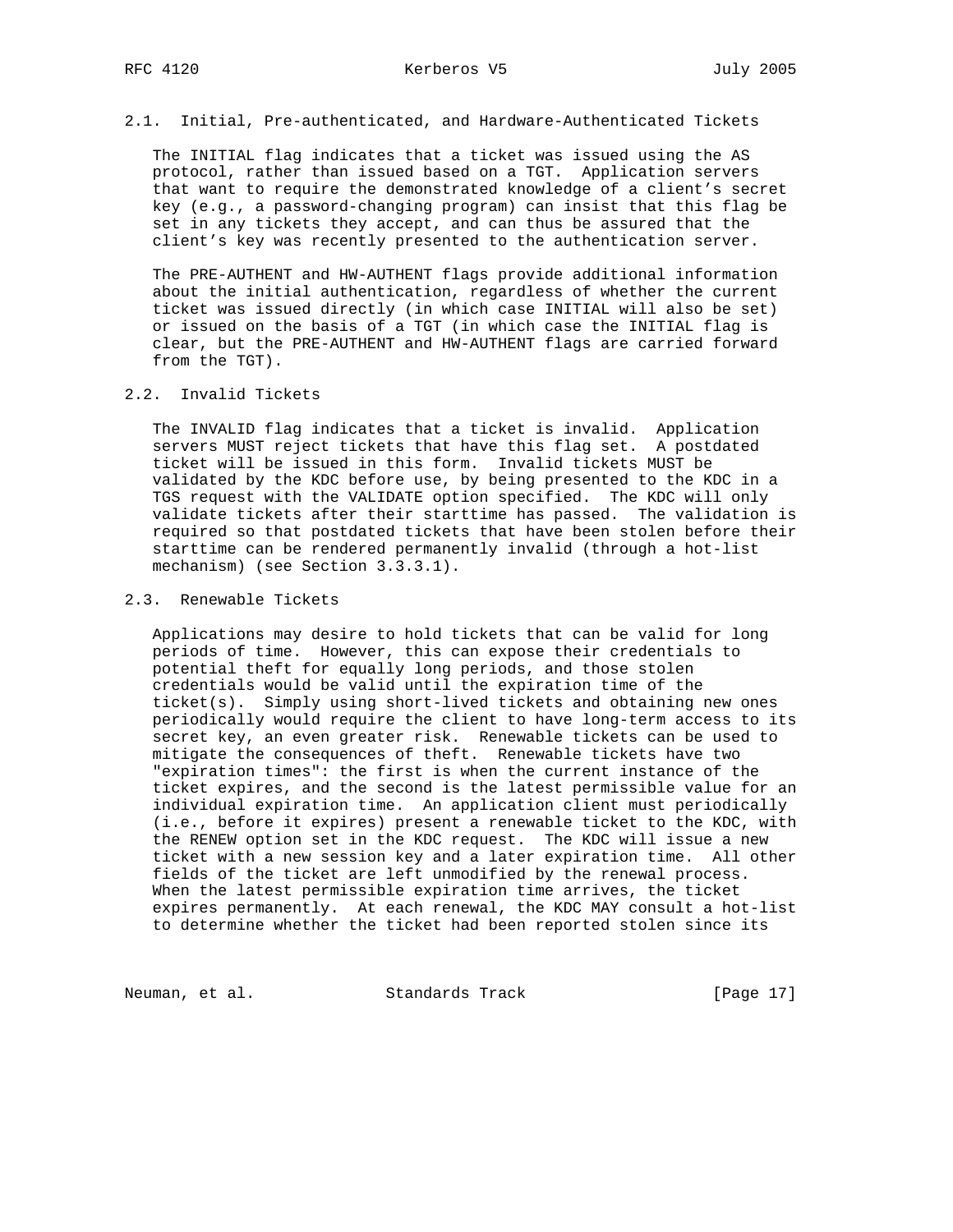last renewal; it will refuse to renew stolen tickets, and thus the usable lifetime of stolen tickets is reduced.

 The RENEWABLE flag in a ticket is normally only interpreted by the ticket-granting service (discussed below in Section 3.3). It can usually be ignored by application servers. However, some particularly careful application servers MAY disallow renewable tickets.

 If a renewable ticket is not renewed by its expiration time, the KDC will not renew the ticket. The RENEWABLE flag is reset by default, but a client MAY request it be set by setting the RENEWABLE option in the KRB\_AS\_REQ message. If it is set, then the renew-till field in the ticket contains the time after which the ticket may not be renewed.

## 2.4. Postdated Tickets

 Applications may occasionally need to obtain tickets for use much later; e.g., a batch submission system would need tickets to be valid at the time the batch job is serviced. However, it is dangerous to hold valid tickets in a batch queue, since they will be on-line longer and more prone to theft. Postdated tickets provide a way to obtain these tickets from the KDC at job submission time, but to leave them "dormant" until they are activated and validated by a further request of the KDC. If a ticket theft were reported in the interim, the KDC would refuse to validate the ticket, and the thief would be foiled.

 The MAY-POSTDATE flag in a ticket is normally only interpreted by the ticket-granting service. It can be ignored by application servers. This flag MUST be set in a TGT in order to issue a postdated ticket based on the presented ticket. It is reset by default; a client MAY request it by setting the ALLOW-POSTDATE option in the KRB\_AS\_REQ message. This flag does not allow a client to obtain a postdated TGT; postdated TGTs can only be obtained by requesting the postdating in the KRB\_AS\_REQ message. The life (endtime-starttime) of a postdated ticket will be the remaining life of the TGT at the time of the request, unless the RENEWABLE option is also set, in which case it can be the full life (endtime-starttime) of the TGT. The KDC MAY limit how far in the future a ticket may be postdated.

 The POSTDATED flag indicates that a ticket has been postdated. The application server can check the authtime field in the ticket to see when the original authentication occurred. Some services MAY choose to reject postdated tickets, or they may only accept them within a certain period after the original authentication. When the KDC issues a POSTDATED ticket, it will also be marked as INVALID, so that

Neuman, et al. Standards Track [Page 18]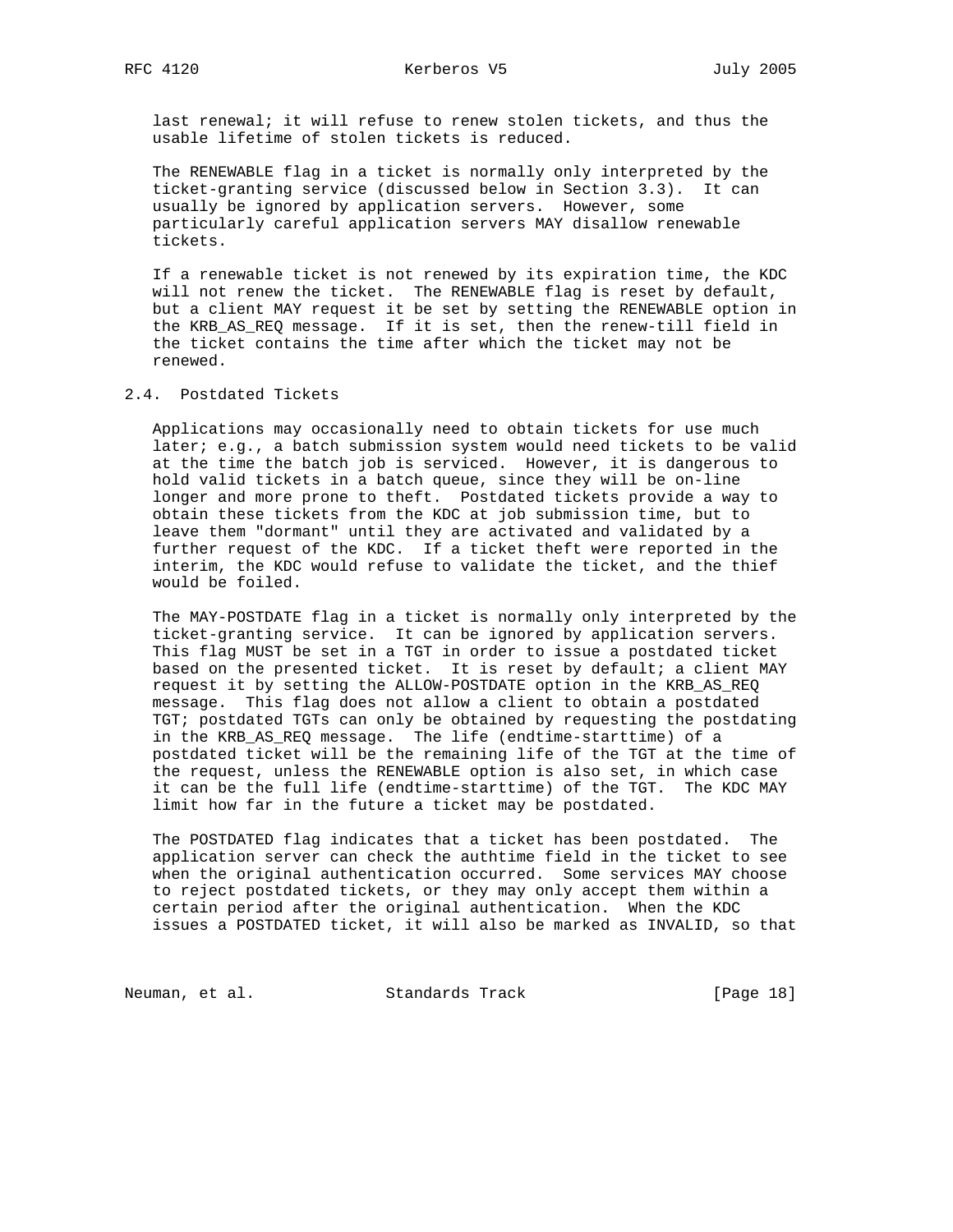the application client MUST present the ticket to the KDC to be validated before use.

2.5. Proxiable and Proxy Tickets

 At times it may be necessary for a principal to allow a service to perform an operation on its behalf. The service must be able to take on the identity of the client, but only for a particular purpose. A principal can allow a service to do this by granting it a proxy.

 The process of granting a proxy by using the proxy and proxiable flags is used to provide credentials for use with specific services. Though conceptually also a proxy, users wishing to delegate their identity in a form usable for all purposes MUST use the ticket forwarding mechanism described in the next section to forward a TGT.

 The PROXIABLE flag in a ticket is normally only interpreted by the ticket-granting service. It can be ignored by application servers. When set, this flag tells the ticket-granting server that it is OK to issue a new ticket (but not a TGT) with a different network address based on this ticket. This flag is set if requested by the client on initial authentication. By default, the client will request that it be set when requesting a TGT, and that it be reset when requesting any other ticket.

 This flag allows a client to pass a proxy to a server to perform a remote request on its behalf (e.g., a print service client can give the print server a proxy to access the client's files on a particular file server in order to satisfy a print request).

 In order to complicate the use of stolen credentials, Kerberos tickets are often valid only from those network addresses specifically included in the ticket, but it is permissible as a policy option to allow requests and to issue tickets with no network addresses specified. When granting a proxy, the client MUST specify the new network address from which the proxy is to be used or indicate that the proxy is to be issued for use from any address.

 The PROXY flag is set in a ticket by the TGS when it issues a proxy ticket. Application servers MAY check this flag; and at their option they MAY require additional authentication from the agent presenting the proxy in order to provide an audit trail.

#### 2.6. Forwardable Tickets

 Authentication forwarding is an instance of a proxy where the service that is granted is complete use of the client's identity. An example of where it might be used is when a user logs in to a remote system

Neuman, et al. Standards Track [Page 19]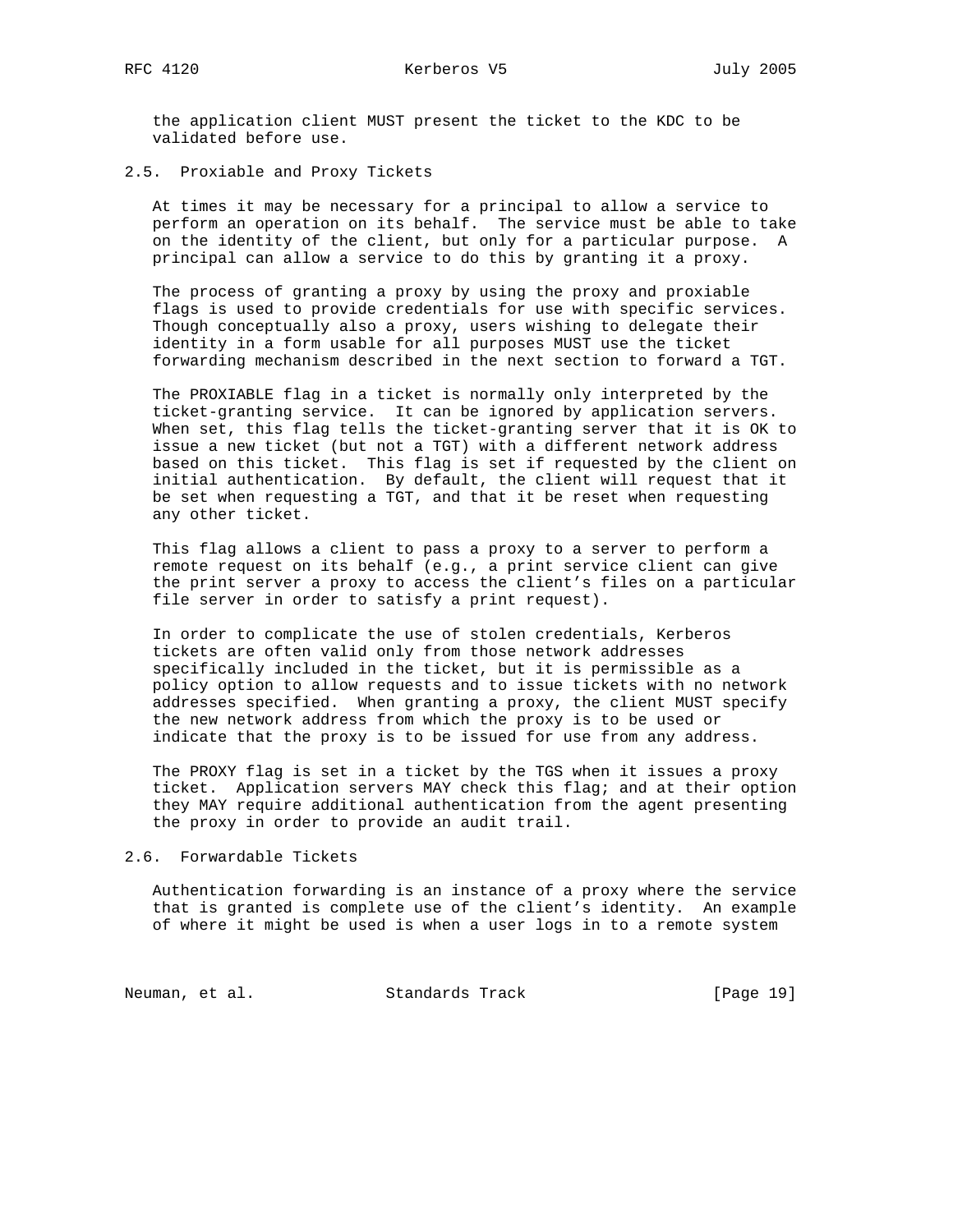and wants authentication to work from that system as if the login were local.

 The FORWARDABLE flag in a ticket is normally only interpreted by the ticket-granting service. It can be ignored by application servers. The FORWARDABLE flag has an interpretation similar to that of the PROXIABLE flag, except TGTs may also be issued with different network addresses. This flag is reset by default, but users MAY request that it be set by setting the FORWARDABLE option in the AS request when they request their initial TGT.

 This flag allows for authentication forwarding without requiring the user to enter a password again. If the flag is not set, then authentication forwarding is not permitted, but the same result can still be achieved if the user engages in the AS exchange, specifies the requested network addresses, and supplies a password.

 The FORWARDED flag is set by the TGS when a client presents a ticket with the FORWARDABLE flag set and requests a forwarded ticket by specifying the FORWARDED KDC option and supplying a set of addresses for the new ticket. It is also set in all tickets issued based on tickets with the FORWARDED flag set. Application servers may choose to process FORWARDED tickets differently than non-FORWARDED tickets.

 If addressless tickets are forwarded from one system to another, clients SHOULD still use this option to obtain a new TGT in order to have different session keys on the different systems.

### 2.7. Transited Policy Checking

 In Kerberos, the application server is ultimately responsible for accepting or rejecting authentication, and it SHOULD check that only suitably trusted KDCs are relied upon to authenticate a principal. The transited field in the ticket identifies which realms (and thus which KDCs) were involved in the authentication process, and an application server would normally check this field. If any of these are untrusted to authenticate the indicated client principal (probably determined by a realm-based policy), the authentication attempt MUST be rejected. The presence of trusted KDCs in this list does not provide any guarantee; an untrusted KDC may have fabricated the list.

 Although the end server ultimately decides whether authentication is valid, the KDC for the end server's realm MAY apply a realm-specific policy for validating the transited field and accepting credentials for cross-realm authentication. When the KDC applies such checks and accepts such cross-realm authentication, it will set the TRANSITED-POLICY-CHECKED flag in the service tickets it issues based

Neuman, et al. Standards Track [Page 20]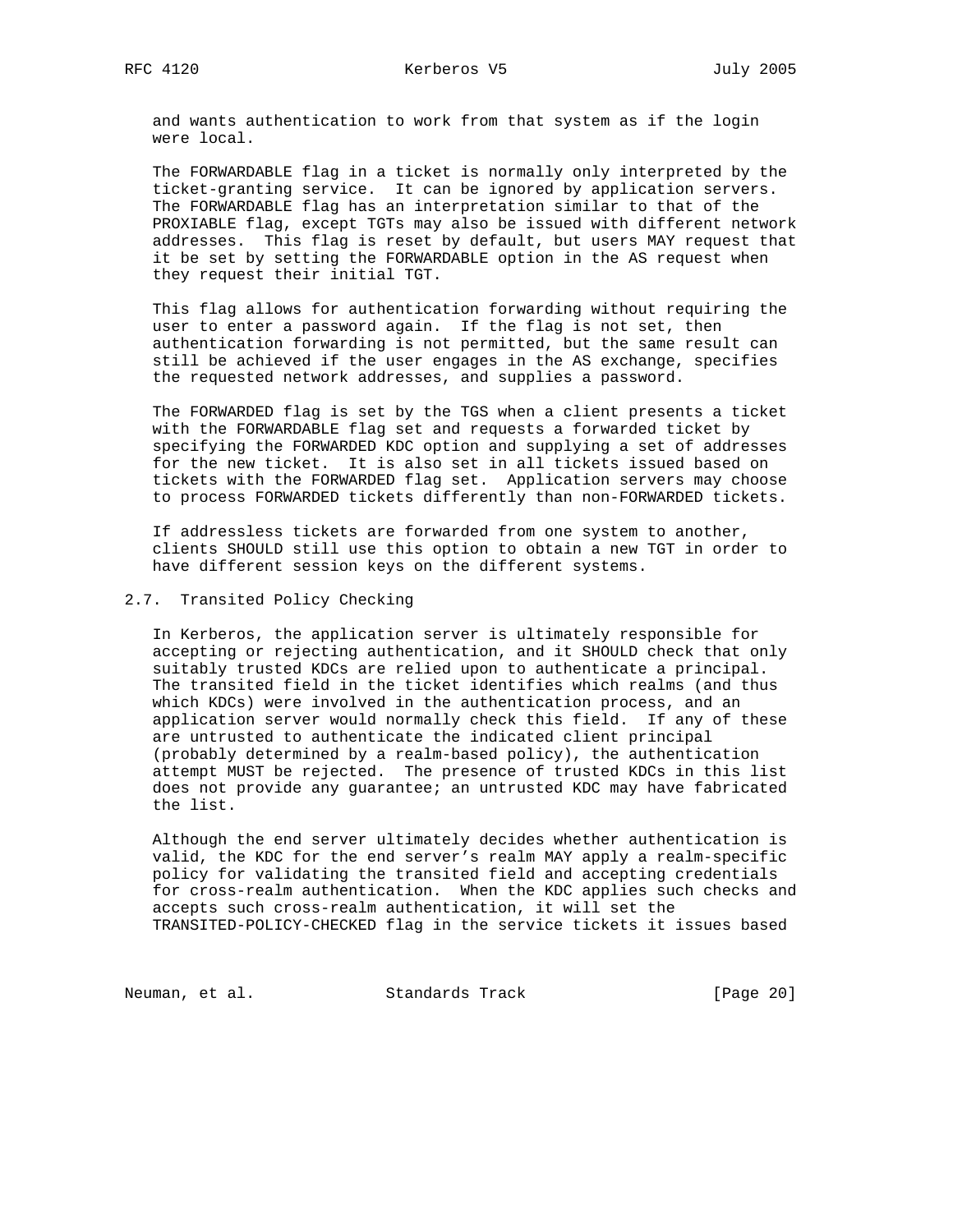RFC 4120 Kerberos V5 July 2005

 on the cross-realm TGT. A client MAY request that the KDCs not check the transited field by setting the DISABLE-TRANSITED-CHECK flag. KDCs are encouraged but not required to honor this flag.

 Application servers MUST either do the transited-realm checks themselves or reject cross-realm tickets without TRANSITED-POLICY-CHECKED set.

## 2.8. OK as Delegate

 For some applications, a client may need to delegate authority to a server to act on its behalf in contacting other services. This requires that the client forward credentials to an intermediate server. The ability for a client to obtain a service ticket to a server conveys no information to the client about whether the server should be trusted to accept delegated credentials. The OK-AS-DELEGATE provides a way for a KDC to communicate local realm policy to a client regarding whether an intermediate server is trusted to accept such credentials.

 The copy of the ticket flags in the encrypted part of the KDC reply may have the OK-AS-DELEGATE flag set to indicate to the client that the server specified in the ticket has been determined by the policy of the realm to be a suitable recipient of delegation. A client can use the presence of this flag to help it decide whether to delegate credentials (grant either a proxy or a forwarded TGT) to this server. It is acceptable to ignore the value of this flag. When setting this flag, an administrator should consider the security and placement of the server on which the service will run, as well as whether the service requires the use of delegated credentials.

#### 2.9. Other KDC Options

 There are three additional options that MAY be set in a client's request of the KDC.

## 2.9.1. Renewable-OK

 The RENEWABLE-OK option indicates that the client will accept a renewable ticket if a ticket with the requested life cannot otherwise be provided. If a ticket with the requested life cannot be provided, then the KDC MAY issue a renewable ticket with a renew-till equal to the requested endtime. The value of the renew-till field MAY still be adjusted by site-determined limits or limits imposed by the individual principal or server.

Neuman, et al. Standards Track [Page 21]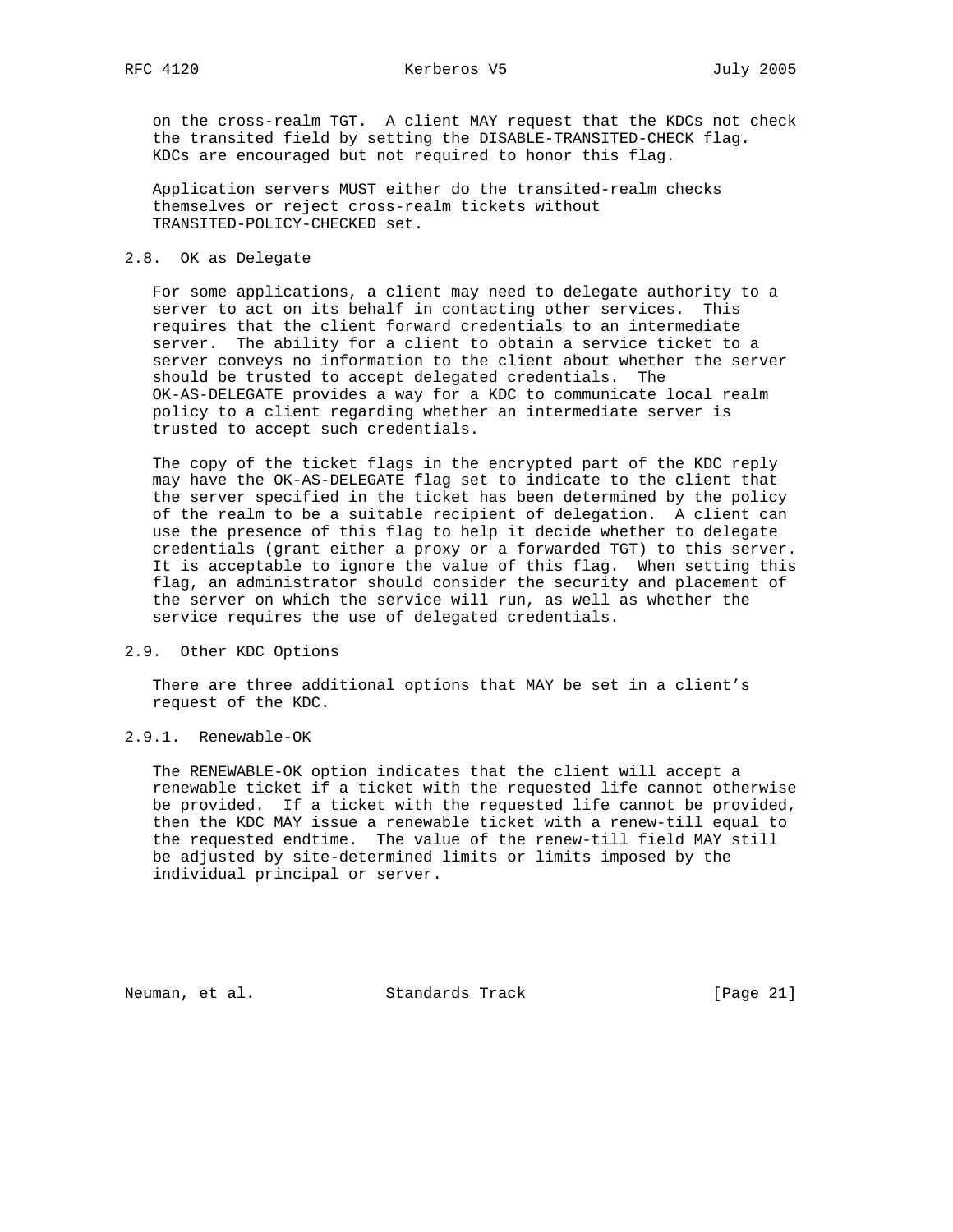In its basic form, the Kerberos protocol supports authentication in a client-server setting and is not well suited to authentication in a peer-to-peer environment because the long-term key of the user does not remain on the workstation after initial login. Authentication of such peers may be supported by Kerberos in its user-to-user variant. The ENC-TKT-IN-SKEY option supports user-to-user authentication by allowing the KDC to issue a service ticket encrypted using the session key from another TGT issued to another user. The ENC-TKT-IN-SKEY option is honored only by the ticket-granting service. It indicates that the ticket to be issued for the end server is to be encrypted in the session key from the additional second TGT provided with the request. See Section 3.3.3 for specific details.

2.9.3. Passwordless Hardware Authentication

 The OPT-HARDWARE-AUTH option indicates that the client wishes to use some form of hardware authentication instead of or in addition to the client's password or other long-lived encryption key. OPT-HARDWARE-AUTH is honored only by the authentication service. If supported and allowed by policy, the KDC will return an error code of KDC\_ERR\_PREAUTH\_REQUIRED and include the required METHOD-DATA to perform such authentication.

3. Message Exchanges

 The following sections describe the interactions between network clients and servers and the messages involved in those exchanges.

3.1. The Authentication Service Exchange

Summary

| Message direction     | Message type  | Section |
|-----------------------|---------------|---------|
| 1. Client to Kerberos | KRB AS REO    | 5.4.1   |
| 2. Kerberos to client | KRB AS REP or | 5.4.2   |
|                       | KRB ERROR     | 5.9.1   |

 The Authentication Service (AS) Exchange between the client and the Kerberos Authentication Server is initiated by a client when it wishes to obtain authentication credentials for a given server but currently holds no credentials. In its basic form, the client's secret key is used for encryption and decryption. This exchange is typically used at the initiation of a login session to obtain credentials for a Ticket-Granting Server, which will subsequently be used to obtain credentials for other servers (see Section 3.3)

Neuman, et al. Standards Track [Page 22]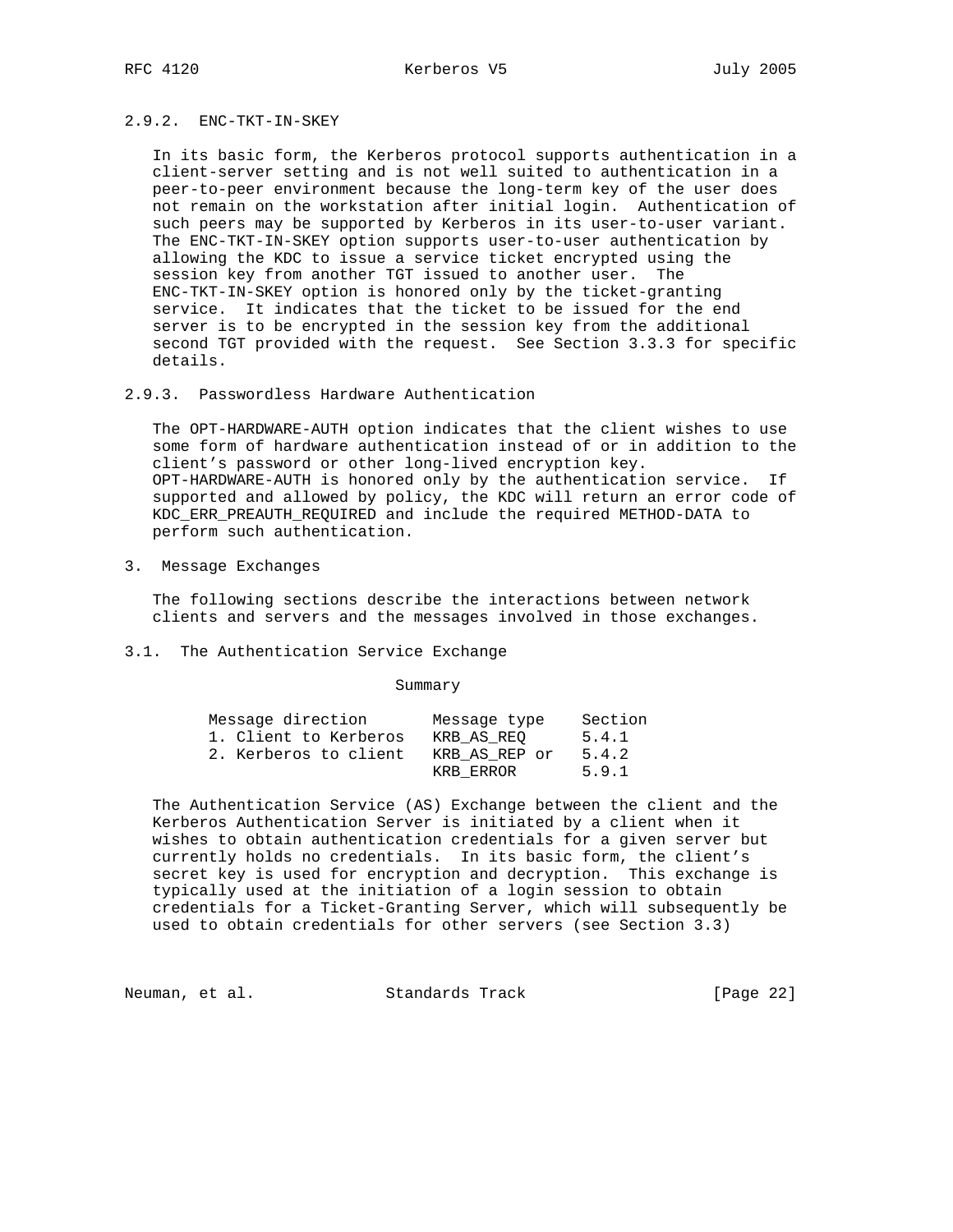without requiring further use of the client's secret key. This exchange is also used to request credentials for services that must not be mediated through the Ticket-Granting Service, but rather require knowledge of a principal's secret key, such as the password changing service (the password-changing service denies requests unless the requester can demonstrate knowledge of the user's old password; requiring this knowledge prevents unauthorized password changes by someone walking up to an unattended session).

 This exchange does not by itself provide any assurance of the identity of the user. To authenticate a user logging on to a local system, the credentials obtained in the AS exchange may first be used in a TGS exchange to obtain credentials for a local server; those credentials must then be verified by a local server through successful completion of the Client/Server exchange.

 The AS exchange consists of two messages: KRB\_AS\_REQ from the client to Kerberos, and KRB\_AS\_REP or KRB\_ERROR in reply. The formats for these messages are described in Sections 5.4.1, 5.4.2, and 5.9.1.

 In the request, the client sends (in cleartext) its own identity and the identity of the server for which it is requesting credentials, other information about the credentials it is requesting, and a randomly generated nonce, which can be used to detect replays and to associate replies with the matching requests. This nonce MUST be generated randomly by the client and remembered for checking against the nonce in the expected reply. The response, KRB\_AS\_REP, contains a ticket for the client to present to the server, and a session key that will be shared by the client and the server. The session key and additional information are encrypted in the client's secret key. The encrypted part of the KRB\_AS\_REP message also contains the nonce that MUST be matched with the nonce from the KRB\_AS\_REQ message.

 Without pre-authentication, the authentication server does not know whether the client is actually the principal named in the request. It simply sends a reply without knowing or caring whether they are the same. This is acceptable because nobody but the principal whose identity was given in the request will be able to use the reply. Its critical information is encrypted in that principal's key. However, an attacker can send a KRB\_AS\_REQ message to get known plaintext in order to attack the principal's key. Especially if the key is based on a password, this may create a security exposure. So the initial request supports an optional field that can be used to pass additional information that might be needed for the initial exchange. This field SHOULD be used for pre-authentication as described in sections 3.1.1 and 5.2.7.

Neuman, et al. Standards Track [Page 23]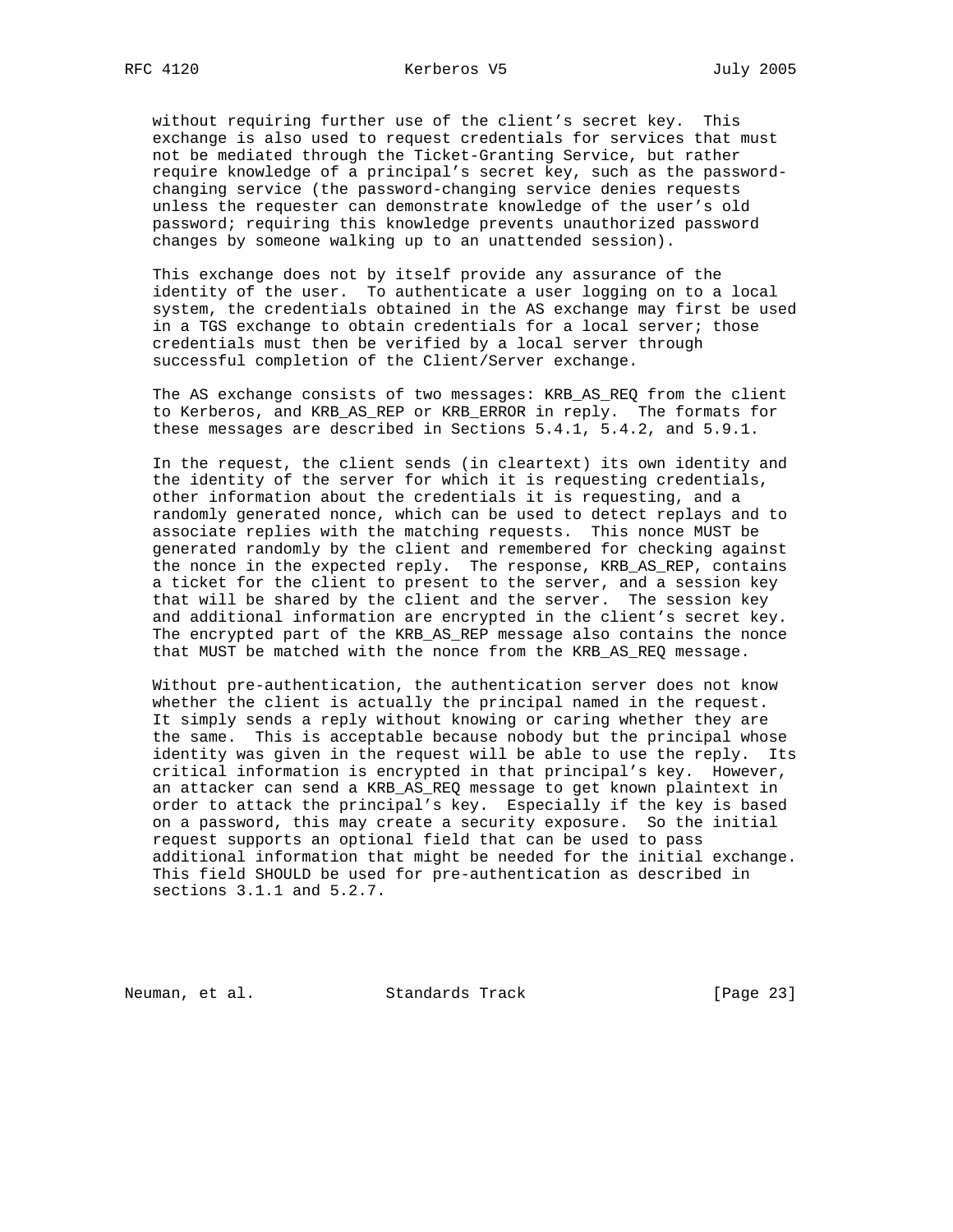Various errors can occur; these are indicated by an error response (KRB\_ERROR) instead of the KRB\_AS\_REP response. The error message is not encrypted. The KRB\_ERROR message contains information that can be used to associate it with the message to which it replies. The contents of the KRB\_ERROR message are not integrity-protected. As such, the client cannot detect replays, fabrications, or modifications. A solution to this problem will be included in a future version of the protocol.

## 3.1.1. Generation of KRB\_AS\_REQ Message

 The client may specify a number of options in the initial request. Among these options are whether pre-authentication is to be performed; whether the requested ticket is to be renewable, proxiable, or forwardable; whether it should be postdated or allow postdating of derivative tickets; and whether a renewable ticket will be accepted in lieu of a non-renewable ticket if the requested ticket expiration date cannot be satisfied by a non-renewable ticket (due to configuration constraints).

The client prepares the KRB\_AS\_REQ message and sends it to the KDC.

## 3.1.2. Receipt of KRB\_AS\_REQ Message

 If all goes well, processing the KRB\_AS\_REQ message will result in the creation of a ticket for the client to present to the server. The format for the ticket is described in Section 5.3.

 Because Kerberos can run over unreliable transports such as UDP, the KDC MUST be prepared to retransmit responses in case they are lost. If a KDC receives a request identical to one it has recently processed successfully, the KDC MUST respond with a KRB\_AS\_REP message rather than a replay error. In order to reduce ciphertext given to a potential attacker, KDCs MAY send the same response generated when the request was first handled. KDCs MUST obey this replay behavior even if the actual transport in use is reliable.

### 3.1.3. Generation of KRB\_AS\_REP Message

 The authentication server looks up the client and server principals named in the KRB\_AS\_REQ in its database, extracting their respective keys. If the requested client principal named in the request is unknown because it doesn't exist in the KDC's principal database, then an error message with a KDC\_ERR\_C\_PRINCIPAL\_UNKNOWN is returned.

 If required to do so, the server pre-authenticates the request, and if the pre-authentication check fails, an error message with the code KDC\_ERR\_PREAUTH\_FAILED is returned. If pre-authentication is

Neuman, et al. Standards Track [Page 24]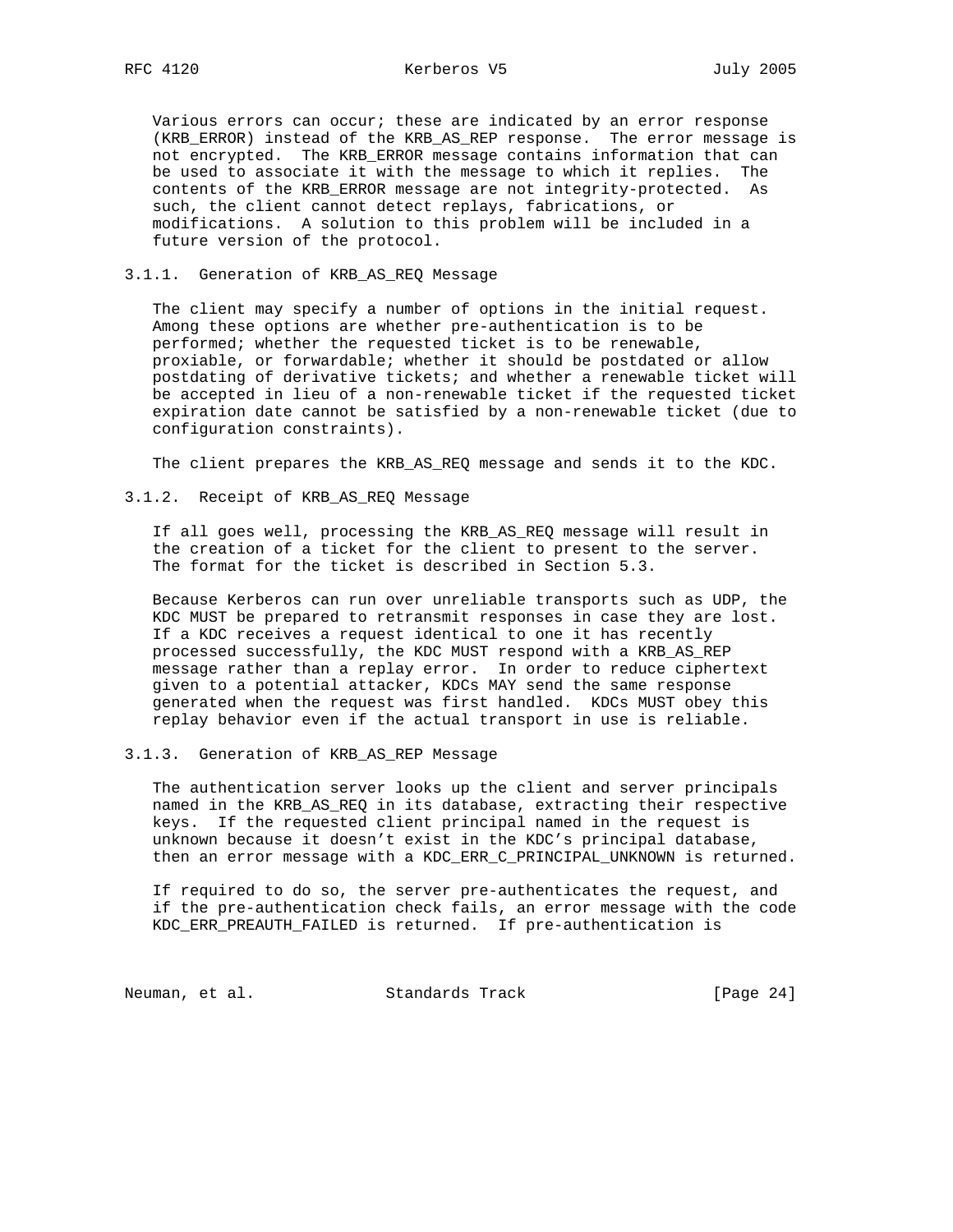required, but was not present in the request, an error message with the code KDC\_ERR\_PREAUTH\_REQUIRED is returned, and a METHOD-DATA object will be stored in the e-data field of the KRB-ERROR message to specify which pre-authentication mechanisms are acceptable. Usually this will include PA-ETYPE-INFO and/or PA-ETYPE-INFO2 elements as described below. If the server cannot accommodate any encryption type requested by the client, an error message with code KDC\_ERR\_ETYPE\_NOSUPP is returned. Otherwise, the KDC generates a 'random' session key, meaning that, among other things, it should be impossible to guess the next session key based on knowledge of past session keys. Although this can be achieved in a pseudo-random number generator if it is based on cryptographic principles, it is more desirable to use a truly random number generator, such as one based on measurements of random physical phenomena. See [RFC4086] for an in-depth discussion of randomness.

 In response to an AS request, if there are multiple encryption keys registered for a client in the Kerberos database, then the etype field from the AS request is used by the KDC to select the encryption method to be used to protect the encrypted part of the KRB\_AS\_REP message that is sent to the client. If there is more than one supported strong encryption type in the etype list, the KDC SHOULD use the first valid strong etype for which an encryption key is available.

 When the user's key is generated from a password or pass phrase, the string-to-key function for the particular encryption key type is used, as specified in [RFC3961]. The salt value and additional parameters for the string-to-key function have default values (specified by Section 4 and by the encryption mechanism specification, respectively) that may be overridden by pre-authentication data (PA-PW-SALT, PA-AFS3-SALT, PA-ETYPE-INFO, PA-ETYPE-INFO2, etc). Since the KDC is presumed to store a copy of the resulting key only, these values should not be changed for password-based keys except when changing the principal's key.

 When the AS server is to include pre-authentication data in a KRB-ERROR or in an AS-REP, it MUST use PA-ETYPE-INFO2, not PA-ETYPE- INFO, if the etype field of the client's AS-REQ lists at least one "newer" encryption type. Otherwise (when the etype field of the client's AS-REQ does not list any "newer" encryption types), it MUST send both PA-ETYPE-INFO2 and PA-ETYPE-INFO (both with an entry for each enctype). A "newer" enctype is any enctype first officially specified concurrently with or subsequent to the issue of this RFC. The enctypes DES, 3DES, or RC4 and any defined in [RFC1510] are not "newer" enctypes.

Neuman, et al. Standards Track [Page 25]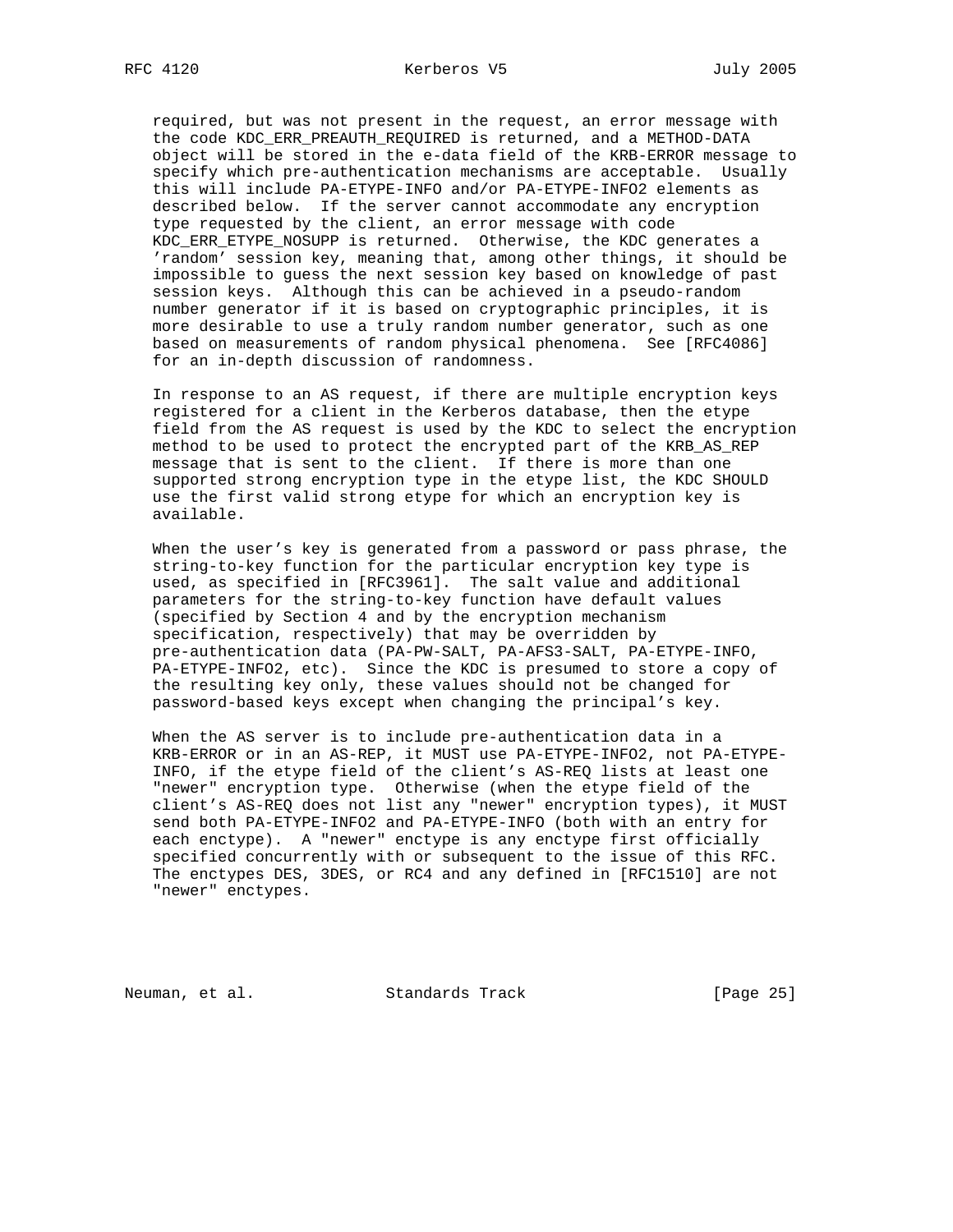It is not possible to generate a user's key reliably given a pass phrase without contacting the KDC, since it will not be known whether alternate salt or parameter values are required.

 The KDC will attempt to assign the type of the random session key from the list of methods in the etype field. The KDC will select the appropriate type using the list of methods provided and information from the Kerberos database indicating acceptable encryption methods for the application server. The KDC will not issue tickets with a weak session key encryption type.

 If the requested starttime is absent, indicates a time in the past, or is within the window of acceptable clock skew for the KDC and the POSTDATE option has not been specified, then the starttime of the ticket is set to the authentication server's current time. If it indicates a time in the future beyond the acceptable clock skew, but the POSTDATED option has not been specified, then the error KDC\_ERR\_CANNOT\_POSTDATE is returned. Otherwise the requested starttime is checked against the policy of the local realm (the administrator might decide to prohibit certain types or ranges of postdated tickets), and if the ticket's starttime is acceptable, it is set as requested, and the INVALID flag is set in the new ticket. The postdated ticket MUST be validated before use by presenting it to the KDC after the starttime has been reached.

 The expiration time of the ticket will be set to the earlier of the requested endtime and a time determined by local policy, possibly by using realm- or principal-specific factors. For example, the expiration time MAY be set to the earliest of the following:

- \* The expiration time (endtime) requested in the KRB\_AS\_REQ message.
- \* The ticket's starttime plus the maximum allowable lifetime associated with the client principal from the authentication server's database.
- \* The ticket's starttime plus the maximum allowable lifetime associated with the server principal.
- \* The ticket's starttime plus the maximum lifetime set by the policy of the local realm.

 If the requested expiration time minus the starttime (as determined above) is less than a site-determined minimum lifetime, an error message with code KDC\_ERR\_NEVER\_VALID is returned. If the requested expiration time for the ticket exceeds what was determined as above, and if the 'RENEWABLE-OK' option was requested, then the 'RENEWABLE'

Neuman, et al. Standards Track [Page 26]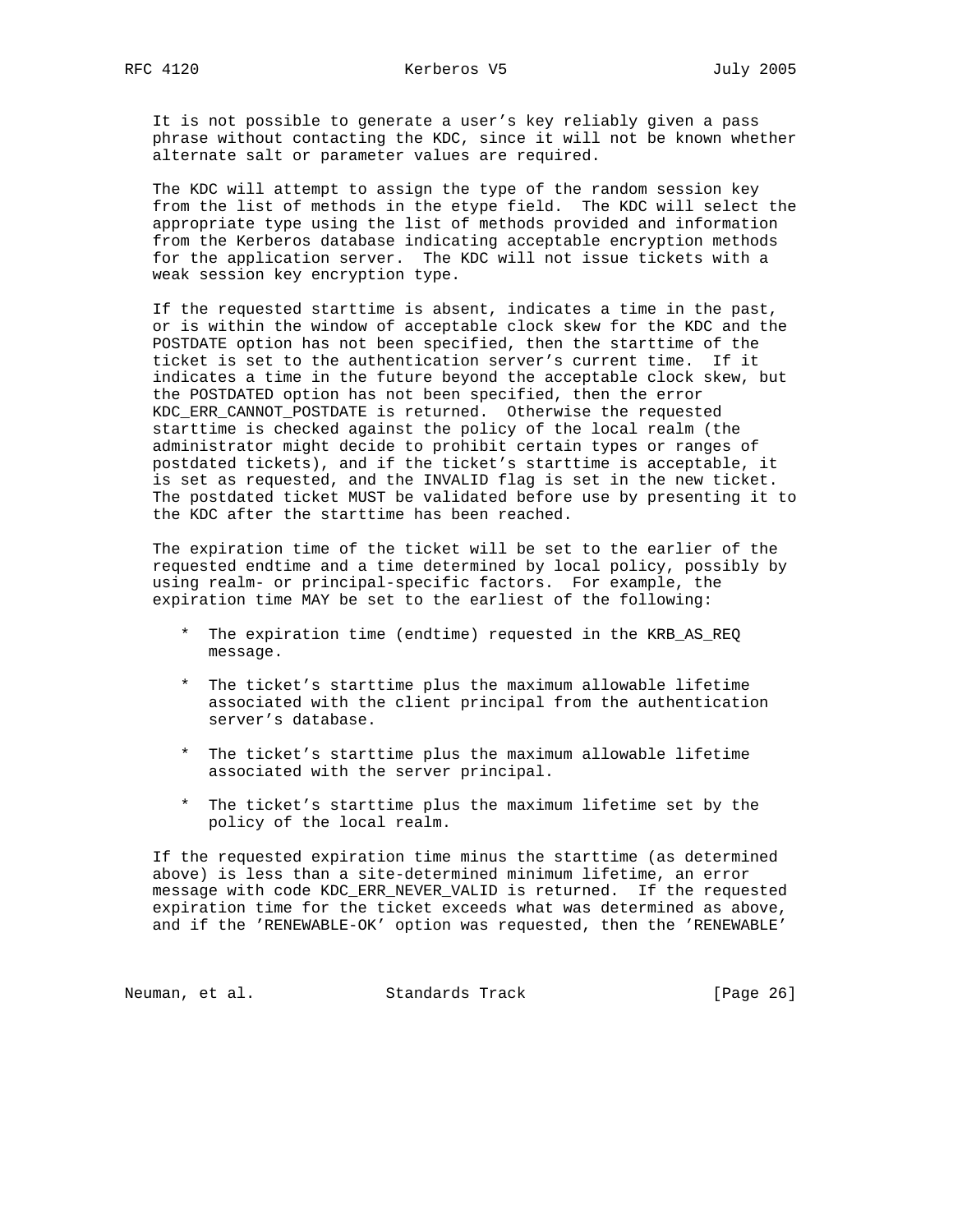flag is set in the new ticket, and the renew-till value is set as if the 'RENEWABLE' option were requested (the field and option names are described fully in Section 5.4.1).

 If the RENEWABLE option has been requested or if the RENEWABLE-OK option has been set and a renewable ticket is to be issued, then the renew-till field MAY be set to the earliest of:

- \* Its requested value.
- \* The starttime of the ticket plus the minimum of the two maximum renewable lifetimes associated with the principals' database entries.
- \* The starttime of the ticket plus the maximum renewable lifetime set by the policy of the local realm.

 The flags field of the new ticket will have the following options set if they have been requested and if the policy of the local realm allows: FORWARDABLE, MAY-POSTDATE, POSTDATED, PROXIABLE, RENEWABLE. If the new ticket is postdated (the starttime is in the future), its INVALID flag will also be set.

 If all of the above succeed, the server will encrypt the ciphertext part of the ticket using the encryption key extracted from the server principal's record in the Kerberos database using the encryption type associated with the server principal's key. (This choice is NOT affected by the etype field in the request.) It then formats a KRB\_AS\_REP message (see Section 5.4.2), copying the addresses in the request into the caddr of the response, placing any required pre authentication data into the padata of the response, and encrypts the ciphertext part in the client's key using an acceptable encryption method requested in the etype field of the request, or in some key specified by pre-authentication mechanisms being used.

3.1.4. Generation of KRB\_ERROR Message

 Several errors can occur, and the Authentication Server responds by returning an error message, KRB\_ERROR, to the client, with the error-code and e-text fields set to appropriate values. The error message contents and details are described in Section 5.9.1.

## 3.1.5. Receipt of KRB\_AS\_REP Message

 If the reply message type is KRB\_AS\_REP, then the client verifies that the cname and crealm fields in the cleartext portion of the reply match what it requested. If any padata fields are present, they may be used to derive the proper secret key to decrypt the

Neuman, et al. Standards Track [Page 27]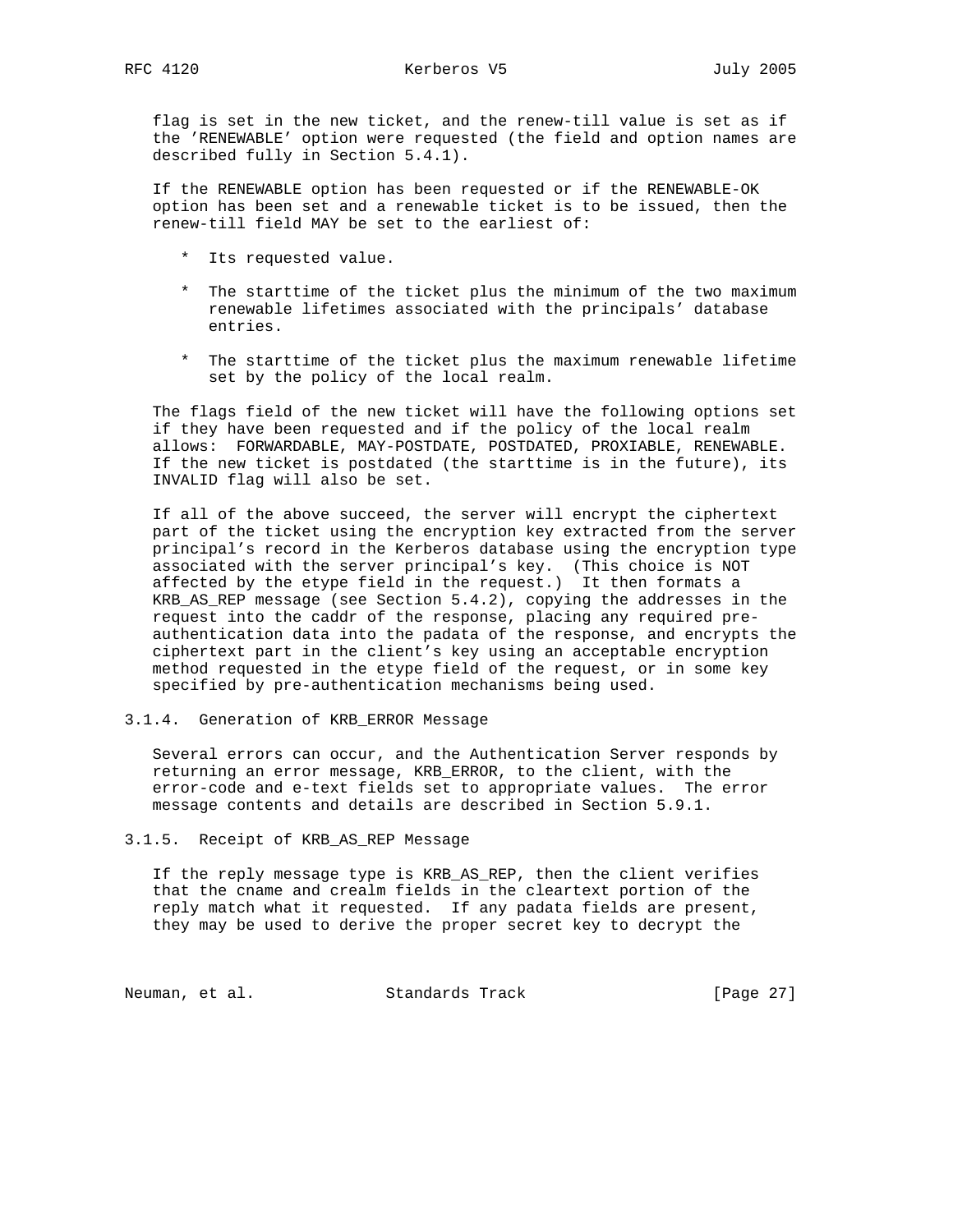message. The client decrypts the encrypted part of the response using its secret key and verifies that the nonce in the encrypted part matches the nonce it supplied in its request (to detect replays). It also verifies that the sname and srealm in the response match those in the request (or are otherwise expected values), and that the host address field is also correct. It then stores the ticket, session key, start and expiration times, and other information for later use. The last-req field (and the deprecated key-expiration field) from the encrypted part of the response MAY be checked to notify the user of impending key expiration. This enables the client program to suggest remedial action, such as a password change.

 Upon validation of the KRB\_AS\_REP message (by checking the returned nonce against that sent in the KRB\_AS\_REQ message), the client knows that the current time on the KDC is that read from the authtime field of the encrypted part of the reply. The client can optionally use this value for clock synchronization in subsequent messages by recording with the ticket the difference (offset) between the authtime value and the local clock. This offset can then be used by the same user to adjust the time read from the system clock when generating messages [DGT96].

 This technique MUST be used when adjusting for clock skew instead of directly changing the system clock, because the KDC reply is only authenticated to the user whose secret key was used, but not to the system or workstation. If the clock were adjusted, an attacker colluding with a user logging into a workstation could agree on a password, resulting in a KDC reply that would be correctly validated even though it did not originate from a KDC trusted by the workstation.

 Proper decryption of the KRB\_AS\_REP message is not sufficient for the host to verify the identity of the user; the user and an attacker could cooperate to generate a KRB\_AS\_REP format message that decrypts properly but is not from the proper KDC. If the host wishes to verify the identity of the user, it MUST require the user to present application credentials that can be verified using a securely-stored secret key for the host. If those credentials can be verified, then the identity of the user can be assured.

3.1.6. Receipt of KRB\_ERROR Message

 If the reply message type is KRB\_ERROR, then the client interprets it as an error and performs whatever application-specific tasks are necessary for recovery.

Neuman, et al. Standards Track [Page 28]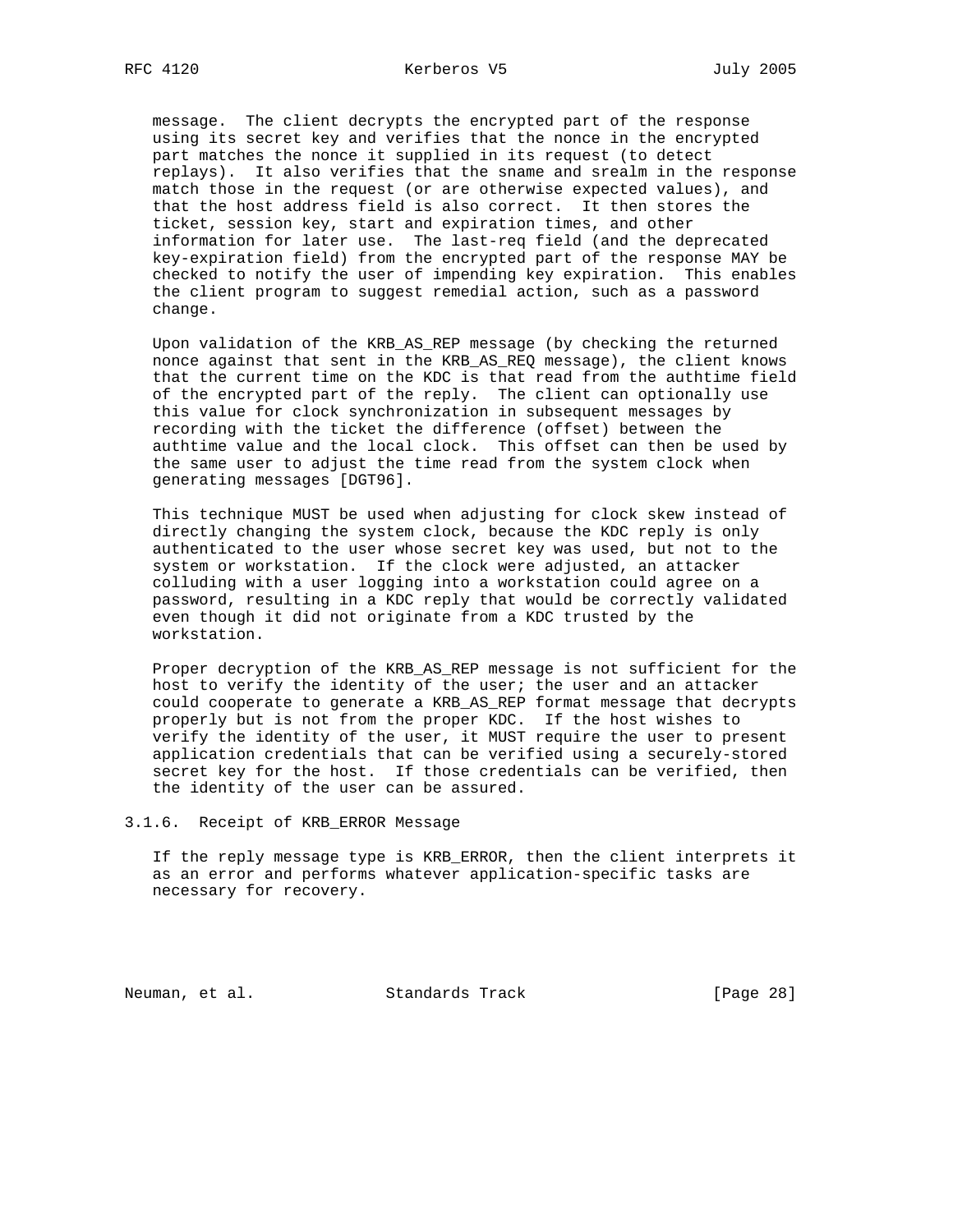3.2. The Client/Server Authentication Exchange

Summary

| Message direction                       | Message type  | Section |
|-----------------------------------------|---------------|---------|
| Client to Application server            | KRB AP REO    | 5.5.1   |
| [optional] Application server to client | KRB AP REP or | 5.5.2   |
|                                         | KRB ERROR     | 5.9.1   |

 The client/server authentication (CS) exchange is used by network applications to authenticate the client to the server and vice versa. The client MUST have already acquired credentials for the server using the AS or TGS exchange.

## 3.2.1. The KRB\_AP\_REQ Message

 The KRB\_AP\_REQ contains authentication information that SHOULD be part of the first message in an authenticated transaction. It contains a ticket, an authenticator, and some additional bookkeeping information (see Section 5.5.1 for the exact format). The ticket by itself is insufficient to authenticate a client, since tickets are passed across the network in cleartext (tickets contain both an encrypted and unencrypted portion, so cleartext here refers to the entire unit, which can be copied from one message and replayed in another without any cryptographic skill). The authenticator is used to prevent invalid replay of tickets by proving to the server that the client knows the session key of the ticket and thus is entitled to use the ticket. The KRB\_AP\_REQ message is referred to elsewhere as the 'authentication header'.

# 3.2.2. Generation of a KRB\_AP\_REQ Message

 When a client wishes to initiate authentication to a server, it obtains (either through a credentials cache, the AS exchange, or the TGS exchange) a ticket and session key for the desired service. The client MAY re-use any tickets it holds until they expire. To use a ticket, the client constructs a new Authenticator from the system time and its name, and optionally from an application-specific checksum, an initial sequence number to be used in KRB\_SAFE or KRB\_PRIV messages, and/or a session subkey to be used in negotiations for a session key unique to this particular session. Authenticators MUST NOT be re-used and SHOULD be rejected if replayed to a server. Note that this can make applications based on unreliable transports difficult to code correctly. If the transport might deliver duplicated messages, either a new authenticator MUST be generated for each retry, or the application server MUST match requests and replies and replay the first reply in response to a detected duplicate.

Neuman, et al. Standards Track [Page 29]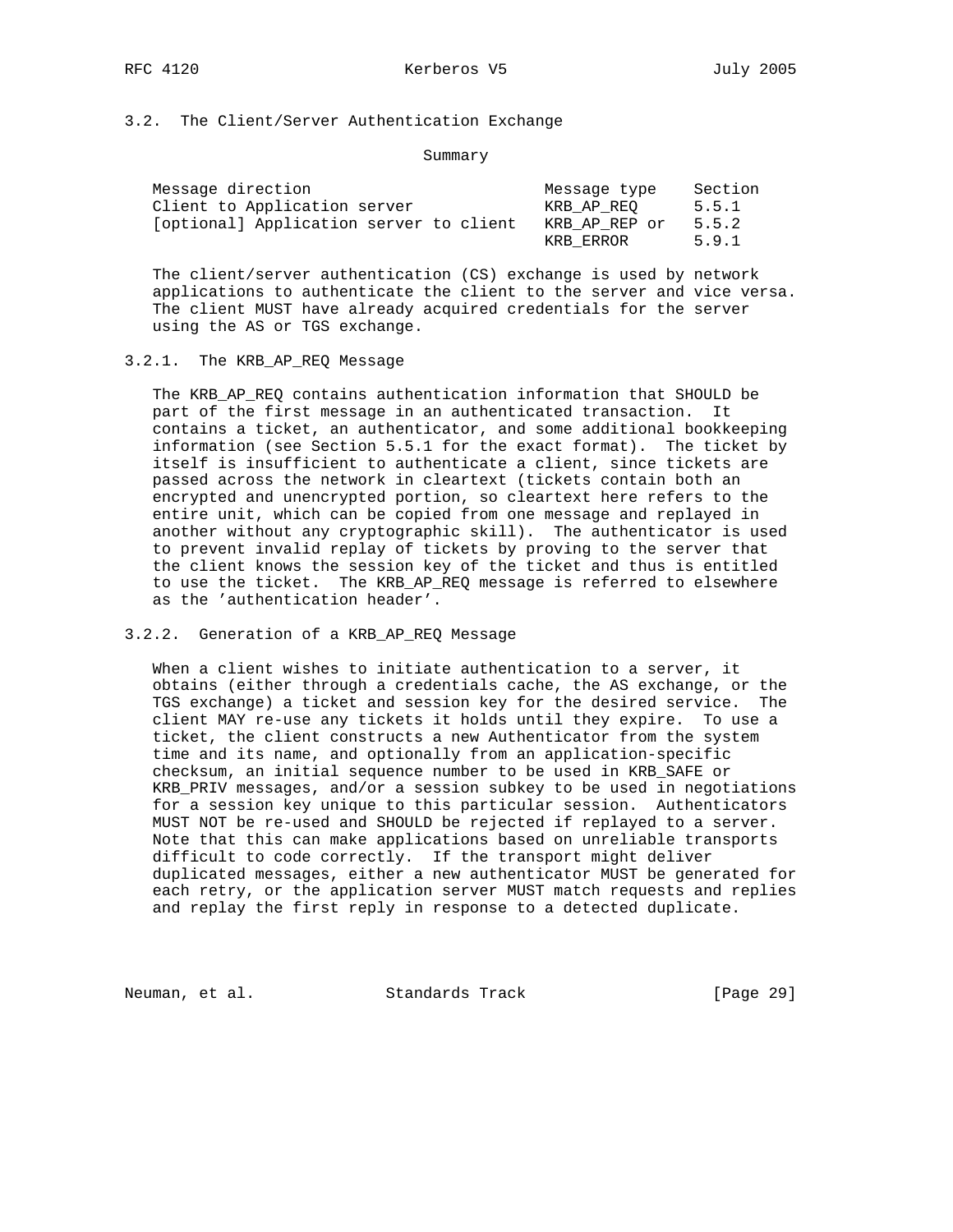If a sequence number is to be included, it SHOULD be randomly chosen so that even after many messages have been exchanged it is not likely to collide with other sequence numbers in use.

 The client MAY indicate a requirement of mutual authentication or the use of a session-key based ticket (for user-to-user authentication, see section 3.7) by setting the appropriate  $flag(s)$  in the ap-options field of the message.

 The Authenticator is encrypted in the session key and combined with the ticket to form the KRB\_AP\_REQ message, which is then sent to the end server along with any additional application-specific information.

# 3.2.3. Receipt of KRB\_AP\_REQ Message

 Authentication is based on the server's current time of day (clocks MUST be loosely synchronized), the authenticator, and the ticket. Several errors are possible. If an error occurs, the server is expected to reply to the client with a KRB\_ERROR message. This message MAY be encapsulated in the application protocol if its raw form is not acceptable to the protocol. The format of error messages is described in Section 5.9.1.

 The algorithm for verifying authentication information is as follows. If the message type is not KRB\_AP\_REQ, the server returns the KRB\_AP\_ERR\_MSG\_TYPE error. If the key version indicated by the Ticket in the KRB\_AP\_REQ is not one the server can use (e.g., it indicates an old key, and the server no longer possesses a copy of the old key), the KRB\_AP\_ERR\_BADKEYVER error is returned. If the USE-SESSION-KEY flag is set in the ap-options field, it indicates to the server that user-to-user authentication is in use, and that the ticket is encrypted in the session key from the server's TGT rather than in the server's secret key. See Section 3.7 for a more complete description of the effect of user-to-user authentication on all messages in the Kerberos protocol.

 Because it is possible for the server to be registered in multiple realms, with different keys in each, the srealm field in the unencrypted portion of the ticket in the KRB\_AP\_REQ is used to specify which secret key the server should use to decrypt that ticket. The KRB\_AP\_ERR\_NOKEY error code is returned if the server doesn't have the proper key to decipher the ticket.

 The ticket is decrypted using the version of the server's key specified by the ticket. If the decryption routines detect a modification of the ticket (each encryption system MUST provide safeguards to detect modified ciphertext), the

Neuman, et al. Standards Track [Page 30]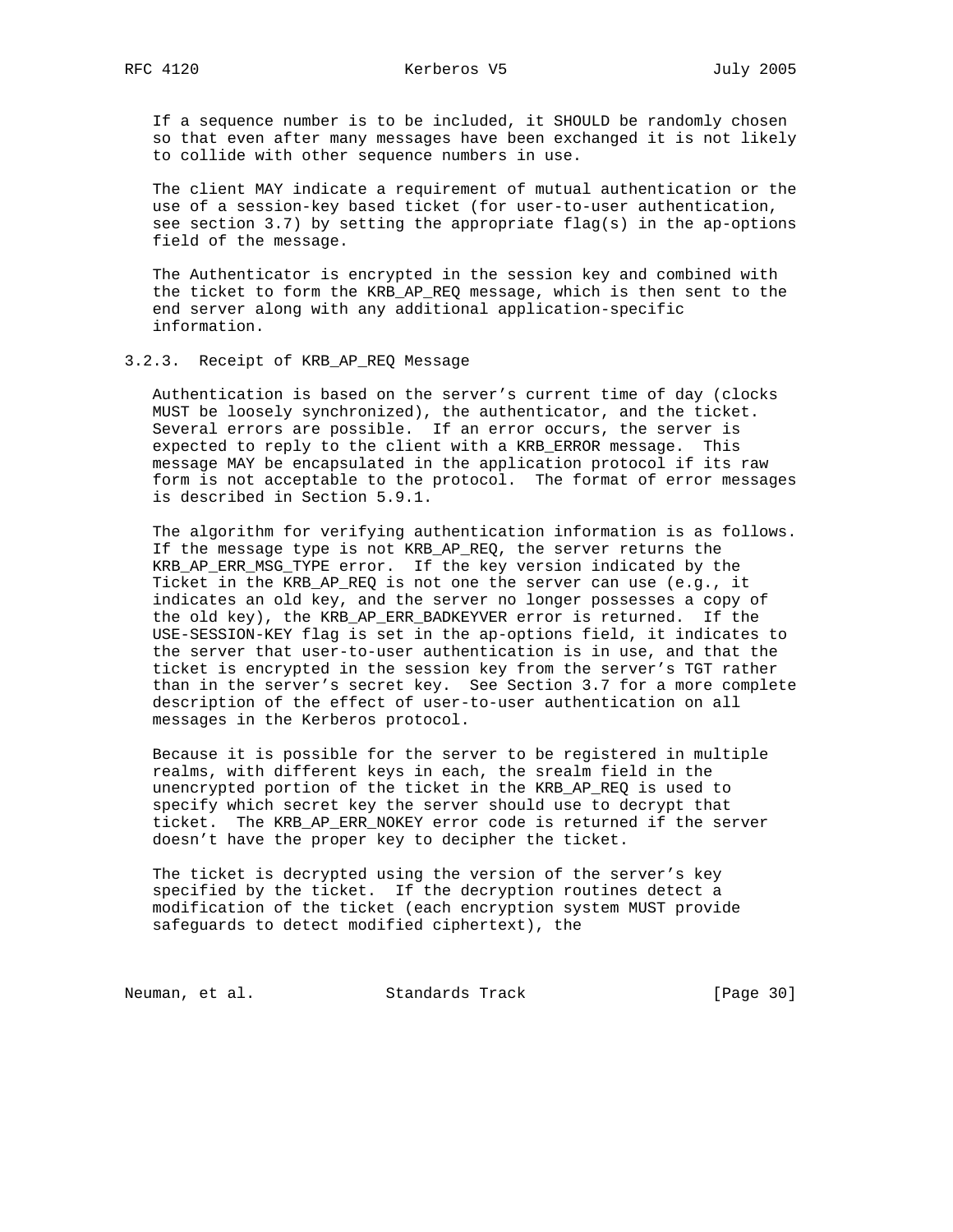KRB\_AP\_ERR\_BAD\_INTEGRITY error is returned (chances are good that different keys were used to encrypt and decrypt).

 The authenticator is decrypted using the session key extracted from the decrypted ticket. If decryption shows that is has been modified, the KRB\_AP\_ERR\_BAD\_INTEGRITY error is returned. The name and realm of the client from the ticket are compared against the same fields in the authenticator. If they don't match, the KRB\_AP\_ERR\_BADMATCH error is returned; normally this is caused by a client error or an attempted attack. The addresses in the ticket (if any) are then searched for an address matching the operating-system reported address of the client. If no match is found or the server insists on ticket addresses but none are present in the ticket, the KRB\_AP\_ERR\_BADADDR error is returned. If the local (server) time and the client time in the authenticator differ by more than the allowable clock skew (e.g., 5 minutes), the KRB\_AP\_ERR\_SKEW error is returned.

 Unless the application server provides its own suitable means to protect against replay (for example, a challenge-response sequence initiated by the server after authentication, or use of a server generated encryption subkey), the server MUST utilize a replay cache to remember any authenticator presented within the allowable clock skew. Careful analysis of the application protocol and implementation is recommended before eliminating this cache. The replay cache will store at least the server name, along with the client name, time, and microsecond fields from the recently-seen authenticators, and if a matching tuple is found, the KRB\_AP\_ERR\_REPEAT error is returned. Note that the rejection here is restricted to authenticators from the same principal to the same server. Other client principals communicating with the same server principal should not have their authenticators rejected if the time and microsecond fields happen to match some other client's authenticator.

 If a server loses track of authenticators presented within the allowable clock skew, it MUST reject all requests until the clock skew interval has passed, providing assurance that any lost or replayed authenticators will fall outside the allowable clock skew and can no longer be successfully replayed. If this were not done, an attacker could subvert the authentication by recording the ticket and authenticator sent over the network to a server and replaying them following an event that caused the server to lose track of recently seen authenticators.

 Implementation note: If a client generates multiple requests to the KDC with the same timestamp, including the microsecond field, all but the first of the requests received will be rejected as replays. This

Neuman, et al. Standards Track [Page 31]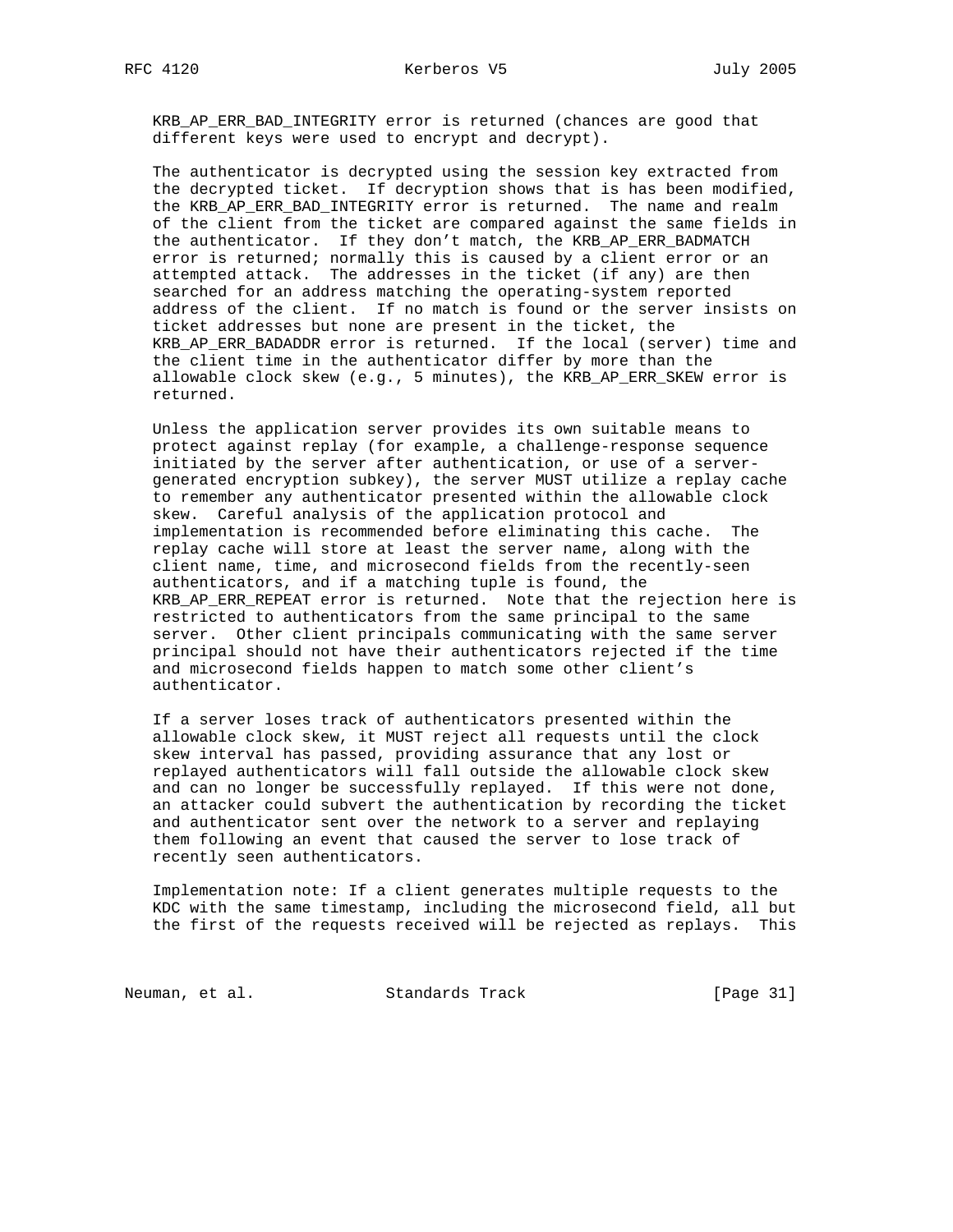might happen, for example, if the resolution of the client's clock is too coarse. Client implementations SHOULD ensure that the timestamps are not reused, possibly by incrementing the microseconds field in the time stamp when the clock returns the same time for multiple requests.

 If multiple servers (for example, different services on one machine, or a single service implemented on multiple machines) share a service principal (a practice that we do not recommend in general, but that we acknowledge will be used in some cases), either they MUST share this replay cache, or the application protocol MUST be designed so as to eliminate the need for it. Note that this applies to all of the services. If any of the application protocols does not have replay protection built in, an authenticator used with such a service could later be replayed to a different service with the same service principal but no replay protection, if the former doesn't record the authenticator information in the common replay cache.

 If a sequence number is provided in the authenticator, the server saves it for later use in processing KRB\_SAFE and/or KRB\_PRIV messages. If a subkey is present, the server either saves it for later use or uses it to help generate its own choice for a subkey to be returned in a KRB\_AP\_REP message.

 The server computes the age of the ticket: local (server) time minus the starttime inside the Ticket. If the starttime is later than the current time by more than the allowable clock skew, or if the INVALID flag is set in the ticket, the KRB\_AP\_ERR\_TKT\_NYV error is returned. Otherwise, if the current time is later than end time by more than the allowable clock skew, the KRB\_AP\_ERR\_TKT\_EXPIRED error is returned.

 If all these checks succeed without an error, the server is assured that the client possesses the credentials of the principal named in the ticket, and thus, that the client has been authenticated to the server.

 Passing these checks provides only authentication of the named principal; it does not imply authorization to use the named service. Applications MUST make a separate authorization decision based upon the authenticated name of the user, the requested operation, local access control information such as that contained in a .k5login or .k5users file, and possibly a separate distributed authorization service.

Neuman, et al. Standards Track [Page 32]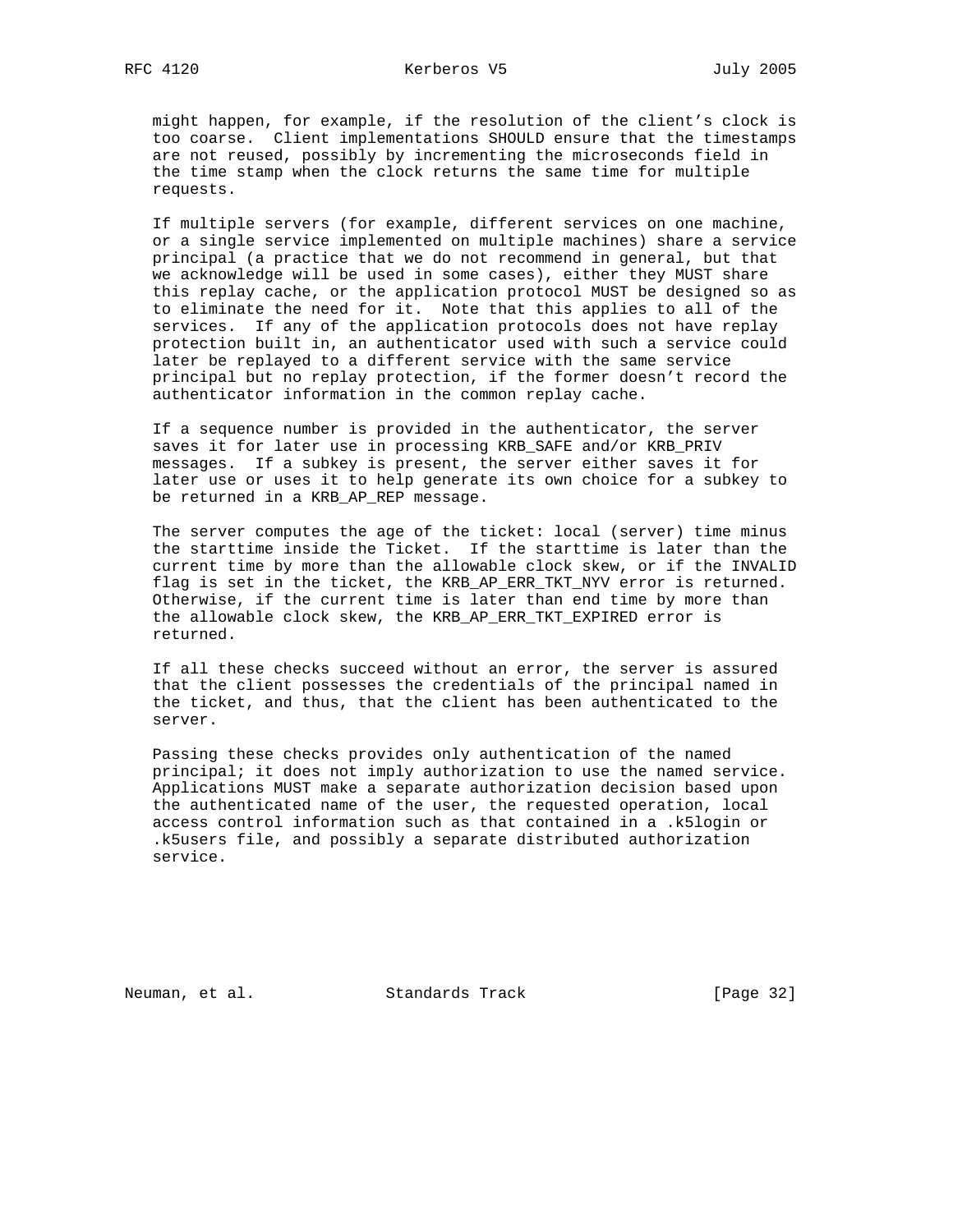## 3.2.4. Generation of a KRB\_AP\_REP Message

 Typically, a client's request will include both the authentication information and its initial request in the same message, and the server need not explicitly reply to the KRB\_AP\_REQ. However, if mutual authentication (authenticating not only the client to the server, but also the server to the client) is being performed, the KRB\_AP\_REQ message will have MUTUAL-REQUIRED set in its ap-options field, and a KRB\_AP\_REP message is required in response. As with the error message, this message MAY be encapsulated in the application protocol if its "raw" form is not acceptable to the application's protocol. The timestamp and microsecond field used in the reply MUST be the client's timestamp and microsecond field (as provided in the authenticator). If a sequence number is to be included, it SHOULD be randomly chosen as described above for the authenticator. A subkey MAY be included if the server desires to negotiate a different subkey. The KRB\_AP\_REP message is encrypted in the session key extracted from the ticket.

 Note that in the Kerberos Version 4 protocol, the timestamp in the reply was the client's timestamp plus one. This is not necessary in Version 5 because Version 5 messages are formatted in such a way that it is not possible to create the reply by judicious message surgery (even in encrypted form) without knowledge of the appropriate encryption keys.

## 3.2.5. Receipt of KRB\_AP\_REP Message

 If a KRB\_AP\_REP message is returned, the client uses the session key from the credentials obtained for the server to decrypt the message and verifies that the timestamp and microsecond fields match those in the Authenticator it sent to the server. If they match, then the client is assured that the server is genuine. The sequence number and subkey (if present) are retained for later use. (Note that for encrypting the KRB\_AP\_REP message, the sub-session key is not used, even if it is present in the Authentication.)

#### 3.2.6. Using the Encryption Key

 After the KRB\_AP\_REQ/KRB\_AP\_REP exchange has occurred, the client and server share an encryption key that can be used by the application. In some cases, the use of this session key will be implicit in the protocol; in others the method of use must be chosen from several alternatives. The application MAY choose the actual encryption key to be used for KRB\_PRIV, KRB\_SAFE, or other application-specific uses based on the session key from the ticket and subkeys in the KRB\_AP\_REP message and the authenticator. Implementations of the protocol MAY provide routines to choose subkeys based on session keys

Neuman, et al. Standards Track [Page 33]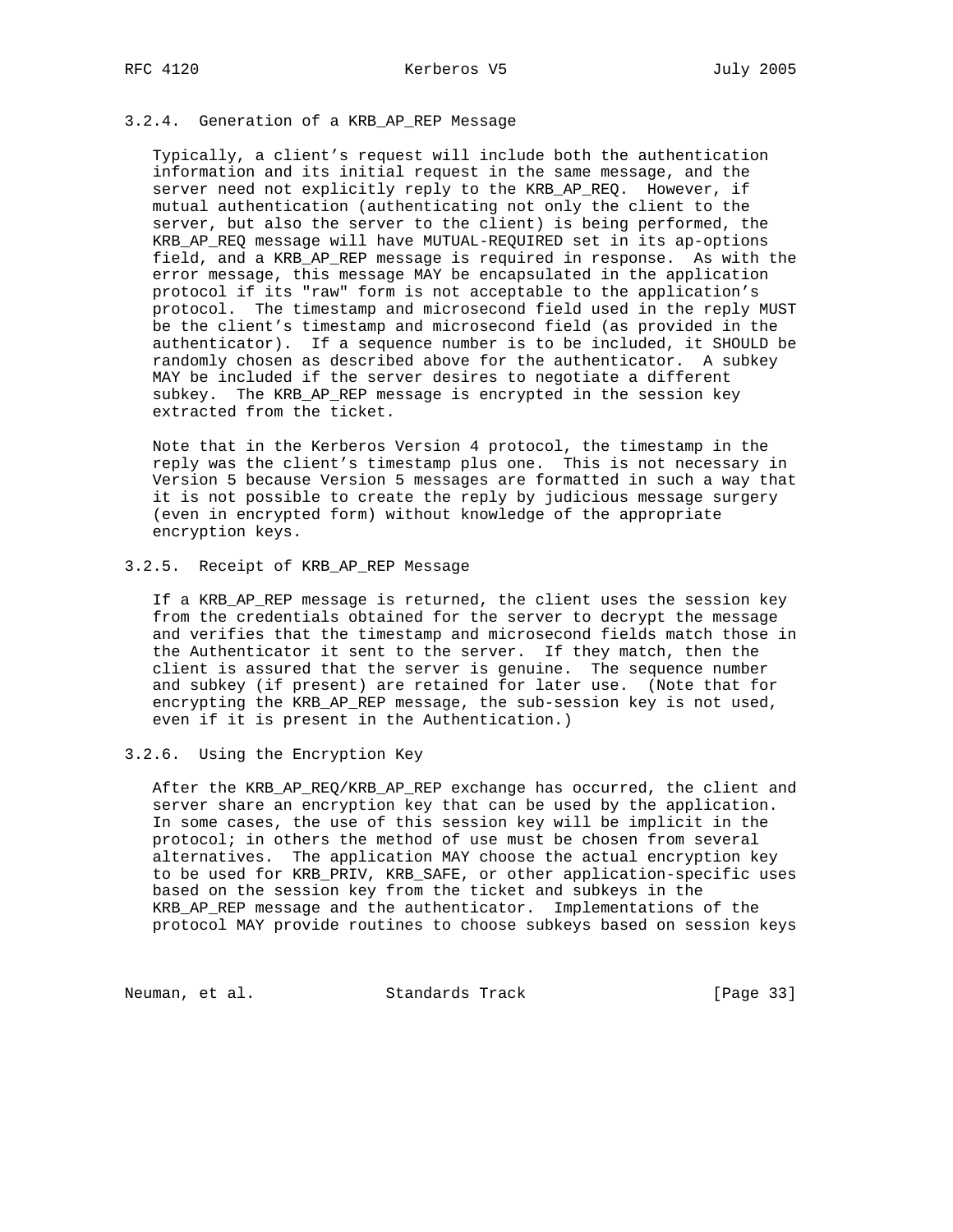and random numbers and to generate a negotiated key to be returned in the KRB\_AP\_REP message.

 To mitigate the effect of failures in random number generation on the client, it is strongly encouraged that any key derived by an application for subsequent use include the full key entropy derived from the KDC-generated session key carried in the ticket. We leave the protocol negotiations of how to use the key (e.g., for selecting an encryption or checksum type) to the application programmer. The Kerberos protocol does not constrain the implementation options, but an example of how this might be done follows.

 One way that an application may choose to negotiate a key to be used for subsequent integrity and privacy protection is for the client to propose a key in the subkey field of the authenticator. The server can then choose a key using the key proposed by the client as input, returning the new subkey in the subkey field of the application reply. This key could then be used for subsequent communication.

 With both the one-way and mutual authentication exchanges, the peers should take care not to send sensitive information to each other without proper assurances. In particular, applications that require privacy or integrity SHOULD use the KRB\_AP\_REP response from the server to the client to assure both client and server of their peer's identity. If an application protocol requires privacy of its messages, it can use the KRB\_PRIV message (section 3.5). The KRB\_SAFE message (Section 3.4) can be used to ensure integrity.

3.3. The Ticket-Granting Service (TGS) Exchange

Summary

| Message direction     | Message type   | Section |
|-----------------------|----------------|---------|
| 1. Client to Kerberos | KRB TGS REO    | 5.4.1   |
| 2. Kerberos to client | KRB TGS REP or | 5.4.2   |
|                       | KRB ERROR      | 5.9.1   |

 The TGS exchange between a client and the Kerberos TGS is initiated by a client when it seeks to obtain authentication credentials for a given server (which might be registered in a remote realm), when it seeks to renew or validate an existing ticket, or when it seeks to obtain a proxy ticket. In the first case, the client must already have acquired a ticket for the Ticket-Granting Service using the AS exchange (the TGT is usually obtained when a client initially authenticates to the system, such as when a user logs in). The message format for the TGS exchange is almost identical to that for the AS exchange. The primary difference is that encryption and decryption in the TGS exchange does not take place under the client's

Neuman, et al. Standards Track [Page 34]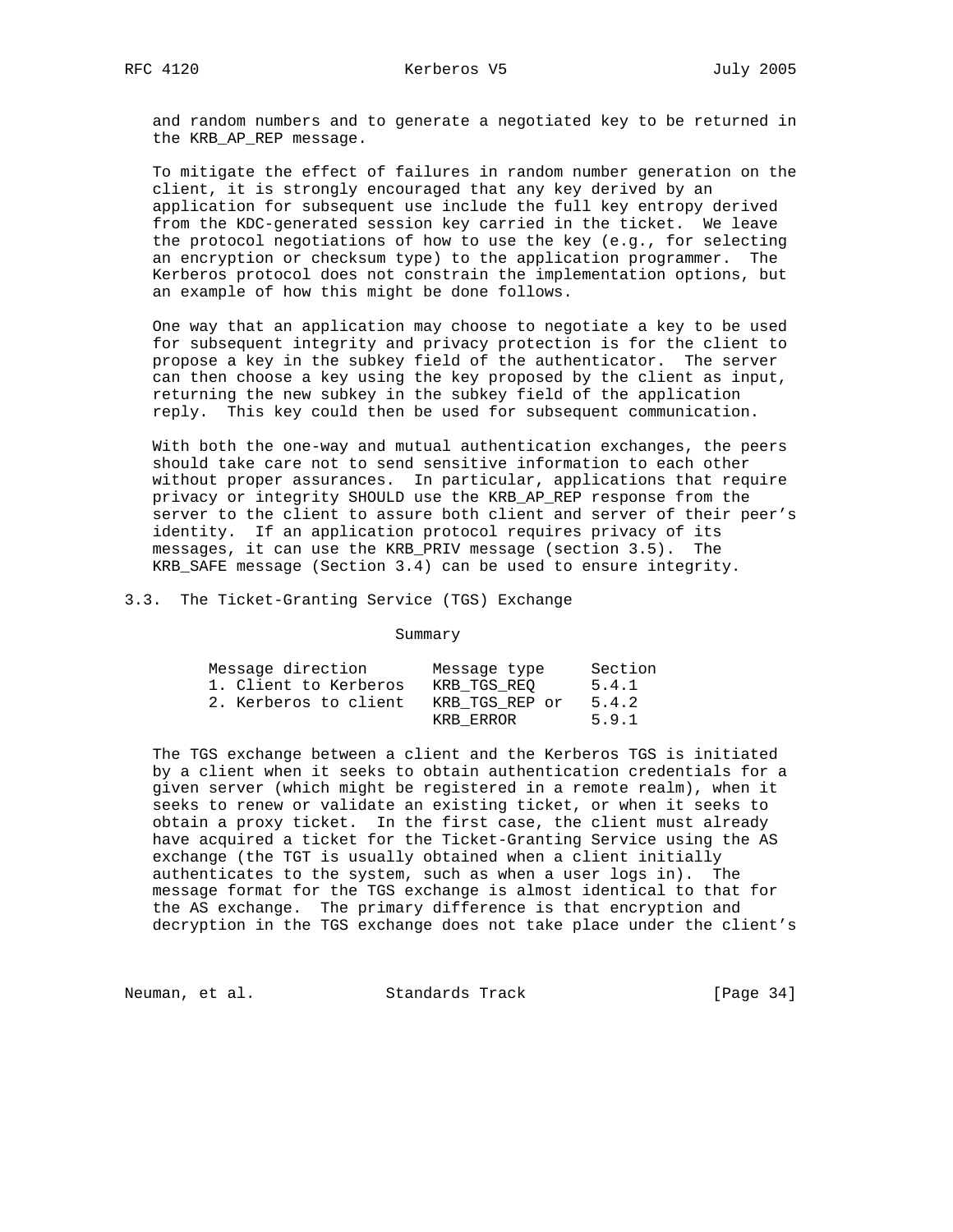key. Instead, the session key from the TGT or renewable ticket, or sub-session key from an Authenticator is used. As is the case for all application servers, expired tickets are not accepted by the TGS, so once a renewable or TGT expires, the client must use a separate exchange to obtain valid tickets.

 The TGS exchange consists of two messages: a request (KRB\_TGS\_REQ) from the client to the Kerberos Ticket-Granting Server, and a reply (KRB\_TGS\_REP or KRB\_ERROR). The KRB\_TGS\_REQ message includes information authenticating the client plus a request for credentials. The authentication information consists of the authentication header (KRB\_AP\_REQ), which includes the client's previously obtained ticket-granting, renewable, or invalid ticket. In the TGT and proxy cases, the request MAY include one or more of the following: a list of network addresses, a collection of typed authorization data to be sealed in the ticket for authorization use by the application server, or additional tickets (the use of which are described later). The TGS reply (KRB\_TGS\_REP) contains the requested credentials, encrypted in the session key from the TGT or renewable ticket, or, if present, in the sub-session key from the Authenticator (part of the authentication header). The KRB\_ERROR message contains an error code and text explaining what went wrong. The KRB\_ERROR message is not encrypted. The KRB\_TGS\_REP message contains information that can be used to detect replays, and to associate it with the message to which it replies. The KRB\_ERROR message also contains information that can be used to associate it with the message to which it replies. The same comments about integrity protection of KRB\_ERROR messages mentioned in Section 3.1 apply to the TGS exchange.

## 3.3.1. Generation of KRB\_TGS\_REQ Message

 Before sending a request to the ticket-granting service, the client MUST determine in which realm the application server is believed to be registered. This can be accomplished in several ways. It might be known beforehand (since the realm is part of the principal identifier), it might be stored in a nameserver, or it might be obtained from a configuration file. If the realm to be used is obtained from a nameserver, there is a danger of being spoofed if the nameservice providing the realm name is not authenticated. This might result in the use of a realm that has been compromised, which would result in an attacker's ability to compromise the authentication of the application server to the client.

 If the client knows the service principal name and realm and it does not already possess a TGT for the appropriate realm, then one must be obtained. This is first attempted by requesting a TGT for the destination realm from a Kerberos server for which the client possesses a TGT (by using the KRB\_TGS\_REQ message recursively). The

Neuman, et al. Standards Track [Page 35]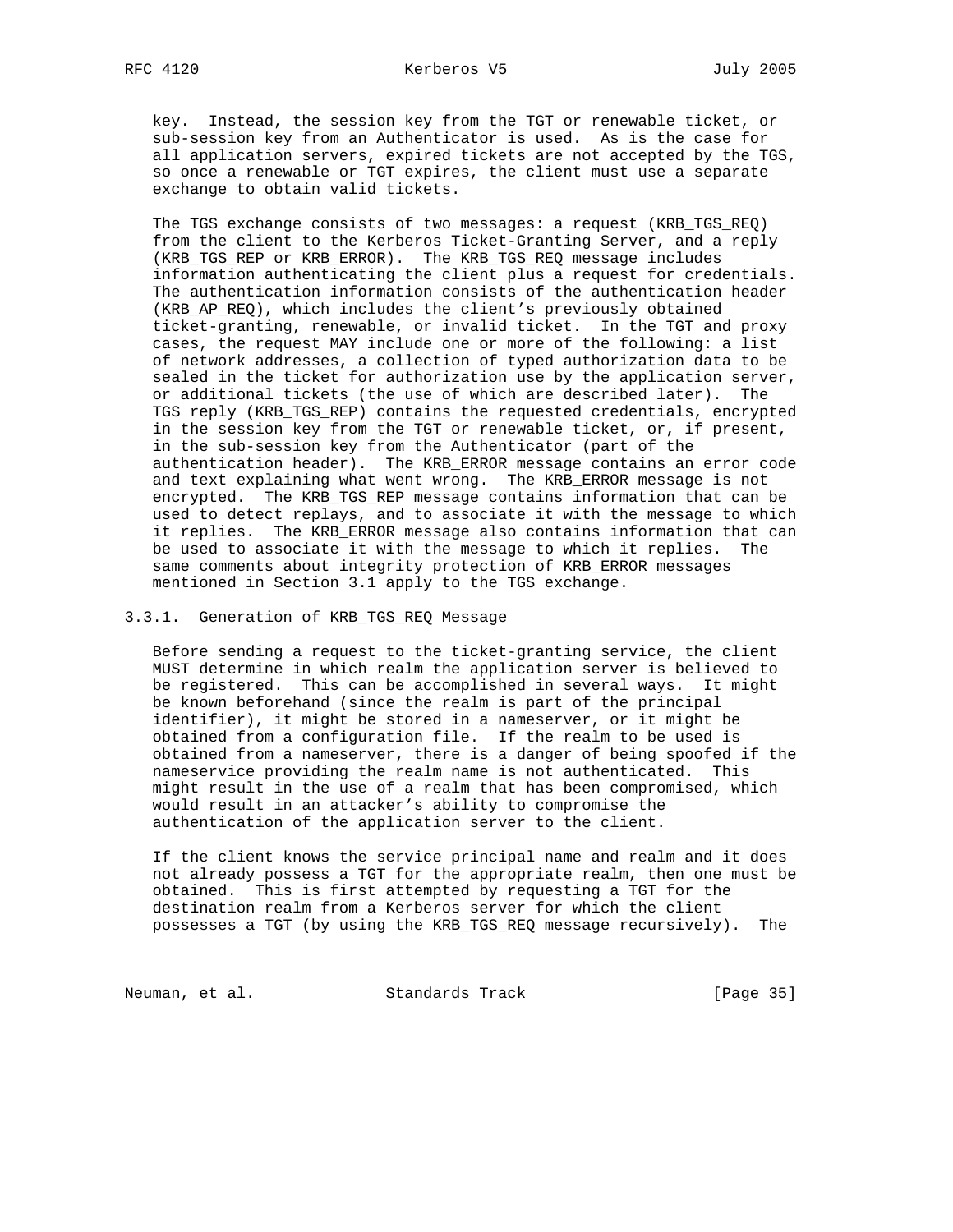Kerberos server MAY return a TGT for the desired realm, in which case one can proceed. Alternatively, the Kerberos server MAY return a TGT for a realm that is 'closer' to the desired realm (further along the standard hierarchical path between the client's realm and the requested realm server's realm). Note that in this case misconfiguration of the Kerberos servers may cause loops in the resulting authentication path, which the client should be careful to detect and avoid.

 If the Kerberos server returns a TGT for a realm 'closer' than the desired realm, the client MAY use local policy configuration to verify that the authentication path used is an acceptable one. Alternatively, a client MAY choose its own authentication path, rather than rely on the Kerberos server to select one. In either case, any policy or configuration information used to choose or validate authentication paths, whether by the Kerberos server or by the client, MUST be obtained from a trusted source.

 When a client obtains a TGT that is 'closer' to the destination realm, the client MAY cache this ticket and reuse it in future KRB-TGS exchanges with services in the 'closer' realm. However, if the client were to obtain a TGT for the 'closer' realm by starting at the initial KDC rather than as part of obtaining another ticket, then a shorter path to the 'closer' realm might be used. This shorter path may be desirable because fewer intermediate KDCs would know the session key of the ticket involved. For this reason, clients SHOULD evaluate whether they trust the realms transited in obtaining the 'closer' ticket when making a decision to use the ticket in future.

 Once the client obtains a TGT for the appropriate realm, it determines which Kerberos servers serve that realm and contacts one of them. The list might be obtained through a configuration file or network service, or it MAY be generated from the name of the realm. As long as the secret keys exchanged by realms are kept secret, only denial of service results from using a false Kerberos server.

 As in the AS exchange, the client MAY specify a number of options in the KRB\_TGS\_REQ message. One of these options is the ENC-TKT-IN-SKEY option used for user-to-user authentication. An overview of user to-user authentication can be found in Section 3.7. When generating the KRB\_TGS\_REQ message, this option indicates that the client is including a TGT obtained from the application server in the additional tickets field of the request and that the KDC SHOULD encrypt the ticket for the application server using the session key from this additional ticket, instead of a server key from the principal database.

Neuman, et al. Standards Track [Page 36]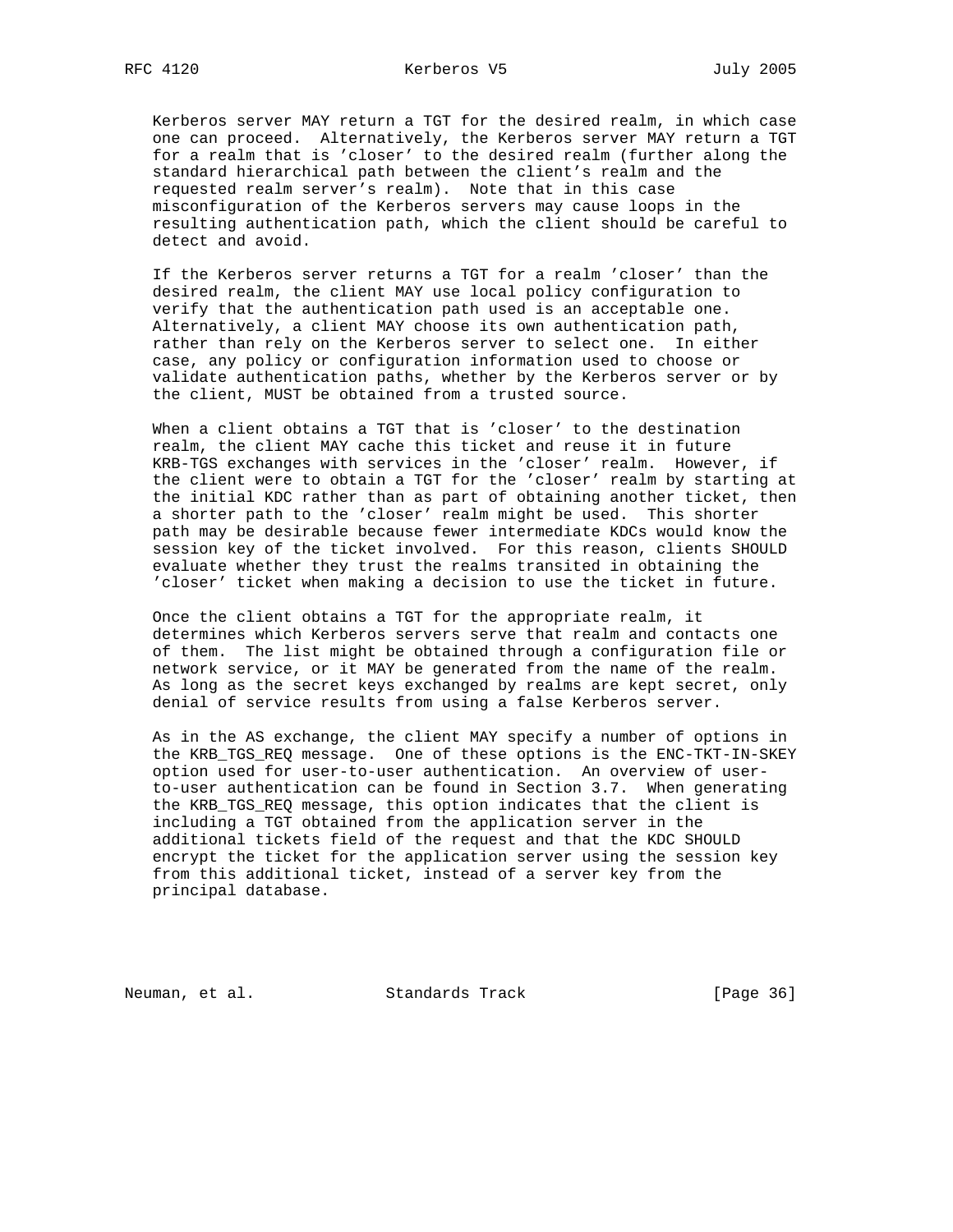The client prepares the KRB\_TGS\_REQ message, providing an authentication header as an element of the padata field, and including the same fields as used in the KRB\_AS\_REQ message along with several optional fields: the enc-authorizatfion-data field for application server use and additional tickets required by some options.

 In preparing the authentication header, the client can select a sub session key under which the response from the Kerberos server will be encrypted. If the client selects a sub-session key, care must be taken to ensure the randomness of the selected sub-session key.

 If the sub-session key is not specified, the session key from the TGT will be used. If the enc-authorization-data is present, it MUST be encrypted in the sub-session key, if present, from the authenticator portion of the authentication header, or, if not present, by using the session key from the TGT.

 Once prepared, the message is sent to a Kerberos server for the destination realm.

## 3.3.2. Receipt of KRB\_TGS\_REQ Message

 The KRB\_TGS\_REQ message is processed in a manner similar to the KRB\_AS\_REQ message, but there are many additional checks to be performed. First, the Kerberos server MUST determine which server the accompanying ticket is for, and it MUST select the appropriate key to decrypt it. For a normal KRB\_TGS\_REQ message, it will be for the ticket-granting service, and the TGS's key will be used. If the TGT was issued by another realm, then the appropriate inter-realm key MUST be used. If (a) the accompanying ticket is not a TGT for the current realm, but is for an application server in the current realm, (b) the RENEW, VALIDATE, or PROXY options are specified in the request, and (c) the server for which a ticket is requested is the server named in the accompanying ticket, then the KDC will decrypt the ticket in the authentication header using the key of the server for which it was issued. If no ticket can be found in the padata field, the KDC\_ERR\_PADATA\_TYPE\_NOSUPP error is returned.

 Once the accompanying ticket has been decrypted, the user-supplied checksum in the Authenticator MUST be verified against the contents of the request, and the message MUST be rejected if the checksums do not match (with an error code of KRB\_AP\_ERR\_MODIFIED) or if the checksum is not collision-proof (with an error code of KRB\_AP\_ERR\_INAPP\_CKSUM). If the checksum type is not supported, the KDC\_ERR\_SUMTYPE\_NOSUPP error is returned. If the authorization-data are present, they are decrypted using the sub-session key from the Authenticator.

Neuman, et al. Standards Track [Page 37]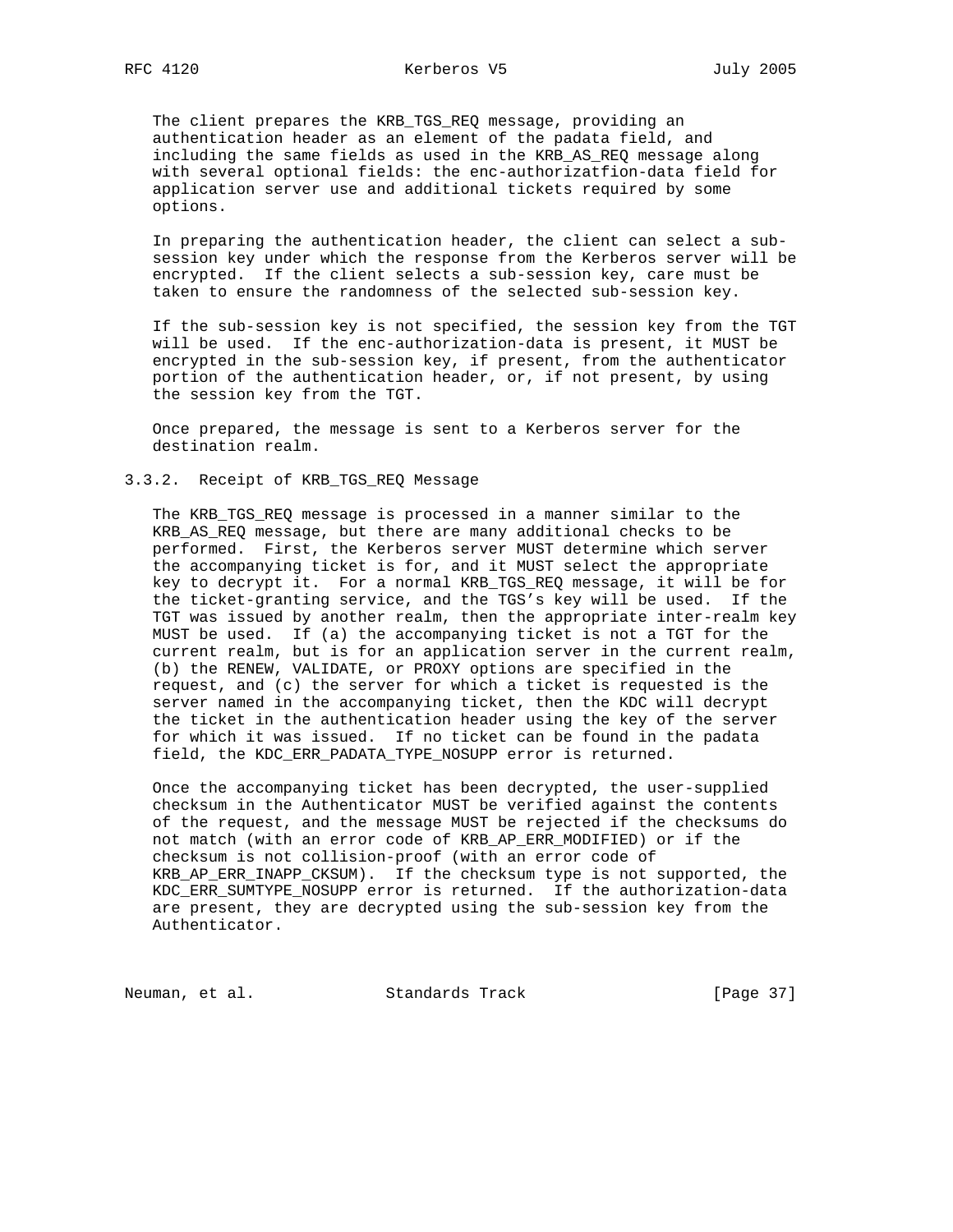If any of the decryptions indicate failed integrity checks, the KRB\_AP\_ERR\_BAD\_INTEGRITY error is returned.

 As discussed in Section 3.1.2, the KDC MUST send a valid KRB\_TGS\_REP message if it receives a KRB\_TGS\_REQ message identical to one it has recently processed. However, if the authenticator is a replay, but the rest of the request is not identical, then the KDC SHOULD return KRB\_AP\_ERR\_REPEAT.

# 3.3.3. Generation of KRB\_TGS\_REP Message

 The KRB\_TGS\_REP message shares its format with the KRB\_AS\_REP (KRB\_KDC\_REP), but with its type field set to KRB\_TGS\_REP. The detailed specification is in Section 5.4.2.

 The response will include a ticket for the requested server or for a ticket granting server of an intermediate KDC to be contacted to obtain the requested ticket. The Kerberos database is queried to retrieve the record for the appropriate server (including the key with which the ticket will be encrypted). If the request is for a TGT for a remote realm, and if no key is shared with the requested realm, then the Kerberos server will select the realm 'closest' to the requested realm with which it does share a key and use that realm instead. This is the only case where the response for the KDC will be for a different server than that requested by the client.

 By default, the address field, the client's name and realm, the list of transited realms, the time of initial authentication, the expiration time, and the authorization data of the newly-issued ticket will be copied from the TGT or renewable ticket. If the transited field needs to be updated, but the transited type is not supported, the KDC\_ERR\_TRTYPE\_NOSUPP error is returned.

 If the request specifies an endtime, then the endtime of the new ticket is set to the minimum of (a) that request, (b) the endtime from the TGT, and (c) the starttime of the TGT plus the minimum of the maximum life for the application server and the maximum life for the local realm (the maximum life for the requesting principal was already applied when the TGT was issued). If the new ticket is to be a renewal, then the endtime above is replaced by the minimum of (a) the value of the renew\_till field of the ticket and (b) the starttime for the new ticket plus the life (endtime-starttime) of the old ticket.

 If the FORWARDED option has been requested, then the resulting ticket will contain the addresses specified by the client. This option will only be honored if the FORWARDABLE flag is set in the TGT. The PROXY option is similar; the resulting ticket will contain the addresses

Neuman, et al. Standards Track [Page 38]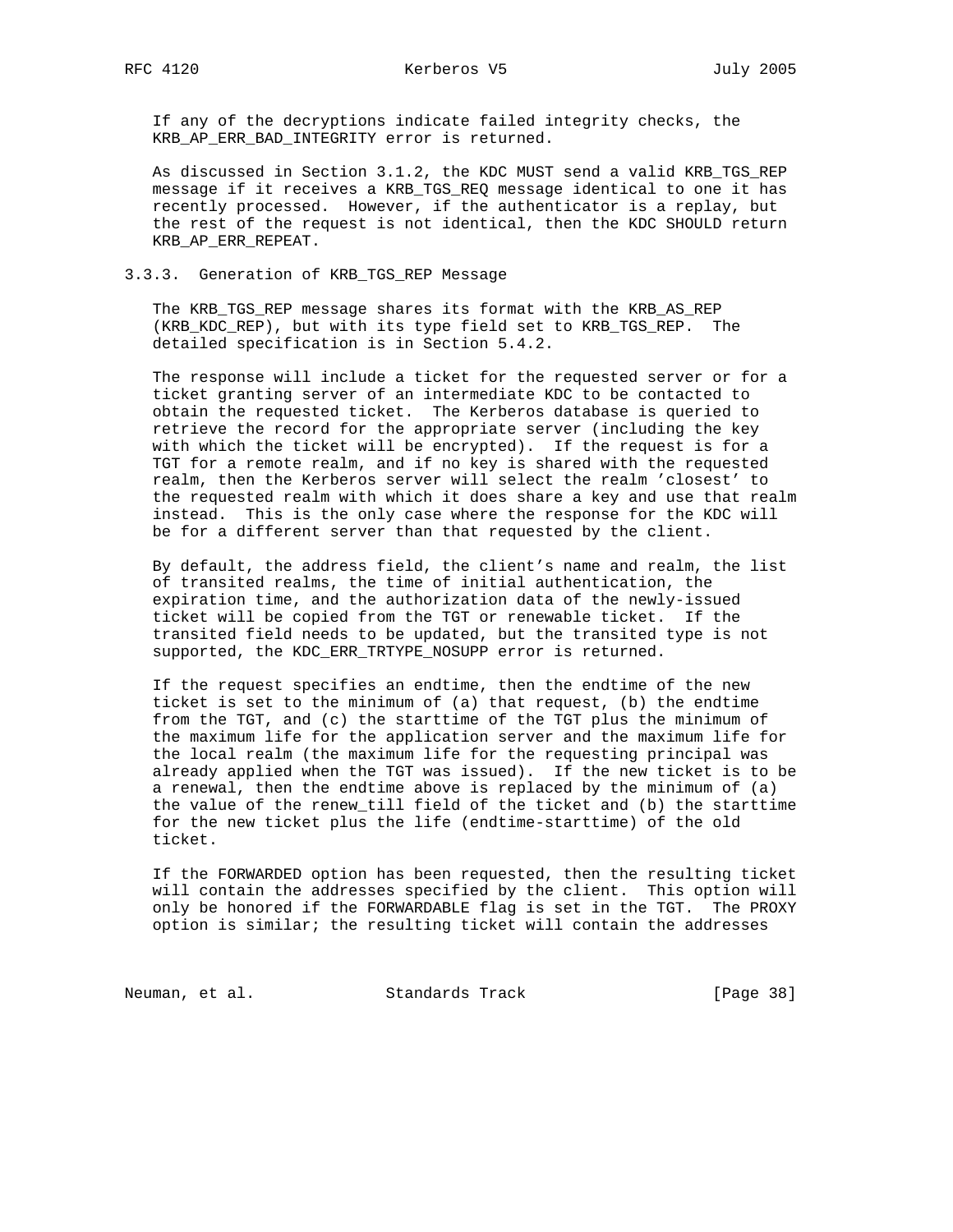specified by the client. It will be honored only if the PROXIABLE flag in the TGT is set. The PROXY option will not be honored on requests for additional TGTs.

 If the requested starttime is absent, indicates a time in the past, or is within the window of acceptable clock skew for the KDC and the POSTDATE option has not been specified, then the starttime of the ticket is set to the authentication server's current time. If it indicates a time in the future beyond the acceptable clock skew, but the POSTDATED option has not been specified or the MAY-POSTDATE flag is not set in the TGT, then the error KDC\_ERR\_CANNOT\_POSTDATE is returned. Otherwise, if the TGT has the MAY-POSTDATE flag set, then the resulting ticket will be postdated, and the requested starttime is checked against the policy of the local realm. If acceptable, the ticket's starttime is set as requested, and the INVALID flag is set. The postdated ticket MUST be validated before use by presenting it to the KDC after the starttime has been reached. However, in no case may the starttime, endtime, or renew-till time of a newly-issued postdated ticket extend beyond the renew-till time of the TGT.

 If the ENC-TKT-IN-SKEY option has been specified and an additional ticket has been included in the request, it indicates that the client is using user-to-user authentication to prove its identity to a server that does not have access to a persistent key. Section 3.7 describes the effect of this option on the entire Kerberos protocol. When generating the KRB\_TGS\_REP message, this option in the KRB\_TGS\_REQ message tells the KDC to decrypt the additional ticket using the key for the server to which the additional ticket was issued and to verify that it is a TGT. If the name of the requested server is missing from the request, the name of the client in the additional ticket will be used. Otherwise, the name of the requested server will be compared to the name of the client in the additional ticket. If it is different, the request will be rejected. If the request succeeds, the session key from the additional ticket will be used to encrypt the new ticket that is issued instead of using the key of the server for which the new ticket will be used.

 If (a) the name of the server in the ticket that is presented to the KDC as part of the authentication header is not that of the TGS itself, (b) the server is registered in the realm of the KDC, and (c) the RENEW option is requested, then the KDC will verify that the RENEWABLE flag is set in the ticket, that the INVALID flag is not set in the ticket, and that the renew\_till time is still in the future. If the VALIDATE option is requested, the KDC will check that the starttime has passed and that the INVALID flag is set. If the PROXY option is requested, then the KDC will check that the PROXIABLE flag

Neuman, et al. Standards Track [Page 39]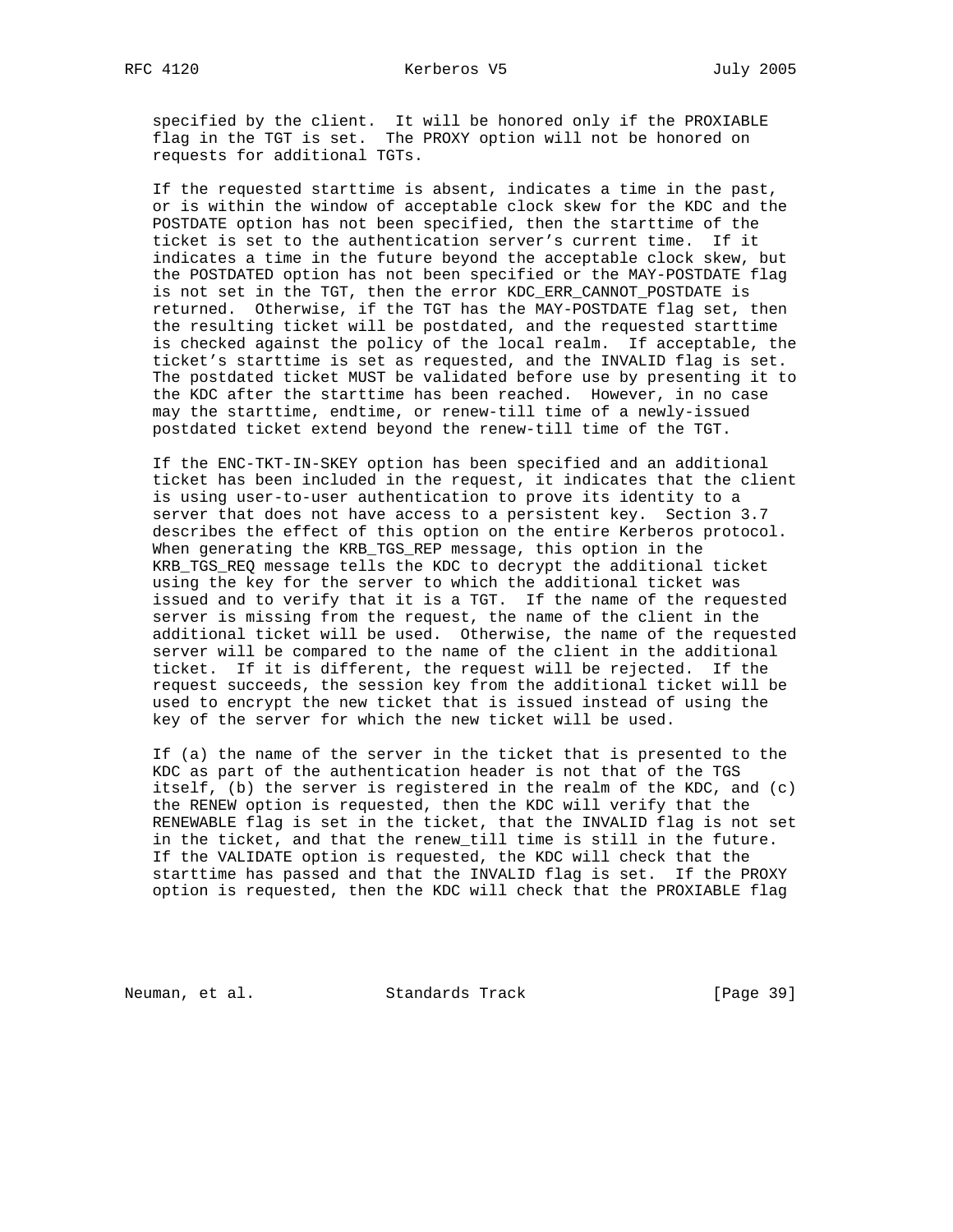is set in the ticket. If the tests succeed and the ticket passes the hotlist check described in the next section, the KDC will issue the appropriate new ticket.

 The ciphertext part of the response in the KRB\_TGS\_REP message is encrypted in the sub-session key from the Authenticator, if present, or in the session key from the TGT. It is not encrypted using the client's secret key. Furthermore, the client's key's expiration date and the key version number fields are left out since these values are stored along with the client's database record, and that record is not needed to satisfy a request based on a TGT.

### 3.3.3.1. Checking for Revoked Tickets

 Whenever a request is made to the ticket-granting server, the presented ticket(s) is (are) checked against a hot-list of tickets that have been canceled. This hot-list might be implemented by storing a range of issue timestamps for 'suspect tickets'; if a presented ticket had an authtime in that range, it would be rejected. In this way, a stolen TGT or renewable ticket cannot be used to gain additional tickets (renewals or otherwise) once the theft has been reported to the KDC for the realm in which the server resides. Any normal ticket obtained before it was reported stolen will still be valid (because tickets require no interaction with the KDC), but only until its normal expiration time. If TGTs have been issued for cross-realm authentication, use of the cross-realm TGT will not be affected unless the hot-list is propagated to the KDCs for the realms for which such cross-realm tickets were issued.

## 3.3.3.2. Encoding the Transited Field

 If the identity of the server in the TGT that is presented to the KDC as part of the authentication header is that of the ticket-granting service, but the TGT was issued from another realm, the KDC will look up the inter-realm key shared with that realm and use that key to decrypt the ticket. If the ticket is valid, then the KDC will honor the request, subject to the constraints outlined above in the section describing the AS exchange. The realm part of the client's identity will be taken from the TGT. The name of the realm that issued the TGT, if it is not the realm of the client principal, will be added to the transited field of the ticket to be issued. This is accomplished by reading the transited field from the TGT (which is treated as an unordered set of realm names), adding the new realm to the set, and then constructing and writing out its encoded (shorthand) form (this may involve a rearrangement of the existing encoding).

 Note that the ticket-granting service does not add the name of its own realm. Instead, its responsibility is to add the name of the

Neuman, et al. Standards Track [Page 40]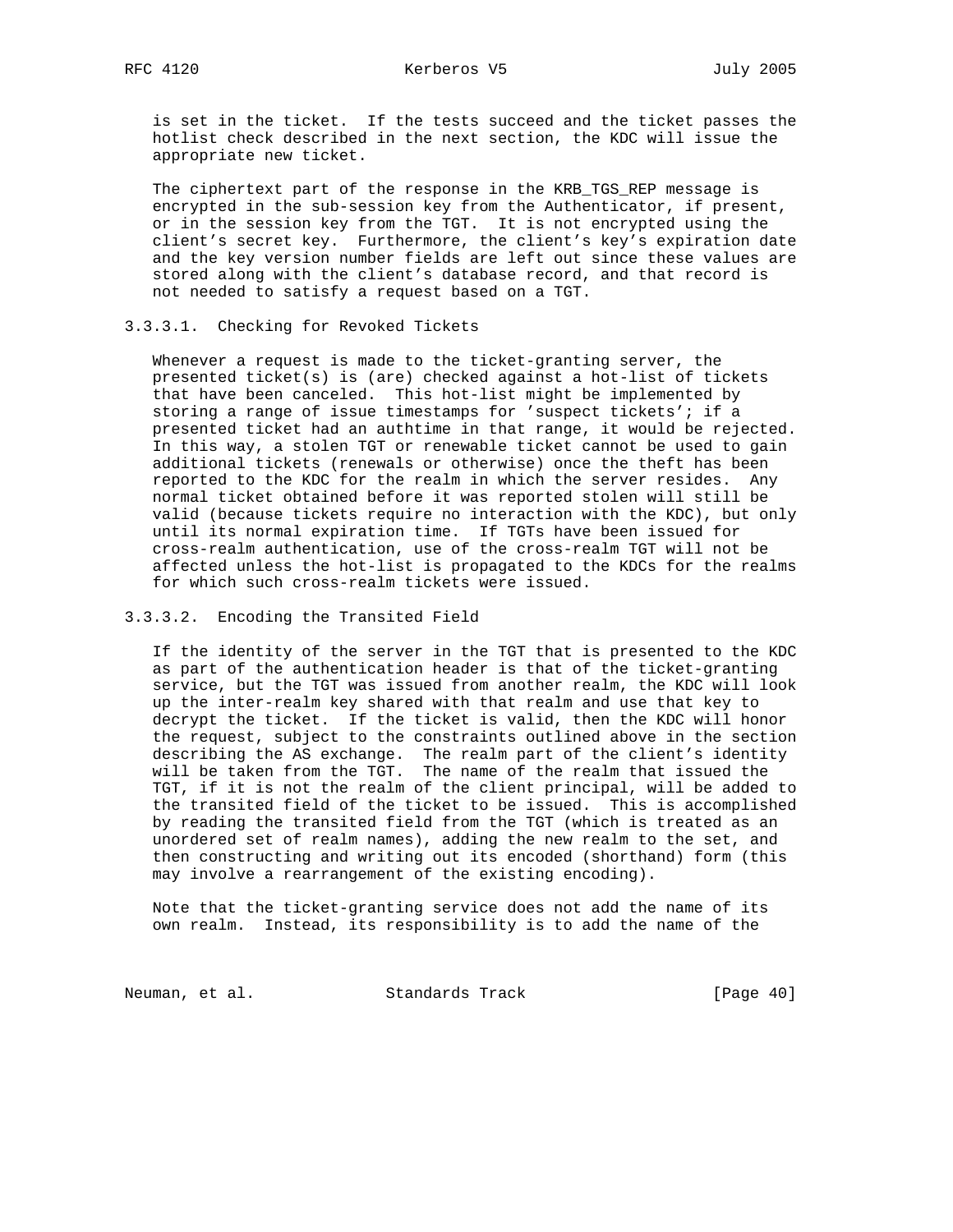previous realm. This prevents a malicious Kerberos server from intentionally leaving out its own name (it could, however, omit other realms' names).

 The names of neither the local realm nor the principal's realm are to be included in the transited field. They appear elsewhere in the ticket and both are known to have taken part in authenticating the principal. Because the endpoints are not included, both local and single-hop inter-realm authentication result in a transited field that is empty.

 Because this field has the name of each transited realm added to it, it might potentially be very long. To decrease the length of this field, its contents are encoded. The initially supported encoding is optimized for the normal case of inter-realm communication: a hierarchical arrangement of realms using either domain or X.500 style realm names. This encoding (called DOMAIN-X500-COMPRESS) is now described.

 Realm names in the transited field are separated by a ",". The ",", "\", trailing "."s, and leading spaces (" ") are special characters, and if they are part of a realm name, they MUST be quoted in the transited field by preceding them with a "\".

 A realm name ending with a "." is interpreted as being prepended to the previous realm. For example, we can encode traversal of EDU, MIT.EDU, ATHENA.MIT.EDU, WASHINGTON.EDU, and CS.WASHINGTON.EDU as:

"EDU,MIT.,ATHENA.,WASHINGTON.EDU,CS.".

 Note that if either ATHENA.MIT.EDU, or CS.WASHINGTON.EDU were endpoints, they would not be included in this field, and we would have:

"EDU,MIT.,WASHINGTON.EDU"

 A realm name beginning with a "/" is interpreted as being appended to the previous realm. For the purpose of appending, the realm preceding the first listed realm is considered the null realm (""). If a realm name beginning with a "/" is to stand by itself, then it SHOULD be preceded by a space (" "). For example, we can encode traversal of /COM/HP/APOLLO, /COM/HP, /COM, and /COM/DEC as:

"/COM,/HP,/APOLLO, /COM/DEC".

 As in the example above, if /COM/HP/APOLLO and /COM/DEC were endpoints, they would not be included in this field, and we would have:

Neuman, et al. Standards Track [Page 41]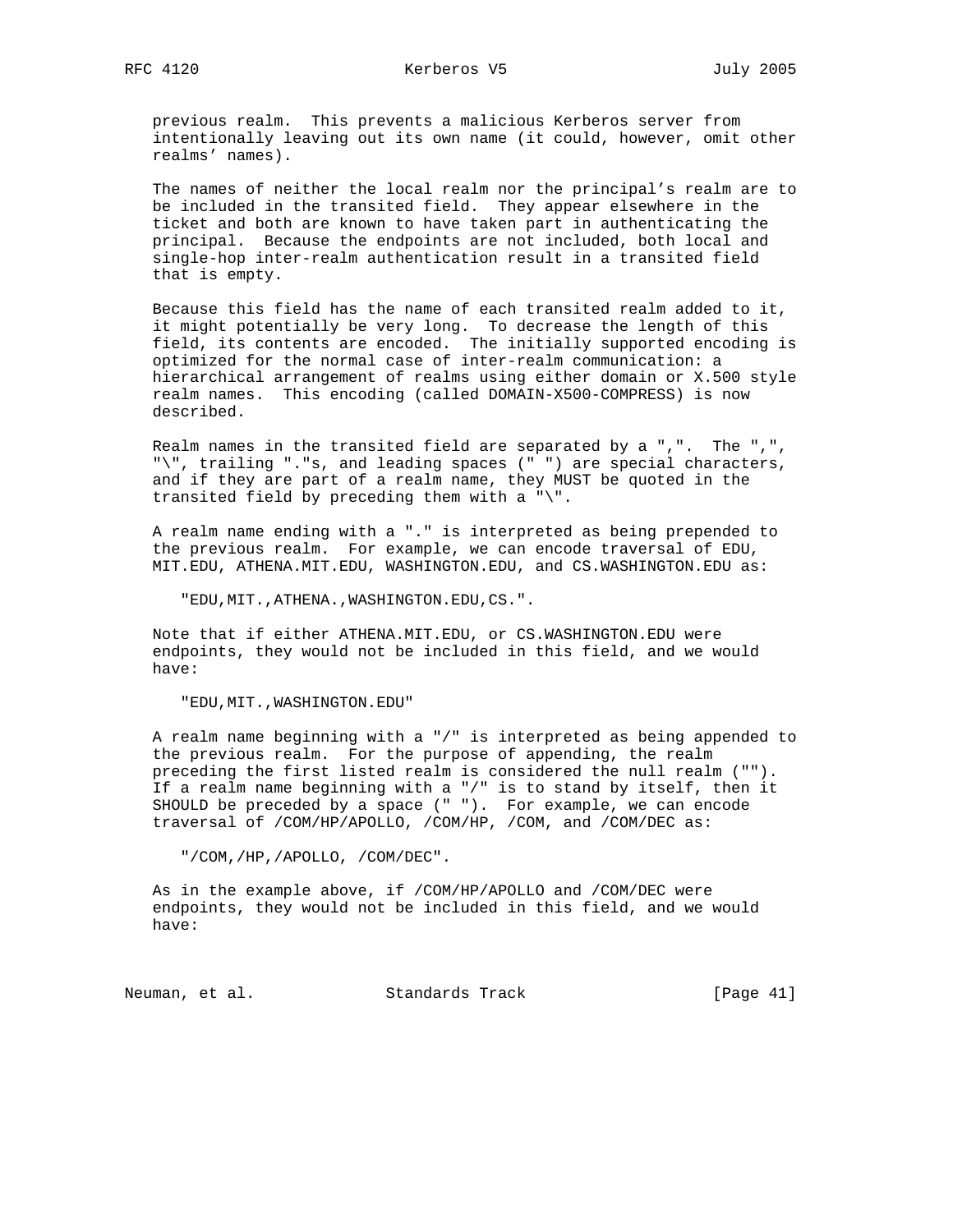"/COM,/HP"

 A null subfield preceding or following a "," indicates that all realms between the previous realm and the next realm have been traversed. For the purpose of interpreting null subfields, the client's realm is considered to precede those in the transited field, and the server's realm is considered to follow them. Thus, "," means that all realms along the path between the client and the server have been traversed. ",EDU, /COM," means that all realms from the client's realm up to EDU (in a domain style hierarchy) have been traversed, and that everything from /COM down to the server's realm in an X.500 style has also been traversed. This could occur if the EDU realm in one hierarchy shares an inter-realm key directly with the /COM realm in another hierarchy.

## 3.3.4. Receipt of KRB\_TGS\_REP Message

 When the KRB\_TGS\_REP is received by the client, it is processed in the same manner as the KRB\_AS\_REP processing described above. The primary difference is that the ciphertext part of the response must be decrypted using the sub-session key from the Authenticator, if it was specified in the request, or the session key from the TGT, rather than the client's secret key. The server name returned in the reply is the true principal name of the service.

3.4. The KRB\_SAFE Exchange

 The KRB\_SAFE message MAY be used by clients requiring the ability to detect modifications of messages they exchange. It achieves this by including a keyed collision-proof checksum of the user data and some control information. The checksum is keyed with an encryption key (usually the last key negotiated via subkeys, or the session key if no negotiation has occurred).

### 3.4.1. Generation of a KRB\_SAFE Message

 When an application wishes to send a KRB\_SAFE message, it collects its data and the appropriate control information and computes a checksum over them. The checksum algorithm should be the keyed checksum mandated to be implemented along with the crypto system used for the sub-session or session key. The checksum is generated using the sub-session key, if present, or the session key. Some implementations use a different checksum algorithm for the KRB\_SAFE messages, but doing so in an interoperable manner is not always possible.

 The control information for the KRB\_SAFE message includes both a timestamp and a sequence number. The designer of an application

Neuman, et al. Standards Track [Page 42]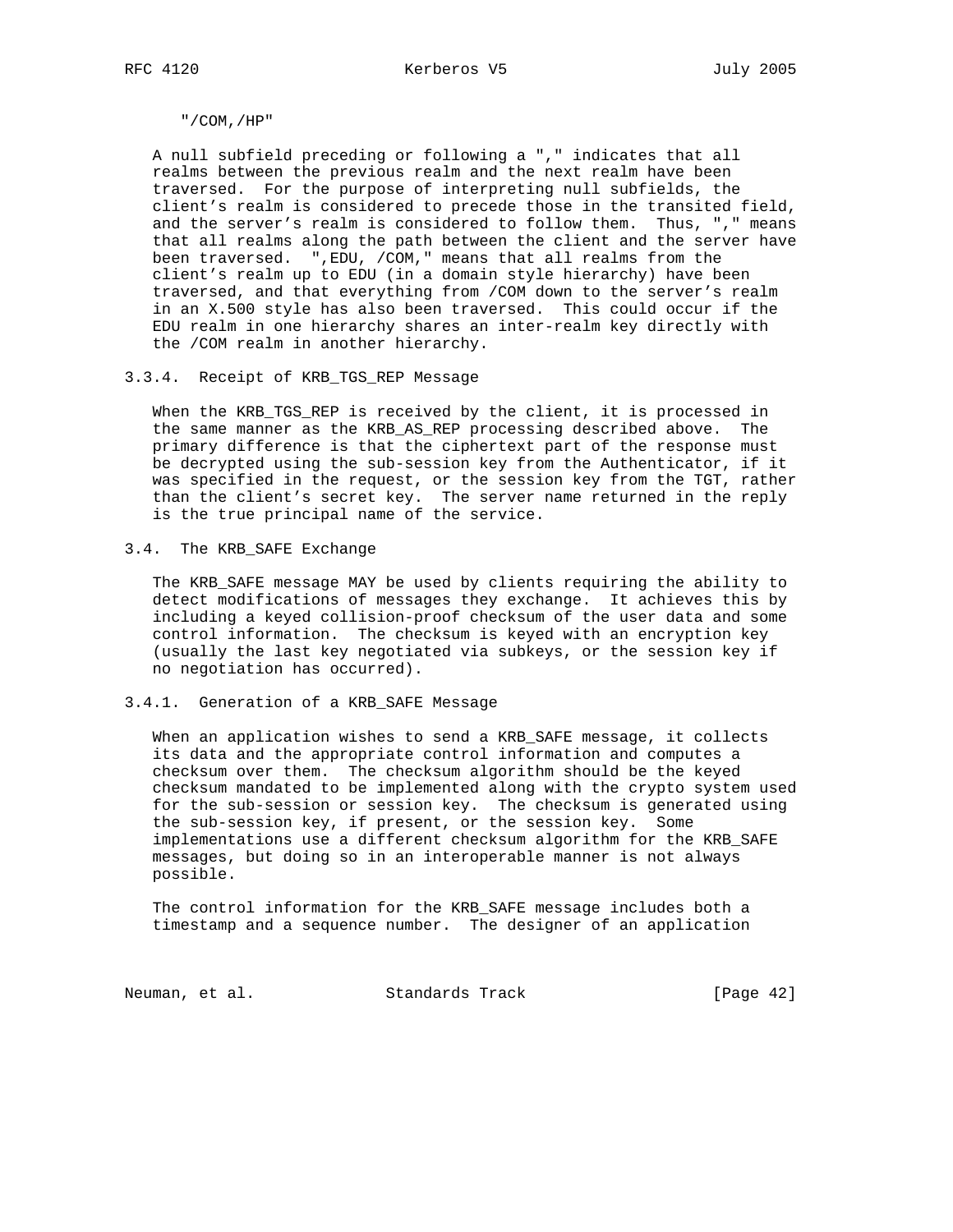using the KRB\_SAFE message MUST choose at least one of the two mechanisms. This choice SHOULD be based on the needs of the application protocol.

 Sequence numbers are useful when all messages sent will be received by one's peer. Connection state is presently required to maintain the session key, so maintaining the next sequence number should not present an additional problem.

 If the application protocol is expected to tolerate lost messages without their being resent, the use of the timestamp is the appropriate replay detection mechanism. Using timestamps is also the appropriate mechanism for multi-cast protocols in which all of one's peers share a common sub-session key, but some messages will be sent to a subset of one's peers.

 After computing the checksum, the client then transmits the information and checksum to the recipient in the message format specified in Section 5.6.1.

#### 3.4.2. Receipt of KRB\_SAFE Message

 When an application receives a KRB\_SAFE message, it verifies it as follows. If any error occurs, an error code is reported for use by the application.

 The message is first checked by verifying that the protocol version and type fields match the current version and KRB\_SAFE, respectively. A mismatch generates a KRB\_AP\_ERR\_BADVERSION or KRB\_AP\_ERR\_MSG\_TYPE error. The application verifies that the checksum used is a collision-proof keyed checksum that uses keys compatible with the sub-session or session key as appropriate (or with the application key derived from the session or sub-session keys). If it is not, a KRB\_AP\_ERR\_INAPP\_CKSUM error is generated. The sender's address MUST be included in the control information; the recipient verifies that the operating system's report of the sender's address matches the sender's address in the message, and (if a recipient address is specified or the recipient requires an address) that one of the recipient's addresses appears as the recipient's address in the message. To work with network address translation, senders MAY use the directional address type specified in Section 8.1 for the sender address and not include recipient addresses. A failed match for either case generates a KRB\_AP\_ERR\_BADADDR error. Then the timestamp and usec and/or the sequence number fields are checked. If timestamp and usec are expected and not present, or if they are present but not current, the KRB\_AP\_ERR\_SKEW error is generated. Timestamps are not required to be strictly ordered; they are only required to be in the skew window. If the server name, along with the client name, time,

Neuman, et al. Standards Track [Page 43]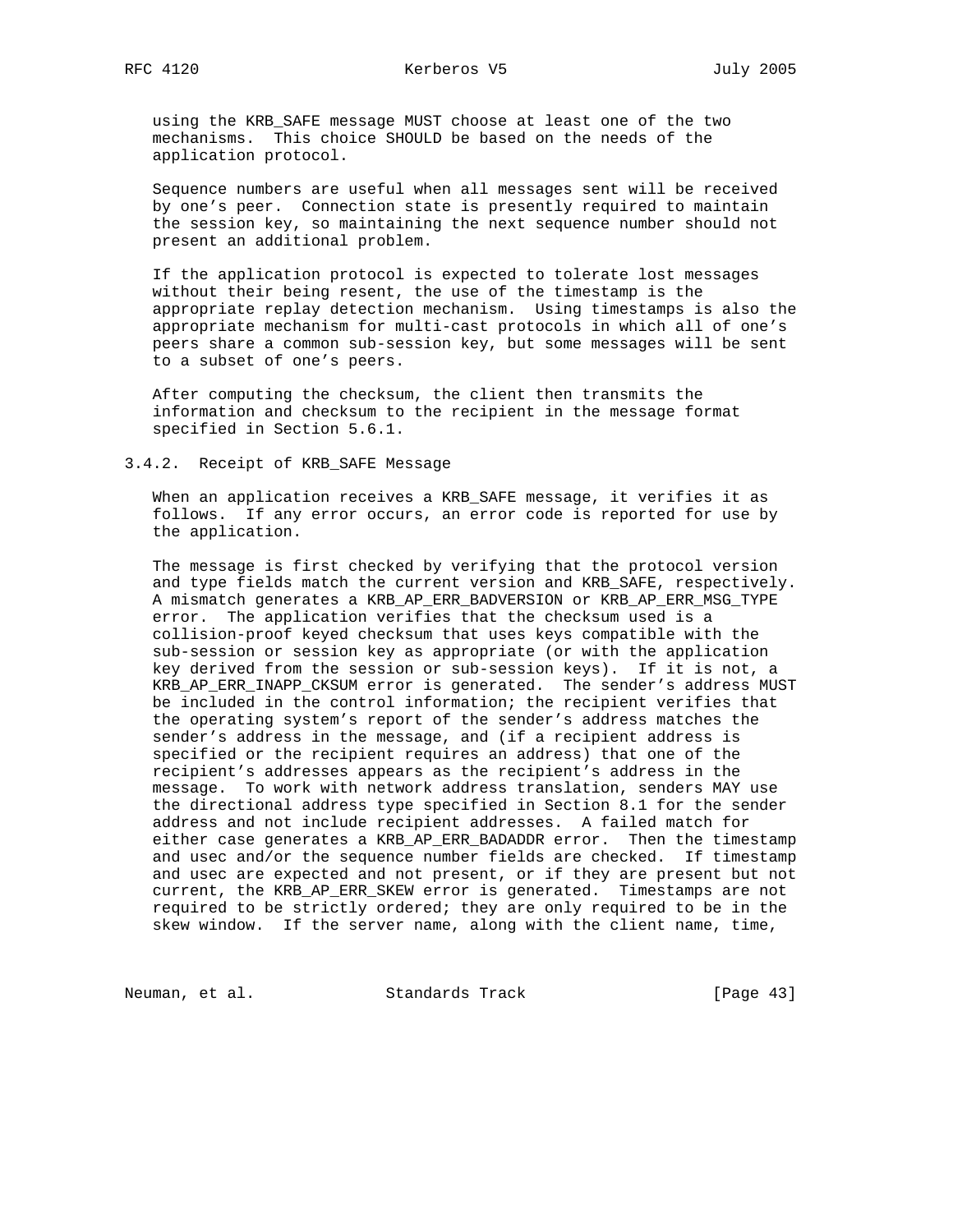and microsecond fields from the Authenticator match any recently-seen (sent or received) such tuples, the KRB\_AP\_ERR\_REPEAT error is generated. If an incorrect sequence number is included, or if a sequence number is expected but not present, the KRB\_AP\_ERR\_BADORDER error is generated. If neither a time-stamp and usec nor a sequence number is present, a KRB\_AP\_ERR\_MODIFIED error is generated. Finally, the checksum is computed over the data and control information, and if it doesn't match the received checksum, a KRB\_AP\_ERR\_MODIFIED error is generated.

 If all the checks succeed, the application is assured that the message was generated by its peer and was not modified in transit.

 Implementations SHOULD accept any checksum algorithm they implement that has both adequate security and keys compatible with the sub session or session key. Unkeyed or non-collision-proof checksums are not suitable for this use.

## 3.5. The KRB\_PRIV Exchange

 The KRB\_PRIV message MAY be used by clients requiring confidentiality and the ability to detect modifications of exchanged messages. It achieves this by encrypting the messages and adding control information.

# 3.5.1. Generation of a KRB\_PRIV Message

When an application wishes to send a KRB PRIV message, it collects its data and the appropriate control information (specified in Section 5.7.1) and encrypts them under an encryption key (usually the last key negotiated via subkeys, or the session key if no negotiation has occurred). As part of the control information, the client MUST choose to use either a timestamp or a sequence number (or both); see the discussion in Section 3.4.1 for guidelines on which to use. After the user data and control information are encrypted, the client transmits the ciphertext and some 'envelope' information to the recipient.

#### 3.5.2. Receipt of KRB\_PRIV Message

 When an application receives a KRB\_PRIV message, it verifies it as follows. If any error occurs, an error code is reported for use by the application.

 The message is first checked by verifying that the protocol version and type fields match the current version and KRB\_PRIV, respectively. A mismatch generates a KRB\_AP\_ERR\_BADVERSION or KRB\_AP\_ERR\_MSG\_TYPE error. The application then decrypts the ciphertext and processes

Neuman, et al. Standards Track [Page 44]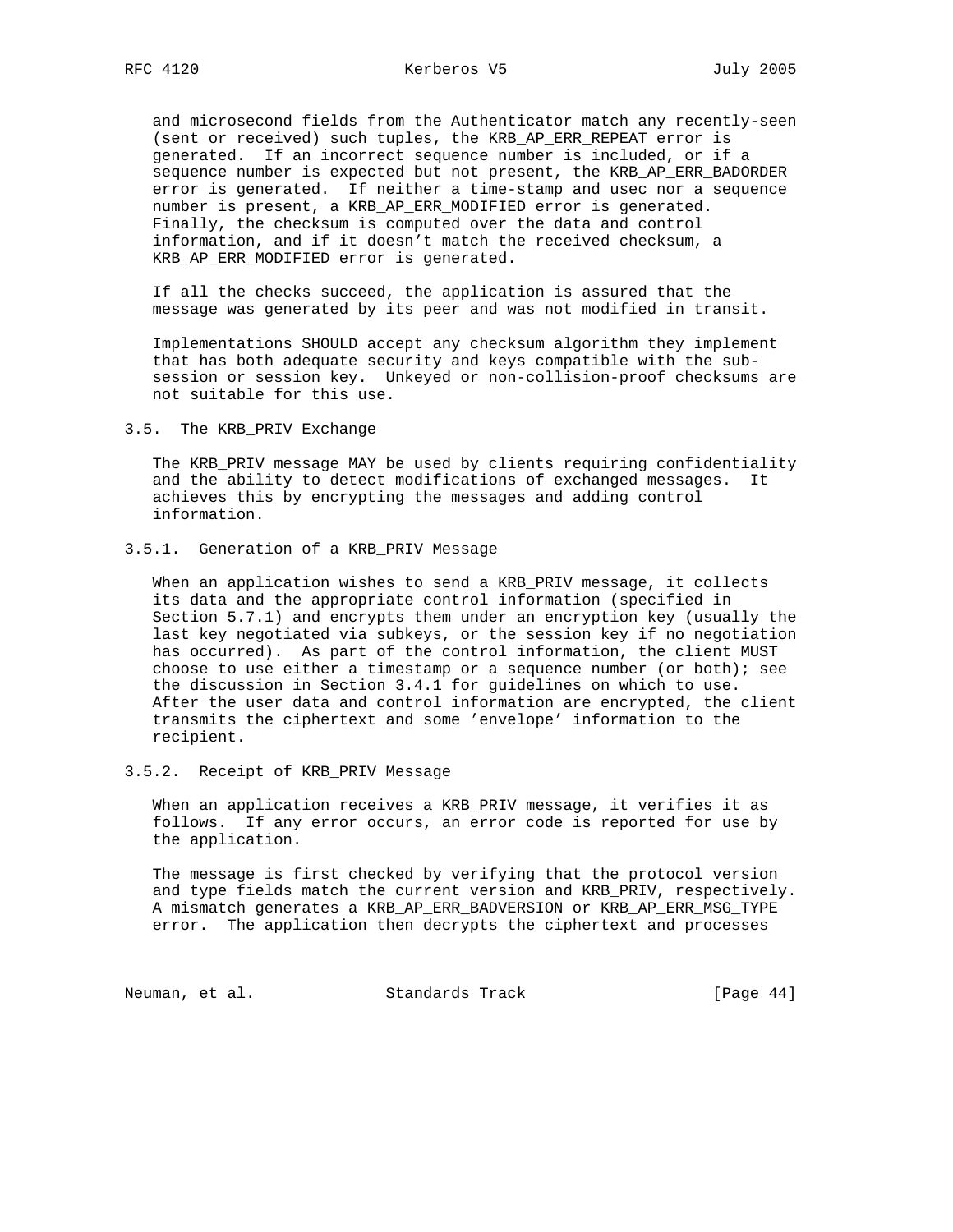the resultant plaintext. If decryption shows that the data has been modified, a KRB\_AP\_ERR\_BAD\_INTEGRITY error is generated.

 The sender's address MUST be included in the control information; the recipient verifies that the operating system's report of the sender's address matches the sender's address in the message. If a recipient address is specified or the recipient requires an address, then one of the recipient's addresses MUST also appear as the recipient's address in the message. Where a sender's or receiver's address might not otherwise match the address in a message because of network address translation, an application MAY be written to use addresses of the directional address type in place of the actual network address.

 A failed match for either case generates a KRB\_AP\_ERR\_BADADDR error. To work with network address translation, implementations MAY use the directional address type defined in Section 7.1 for the sender address and include no recipient address.

 Next the timestamp and usec and/or the sequence number fields are checked. If timestamp and usec are expected and not present, or if they are present but not current, the KRB\_AP\_ERR\_SKEW error is generated. If the server name, along with the client name, time, and microsecond fields from the Authenticator match any such recently seen tuples, the KRB\_AP\_ERR\_REPEAT error is generated. If an incorrect sequence number is included, or if a sequence number is expected but not present, the KRB\_AP\_ERR\_BADORDER error is generated. If neither a time-stamp and usec nor a sequence number is present, a KRB\_AP\_ERR\_MODIFIED error is generated.

 If all the checks succeed, the application can assume the message was generated by its peer and was securely transmitted (without intruders seeing the unencrypted contents).

### 3.6. The KRB\_CRED Exchange

 The KRB\_CRED message MAY be used by clients requiring the ability to send Kerberos credentials from one host to another. It achieves this by sending the tickets together with encrypted data containing the session keys and other information associated with the tickets.

# 3.6.1. Generation of a KRB\_CRED Message

 When an application wishes to send a KRB\_CRED message, it first (using the KRB\_TGS exchange) obtains credentials to be sent to the remote host. It then constructs a KRB\_CRED message using the ticket or tickets so obtained, placing the session key needed to use each

Neuman, et al. Standards Track [Page 45]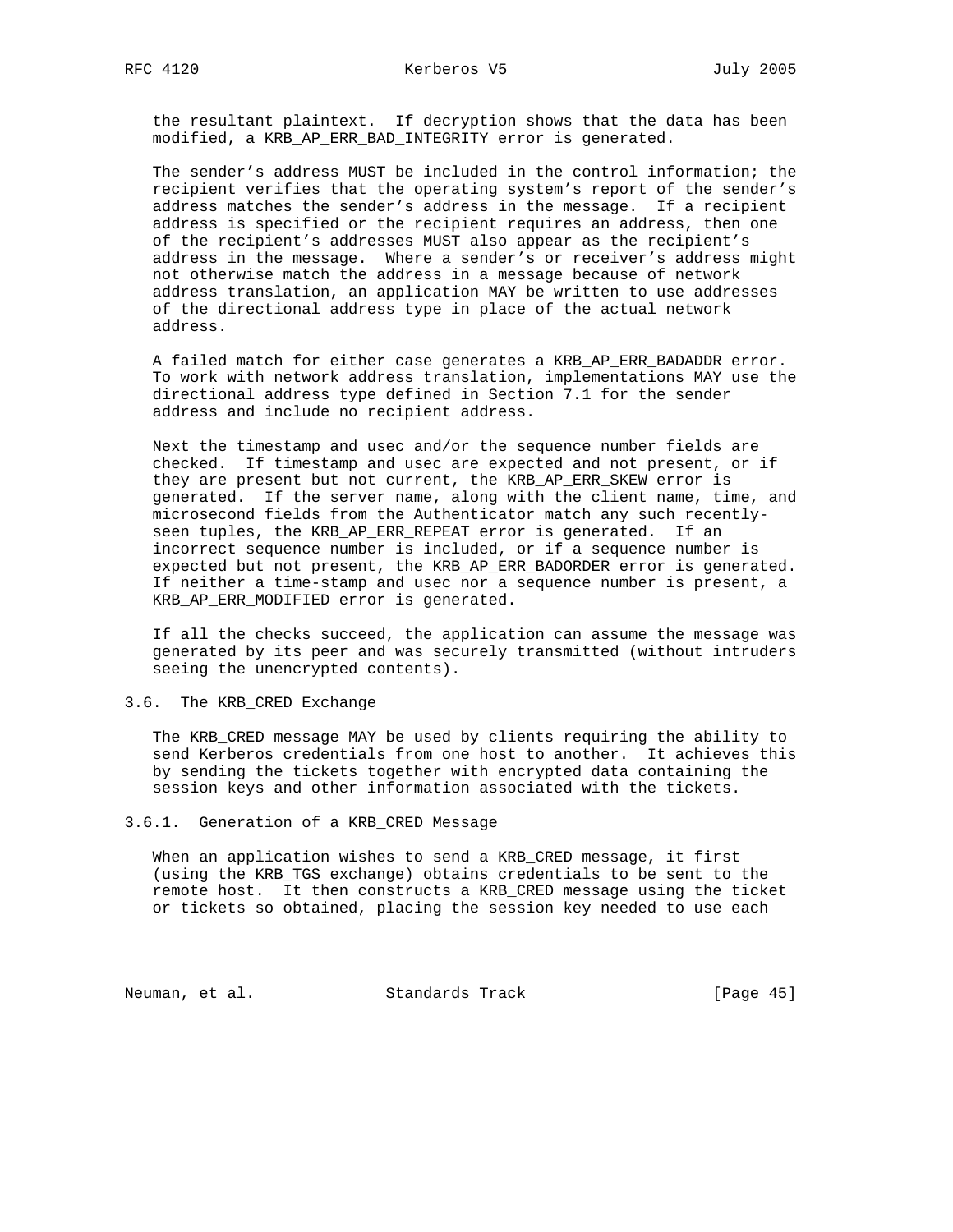ticket in the key field of the corresponding KrbCredInfo sequence of the encrypted part of the KRB\_CRED message.

 Other information associated with each ticket and obtained during the KRB\_TGS exchange is also placed in the corresponding KrbCredInfo sequence in the encrypted part of the KRB\_CRED message. The current time and, if they are specifically required by the application, the nonce, s-address, and r-address fields are placed in the encrypted part of the KRB\_CRED message, which is then encrypted under an encryption key previously exchanged in the KRB\_AP exchange (usually the last key negotiated via subkeys, or the session key if no negotiation has occurred).

 Implementation note: When constructing a KRB\_CRED message for inclusion in a GSSAPI initial context token, the MIT implementation of Kerberos will not encrypt the KRB\_CRED message if the session key is a DES or triple DES key. For interoperability with MIT, the Microsoft implementation will not encrypt the KRB\_CRED in a GSSAPI token if it is using a DES session key. Starting at version 1.2.5, MIT Kerberos can receive and decode either encrypted or unencrypted KRB\_CRED tokens in the GSSAPI exchange. The Heimdal implementation of Kerberos can also accept either encrypted or unencrypted KRB\_CRED messages. Since the KRB\_CRED message in a GSSAPI token is encrypted in the authenticator, the MIT behavior does not present a security problem, although it is a violation of the Kerberos specification.

## 3.6.2. Receipt of KRB\_CRED Message

 When an application receives a KRB\_CRED message, it verifies it. If any error occurs, an error code is reported for use by the application. The message is verified by checking that the protocol version and type fields match the current version and KRB\_CRED, respectively. A mismatch generates a KRB\_AP\_ERR\_BADVERSION or KRB\_AP\_ERR\_MSG\_TYPE error. The application then decrypts the ciphertext and processes the resultant plaintext. If decryption shows the data to have been modified, a KRB\_AP\_ERR\_BAD\_INTEGRITY error is generated.

 If present or required, the recipient MAY verify that the operating system's report of the sender's address matches the sender's address in the message, and that one of the recipient's addresses appears as the recipient's address in the message. The address check does not provide any added security, since the address, if present, has already been checked in the KRB\_AP\_REQ message and there is not any benefit to be gained by an attacker in reflecting a KRB\_CRED message back to its originator. Thus, the recipient MAY ignore the address even if it is present in order to work better in Network Address Translation (NAT) environments. A failed match for either case

Neuman, et al. Standards Track [Page 46]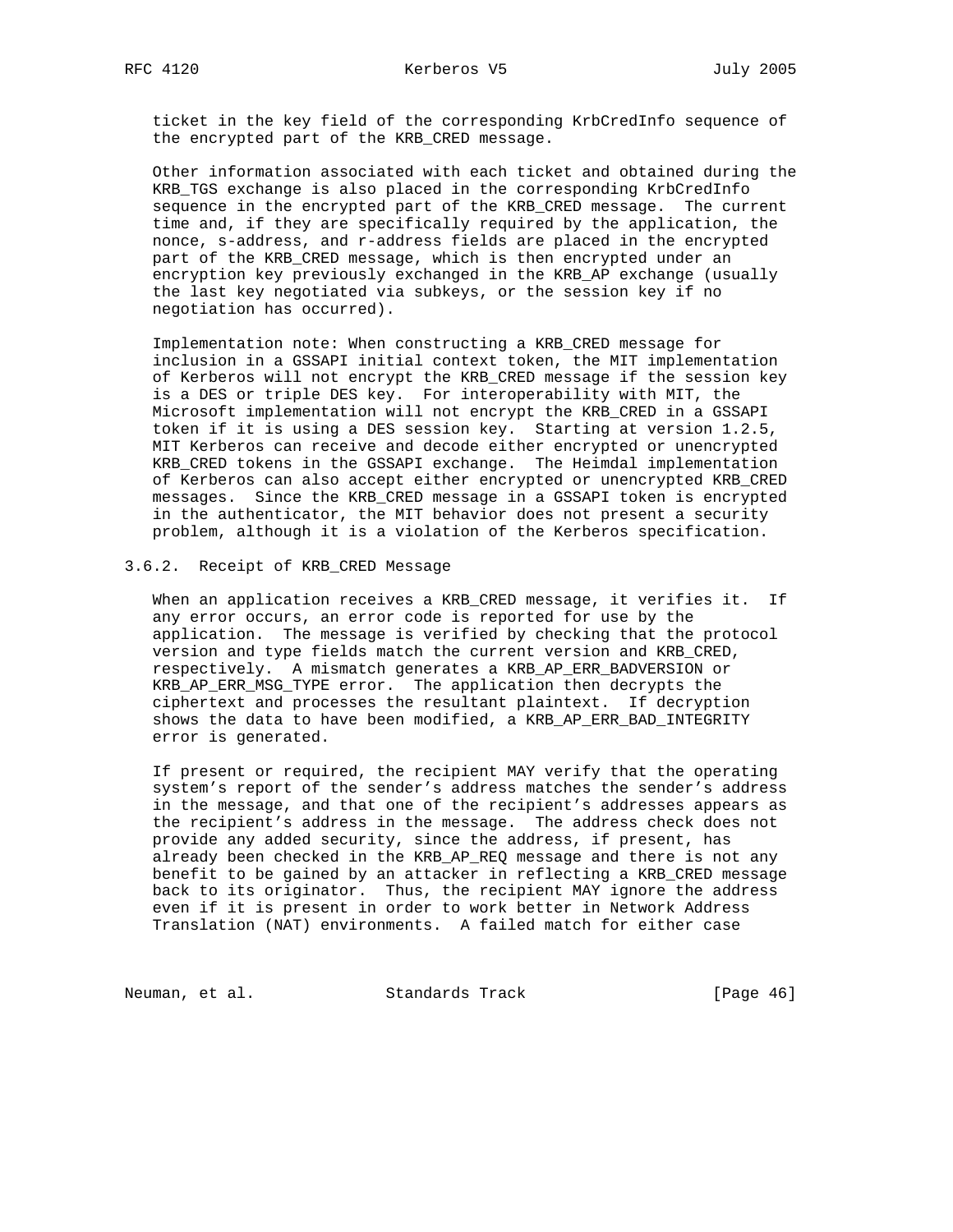generates a KRB\_AP\_ERR\_BADADDR error. Recipients MAY skip the address check, as the KRB\_CRED message cannot generally be reflected back to the originator. The timestamp and usec fields (and the nonce field, if required) are checked next. If the timestamp and usec are not present, or if they are present but not current, the KRB\_AP\_ERR\_SKEW error is generated.

 If all the checks succeed, the application stores each of the new tickets in its credentials cache together with the session key and other information in the corresponding KrbCredInfo sequence from the encrypted part of the KRB\_CRED message.

### 3.7. User-to-User Authentication Exchanges

 User-to-User authentication provides a method to perform authentication when the verifier does not have a access to long-term service key. This might be the case when running a server (for example, a window server) as a user on a workstation. In such cases, the server may have access to the TGT obtained when the user logged in to the workstation, but because the server is running as an unprivileged user, it might not have access to system keys. Similar situations may arise when running peer-to-peer applications.

Summary

| Message direction                  | Message type   | Sections       |
|------------------------------------|----------------|----------------|
| 0. Message from application server | Not specified  |                |
| 1. Client to Kerberos              | KRB TGS REO    | $3.3 \& 5.4.1$ |
| 2. Kerberos to client              | KRB_TGS_REP or | $3.3 \& 5.4.2$ |
|                                    | KRB ERROR      | 5.9.1          |
| 3. Client to application server    | KRB AP REO     | $3.2 \& 5.5.1$ |

 To address this problem, the Kerberos protocol allows the client to request that the ticket issued by the KDC be encrypted using a session key from a TGT issued to the party that will verify the authentication. This TGT must be obtained from the verifier by means of an exchange external to the Kerberos protocol, usually as part of the application protocol. This message is shown in the summary above as message 0. Note that because the TGT is encrypted in the KDC's secret key, it cannot be used for authentication without possession of the corresponding secret key. Furthermore, because the verifier does not reveal the corresponding secret key, providing a copy of the verifier's TGT does not allow impersonation of the verifier.

 Message 0 in the table above represents an application-specific negotiation between the client and server, at the end of which both have determined that they will use user-to-user authentication, and the client has obtained the server's TGT.

Neuman, et al. Standards Track [Page 47]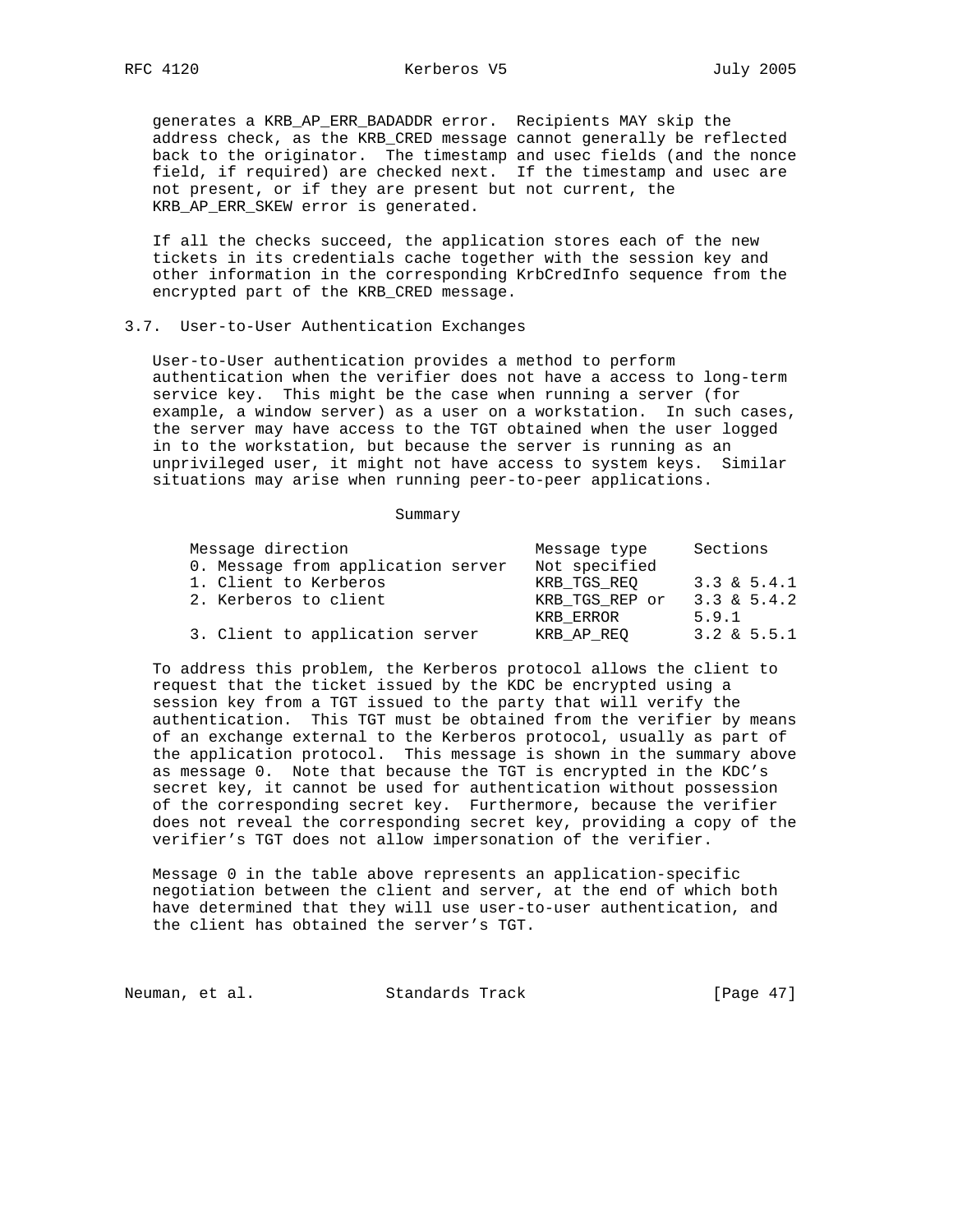Next, the client includes the server's TGT as an additional ticket in its KRB\_TGS\_REQ request to the KDC (message 1 in the table above) and specifies the ENC-TKT-IN-SKEY option in its request.

 If validated according to the instructions in Section 3.3.3, the application ticket returned to the client (message 2 in the table above) will be encrypted using the session key from the additional ticket and the client will note this when it uses or stores the application ticket.

 When contacting the server using a ticket obtained for user-to-user authentication (message 3 in the table above), the client MUST specify the USE-SESSION-KEY flag in the ap-options field. This tells the application server to use the session key associated with its TGT to decrypt the server ticket provided in the application request.

4. Encryption and Checksum Specifications

 The Kerberos protocols described in this document are designed to encrypt messages of arbitrary sizes, using stream or block encryption ciphers. Encryption is used to prove the identities of the network entities participating in message exchanges. The Key Distribution Center for each realm is trusted by all principals registered in that realm to store a secret key in confidence. Proof of knowledge of this secret key is used to verify the authenticity of a principal.

 The KDC uses the principal's secret key (in the AS exchange) or a shared session key (in the TGS exchange) to encrypt responses to ticket requests; the ability to obtain the secret key or session key implies the knowledge of the appropriate keys and the identity of the KDC. The ability of a principal to decrypt the KDC response and to present a Ticket and a properly formed Authenticator (generated with the session key from the KDC response) to a service verifies the identity of the principal; likewise the ability of the service to extract the session key from the Ticket and to prove its knowledge thereof in a response verifies the identity of the service.

 [RFC3961] defines a framework for defining encryption and checksum mechanisms for use with Kerberos. It also defines several such mechanisms, and more may be added in future updates to that document.

 The string-to-key operation provided by [RFC3961] is used to produce a long-term key for a principal (generally for a user). The default salt string, if none is provided via pre-authentication data, is the concatenation of the principal's realm and name components, in order, with no separators. Unless it is indicated otherwise, the default string-to-key opaque parameter set as defined in [RFC3961] is used.

Neuman, et al. Standards Track [Page 48]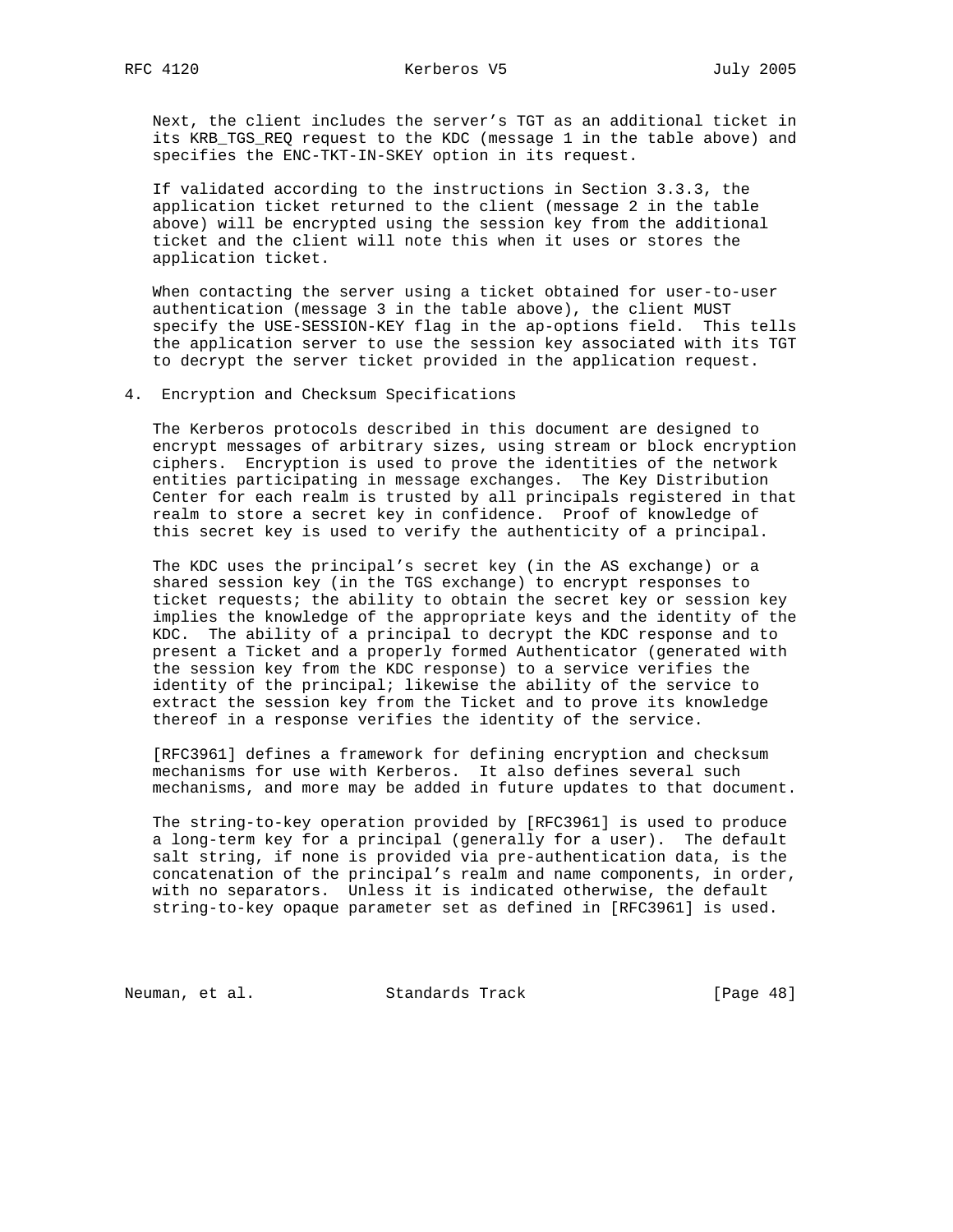Encrypted data, keys, and checksums are transmitted using the EncryptedData, EncryptionKey, and Checksum data objects defined in Section 5.2.9. The encryption, decryption, and checksum operations described in this document use the corresponding encryption, decryption, and get\_mic operations described in [RFC3961], with implicit "specific key" generation using the "key usage" values specified in the description of each EncryptedData or Checksum object to vary the key for each operation. Note that in some cases, the value to be used is dependent on the method of choosing the key or the context of the message.

 Key usages are unsigned 32-bit integers; zero is not permitted. The key usage values for encrypting or checksumming Kerberos messages are indicated in Section 5 along with the message definitions. The key usage values 512-1023 are reserved for uses internal to a Kerberos implementation. (For example, seeding a pseudo-random number generator with a value produced by encrypting something with a session key and a key usage value not used for any other purpose.) Key usage values between 1024 and 2047 (inclusive) are reserved for application use; applications SHOULD use even values for encryption and odd values for checksums within this range. Key usage values are also summarized in a table in Section 7.5.1.

 There might exist other documents that define protocols in terms of the RFC 1510 encryption types or checksum types. These documents would not know about key usages. In order that these specifications continue to be meaningful until they are updated, if no key usage values are specified, then key usages 1024 and 1025 must be used to derive keys for encryption and checksums, respectively. (This does not apply to protocols that do their own encryption independent of this framework, by directly using the key resulting from the Kerberos authentication exchange.) New protocols defined in terms of the Kerberos encryption and checksum types SHOULD use their own key usage values.

 Unless it is indicated otherwise, no cipher state chaining is done from one encryption operation to another.

 Implementation note: Although it is not recommended, some application protocols will continue to use the key data directly, even if only in currently existing protocol specifications. An implementation intended to support general Kerberos applications may therefore need to make key data available, as well as the attributes and operations described in [RFC3961]. One of the more common reasons for directly performing encryption is direct control over negotiation and selection of a "sufficiently strong" encryption algorithm (in the context of a given application). Although Kerberos does not directly provide a facility for negotiating encryption types between the

Neuman, et al. Standards Track [Page 49]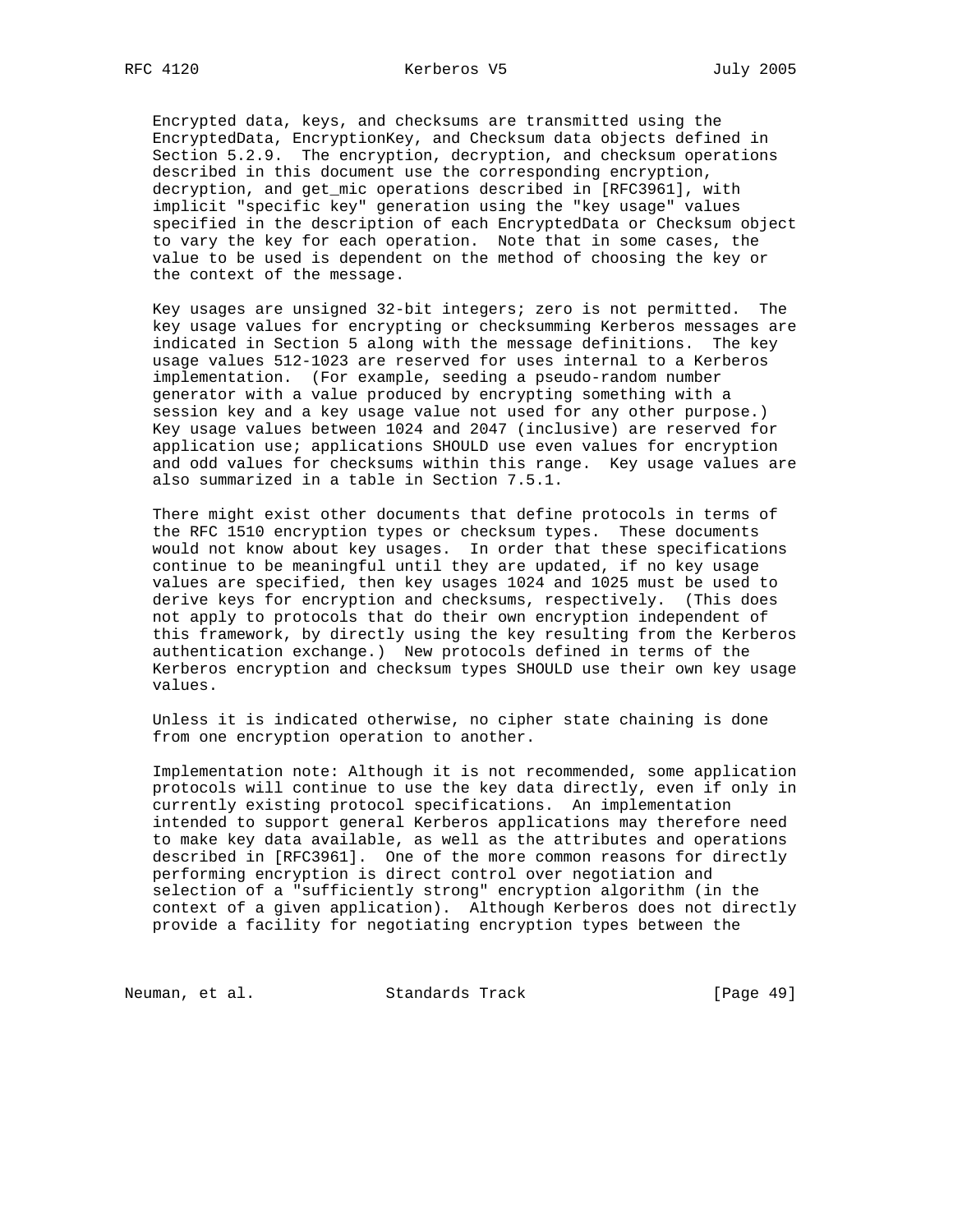application client and server, there are approaches for using Kerberos to facilitate this negotiation. For example, a client may request only "sufficiently strong" session key types from the KDC and expect that any type returned by the KDC will be understood and supported by the application server.

## 5. Message Specifications

 The ASN.1 collected here should be identical to the contents of Appendix A. In the case of a conflict, the contents of Appendix A shall take precedence.

 The Kerberos protocol is defined here in terms of Abstract Syntax Notation One (ASN.1) [X680], which provides a syntax for specifying both the abstract layout of protocol messages as well as their encodings. Implementors not utilizing an existing ASN.1 compiler or support library are cautioned to understand the actual ASN.1 specification thoroughly in order to ensure correct implementation behavior. There is more complexity in the notation than is immediately obvious, and some tutorials and guides to ASN.1 are misleading or erroneous.

 Note that in several places, changes to abstract types from RFC 1510 have been made. This is in part to address widespread assumptions that various implementors have made, in some cases resulting in unintentional violations of the ASN.1 standard. These are clearly flagged where they occur. The differences between the abstract types in RFC 1510 and abstract types in this document can cause incompatible encodings to be emitted when certain encoding rules, e.g., the Packed Encoding Rules (PER), are used. This theoretical incompatibility should not be relevant for Kerberos, since Kerberos explicitly specifies the use of the Distinguished Encoding Rules (DER). It might be an issue for protocols seeking to use Kerberos types with other encoding rules. (This practice is not recommended.) With very few exceptions (most notably the usages of BIT STRING), the encodings resulting from using the DER remain identical between the types defined in RFC 1510 and the types defined in this document.

 The type definitions in this section assume an ASN.1 module definition of the following form:

Neuman, et al. Standards Track [Page 50]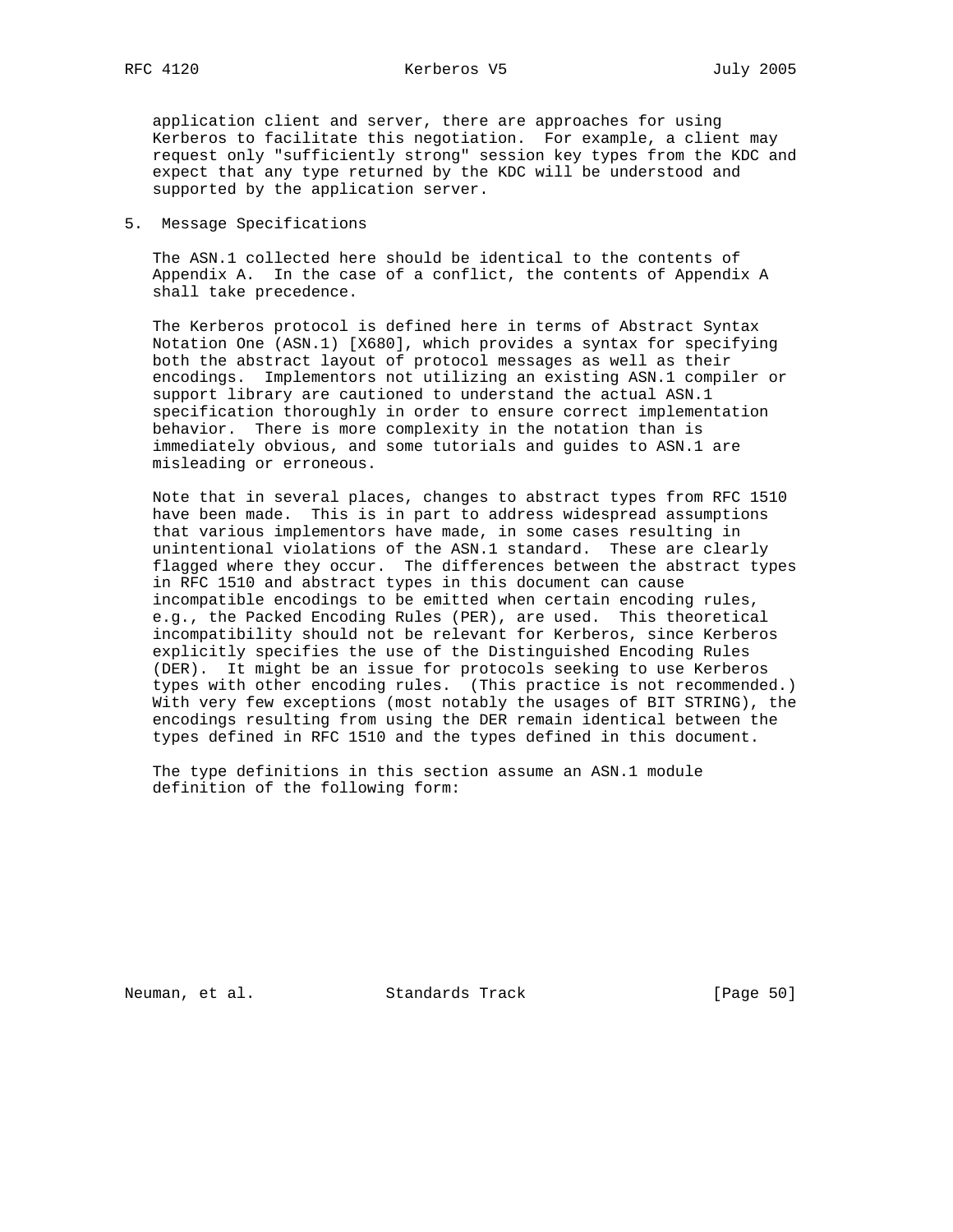KerberosV5Spec2 { iso(1) identified-organization(3) dod(6) internet(1) security(5) kerberosV5(2) modules(4) krb5spec2(2) } DEFINITIONS EXPLICIT TAGS ::= BEGIN

-- rest of definitions here

END

 This specifies that the tagging context for the module will be explicit and non-automatic.

 Note that in some other publications (such as [RFC1510] and [RFC1964]), the "dod" portion of the object identifier is erroneously specified as having the value "5". In the case of RFC 1964, use of the "correct" OID value would result in a change in the wire protocol; therefore, it remains unchanged for now.

 Note that elsewhere in this document, nomenclature for various message types is inconsistent, but it largely follows C language conventions, including use of underscore (\_) characters and all-caps spelling of names intended to be numeric constants. Also, in some places, identifiers (especially those referring to constants) are written in all-caps in order to distinguish them from surrounding explanatory text.

 The ASN.1 notation does not permit underscores in identifiers, so in actual ASN.1 definitions, underscores are replaced with hyphens (-). Additionally, structure member names and defined values in ASN.1 MUST begin with a lowercase letter, whereas type names MUST begin with an uppercase letter.

5.1. Specific Compatibility Notes on ASN.1

 For compatibility purposes, implementors should heed the following specific notes regarding the use of ASN.1 in Kerberos. These notes do not describe deviations from standard usage of ASN.1. The purpose of these notes is instead to describe some historical quirks and non-compliance of various implementations, as well as historical ambiguities, which, although they are valid ASN.1, can lead to confusion during implementation.

## 5.1.1. ASN.1 Distinguished Encoding Rules

 The encoding of Kerberos protocol messages shall obey the Distinguished Encoding Rules (DER) of ASN.1 as described in [X690]. Some implementations (believed primarily to be those derived from DCE 1.1 and earlier) are known to use the more general Basic Encoding

Neuman, et al. Standards Track [Page 51]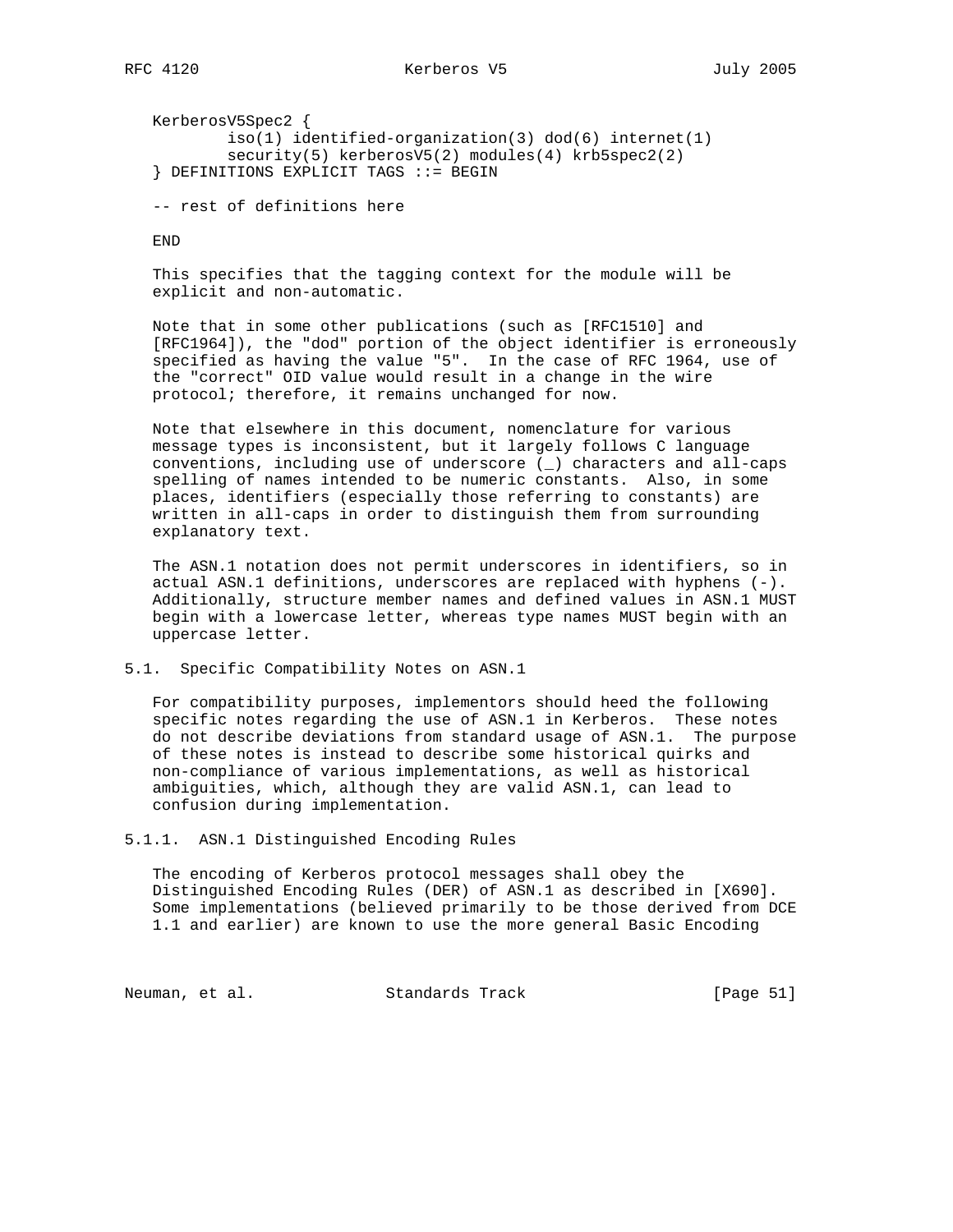RFC 4120 Kerberos V5 July 2005

 Rules (BER); in particular, these implementations send indefinite encodings of lengths. Implementations MAY accept such encodings in the interest of backward compatibility, though implementors are warned that decoding fully-general BER is fraught with peril.

## 5.1.2. Optional Integer Fields

 Some implementations do not internally distinguish between an omitted optional integer value and a transmitted value of zero. The places in the protocol where this is relevant include various microseconds fields, nonces, and sequence numbers. Implementations SHOULD treat omitted optional integer values as having been transmitted with a value of zero, if the application is expecting this.

## 5.1.3. Empty SEQUENCE OF Types

 There are places in the protocol where a message contains a SEQUENCE OF type as an optional member. This can result in an encoding that contains an empty SEQUENCE OF encoding. The Kerberos protocol does not semantically distinguish between an absent optional SEQUENCE OF type and a present optional but empty SEQUENCE OF type. Implementations SHOULD NOT send empty SEQUENCE OF encodings that are marked OPTIONAL, but SHOULD accept them as being equivalent to an omitted OPTIONAL type. In the ASN.1 syntax describing Kerberos messages, instances of these problematic optional SEQUENCE OF types are indicated with a comment.

#### 5.1.4. Unrecognized Tag Numbers

 Future revisions to this protocol may include new message types with different APPLICATION class tag numbers. Such revisions should protect older implementations by only sending the message types to parties that are known to understand them; e.g., by means of a flag bit set by the receiver in a preceding request. In the interest of robust error handling, implementations SHOULD gracefully handle receiving a message with an unrecognized tag anyway, and return an error message, if appropriate.

 In particular, KDCs SHOULD return KRB\_AP\_ERR\_MSG\_TYPE if the incorrect tag is sent over a TCP transport. The KDCs SHOULD NOT respond to messages received with an unknown tag over UDP transport in order to avoid denial of service attacks. For non-KDC applications, the Kerberos implementation typically indicates an error to the application which takes appropriate steps based on the application protocol.

Neuman, et al. Standards Track [Page 52]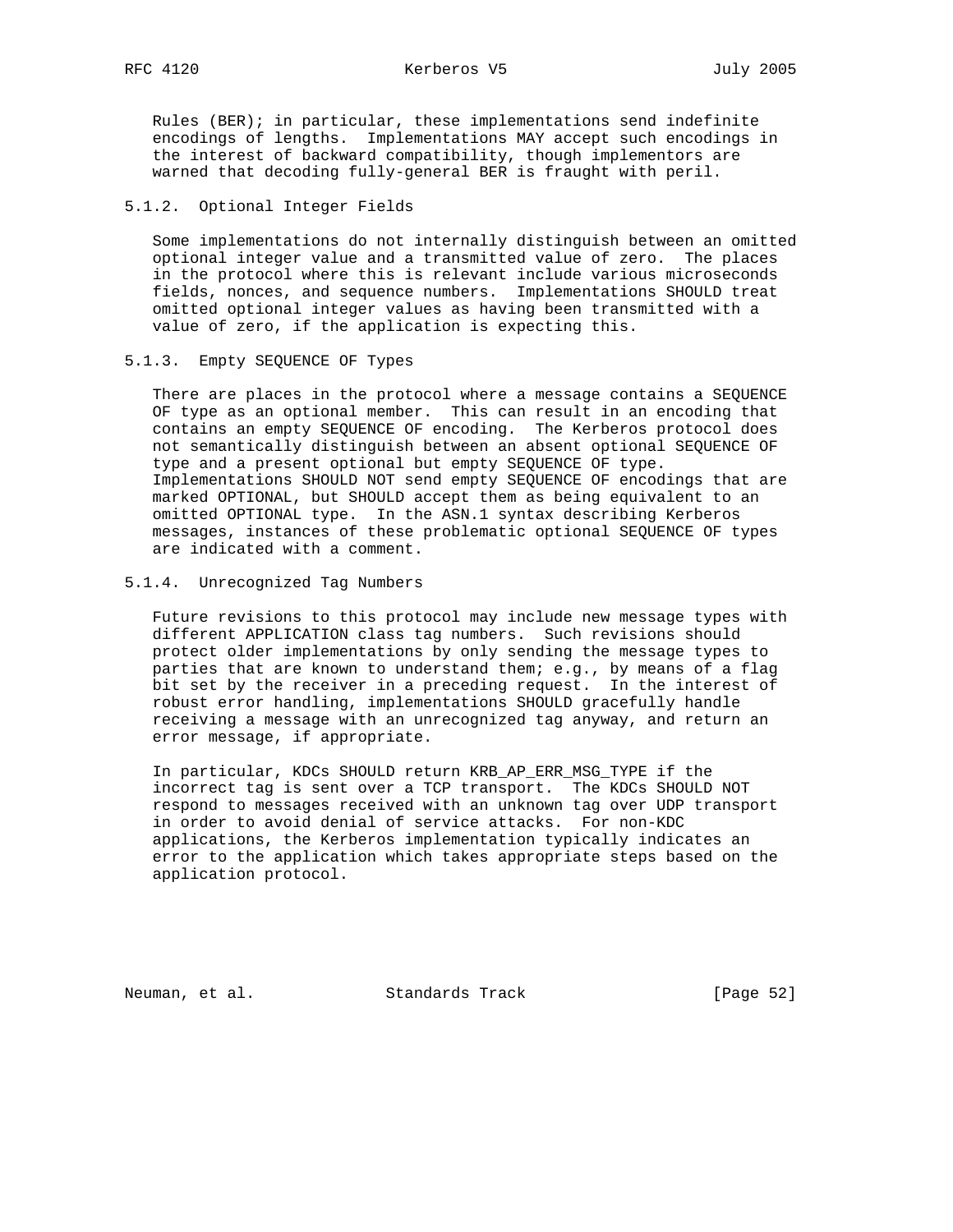## 5.1.5. Tag Numbers Greater Than 30

 A naive implementation of a DER ASN.1 decoder may experience problems with ASN.1 tag numbers greater than 30, due to such tag numbers being encoded using more than one byte. Future revisions of this protocol may utilize tag numbers greater than 30, and implementations SHOULD be prepared to gracefully return an error, if appropriate, when they do not recognize the tag.

# 5.2. Basic Kerberos Types

 This section defines a number of basic types that are potentially used in multiple Kerberos protocol messages.

# 5.2.1. KerberosString

 The original specification of the Kerberos protocol in RFC 1510 uses GeneralString in numerous places for human-readable string data. Historical implementations of Kerberos cannot utilize the full power of GeneralString. This ASN.1 type requires the use of designation and invocation escape sequences as specified in ISO-2022/ECMA-35 [ISO-2022/ECMA-35] to switch character sets, and the default character set that is designated as G0 is the ISO-646/ECMA-6 [ISO-646/ECMA-6] International Reference Version (IRV) (a.k.a. U.S. ASCII), which mostly works.

 ISO-2022/ECMA-35 defines four character-set code elements (G0..G3) and two Control-function code elements (C0..C1). DER prohibits the designation of character sets as any but the G0 and C0 sets. Unfortunately, this seems to have the side effect of prohibiting the use of ISO-8859 (ISO Latin) [ISO-8859] character sets or any other character sets that utilize a 96-character set, as ISO-2022/ECMA-35 prohibits designating them as the G0 code element. This side effect is being investigated in the ASN.1 standards community.

 In practice, many implementations treat GeneralStrings as if they were 8-bit strings of whichever character set the implementation defaults to, without regard to correct usage of character-set designation escape sequences. The default character set is often determined by the current user's operating system-dependent locale. At least one major implementation places unescaped UTF-8 encoded Unicode characters in the GeneralString. This failure to adhere to the GeneralString specifications results in interoperability issues when conflicting character encodings are utilized by the Kerberos clients, services, and KDC.

Neuman, et al. Standards Track [Page 53]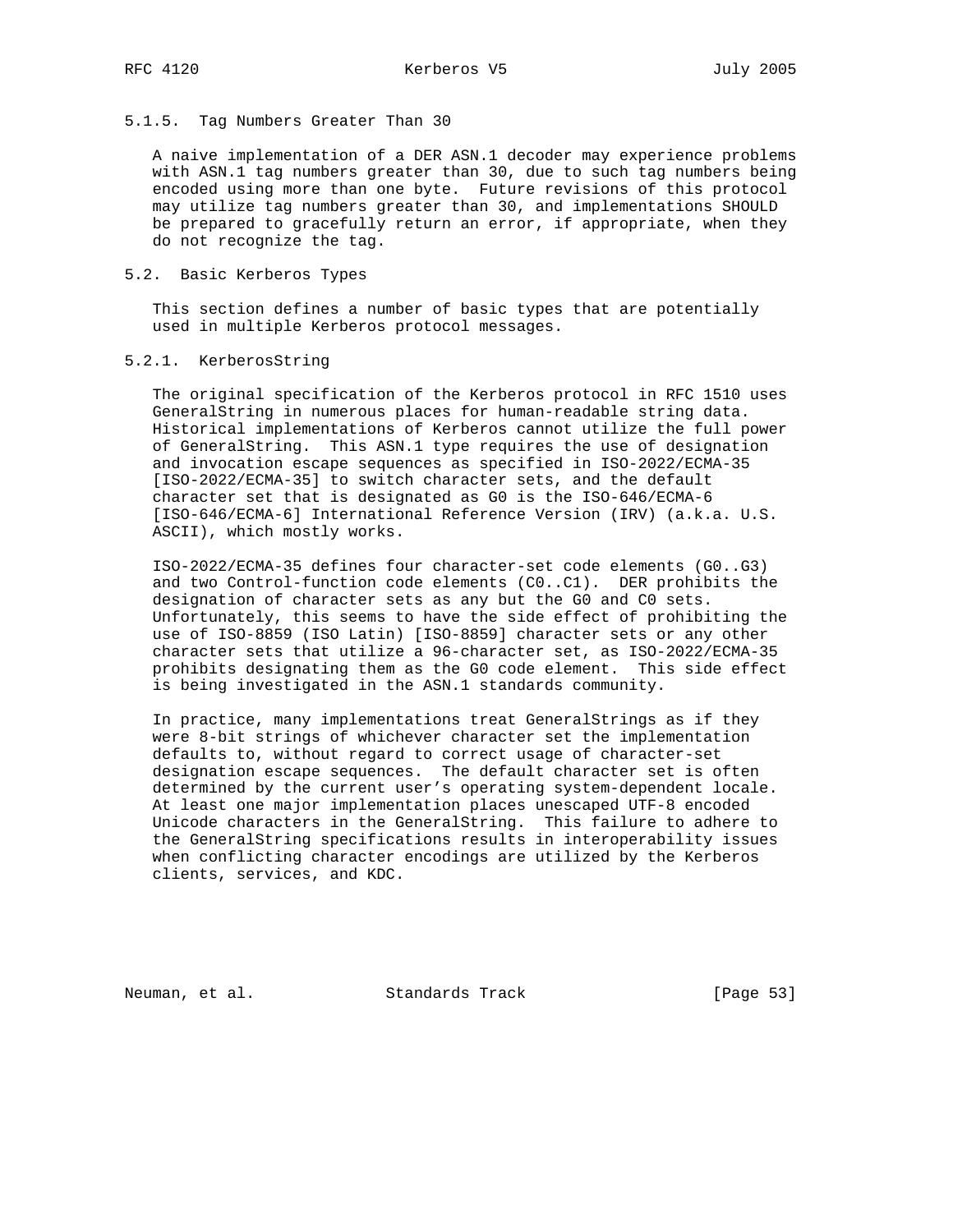This unfortunate situation is the result of improper documentation of the restrictions of the ASN.1 GeneralString type in prior Kerberos specifications.

 The new (post-RFC 1510) type KerberosString, defined below, is a GeneralString that is constrained to contain only characters in IA5String.

KerberosString ::= GeneralString (IA5String)

 In general, US-ASCII control characters should not be used in KerberosString. Control characters SHOULD NOT be used in principal names or realm names.

 For compatibility, implementations MAY choose to accept GeneralString values that contain characters other than those permitted by IA5String, but they should be aware that character set designation codes will likely be absent, and that the encoding should probably be treated as locale-specific in almost every way. Implementations MAY also choose to emit GeneralString values that are beyond those permitted by IA5String, but they should be aware that doing so is extraordinarily risky from an interoperability perspective.

 Some existing implementations use GeneralString to encode unescaped locale-specific characters. This is a violation of the ASN.1 standard. Most of these implementations encode US-ASCII in the left-hand half, so as long as the implementation transmits only US-ASCII, the ASN.1 standard is not violated in this regard. As soon as such an implementation encodes unescaped locale-specific characters with the high bit set, it violates the ASN.1 standard.

 Other implementations have been known to use GeneralString to contain a UTF-8 encoding. This also violates the ASN.1 standard, since UTF-8 is a different encoding, not a 94 or 96 character "G" set as defined by ISO 2022. It is believed that these implementations do not even use the ISO 2022 escape sequence to change the character encoding. Even if implementations were to announce the encoding change by using that escape sequence, the ASN.1 standard prohibits the use of any escape sequences other than those used to designate/invoke "G" or "C" sets allowed by GeneralString.

 Future revisions to this protocol will almost certainly allow for a more interoperable representation of principal names, probably including UTF8String.

 Note that applying a new constraint to a previously unconstrained type constitutes creation of a new ASN.1 type. In this particular case, the change does not result in a changed encoding under DER.

Neuman, et al. Standards Track [Page 54]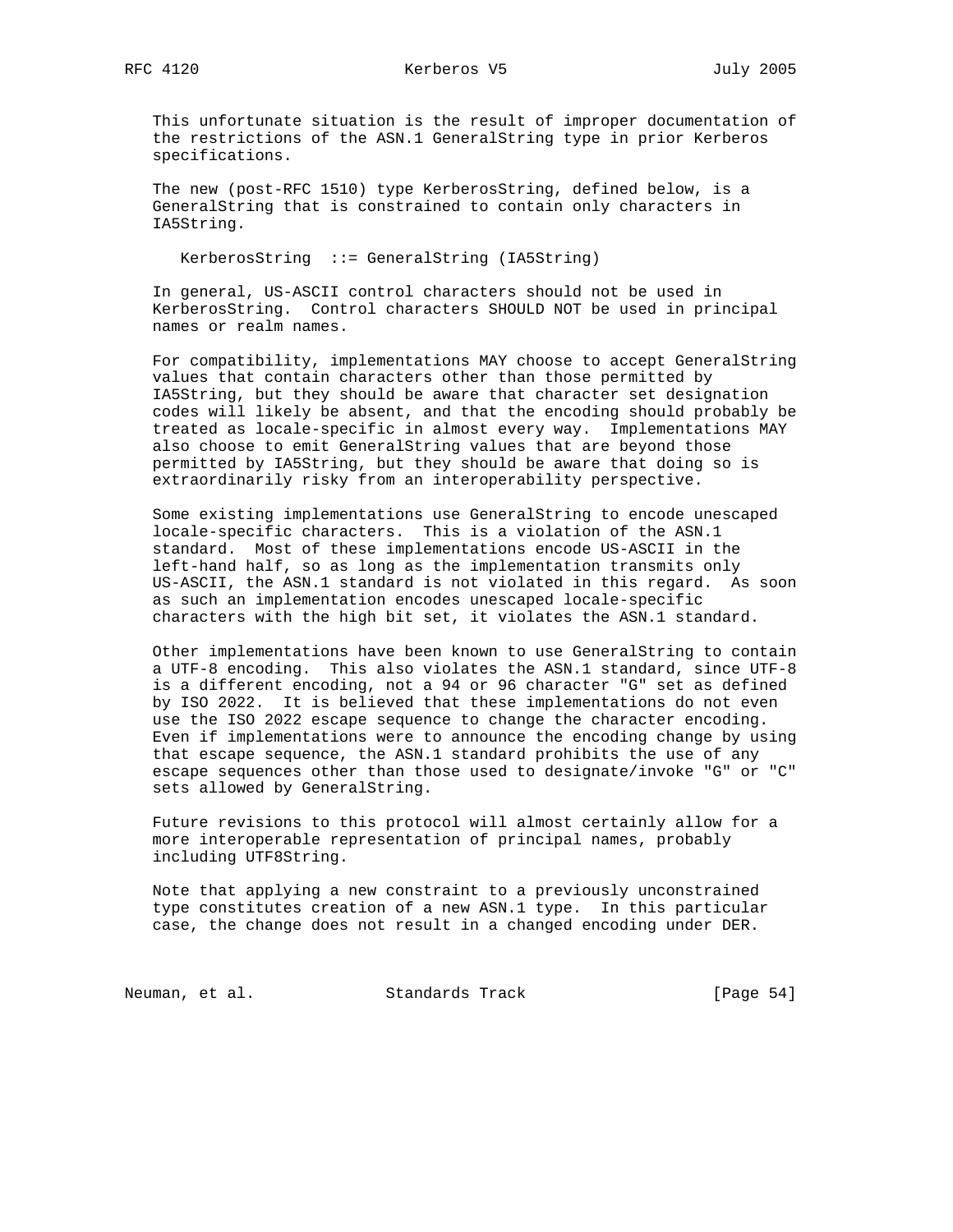```
5.2.2. Realm and PrincipalName
```

```
Realm ::= KerberosString
   PrincipalName ::= SEQUENCE {
name-type [0] Int32,
 name-string [1] SEQUENCE OF KerberosString
   }
```
 Kerberos realm names are encoded as KerberosStrings. Realms shall not contain a character with the code 0 (the US-ASCII NUL). Most realms will usually consist of several components separated by periods (.), in the style of Internet Domain Names, or separated by slashes  $\langle \rangle$ , in the style of X.500 names. Acceptable forms for realm names are specified in Section 6.1. A PrincipalName is a typed sequence of components consisting of the following subfields:

```
 name-type
```
 This field specifies the type of name that follows. Pre-defined values for this field are specified in Section 6.2. The name-type SHOULD be treated as a hint. Ignoring the name type, no two names can be the same (i.e., at least one of the components, or the realm, must be different).

name-string

 This field encodes a sequence of components that form a name, each component encoded as a KerberosString. Taken together, a PrincipalName and a Realm form a principal identifier. Most PrincipalNames will have only a few components (typically one or two).

# 5.2.3. KerberosTime

KerberosTime ::= GeneralizedTime -- with no fractional seconds

 The timestamps used in Kerberos are encoded as GeneralizedTimes. A KerberosTime value shall not include any fractional portions of the seconds. As required by the DER, it further shall not include any separators, and it shall specify the UTC time zone (Z). Example: The only valid format for UTC time 6 minutes, 27 seconds after 9 pm on 6 November 1985 is 19851106210627Z.

5.2.4. Constrained Integer Types

 Some integer members of types SHOULD be constrained to values representable in 32 bits, for compatibility with reasonable implementation limits.

Neuman, et al. Standards Track [Page 55]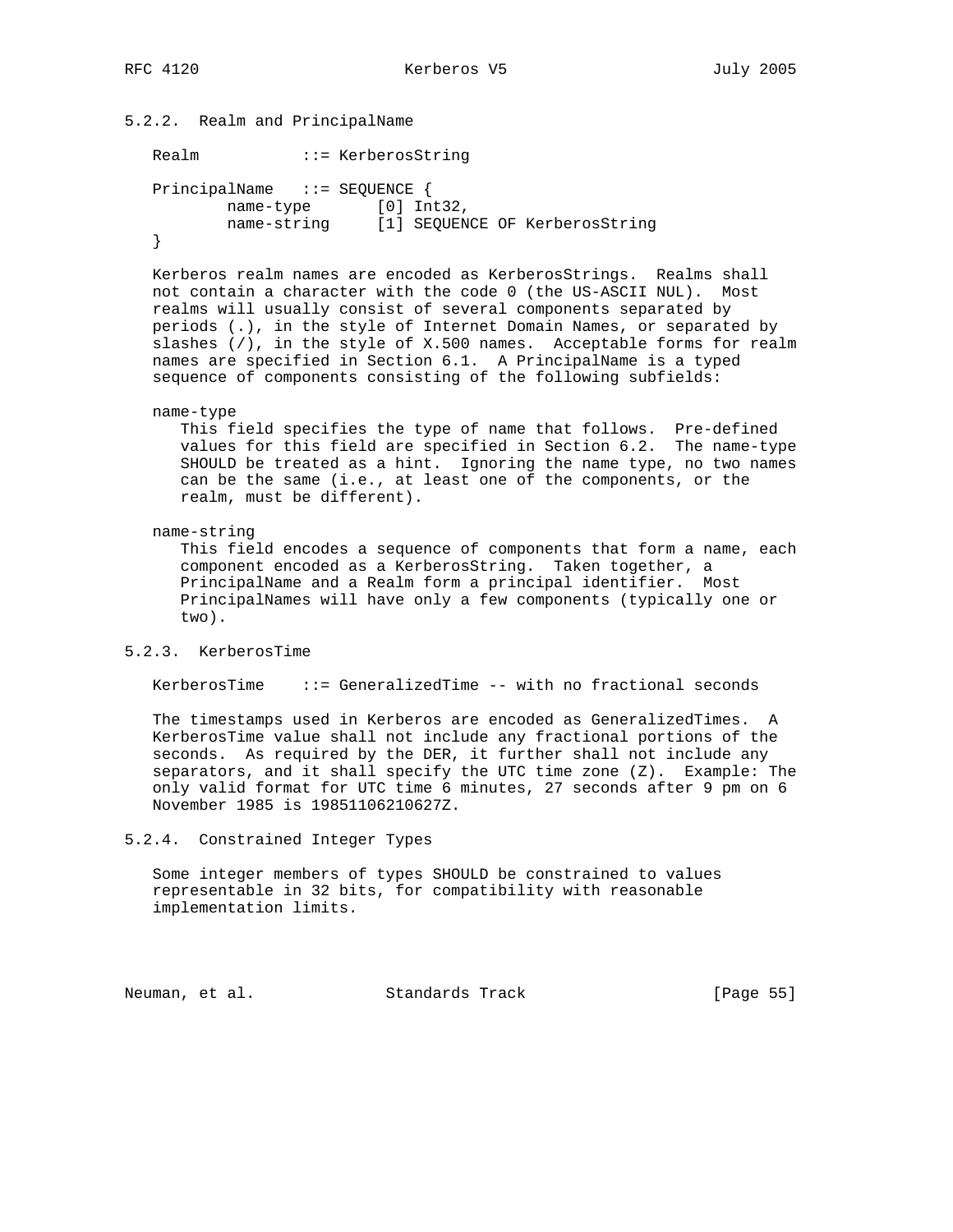| Int32        | $::=$ INTEGER $(-21474836482147483647)$<br>-- signed values representable in 32 bits |
|--------------|--------------------------------------------------------------------------------------|
| UInt32       | $::=$ INTEGER $(04294967295)$<br>-- unsigned 32 bit values                           |
| Microseconds | $::=$ INTEGER $(0999999)$<br>-- microseconds                                         |

 Although this results in changes to the abstract types from the RFC 1510 version, the encoding in DER should be unaltered. Historical implementations were typically limited to 32-bit integer values anyway, and assigned numbers SHOULD fall in the space of integer values representable in 32 bits in order to promote interoperability anyway.

Several integer fields in messages are constrained to fixed values.

pvno

 also TKT-VNO or AUTHENTICATOR-VNO, this recurring field is always the constant integer 5. There is no easy way to make this field into a useful protocol version number, so its value is fixed.

 msg-type this integer field is usually identical to the application tag number of the containing message type.

5.2.5. HostAddress and HostAddresses

 HostAddress ::= SEQUENCE { addr-type [0] Int32, address [1] OCTET STRING } -- NOTE: HostAddresses is always used as an OPTIONAL field and -- should not be empty. HostAddresses -- NOTE: subtly different from rfc1510, -- but has a value mapping and encodes the same ::= SEQUENCE OF HostAddress The host address encodings consist of two fields: addr-type This field specifies the type of address that follows. Pre defined values for this field are specified in Section 7.5.3. address This field encodes a single address of type addr-type.

Neuman, et al. Standards Track [Page 56]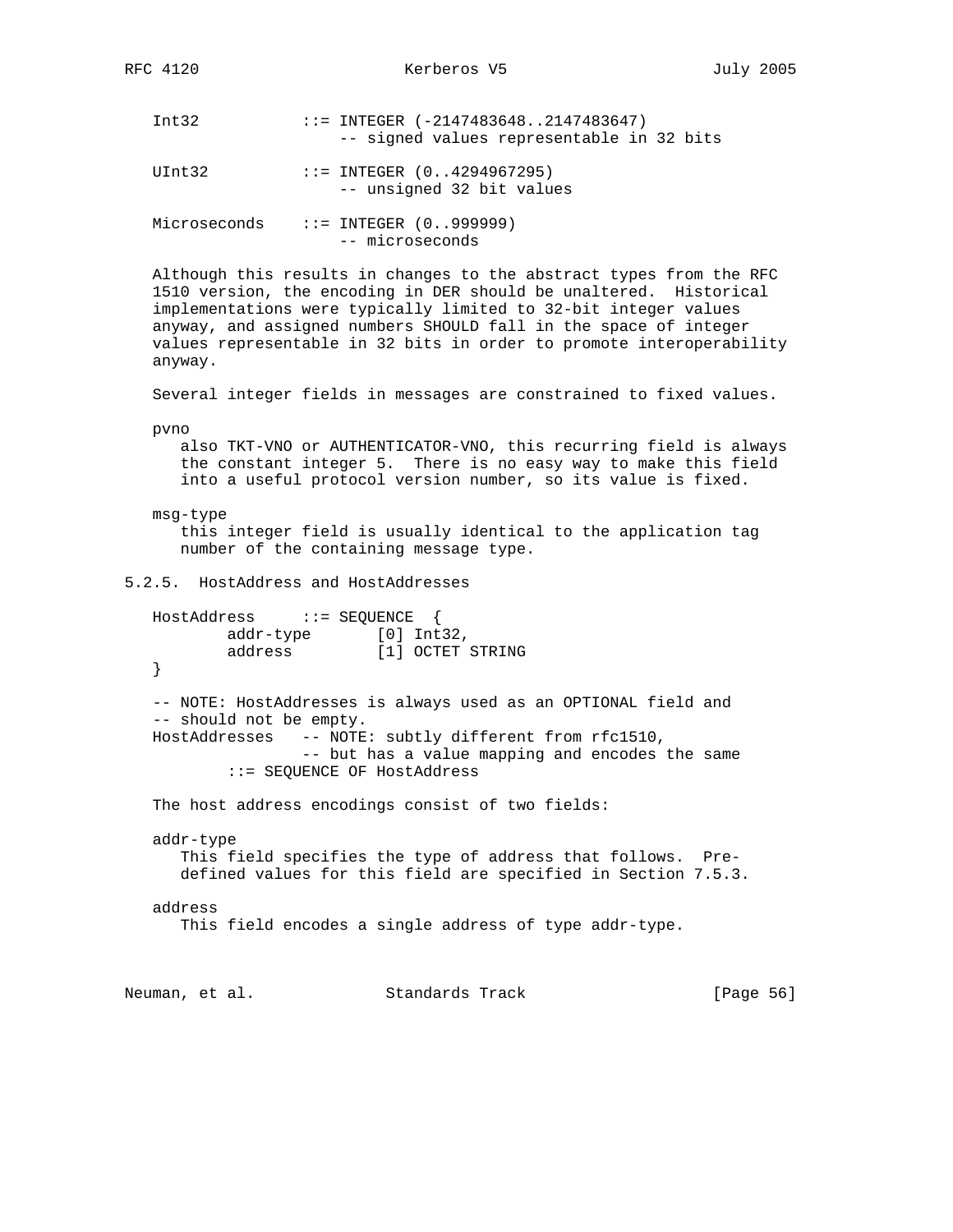# 5.2.6. AuthorizationData

 -- NOTE: AuthorizationData is always used as an OPTIONAL field and -- should not be empty. AuthorizationData ::= SEQUENCE OF SEQUENCE { ad-type [0] Int32, ad-data [1] OCTET STRING } ad-data This field contains authorization data to be interpreted according to the value of the corresponding ad-type field.

### ad-type

 This field specifies the format for the ad-data subfield. All negative values are reserved for local use. Non-negative values are reserved for registered use.

 Each sequence of type and data is referred to as an authorization element. Elements MAY be application specific; however, there is a common set of recursive elements that should be understood by all implementations. These elements contain other elements embedded within them, and the interpretation of the encapsulating element determines which of the embedded elements must be interpreted, and which may be ignored.

 These common authorization data elements are recursively defined, meaning that the ad-data for these types will itself contain a sequence of authorization data whose interpretation is affected by the encapsulating element. Depending on the meaning of the encapsulating element, the encapsulated elements may be ignored, might be interpreted as issued directly by the KDC, or might be stored in a separate plaintext part of the ticket. The types of the encapsulating elements are specified as part of the Kerberos specification because the behavior based on these values should be understood across implementations, whereas other elements need only be understood by the applications that they affect.

 Authorization data elements are considered critical if present in a ticket or authenticator. If an unknown authorization data element type is received by a server either in an AP-REQ or in a ticket contained in an AP-REQ, then, unless it is encapsulated in a known authorization data element amending the criticality of the elements it contains, authentication MUST fail. Authorization data is intended to restrict the use of a ticket. If the service cannot determine whether the restriction applies to that service, then a

Neuman, et al. Standards Track [Page 57]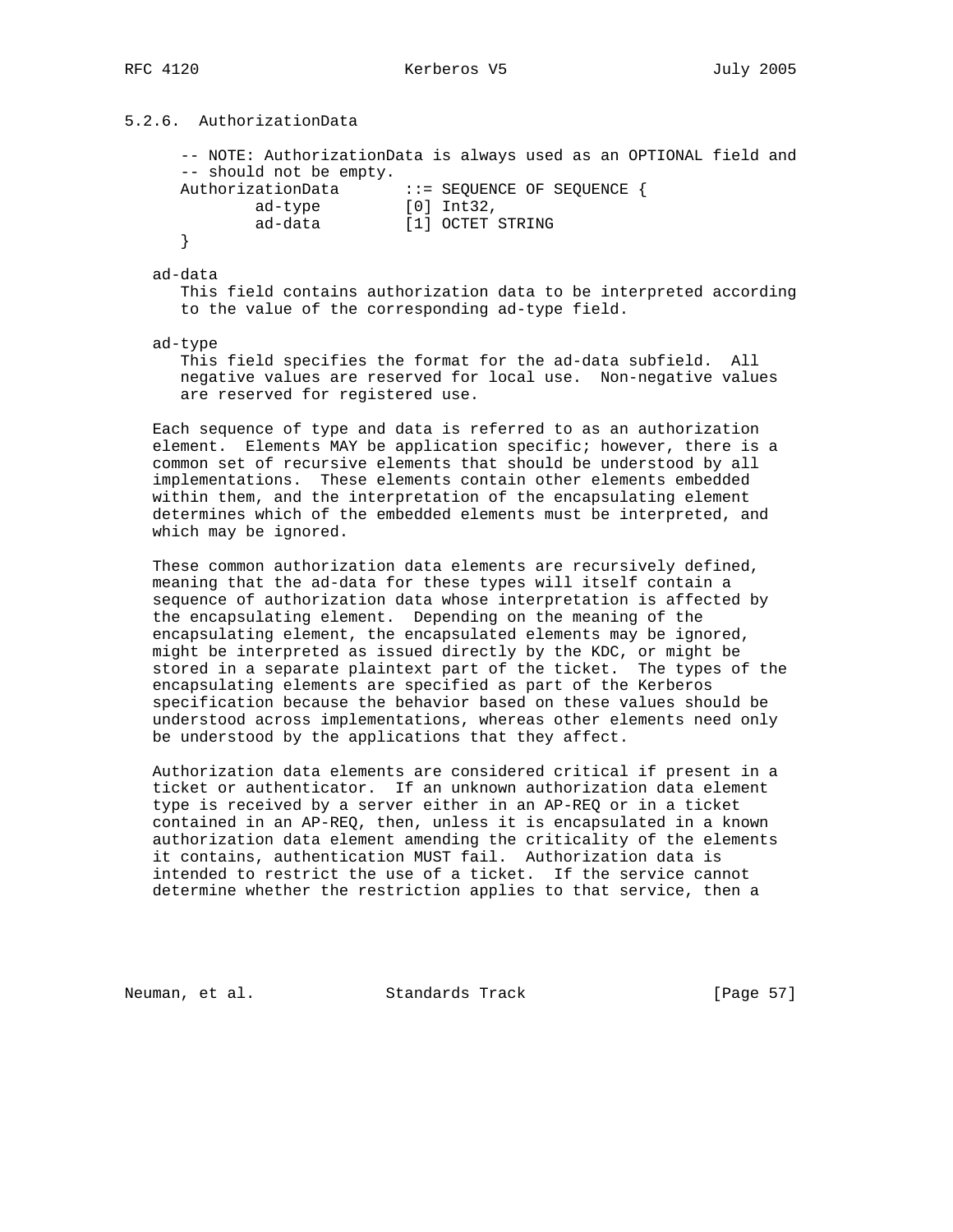security weakness may result if the ticket can be used for that service. Authorization elements that are optional can be enclosed in an AD-IF-RELEVANT element.

 In the definitions that follow, the value of the ad-type for the element will be specified as the least significant part of the subsection number, and the value of the ad-data will be as shown in the ASN.1 structure that follows the subsection heading.

Contents of ad-data ad-type DER encoding of AD-IF-RELEVANT 1 DER encoding of AD-KDCIssued 4 DER encoding of AD-AND-OR 5 DER encoding of AD-MANDATORY-FOR-KDC 8

#### 5.2.6.1. IF-RELEVANT

AD-IF-RELEVANT ::= AuthorizationData

 AD elements encapsulated within the if-relevant element are intended for interpretation only by application servers that understand the particular ad-type of the embedded element. Application servers that do not understand the type of an element embedded within the if-relevant element MAY ignore the uninterpretable element. This element promotes interoperability across implementations that may have local extensions for authorization. The ad-type for AD-IF-RELEVANT is (1).

# 5.2.6.2. KDCIssued

| AD-KDCIssued |             | $\cdot \cdot =$ SEQUENCE {  |
|--------------|-------------|-----------------------------|
|              | ad-checksum | [0] Checksum,               |
|              | i-realm     | [1] Realm OPTIONAL,         |
|              | i-sname     | [2] PrincipalName OPTIONAL, |
|              | elements    | [3] AuthorizationData       |
|              |             |                             |

#### }

#### ad-checksum

 A cryptographic checksum computed over the DER encoding of the AuthorizationData in the "elements" field, keyed with the session key. Its checksumtype is the mandatory checksum type for the encryption type of the session key, and its key usage value is 19.

Neuman, et al. Standards Track [Page 58]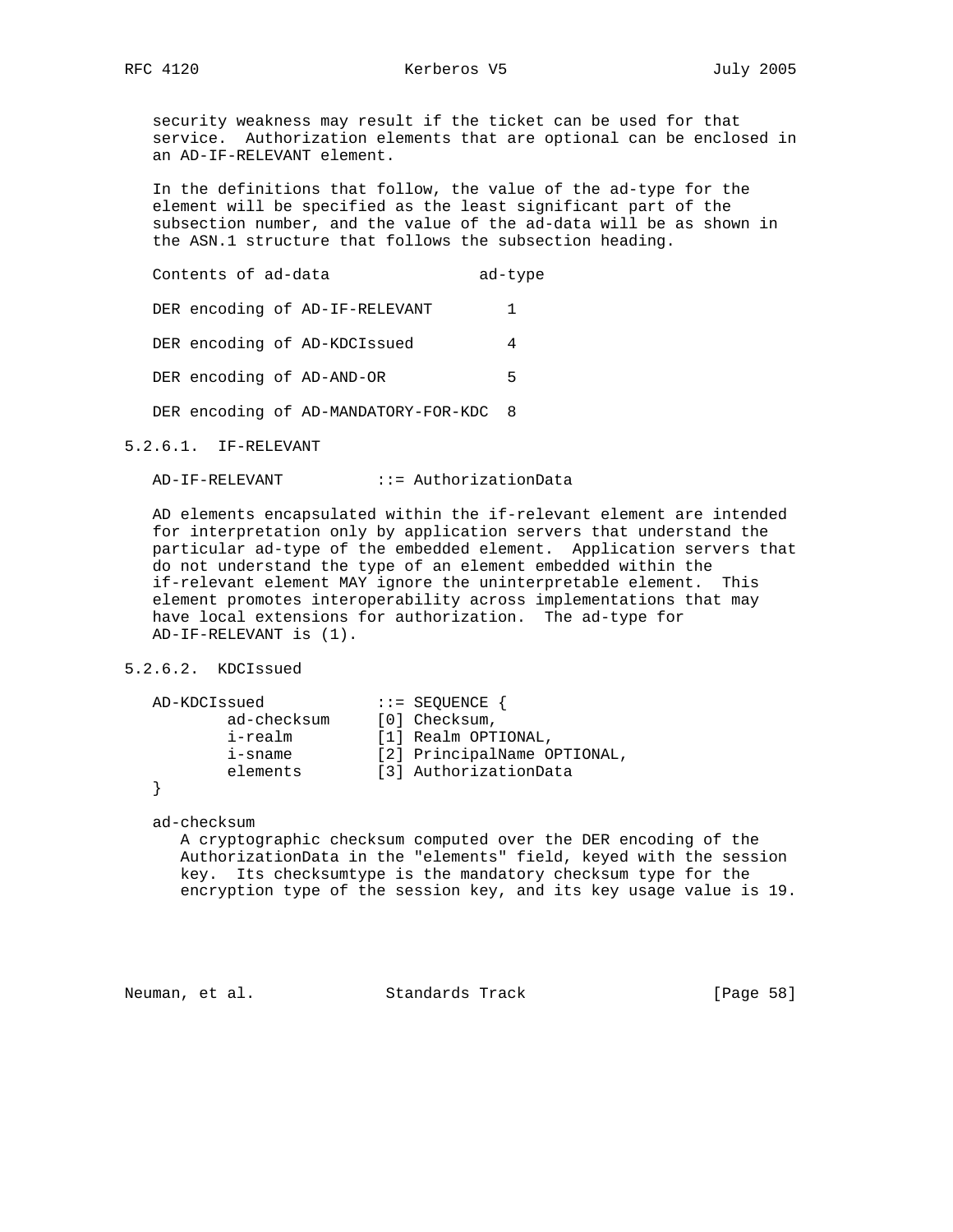#### i-realm, i-sname

 The name of the issuing principal if different from that of the KDC itself. This field would be used when the KDC can verify the authenticity of elements signed by the issuing principal, and it allows this KDC to notify the application server of the validity of those elements.

#### elements

A sequence of authorization data elements issued by the KDC.

 The KDC-issued ad-data field is intended to provide a means for Kerberos principal credentials to embed within themselves privilege attributes and other mechanisms for positive authorization, amplifying the privileges of the principal beyond what can be done using credentials without such an a-data element.

 The above means cannot be provided without this element because the definition of the authorization-data field allows elements to be added at will by the bearer of a TGT at the time when they request service tickets, and elements may also be added to a delegated ticket by inclusion in the authenticator.

 For KDC-issued elements, this is prevented because the elements are signed by the KDC by including a checksum encrypted using the server's key (the same key used to encrypt the ticket or a key derived from that key). Elements encapsulated with in the KDC-issued element MUST be ignored by the application server if this "signature" is not present. Further, elements encapsulated within this element from a TGT MAY be interpreted by the KDC, and used as a basis according to policy for including new signed elements within derivative tickets, but they will not be copied to a derivative ticket directly. If they are copied directly to a derivative ticket by a KDC that is not aware of this element, the signature will not be correct for the application ticket elements, and the field will be ignored by the application server.

 This element and the elements it encapsulates MAY safely be ignored by applications, application servers, and KDCs that do not implement this element.

The ad-type for AD-KDC-ISSUED is (4).

5.2.6.3. AND-OR

AD-AND-OR ::= SEQUENCE { condition-count [0] Int32, elements [1] AuthorizationData }

Neuman, et al. Standards Track [Page 59]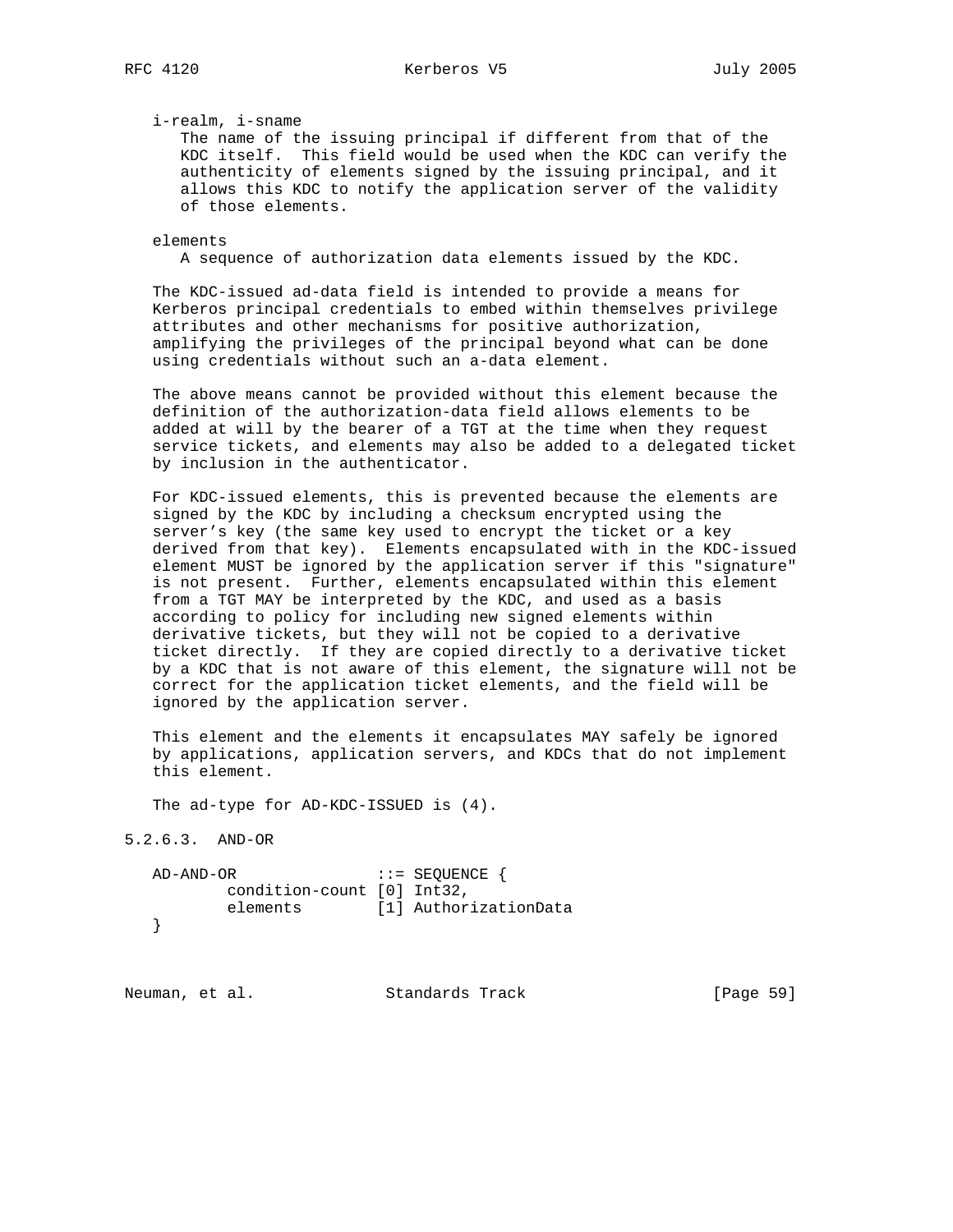RFC 4120 Kerberos V5 July 2005

 When restrictive AD elements are encapsulated within the and-or element, the and-or element is considered satisfied if and only if at least the number of encapsulated elements specified in condition count are satisfied. Therefore, this element MAY be used to implement an "or" operation by setting the condition-count field to 1, and it MAY specify an "and" operation by setting the condition count to the number of embedded elements. Application servers that do not implement this element MUST reject tickets that contain authorization data elements of this type.

The ad-type for AD-AND-OR is (5).

5.2.6.4. MANDATORY-FOR-KDC

AD-MANDATORY-FOR-KDC ::= AuthorizationData

 AD elements encapsulated within the mandatory-for-kdc element are to be interpreted by the KDC. KDCs that do not understand the type of an element embedded within the mandatory-for-kdc element MUST reject the request.

The ad-type for AD-MANDATORY-FOR-KDC is (8).

5.2.7. PA-DATA

 Historically, PA-DATA have been known as "pre-authentication data", meaning that they were used to augment the initial authentication with the KDC. Since that time, they have also been used as a typed hole with which to extend protocol exchanges with the KDC.

```
PA-DATA ::= SEQUENCE {
         -- NOTE: first tag is [1], not [0]
 padata-type [1] Int32,
 padata-value [2] OCTET STRING -- might be encoded AP-REQ
   }
```
padata-type

 Indicates the way that the padata-value element is to be interpreted. Negative values of padata-type are reserved for unregistered use; non-negative values are used for a registered interpretation of the element type.

 padata-value Usually contains the DER encoding of another type; the padata-type field identifies which type is encoded here.

Neuman, et al. Standards Track [Page 60]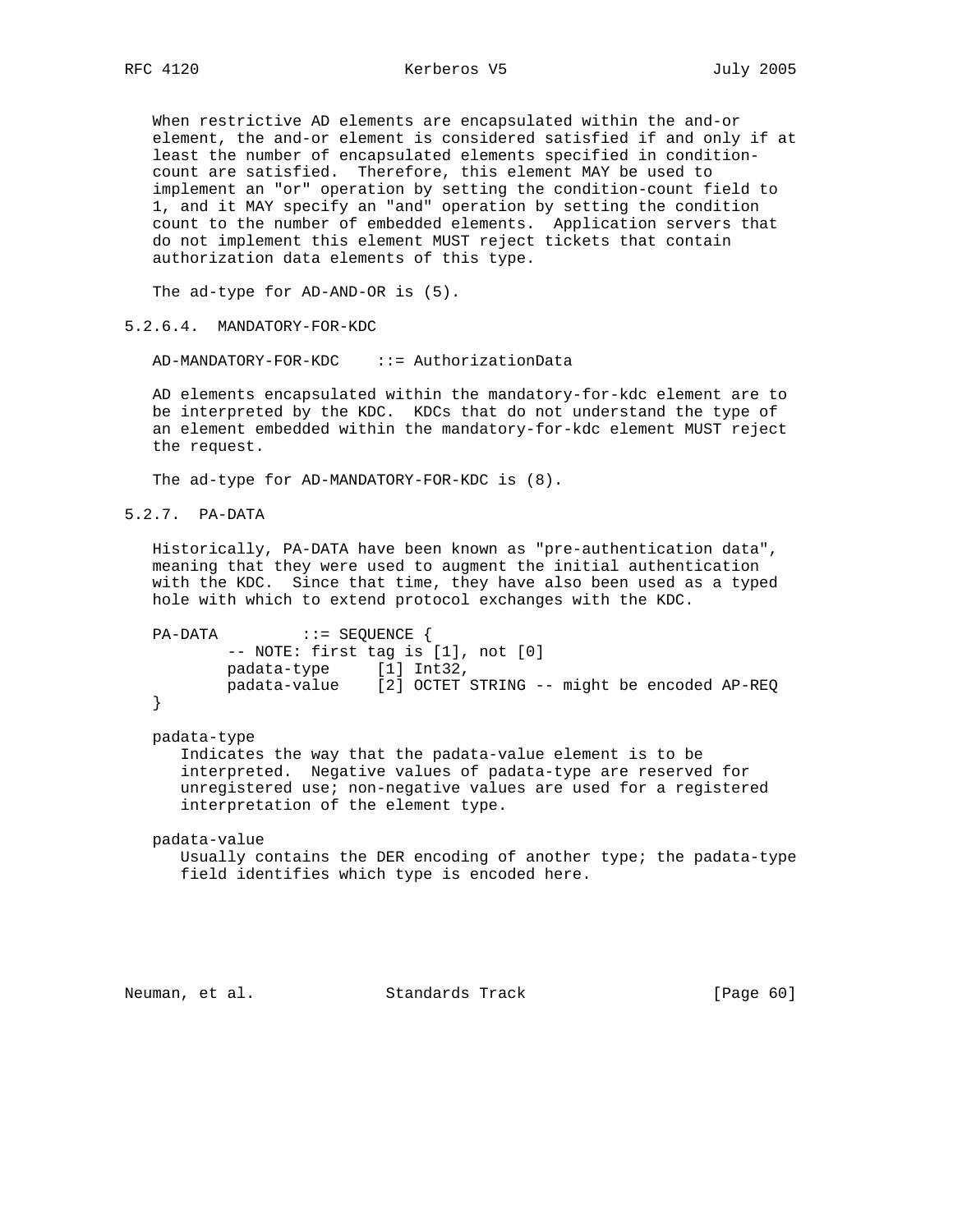| padata-type | Name           | Contents of padata-value                          |
|-------------|----------------|---------------------------------------------------|
| 1           | pa-tgs-reg     | DER encoding of AP-REQ                            |
| 2           |                | pa-enc-timestamp DER encoding of PA-ENC-TIMESTAMP |
| 3           | pa-pw-salt     | salt (not ASN.1 encoded)                          |
| 11          | pa-etype-info  | DER encoding of ETYPE-INFO                        |
| 19          | pa-etype-info2 | DER encoding of ETYPE-INFO2                       |

 This field MAY also contain information needed by certain extensions to the Kerberos protocol. For example, it might be used to verify the identity of a client initially before any response is returned.

 The padata field can also contain information needed to help the KDC or the client select the key needed for generating or decrypting the response. This form of the padata is useful for supporting the use of certain token cards with Kerberos. The details of such extensions are specified in separate documents. See [Pat92] for additional uses of this field.

5.2.7.1. PA-TGS-REQ

 In the case of requests for additional tickets (KRB\_TGS\_REQ), padata-value will contain an encoded AP-REQ. The checksum in the authenticator (which MUST be collision-proof) is to be computed over the KDC-REQ-BODY encoding.

## 5.2.7.2. Encrypted Timestamp Pre-authentication

 There are pre-authentication types that may be used to pre authenticate a client by means of an encrypted timestamp.

| PA-ENC-TIMESTAMP                       | ::= EncryptedData -- PA-ENC-TS-ENC                                                                 |
|----------------------------------------|----------------------------------------------------------------------------------------------------|
| PA-ENC-TS-ENC<br>patimestamp<br>pausec | $\cdot \cdot =$ SEOUENCE {<br>$[0]$ KerberosTime -- client's time --,<br>[1] Microseconds OPTIONAL |

 Patimestamp contains the client's time, and pausec contains the microseconds, which MAY be omitted if a client will not generate more than one request per second. The ciphertext (padata-value) consists of the PA-ENC-TS-ENC encoding, encrypted using the client's secret key and a key usage value of 1.

Neuman, et al. Standards Track [Page 61]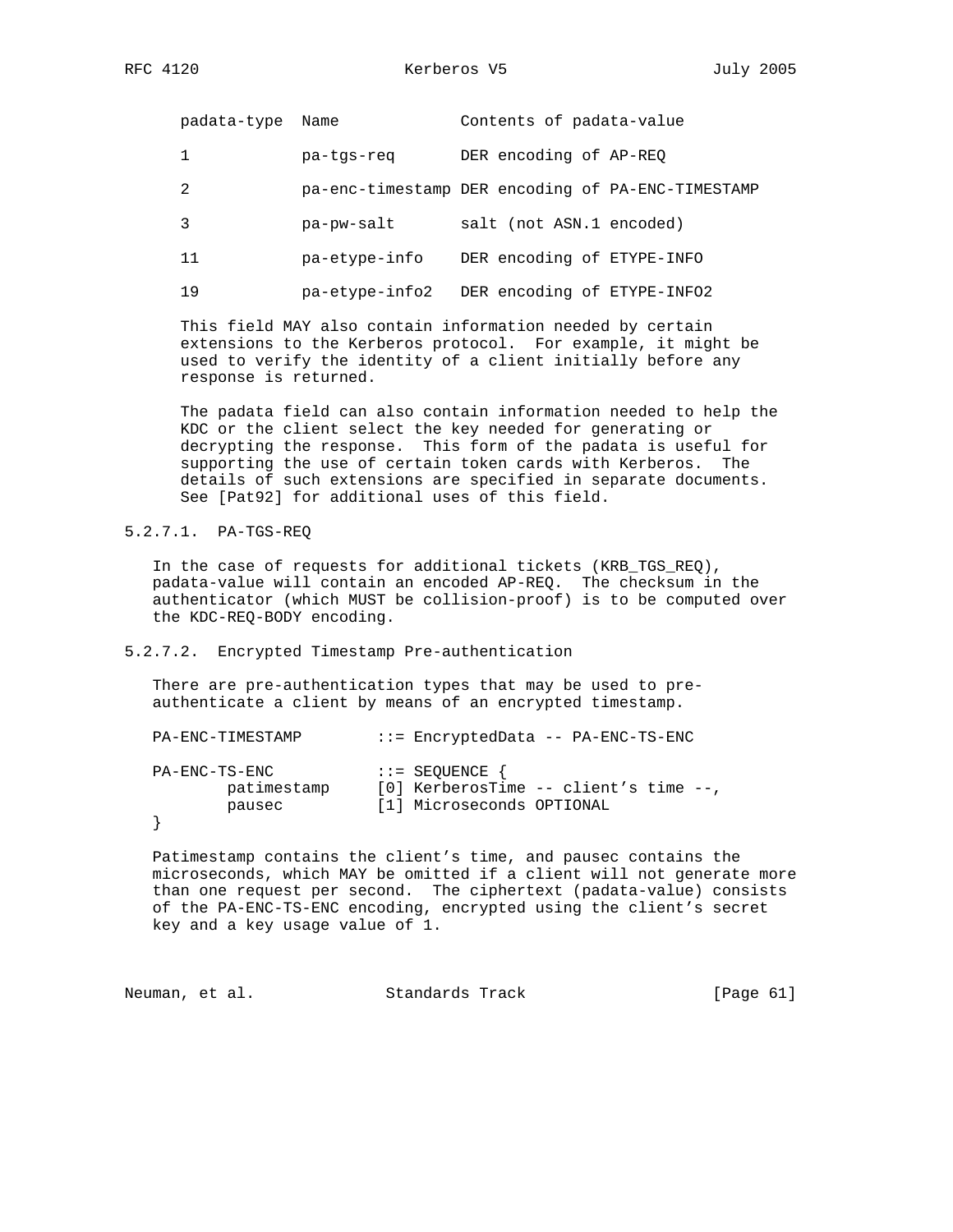This pre-authentication type was not present in RFC 1510, but many implementations support it.

5.2.7.3. PA-PW-SALT

 The padata-value for this pre-authentication type contains the salt for the string-to-key to be used by the client to obtain the key for decrypting the encrypted part of an AS-REP message. Unfortunately, for historical reasons, the character set to be used is unspecified and probably locale-specific.

 This pre-authentication type was not present in RFC 1510, but many implementations support it. It is necessary in any case where the salt for the string-to-key algorithm is not the default.

 In the trivial example, a zero-length salt string is very commonplace for realms that have converted their principal databases from Kerberos Version 4.

 A KDC SHOULD NOT send PA-PW-SALT when issuing a KRB-ERROR message that requests additional pre-authentication. Implementation note: Some KDC implementations issue an erroneous PA-PW-SALT when issuing a KRB-ERROR message that requests additional pre-authentication. Therefore, clients SHOULD ignore a PA-PW-SALT accompanying a KRB-ERROR message that requests additional pre-authentication. As noted in section 3.1.3, a KDC MUST NOT send PA-PW-SALT when the client's AS-REQ includes at least one "newer" etype.

# 5.2.7.4. PA-ETYPE-INFO

 The ETYPE-INFO pre-authentication type is sent by the KDC in a KRB-ERROR indicating a requirement for additional pre-authentication. It is usually used to notify a client of which key to use for the encryption of an encrypted timestamp for the purposes of sending a PA-ENC-TIMESTAMP pre-authentication value. It MAY also be sent in an AS-REP to provide information to the client about which key salt to use for the string-to-key to be used by the client to obtain the key for decrypting the encrypted part the AS-REP.

| ETYPE-INFO-ENTRY | $\cdot \cdot =$ SEQUENCE $\{$ |
|------------------|-------------------------------|
| etype            | $[0]$ Int32,                  |
| salt             | [1] OCTET STRING OPTIONAL     |
|                  |                               |
|                  |                               |

ETYPE-INFO ::= SEQUENCE OF ETYPE-INFO-ENTRY

 The salt, like that of PA-PW-SALT, is also completely unspecified with respect to character set and is probably locale-specific.

Neuman, et al. Standards Track [Page 62]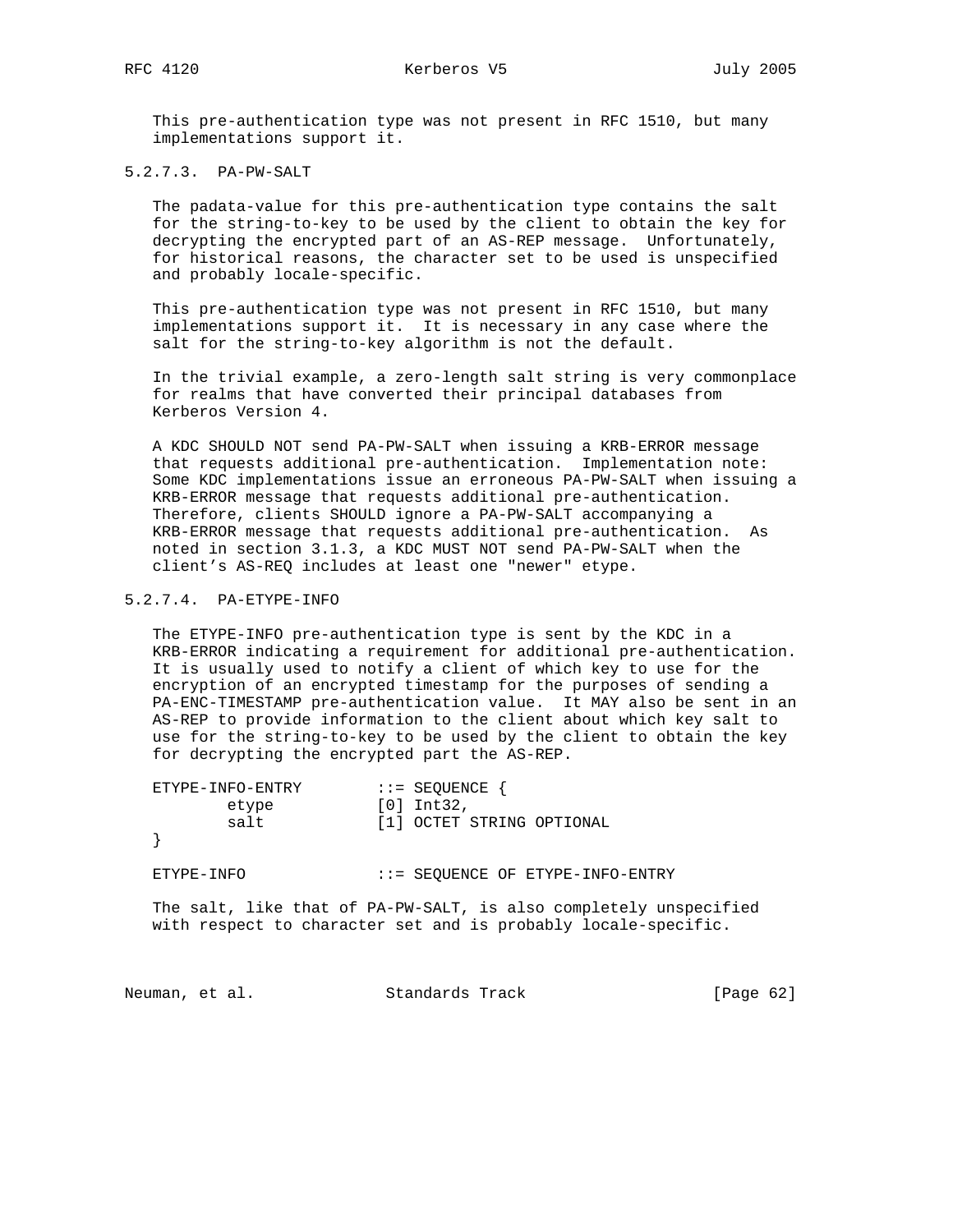RFC 4120 Kerberos V5 July 2005

 If ETYPE-INFO is sent in an AS-REP, there shall be exactly one ETYPE-INFO-ENTRY, and its etype shall match that of the enc-part in the AS-REP.

 This pre-authentication type was not present in RFC 1510, but many implementations that support encrypted timestamps for pre authentication need to support ETYPE-INFO as well. As noted in Section 3.1.3, a KDC MUST NOT send PA-ETYPE-INFO when the client's AS-REQ includes at least one "newer" etype.

5.2.7.5. PA-ETYPE-INFO2

 The ETYPE-INFO2 pre-authentication type is sent by the KDC in a KRB-ERROR indicating a requirement for additional pre-authentication. It is usually used to notify a client of which key to use for the encryption of an encrypted timestamp for the purposes of sending a PA-ENC-TIMESTAMP pre-authentication value. It MAY also be sent in an AS-REP to provide information to the client about which key salt to use for the string-to-key to be used by the client to obtain the key for decrypting the encrypted part the AS-REP.

| ETYPE-INFO2-ENTRY | $\cdot \cdot =$ SEQUENCE {   |
|-------------------|------------------------------|
| etype             | $[0]$ Int32,                 |
| salt              | [1] KerberosString OPTIONAL, |
| s2kparams         | [2] OCTET STRING OPTIONAL    |
|                   |                              |

ETYPE-INFO2 ::= SEQUENCE SIZE (1..MAX) OF ETYPE-INFO2-ENTRY

 The type of the salt is KerberosString, but existing installations might have locale-specific characters stored in salt strings, and implementors MAY choose to handle them.

 The interpretation of s2kparams is specified in the cryptosystem description associated with the etype. Each cryptosystem has a default interpretation of s2kparams that will hold if that element is omitted from the encoding of ETYPE-INFO2-ENTRY.

 If ETYPE-INFO2 is sent in an AS-REP, there shall be exactly one ETYPE-INFO2-ENTRY, and its etype shall match that of the enc-part in the AS-REP.

 The preferred ordering of the "hint" pre-authentication data that affect client key selection is: ETYPE-INFO2, followed by ETYPE-INFO, followed by PW-SALT. As noted in Section 3.1.3, a KDC MUST NOT send ETYPE-INFO or PW-SALT when the client's AS-REQ includes at least one "newer" etype.

Neuman, et al. Standards Track [Page 63]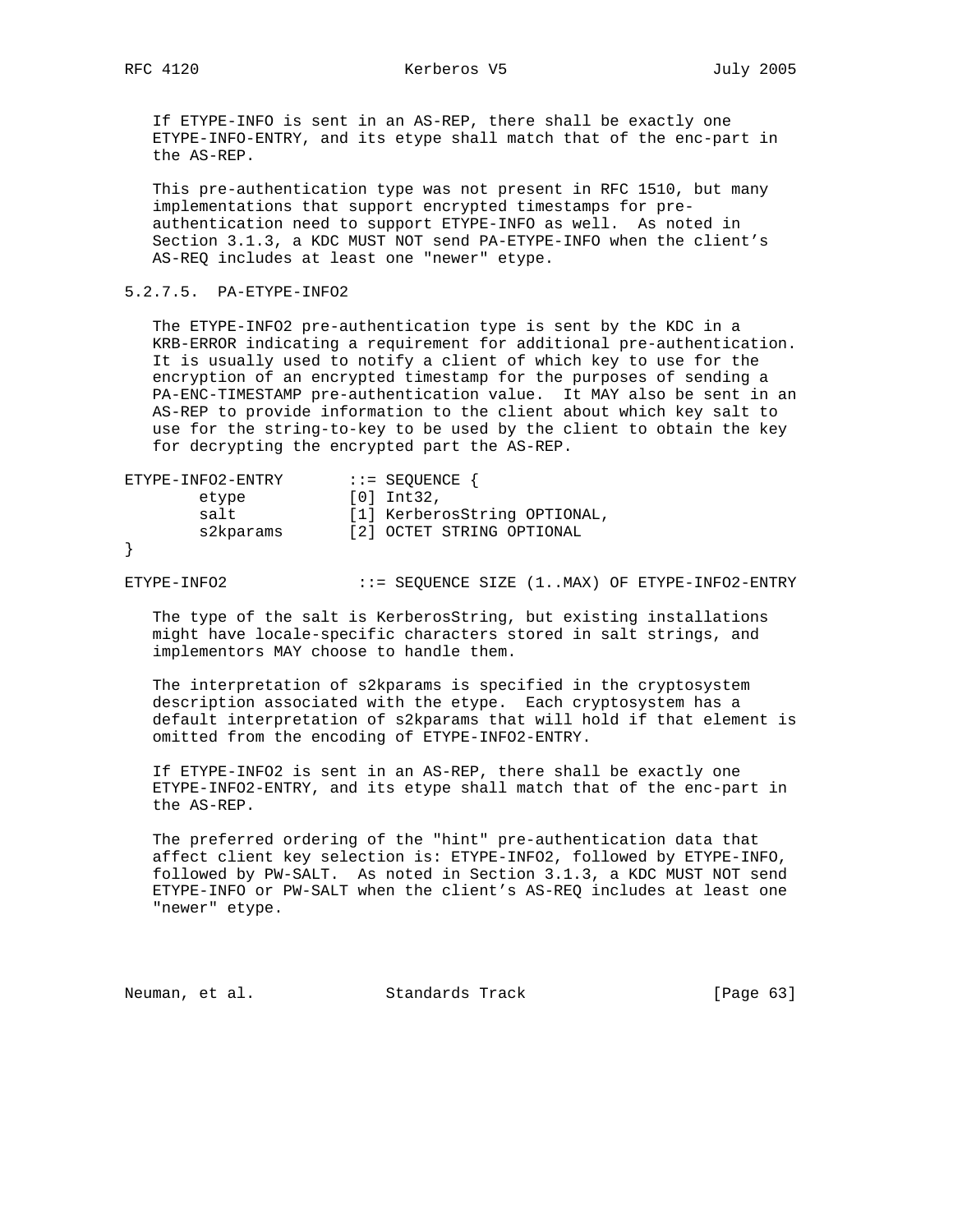The ETYPE-INFO2 pre-authentication type was not present in RFC 1510.

5.2.8. KerberosFlags

 For several message types, a specific constrained bit string type, KerberosFlags, is used.

 KerberosFlags ::= BIT STRING (SIZE (32..MAX)) -- minimum number of bits shall be sent, -- but no fewer than 32

 Compatibility note: The following paragraphs describe a change from the RFC 1510 description of bit strings that would result in incompatility in the case of an implementation that strictly conformed to ASN.1 DER and RFC 1510.

 ASN.1 bit strings have multiple uses. The simplest use of a bit string is to contain a vector of bits, with no particular meaning attached to individual bits. This vector of bits is not necessarily a multiple of eight bits long. The use in Kerberos of a bit string as a compact boolean vector wherein each element has a distinct meaning poses some problems. The natural notation for a compact boolean vector is the ASN.1 "NamedBit" notation, and the DER require that encodings of a bit string using "NamedBit" notation exclude any trailing zero bits. This truncation is easy to neglect, especially given C language implementations that naturally choose to store boolean vectors as 32-bit integers.

 For example, if the notation for KDCOptions were to include the "NamedBit" notation, as in RFC 1510, and a KDCOptions value to be encoded had only the "forwardable" (bit number one) bit set, the DER encoding MUST include only two bits: the first reserved bit ("reserved", bit number zero, value zero) and the one-valued bit (bit number one) for "forwardable".

 Most existing implementations of Kerberos unconditionally send 32 bits on the wire when encoding bit strings used as boolean vectors. This behavior violates the ASN.1 syntax used for flag values in RFC 1510, but it occurs on such a widely installed base that the protocol description is being modified to accommodate it.

 Consequently, this document removes the "NamedBit" notations for individual bits, relegating them to comments. The size constraint on the KerberosFlags type requires that at least 32 bits be encoded at all times, though a lenient implementation MAY choose to accept fewer than 32 bits and to treat the missing bits as set to zero.

Neuman, et al. Standards Track [Page 64]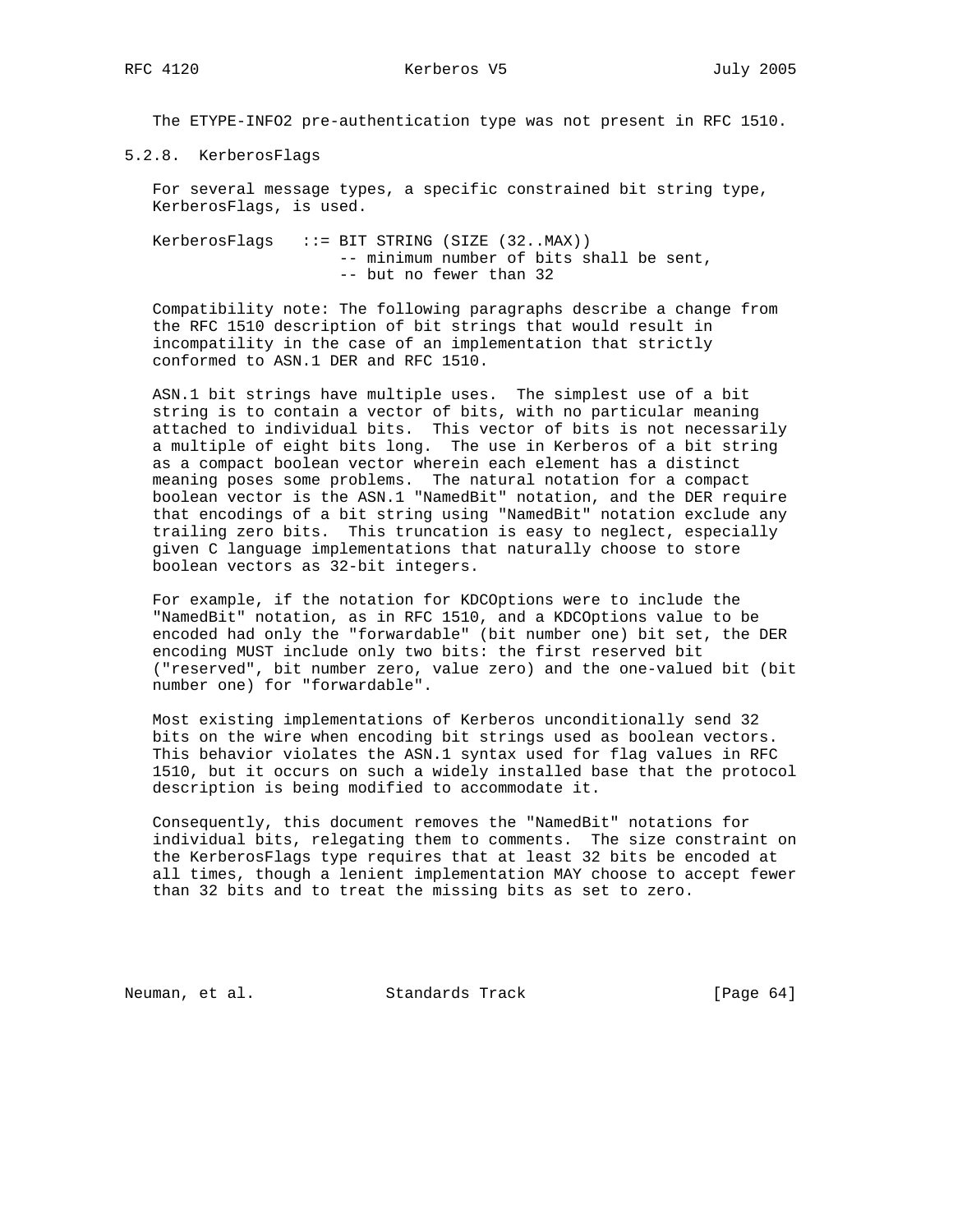Currently, no uses of KerberosFlags specify more than 32 bits' worth of flags, although future revisions of this document may do so. When more than 32 bits are to be transmitted in a KerberosFlags value, future revisions to this document will likely specify that the smallest number of bits needed to encode the highest-numbered one valued bit should be sent. This is somewhat similar to the DER encoding of a bit string that is declared with the "NamedBit" notation.

# 5.2.9. Cryptosystem-Related Types

 Many Kerberos protocol messages contain an EncryptedData as a container for arbitrary encrypted data, which is often the encrypted encoding of another data type. Fields within EncryptedData assist the recipient in selecting a key with which to decrypt the enclosed data.

 EncryptedData ::= SEQUENCE { etype [0] Int32 -- EncryptionType --, kvno [1] UInt32 OPTIONAL, cipher [2] OCTET STRING -- ciphertext }

etype

 This field identifies which encryption algorithm was used to encipher the cipher.

kvno

 This field contains the version number of the key under which data is encrypted. It is only present in messages encrypted under long lasting keys, such as principals' secret keys.

cipher

 This field contains the enciphered text, encoded as an OCTET STRING. (Note that the encryption mechanisms defined in [RFC3961] MUST incorporate integrity protection as well, so no additional checksum is required.)

 The EncryptionKey type is the means by which cryptographic keys used for encryption are transferred.

 EncryptionKey ::= SEQUENCE { keytype [0] Int32 -- actually encryption type --, keyvalue [1] OCTET STRING }

Neuman, et al. Standards Track [Page 65]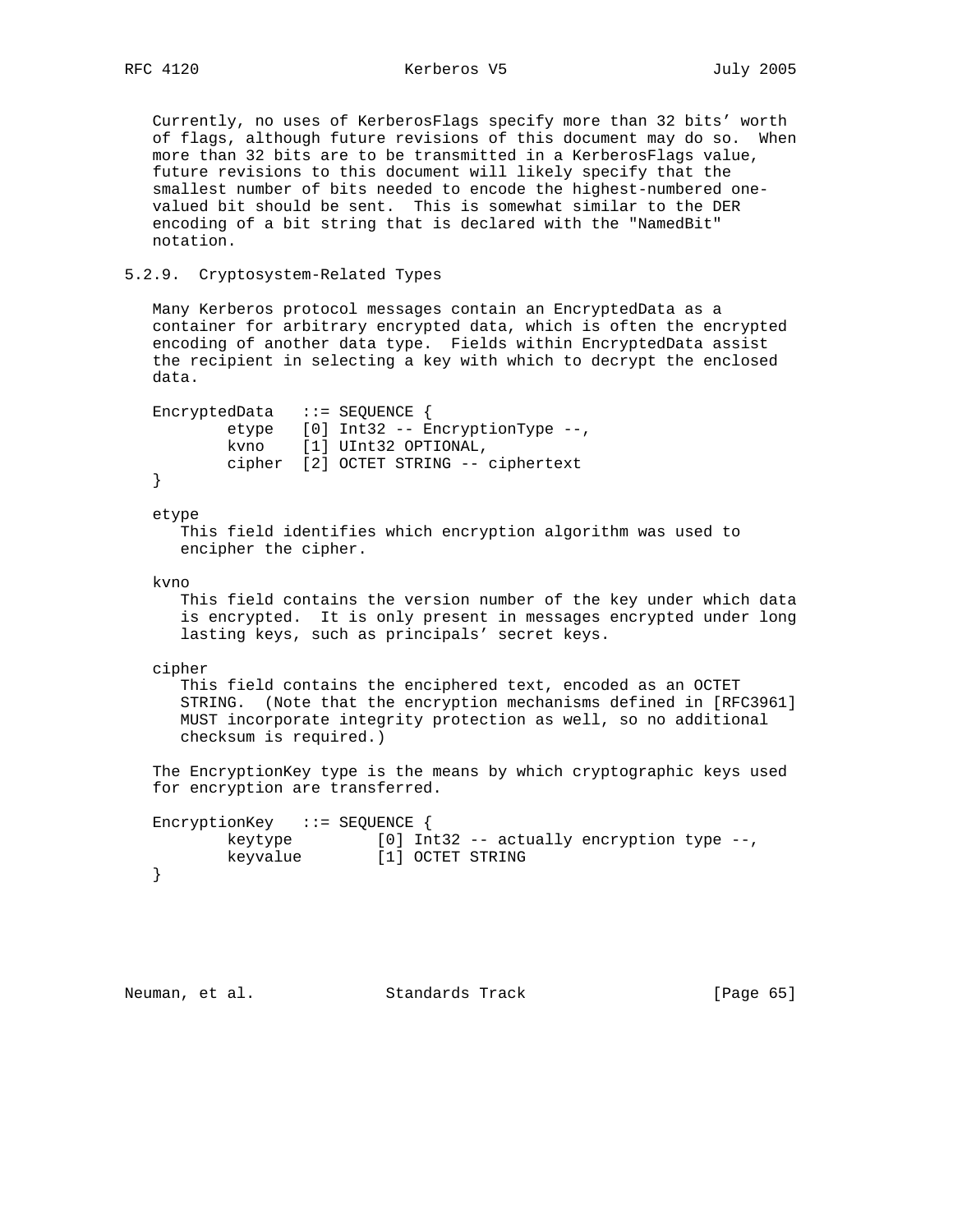```
 keytype
      This field specifies the encryption type of the encryption key
      that follows in the keyvalue field. Although its name is
      "keytype", it actually specifies an encryption type. Previously,
      multiple cryptosystems that performed encryption differently but
      were capable of using keys with the same characteristics were
      permitted to share an assigned number to designate the type of
      key; this usage is now deprecated.
   keyvalue
      This field contains the key itself, encoded as an octet string.
   Messages containing cleartext data to be authenticated will usually
   do so by using a member of type Checksum. Most instances of Checksum
   use a keyed hash, though exceptions will be noted.
  Checksum ::= SEQUENCE {
 cksumtype [0] Int32,
 checksum [1] OCTET STRING
   }
   cksumtype
      This field indicates the algorithm used to generate the
      accompanying checksum.
   checksum
      This field contains the checksum itself, encoded as an octet
      string.
   See Section 4 for a brief description of the use of encryption and
   checksums in Kerberos.
5.3. Tickets
   This section describes the format and encryption parameters for
   tickets and authenticators. When a ticket or authenticator is
   included in a protocol message, it is treated as an opaque object. A
   ticket is a record that helps a client authenticate to a service. A
   Ticket contains the following information:
  Ticket ::= [APPLICATION 1] SEQUENCE {
           tkt-vno [0] INTEGER (5),
          realm [1] Realm,<br>[2] Princi
          sname [2] PrincipalName,
          enc-part [3] EncryptedData -- EncTicketPart
   }
   -- Encrypted part of ticket
```
Neuman, et al. Standards Track [Page 66]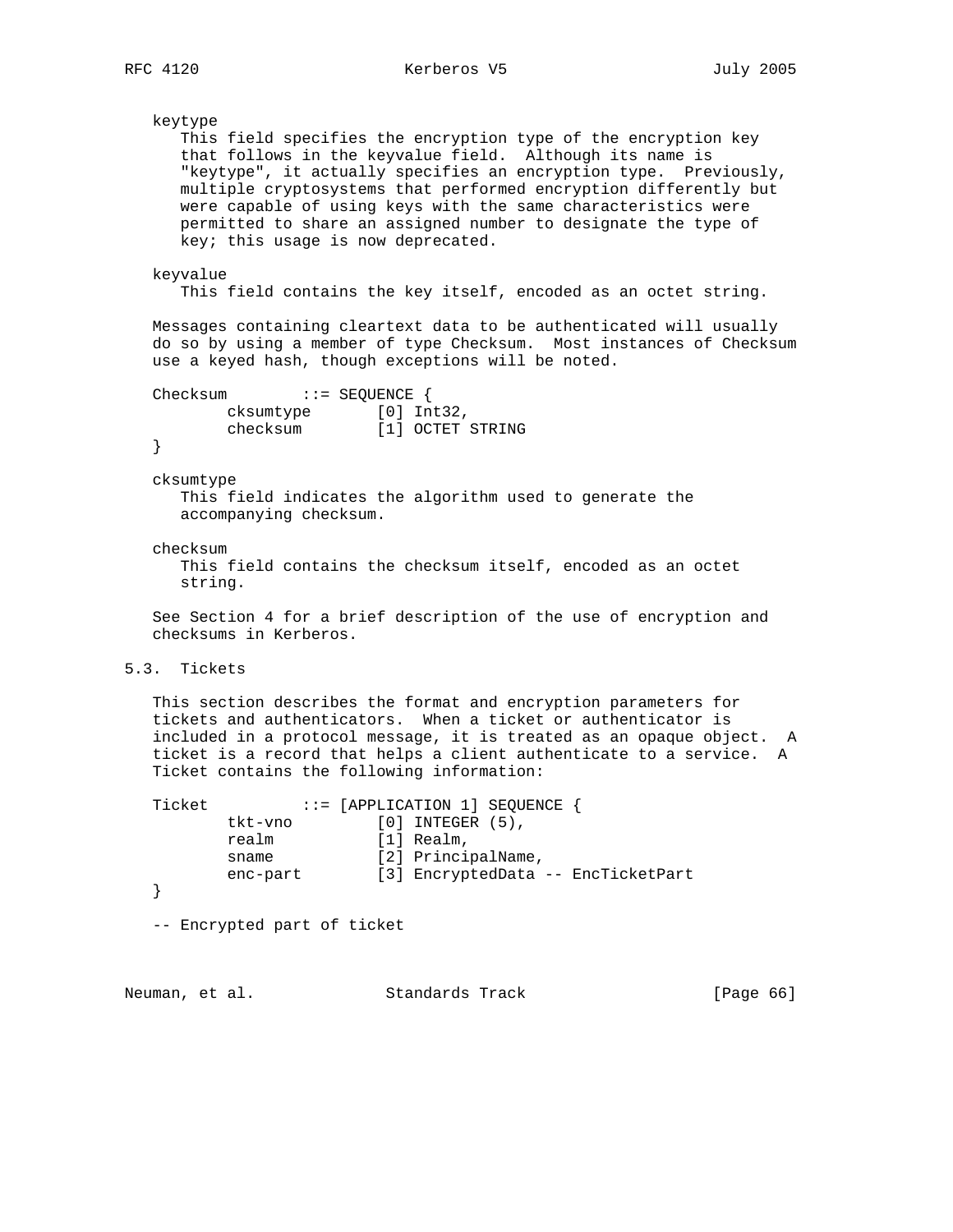```
 EncTicketPart ::= [APPLICATION 3] SEQUENCE {
         flags [0] TicketFlags,
         key [1] EncryptionKey,
         flags [0] Ticket<br>
key [1] Encryp<br>
crealm [2] Realm,
         cname [3] PrincipalName,<br>transited [4] TransitedEncod<br>authtime [5] KerberosTime,
 transited [4] TransitedEncoding,
authtime [5] KerberosTime,
 starttime [6] KerberosTime OPTIONAL,
endtime [7] KerberosTime,
 renew-till [8] KerberosTime OPTIONAL,
 caddr [9] HostAddresses OPTIONAL,
 authorization-data [10] AuthorizationData OPTIONAL
   }
   -- encoded Transited field
   TransitedEncoding ::= SEQUENCE {
 tr-type [0] Int32 -- must be registered --,
 contents [1] OCTET STRING
   }
   TicketFlags ::= KerberosFlags
          -- reserved(0),
          -- forwardable(1),
          -- forwarded(2),
          -- proxiable(3),
          -- proxy(4),
          -- may-postdate(5),
          -- postdated(6),
          -- invalid(7),
          -- renewable(8),
         -- initial(9),
          -- pre-authent(10),
         -- hw-authent(11),
   -- the following are new since 1510
          -- transited-policy-checked(12),
          -- ok-as-delegate(13)
   tkt-vno
      This field specifies the version number for the ticket format.
      This document describes version number 5.
   realm
      This field specifies the realm that issued a ticket. It also
      serves to identify the realm part of the server's principal
      identifier. Since a Kerberos server can only issue tickets for
      servers within its realm, the two will always be identical.
```
Neuman, et al. Standards Track [Page 67]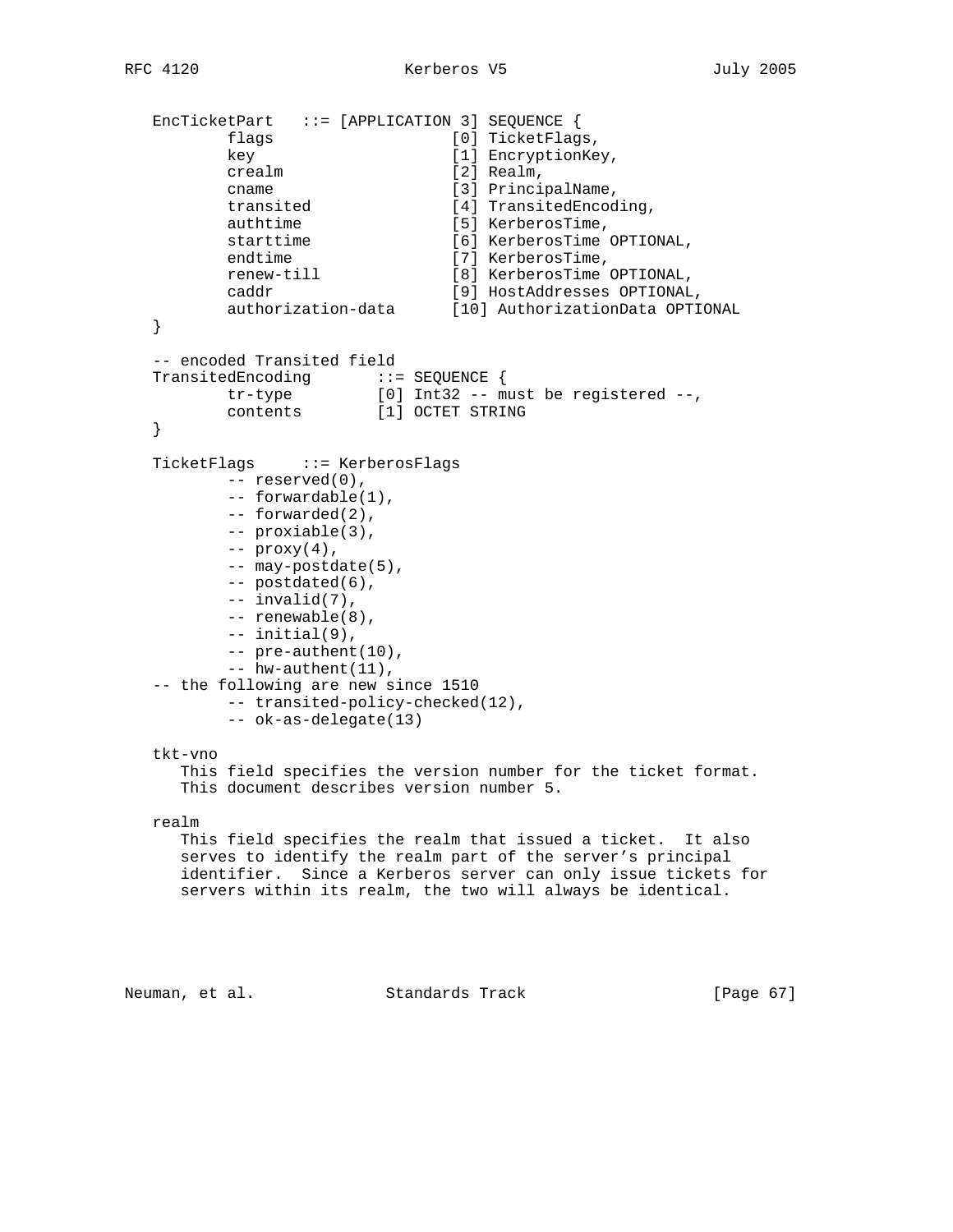# sname This field specifies all components of the name part of the server's identity, including those parts that identify a specific instance of a service.

enc-part

 This field holds the encrypted encoding of the EncTicketPart sequence. It is encrypted in the key shared by Kerberos and the end server (the server's secret key), using a key usage value of 2.

#### flags

 This field indicates which of various options were used or requested when the ticket was issued. The meanings of the flags are as follows:

- Bit(s) Name Description
- 0 reserved Reserved for future expansion of this field.
- 1 forwardable The FORWARDABLE flag is normally only interpreted by the TGS, and can be ignored by end servers. When set, this flag tells the ticket-granting server that it is OK to issue a new TGT with a different network address based on the presented ticket.
- 2 forwarded When set, this flag indicates that the ticket has either been forwarded or was issued based on authentication involving a forwarded TGT.
- 3 proxiable The PROXIABLE flag is normally only interpreted by the TGS, and can be ignored by end servers. The PROXIABLE flag has an interpretation identical to that of the FORWARDABLE flag, except that the PROXIABLE flag tells the ticket-granting server that only non-TGTs may be issued with different network addresses.
- 4 proxy When set, this flag indicates that a ticket is a proxy.
- 5 may-postdate The MAY-POSTDATE flag is normally only interpreted by the TGS, and can be ignored by end servers. This flag tells the

| Standards Track<br>Neuman, et al. | [Page 68] |
|-----------------------------------|-----------|
|-----------------------------------|-----------|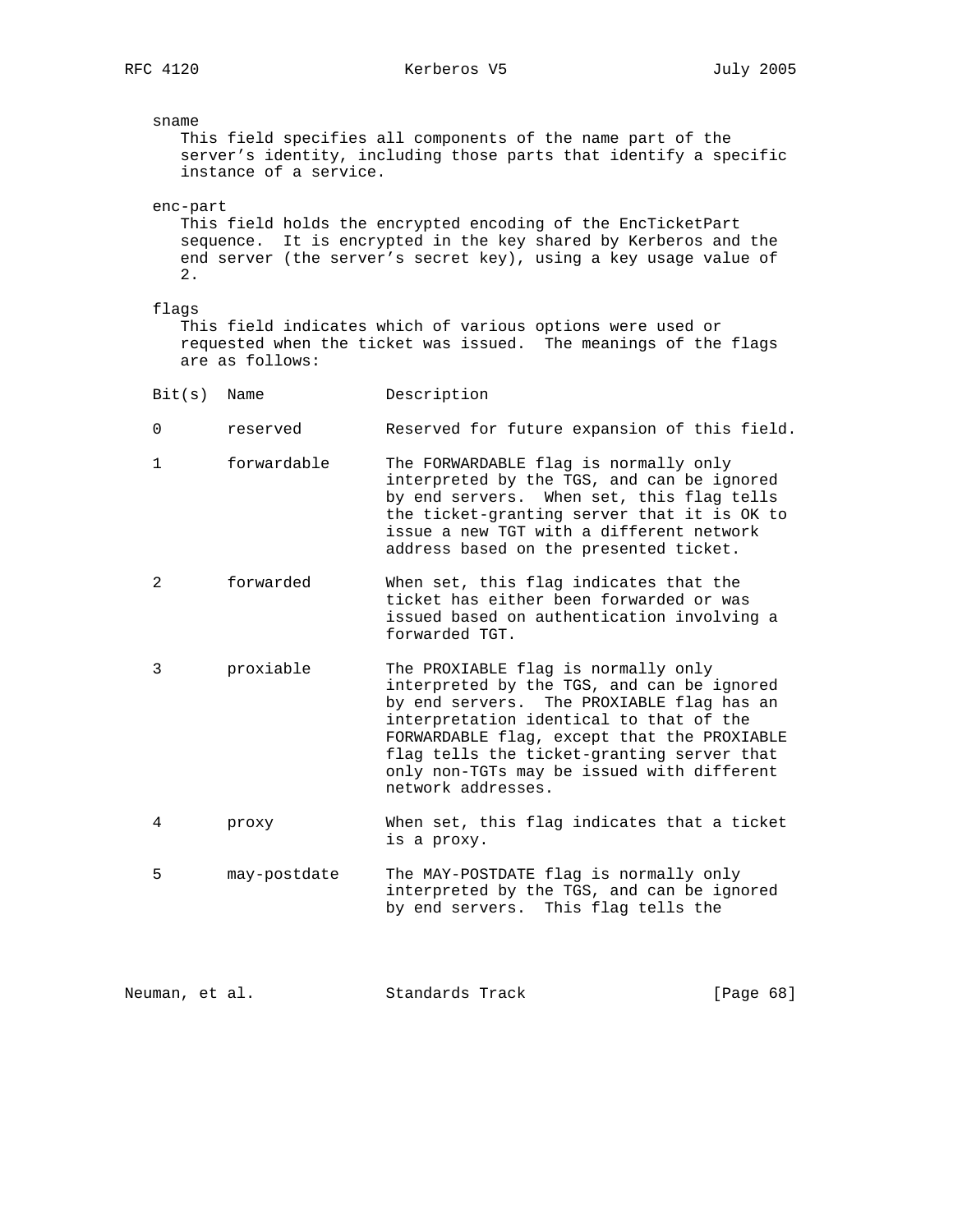ticket-granting server that a post-dated ticket MAY be issued based on this TGT.

- 6 postdated This flag indicates that this ticket has been postdated. The end-service can check the authtime field to see when the original authentication occurred.
- 7 invalid This flag indicates that a ticket is invalid, and it must be validated by the KDC before use. Application servers must reject tickets which have this flag set.
- 8 renewable The RENEWABLE flag is normally only interpreted by the TGS, and can usually be ignored by end servers (some particularly careful servers MAY disallow renewable tickets). A renewable ticket can be used to obtain a replacement ticket that expires at a later date.
- 9 initial This flag indicates that this ticket was issued using the AS protocol, and not issued based on a TGT.
- 10 pre-authent This flag indicates that during initial authentication, the client was authenticated by the KDC before a ticket was issued. The strength of the pre-authentication method is not indicated, but is acceptable to the KDC.
- 11 hw-authent This flag indicates that the protocol employed for initial authentication required the use of hardware expected to be possessed solely by the named client. The hardware authentication method is selected by the KDC and the strength of the method is not indicated.
- 12 transited- This flag indicates that the KDC for policy-checked the realm has checked the transited field against a realm-defined policy for trusted certifiers. If this flag is reset (0), then the application server must check the transited field itself, and if unable to do so, it must reject the authentication. If the flag is set (1), then the application server MAY skip its own validation of the

Neuman, et al. Standards Track [Page 69]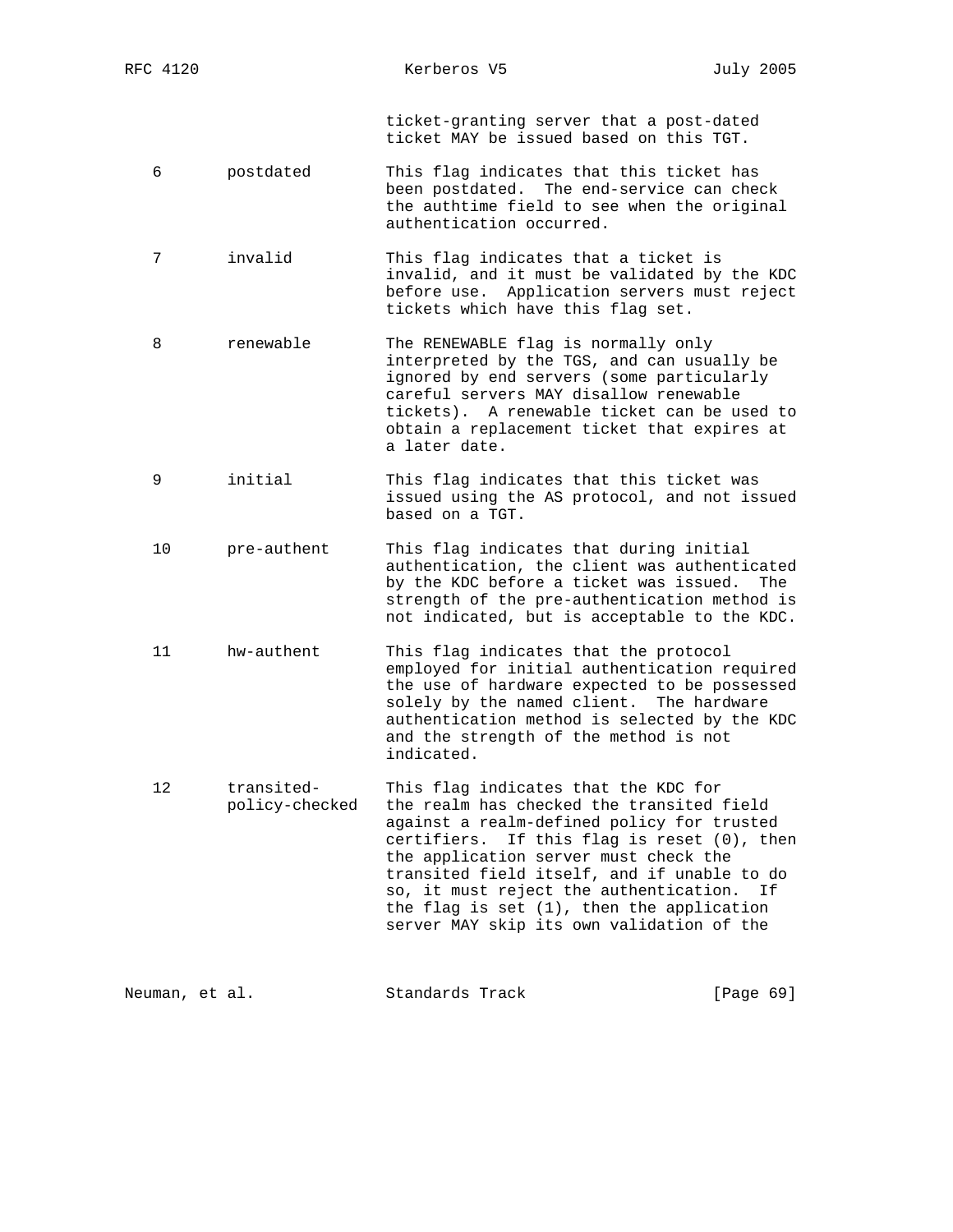transited field, relying on the validation performed by the KDC. At its option the application server MAY still apply its own validation based on a separate policy for acceptance.

This flag is new since RFC 1510.

 13 ok-as-delegate This flag indicates that the server (not the client) specified in the ticket has been determined by policy of the realm to be a suitable recipient of delegation. A client can use the presence of this flag to help it decide whether to delegate credentials (either grant a proxy or a forwarded TGT) to this server. The client is free to ignore the value of this flag. When setting this flag, an administrator should consider the security and placement of the server on which the service will run, as well as whether the service requires the use of delegated credentials.

This flag is new since RFC 1510.

14-31 reserved Reserved for future use.

key

 This field exists in the ticket and the KDC response and is used to pass the session key from Kerberos to the application server and the client.

#### crealm

 This field contains the name of the realm in which the client is registered and in which initial authentication took place.

#### cname

 This field contains the name part of the client's principal identifier.

#### transited

 This field lists the names of the Kerberos realms that took part in authenticating the user to whom this ticket was issued. It does not specify the order in which the realms were transited. See Section 3.3.3.2 for details on how this field encodes the traversed realms. When the names of CAs are to be embedded in the transited field (as specified for some extensions to the

Neuman, et al. Standards Track [Page 70]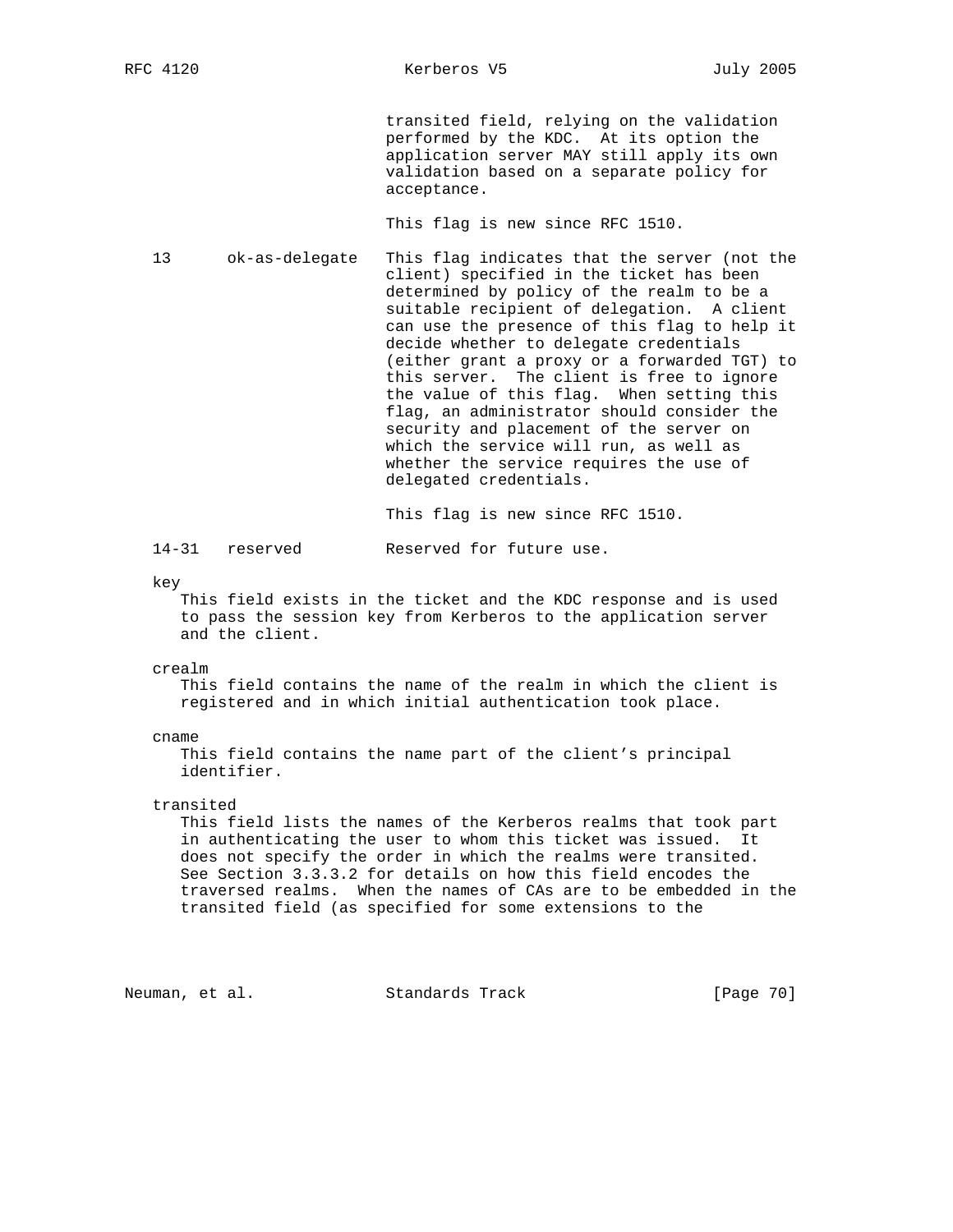protocol), the X.500 names of the CAs SHOULD be mapped into items in the transited field using the mapping defined by RFC 2253.

#### authtime

 This field indicates the time of initial authentication for the named principal. It is the time of issue for the original ticket on which this ticket is based. It is included in the ticket to provide additional information to the end service, and to provide the necessary information for implementation of a "hot list" service at the KDC. An end service that is particularly paranoid could refuse to accept tickets for which the initial authentication occurred "too far" in the past. This field is also returned as part of the response from the KDC. When it is returned as part of the response to initial authentication (KRB\_AS\_REP), this is the current time on the Kerberos server. It is NOT recommended that this time value be used to adjust the workstation's clock, as the workstation cannot reliably determine that such a KRB\_AS\_REP actually came from the proper KDC in a timely manner.

#### starttime

 This field in the ticket specifies the time after which the ticket is valid. Together with endtime, this field specifies the life of the ticket. If the starttime field is absent from the ticket, then the authtime field SHOULD be used in its place to determine the life of the ticket.

#### endtime

 This field contains the time after which the ticket will not be honored (its expiration time). Note that individual services MAY place their own limits on the life of a ticket and MAY reject tickets which have not yet expired. As such, this is really an upper bound on the expiration time for the ticket.

#### renew-till

 This field is only present in tickets that have the RENEWABLE flag set in the flags field. It indicates the maximum endtime that may be included in a renewal. It can be thought of as the absolute expiration time for the ticket, including all renewals.

## caddr

 This field in a ticket contains zero (if omitted) or more (if present) host addresses. These are the addresses from which the ticket can be used. If there are no addresses, the ticket can be used from any location. The decision by the KDC to issue or by the end server to accept addressless tickets is a policy decision and is left to the Kerberos and end-service administrators; they MAY refuse to issue or accept such tickets. Because of the wide

Neuman, et al. Standards Track [Page 71]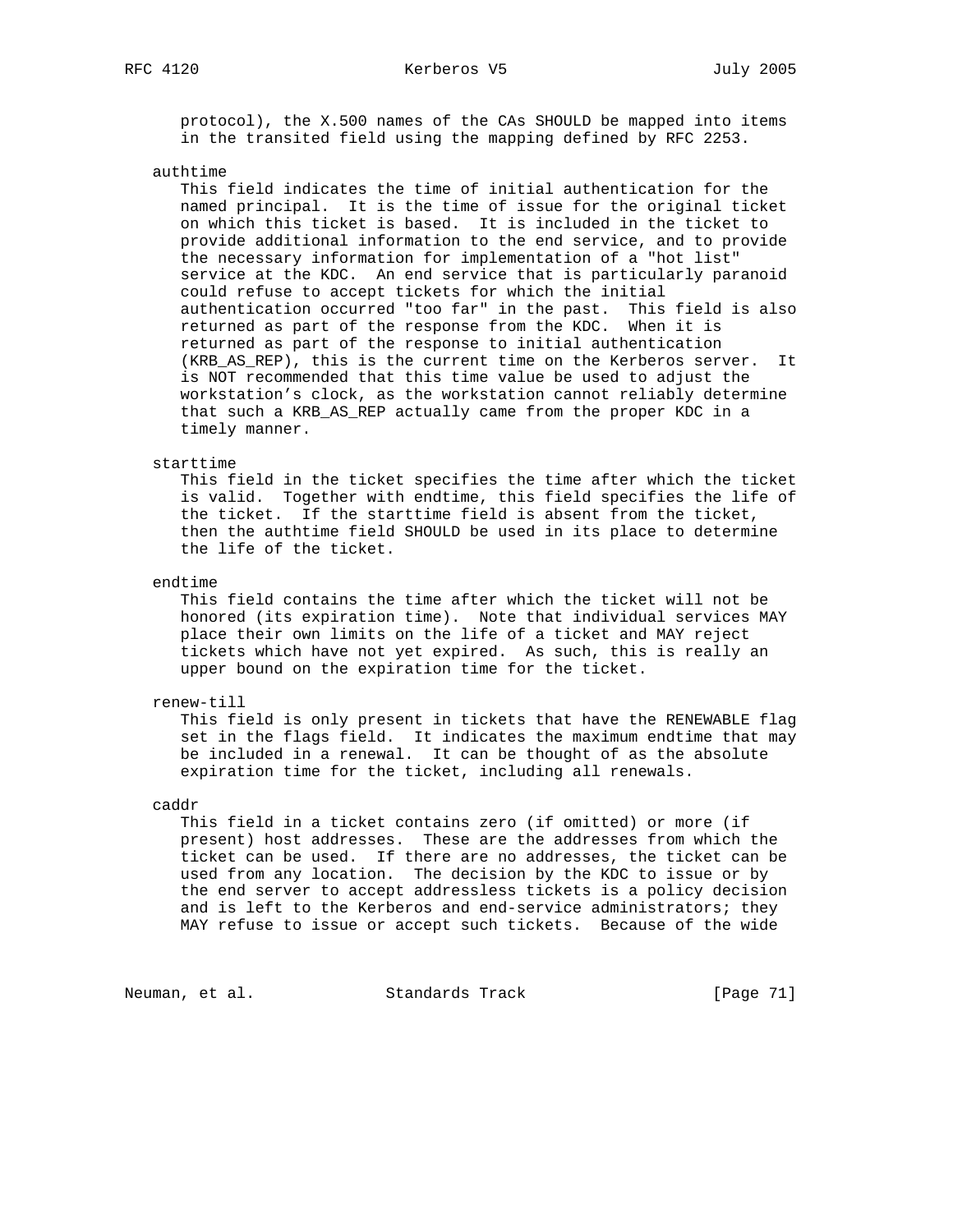deployment of network address translation, it is recommended that policy allow the issue and acceptance of such tickets.

 Network addresses are included in the ticket to make it harder for an attacker to use stolen credentials. Because the session key is not sent over the network in cleartext, credentials can't be stolen simply by listening to the network; an attacker has to gain access to the session key (perhaps through operating system security breaches or a careless user's unattended session) to make use of stolen tickets.

 Note that the network address from which a connection is received cannot be reliably determined. Even if it could be, an attacker who has compromised the client's workstation could use the credentials from there. Including the network addresses only makes it more difficult, not impossible, for an attacker to walk off with stolen credentials and then to use them from a "safe" location.

authorization-data

 The authorization-data field is used to pass authorization data from the principal on whose behalf a ticket was issued to the application service. If no authorization data is included, this field will be left out. Experience has shown that the name of this field is confusing, and that a better name would be "restrictions". Unfortunately, it is not possible to change the name at this time.

 This field contains restrictions on any authority obtained on the basis of authentication using the ticket. It is possible for any principal in possession of credentials to add entries to the authorization data field since these entries further restrict what can be done with the ticket. Such additions can be made by specifying the additional entries when a new ticket is obtained during the TGS exchange, or they MAY be added during chained delegation using the authorization data field of the authenticator.

 Because entries may be added to this field by the holder of credentials, except when an entry is separately authenticated by encapsulation in the KDC-issued element, it is not allowable for the presence of an entry in the authorization data field of a ticket to amplify the privileges one would obtain from using a ticket.

 The data in this field may be specific to the end service; the field will contain the names of service specific objects, and the rights to those objects. The format for this field is described

Neuman, et al. Standards Track [Page 72]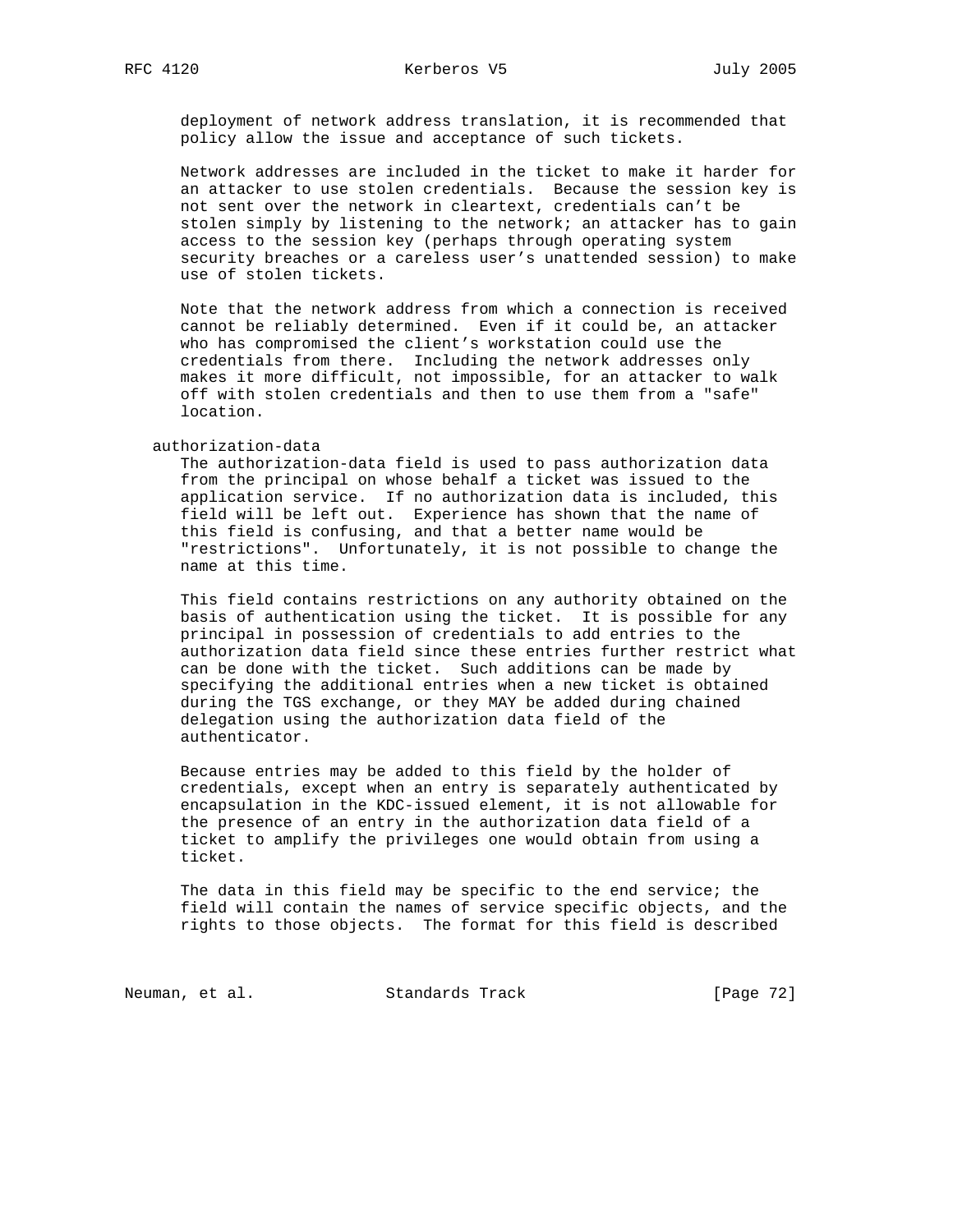in Section 5.2.6. Although Kerberos is not concerned with the format of the contents of the subfields, it does carry type information (ad-type).

 By using the authorization\_data field, a principal is able to issue a proxy that is valid for a specific purpose. For example, a client wishing to print a file can obtain a file server proxy to be passed to the print server. By specifying the name of the file in the authorization\_data field, the file server knows that the print server can only use the client's rights when accessing the particular file to be printed.

 A separate service providing authorization or certifying group membership may be built using the authorization-data field. In this case, the entity granting authorization (not the authorized entity) may obtain a ticket in its own name (e.g., the ticket is issued in the name of a privilege server), and this entity adds restrictions on its own authority and delegates the restricted authority through a proxy to the client. The client would then present this authorization credential to the application server separately from the authentication exchange. Alternatively, such authorization credentials MAY be embedded in the ticket authenticating the authorized entity, when the authorization is separately authenticated using the KDC-issued authorization data element (see 5.2.6.2).

 Similarly, if one specifies the authorization-data field of a proxy and leaves the host addresses blank, the resulting ticket and session key can be treated as a capability. See [Neu93] for some suggested uses of this field.

 The authorization-data field is optional and does not have to be included in a ticket.

#### 5.4. Specifications for the AS and TGS Exchanges

 This section specifies the format of the messages used in the exchange between the client and the Kerberos server. The format of possible error messages appears in Section 5.9.1.

## 5.4.1. KRB\_KDC\_REQ Definition

 The KRB\_KDC\_REQ message has no application tag number of its own. Instead, it is incorporated into either KRB\_AS\_REQ or KRB\_TGS\_REQ, each of which has an application tag, depending on whether the request is for an initial ticket or an additional ticket. In either case, the message is sent from the client to the KDC to request credentials for a service.

Neuman, et al. Standards Track [Page 73]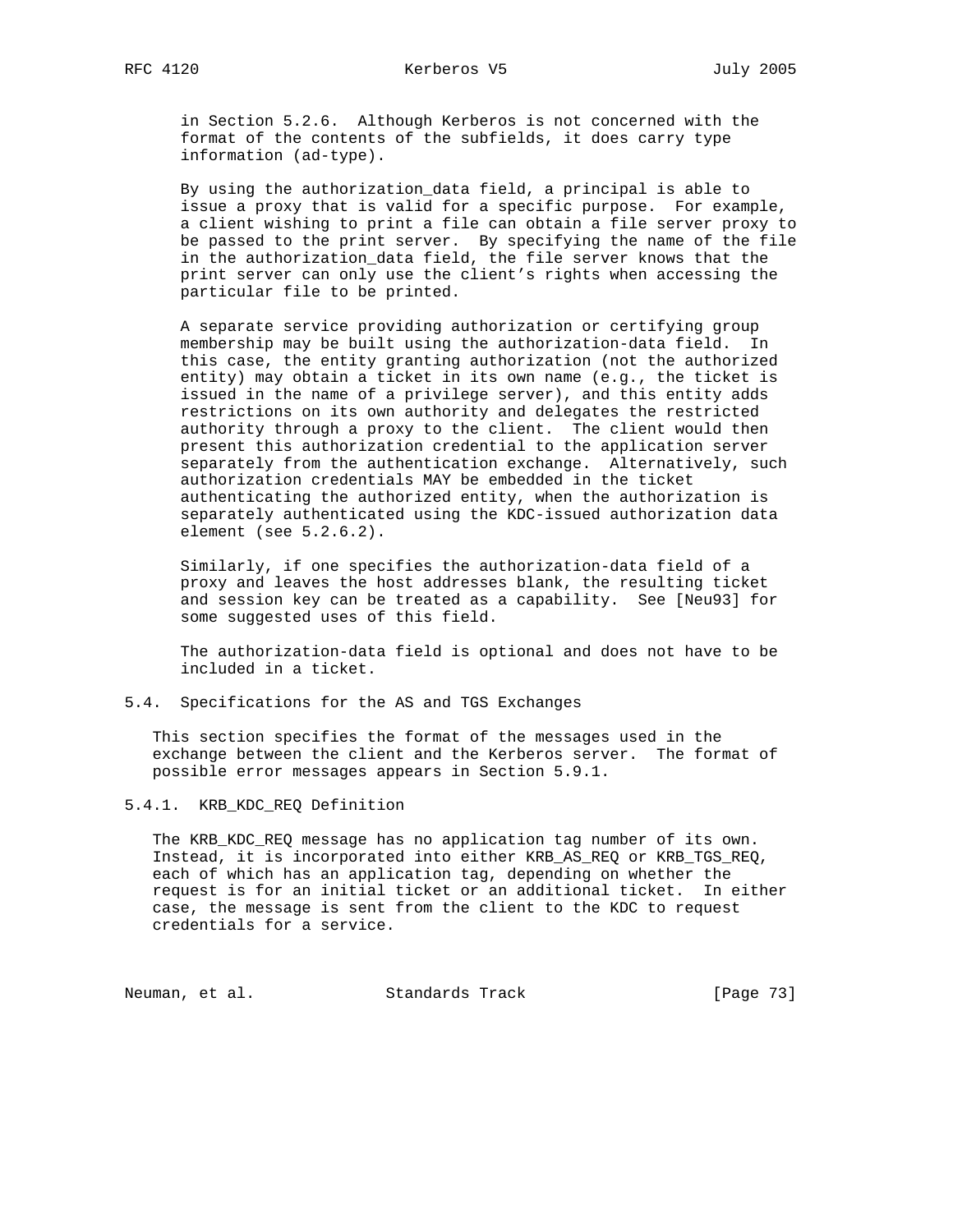RFC 4120 Kerberos V5 July 2005

```
 The message fields are as follows:
AS-REQ ::= [APPLICATION 10] KDC-REQ
TGS-REQ ::= [APPLICATION 12] KDC-REQ
KDC-REQ ::= SEQUENCE {
       -- NOTE: first tag is [1], not [0]
       pvno [1] INTEGER (5) ,
       msg-type [2] INTEGER (10 -- AS -- | 12 -- TGS --),
       padata [3] SEQUENCE OF PA-DATA OPTIONAL
                       -- NOTE: not empty --,
       req-body [4] KDC-REQ-BODY
}
KDC-REQ-BODY ::= SEQUENCE {
       kdc-options [0] KDCOptions,
       cname [1] PrincipalName OPTIONAL
                               -- Used only in AS-REQ --,
       realm [2] Realm
                                -- Server's realm
      -- Also client's in AS-REQ --,<br>
[3] PrincipalName OPTIONAL,
                          [3] PrincipalName OPTIONAL,
      from [4] KerberosTime OPTIONAL,
      till [5] KerberosTime,
       rtime [6] KerberosTime OPTIONAL,
      nonce [7] UInt32,
       etype [8] SEQUENCE OF Int32 -- EncryptionType
                               -- in preference order --,
      addresses [9] HostAddresses OPTIONAL,
       enc-authorization-data [10] EncryptedData OPTIONAL
                               -- AuthorizationData --,
       additional-tickets [11] SEQUENCE OF Ticket OPTIONAL
                                 -- NOTE: not empty
}
KDCOptions ::= KerberosFlags
       -- reserved(0),
       -- forwardable(1),
       -- forwarded(2),
       -- proxiable(3),
      -- proxy(4),
       -- allow-postdate(5),
       -- postdated(6),
      -- unused7(7),
       -- renewable(8),
       -- unused9(9),
       -- unused10(10),
```
Neuman, et al. Standards Track [Page 74]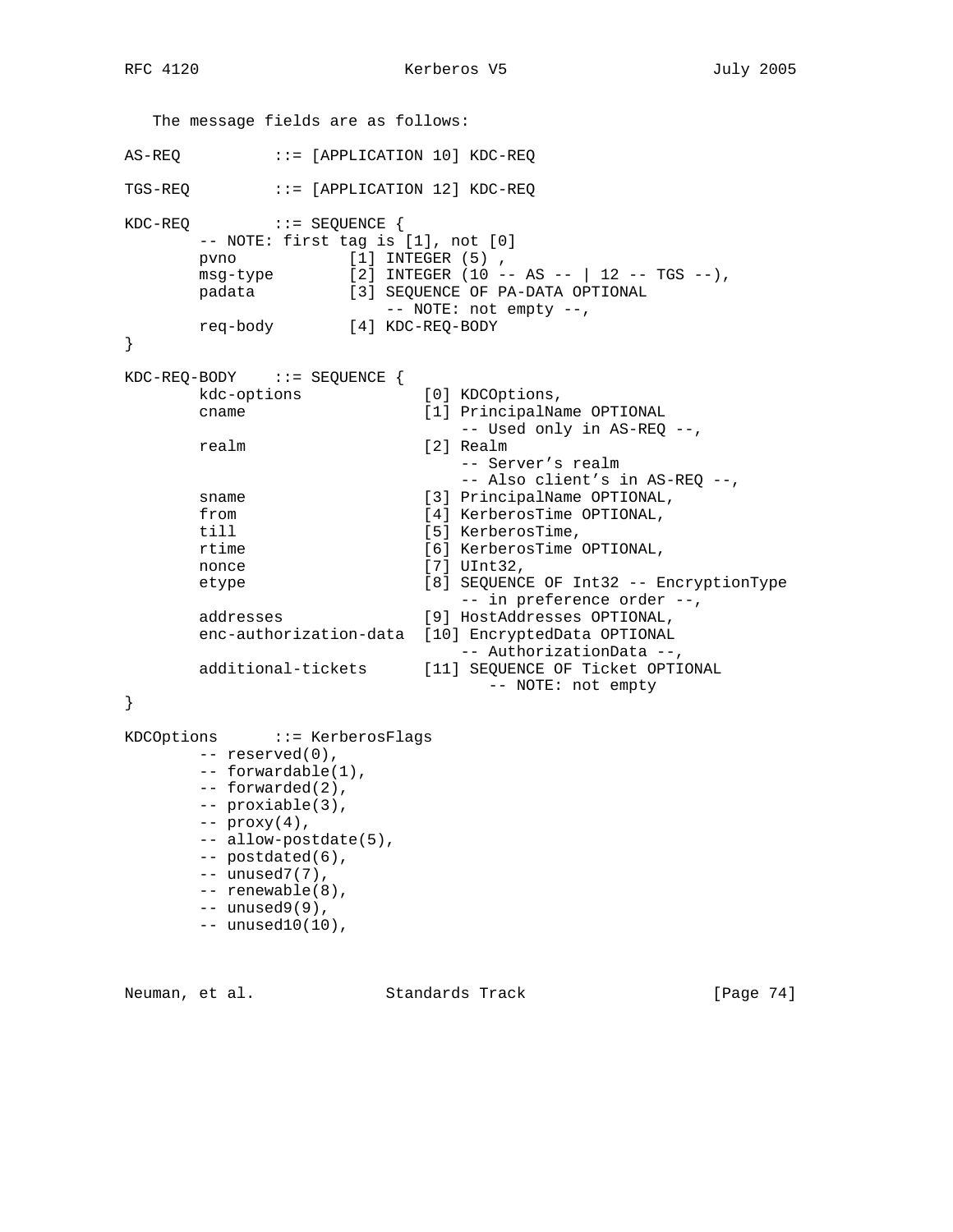--

 -- opt-hardware-auth(11), -- unused12(12), -- unused13(13), -- 15 is reserved for canonicalize -- unused15(15), -- 26 was unused in 1510 -- disable-transited-check(26), -- renewable-ok(27), -- enc-tkt-in-skey(28), -- renew(30), -- validate(31) The fields in this message are as follows: pvno This field is included in each message, and specifies the protocol version number. This document specifies protocol version 5. msg-type This field indicates the type of a protocol message. It will almost always be the same as the application identifier associated with a message. It is included to make the identifier more readily accessible to the application. For the KDC-REQ message, this type will be KRB\_AS\_REQ or KRB\_TGS\_REQ. padata Contains pre-authentication data. Requests for additional tickets (KRB\_TGS\_REQ) MUST contain a padata of PA-TGS-REQ. The padata (pre-authentication data) field contains a sequence of authentication information that may be needed before credentials can be issued or decrypted. req-body This field is a placeholder delimiting the extent of the remaining fields. If a checksum is to be calculated over the request, it is calculated over an encoding of the KDC-REQ-BODY sequence which is enclosed within the req-body field. kdc-options This field appears in the KRB\_AS\_REQ and KRB\_TGS\_REQ requests to the KDC and indicates the flags that the client wants set on the tickets as well as other information that is to modify the behavior of the KDC. Where appropriate, the name of an option may be the same as the flag that is set by that option. Although in most cases, the bit in the options field will be the same as that in the flags field, this is not guaranteed, so it is not Neuman, et al. Standards Track [Page 75]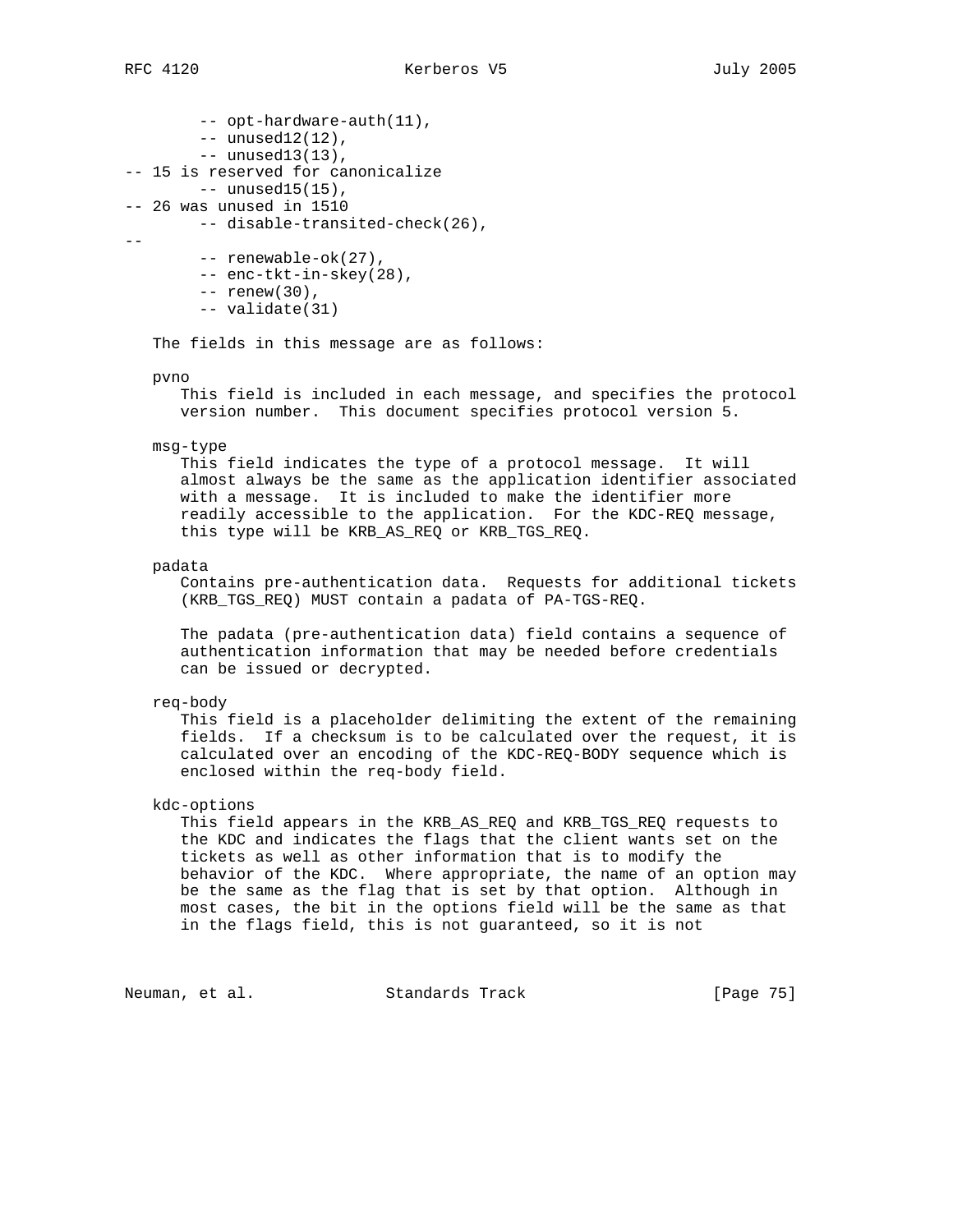acceptable simply to copy the options field to the flags field. There are various checks that must be made before an option is honored anyway.

 The kdc\_options field is a bit-field, where the selected options are indicated by the bit being set (1), and the unselected options and reserved fields being reset (0). The encoding of the bits is specified in Section 5.2. The options are described in more detail above in Section 2. The meanings of the options are as follows:

| Bits           | Name        | Description                                                                                                                                                                                                                                     |
|----------------|-------------|-------------------------------------------------------------------------------------------------------------------------------------------------------------------------------------------------------------------------------------------------|
| 0              | RESERVED    | Reserved for future expansion of<br>this field.                                                                                                                                                                                                 |
|                | FORWARDABLE | The FORWARDABLE option indicates<br>that the ticket to be issued is to<br>have its forwardable flag set. It<br>may only be set on the initial<br>request, or in a subsequent request<br>if the TGT on which it is based is<br>also forwardable. |
| $\mathfrak{D}$ | FORWARDED   | The FORWARDED option is only<br>specified in a request to the<br>ticket-granting server and will only<br>be honored if the TGT in the request<br>has its FORWARDABLE bit set. This<br>option indicates that this is a                           |

 request for forwarding. The address(es) of the host from which the resulting ticket is to be valid are included in the addresses field of the request.

- 3 PROXIABLE The PROXIABLE option indicates that the ticket to be issued is to have its proxiable flag set. It may only be set on the initial request, or a subsequent request if the TGT on which it is based is also proxiable.
- 4 PROXY The PROXY option indicates that this is a request for a proxy. This option will only be honored if the TGT in the request has its PROXIABLE bit set. The address(es) of the

Neuman, et al. Standards Track [Page 76]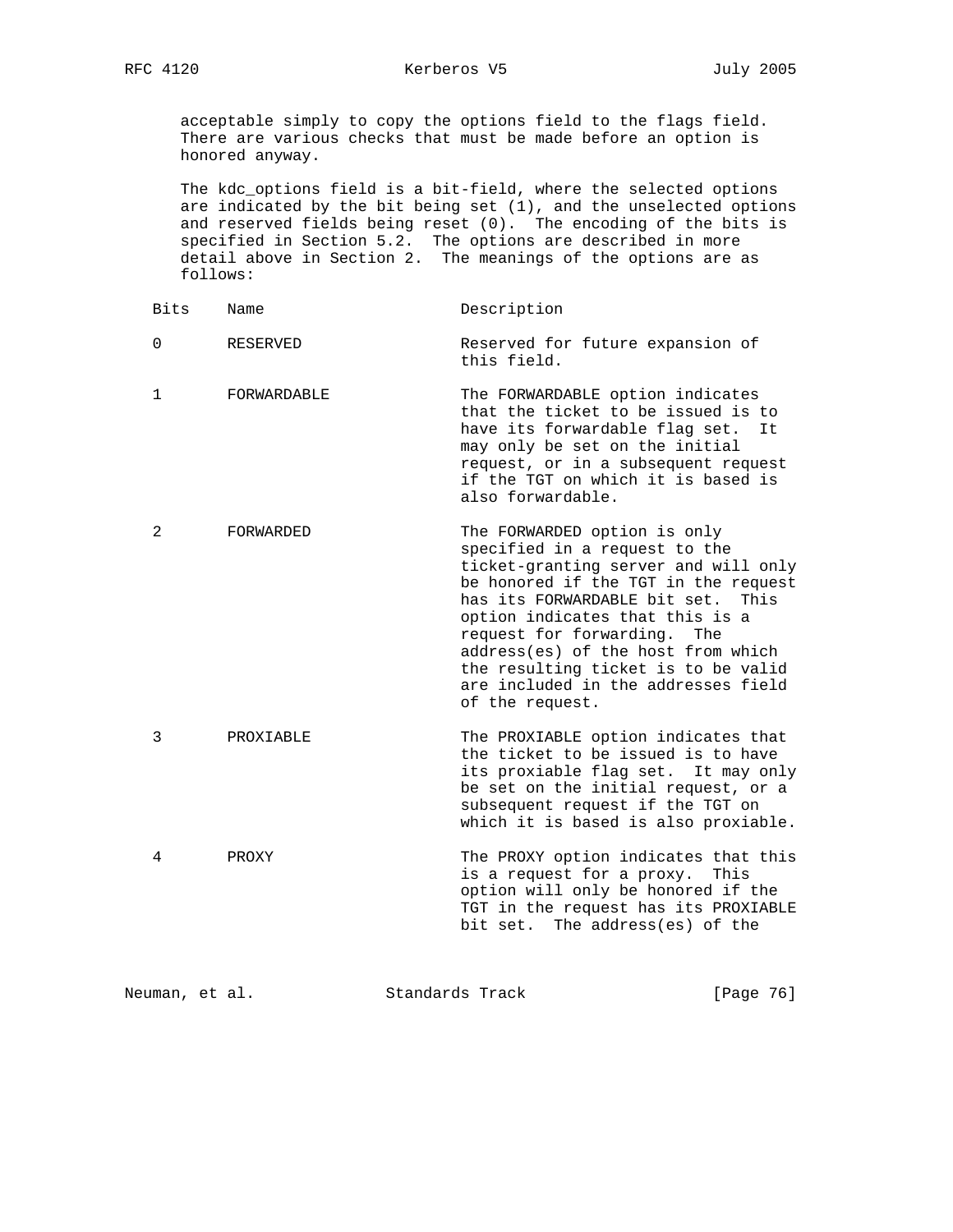host from which the resulting ticket is to be valid are included in the addresses field of the request.

 5 ALLOW-POSTDATE The ALLOW-POSTDATE option indicates that the ticket to be issued is to have its MAY-POSTDATE flag set. It may only be set on the initial request, or in a subsequent request if the TGT on which it is based also has its MAY-POSTDATE flag set.

- 6 POSTDATED The POSTDATED option indicates that this is a request for a postdated ticket. This option will only be honored if the TGT on which it is based has its MAY-POSTDATE flag set. The resulting ticket will also have its INVALID flag set, and that flag may be reset by a subsequent request to the KDC after the starttime in the ticket has been reached.
- 7 RESERVED This option is presently unused.
- 8 RENEWABLE The RENEWABLE option indicates that the ticket to be issued is to have its RENEWABLE flag set. It may only be set on the initial request, or when the TGT on which the request is based is also renewable. If this option is requested, then the rtime field in the request contains the desired absolute expiration time for the ticket.
- 9 RESERVED Reserved for PK-Cross.
- 10 RESERVED Reserved for future use.

11 RESERVED Reserved for opt-hardware-auth.

- 12-25 RESERVED Reserved for future use.
- 26 DISABLE-TRANSITED-CHECK By default the KDC will check the transited field of a TGT against the policy of the local realm before it will issue derivative tickets based

| Standards Track<br>Neuman, et al. | [Page 77] |
|-----------------------------------|-----------|
|-----------------------------------|-----------|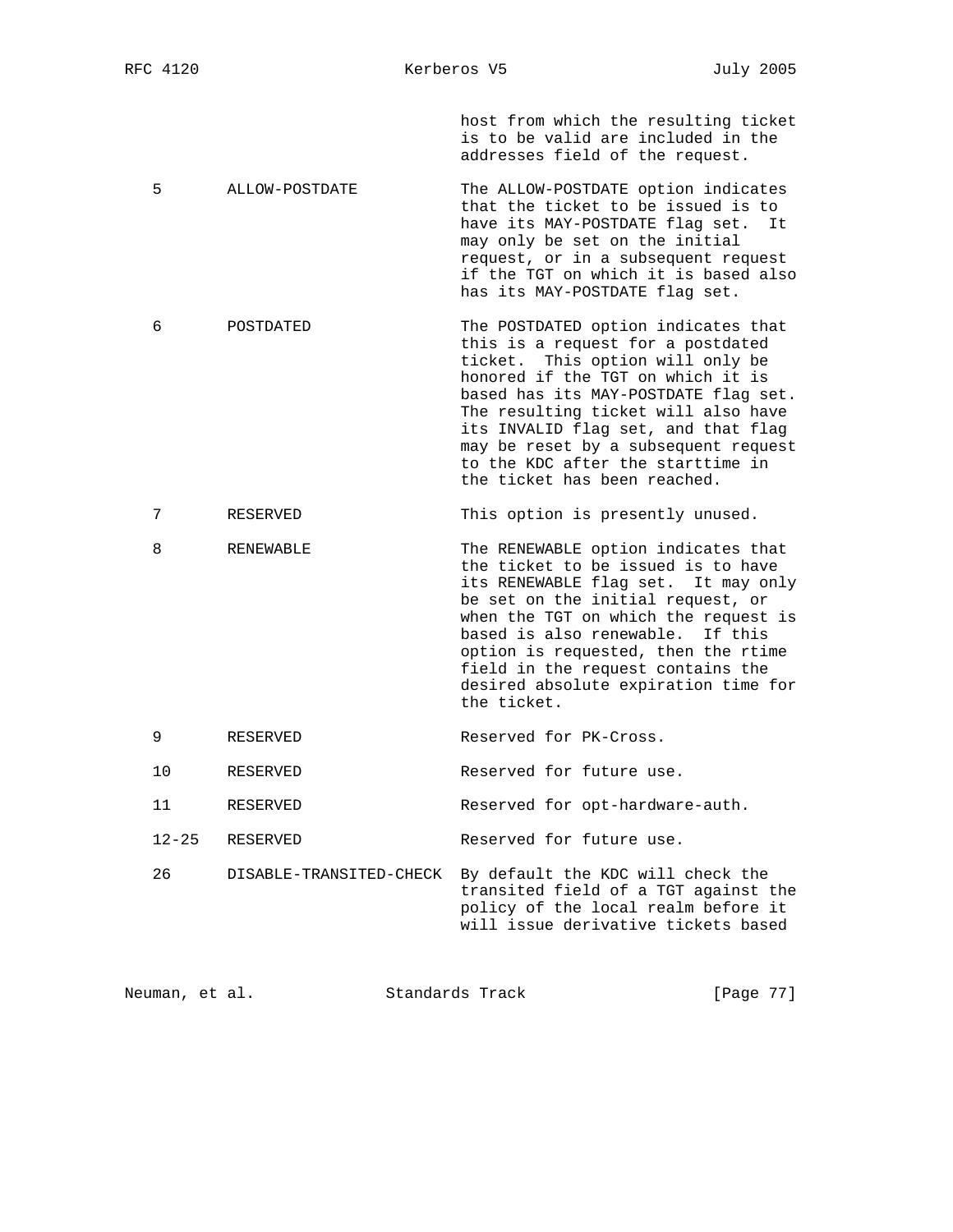on the TGT. If this flag is set in the request, checking of the transited field is disabled. Tickets issued without the performance of this check will be noted by the reset (0) value of the TRANSITED-POLICY-CHECKED flag, indicating to the application server that the transited field must be checked locally. KDCs are encouraged but not required to honor the DISABLE-TRANSITED-CHECK option.

This flag is new since RFC 1510.

 27 RENEWABLE-OK The RENEWABLE-OK option indicates that a renewable ticket will be acceptable if a ticket with the requested life cannot otherwise be provided, in which case a renewable ticket may be issued with a renew till equal to the requested endtime. The value of the renew-till field may still be limited by local limits, or limits selected by the individual principal or server.

 28 ENC-TKT-IN-SKEY This option is used only by the ticket-granting service. The ENC- TKT-IN-SKEY option indicates that the ticket for the end server is to be encrypted in the session key from the additional TGT provided.

29 RESERVED Reserved for future use.

 30 RENEW This option is used only by the ticket-granting service. The RENEW option indicates that the present request is for a renewal. The ticket provided is encrypted in the secret key for the server on which it is valid. This option will only be honored if the ticket to be renewed has its RENEWABLE flag set and if the time in its renew-till field has not passed. The ticket to be renewed is passed in the padata

Neuman, et al. Standards Track [Page 78]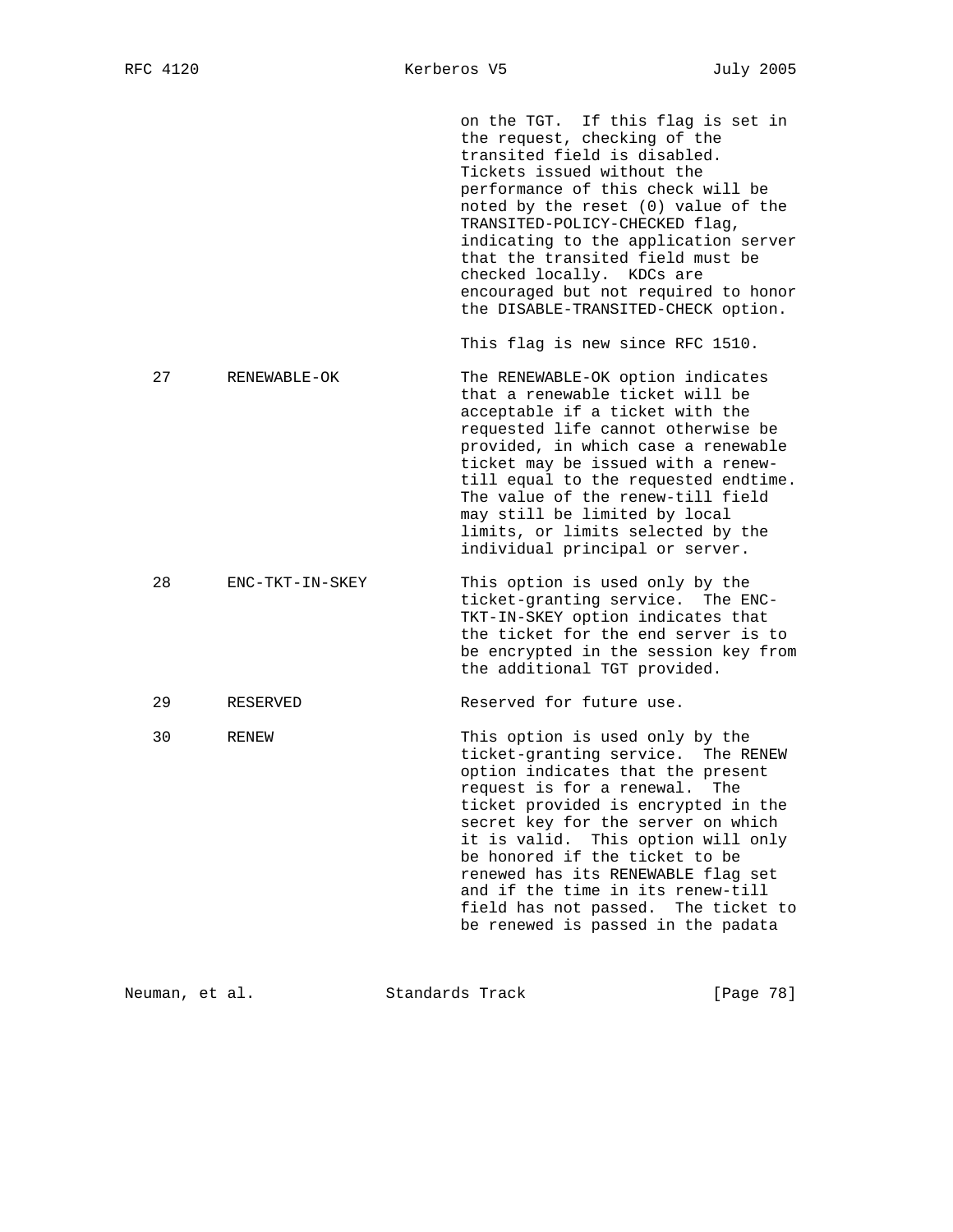field as part of the authentication header.

 31 VALIDATE This option is used only by the ticket-granting service. The VALIDATE option indicates that the request is to validate a postdated ticket. It will only be honored if the ticket presented is postdated, presently has its INVALID flag set, and would otherwise be usable at this time. A ticket cannot be validated before its starttime. The ticket presented for validation is encrypted in the key of the server for which it is valid and is passed in the padata field as part of the authentication header.

cname and sname

 These fields are the same as those described for the ticket in section 5.3. The sname may only be absent when the ENC-TKT-IN- SKEY option is specified. If the sname is absent, the name of the server is taken from the name of the client in the ticket passed as additional-tickets.

enc-authorization-data

 The enc-authorization-data, if present (and it can only be present in the TGS\_REQ form), is an encoding of the desired authorization-data encrypted under the sub-session key if present in the Authenticator, or alternatively from the session key in the TGT (both the Authenticator and TGT come from the padata field in the KRB\_TGS\_REQ). The key usage value used when encrypting is 5 if a sub-session key is used, or 4 if the session key is used.

#### realm

 This field specifies the realm part of the server's principal identifier. In the AS exchange, this is also the realm part of the client's principal identifier.

from

 This field is included in the KRB\_AS\_REQ and KRB\_TGS\_REQ ticket requests when the requested ticket is to be postdated. It specifies the desired starttime for the requested ticket. If this field is omitted, then the KDC SHOULD use the current time instead.

Neuman, et al. Standards Track [Page 79]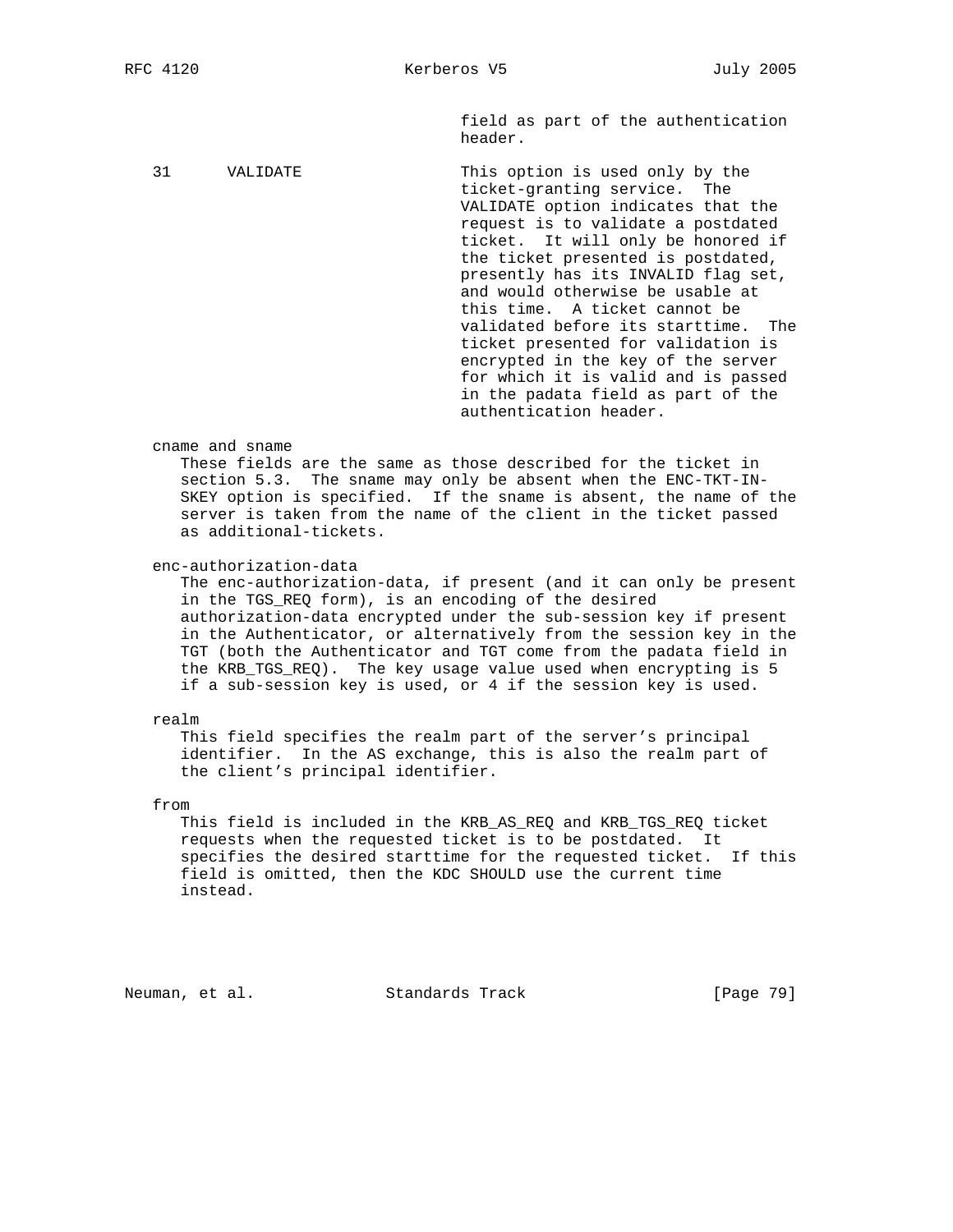#### till

 This field contains the expiration date requested by the client in a ticket request. It is not optional, but if the requested endtime is "19700101000000Z", the requested ticket is to have the maximum endtime permitted according to KDC policy. Implementation note: This special timestamp corresponds to a UNIX time\_t value of zero on most systems.

#### rtime

 This field is the requested renew-till time sent from a client to the KDC in a ticket request. It is optional.

#### nonce

 This field is part of the KDC request and response. It is intended to hold a random number generated by the client. If the same number is included in the encrypted response from the KDC, it provides evidence that the response is fresh and has not been replayed by an attacker. Nonces MUST NEVER be reused.

#### etype

 This field specifies the desired encryption algorithm to be used in the response.

#### addresses

 This field is included in the initial request for tickets, and it is optionally included in requests for additional tickets from the ticket-granting server. It specifies the addresses from which the requested ticket is to be valid. Normally it includes the addresses for the client's host. If a proxy is requested, this field will contain other addresses. The contents of this field are usually copied by the KDC into the caddr field of the resulting ticket.

#### additional-tickets

 Additional tickets MAY be optionally included in a request to the ticket-granting server. If the ENC-TKT-IN-SKEY option has been specified, then the session key from the additional ticket will be used in place of the server's key to encrypt the new ticket. When the ENC-TKT-IN-SKEY option is used for user-to-user authentication, this additional ticket MAY be a TGT issued by the local realm or an inter-realm TGT issued for the current KDC's realm by a remote KDC. If more than one option that requires additional tickets has been specified, then the additional tickets are used in the order specified by the ordering of the options bits (see kdc-options, above).

Neuman, et al. Standards Track [Page 80]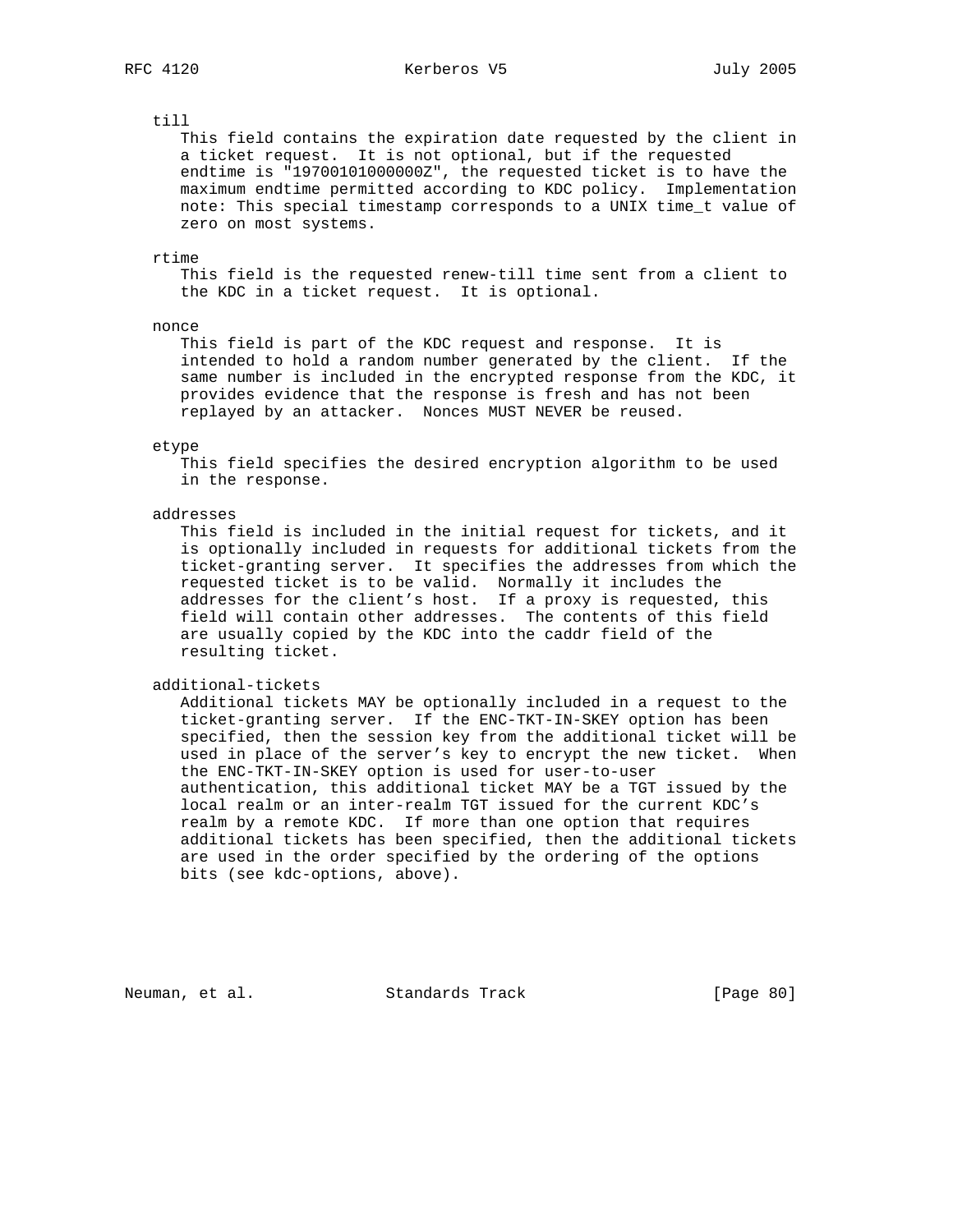The application tag number will be either ten (10) or twelve (12) depending on whether the request is for an initial ticket (AS-REQ) or for an additional ticket (TGS-REQ).

 The optional fields (addresses, authorization-data, and additional tickets) are only included if necessary to perform the operation specified in the kdc-options field.

 Note that in KRB\_TGS\_REQ, the protocol version number appears twice and two different message types appear: the KRB TGS REQ message contains these fields as does the authentication header (KRB\_AP\_REQ) that is passed in the padata field.

#### 5.4.2. KRB\_KDC\_REP Definition

 The KRB\_KDC\_REP message format is used for the reply from the KDC for either an initial (AS) request or a subsequent (TGS) request. There is no message type for KRB\_KDC\_REP. Instead, the type will be either KRB\_AS\_REP or KRB\_TGS\_REP. The key used to encrypt the ciphertext part of the reply depends on the message type. For KRB\_AS\_REP, the ciphertext is encrypted in the client's secret key, and the client's key version number is included in the key version number for the encrypted data. For KRB\_TGS\_REP, the ciphertext is encrypted in the sub-session key from the Authenticator; if it is absent, the ciphertext is encrypted in the session key from the TGT used in the request. In that case, no version number will be present in the EncryptedData sequence.

The KRB\_KDC\_REP message contains the following fields:

AS-REP ::= [APPLICATION 11] KDC-REP

TGS-REP ::= [APPLICATION 13] KDC-REP

| KDC-REP |          | $\cdot \cdot =$ SEOUENCE |                                                 |
|---------|----------|--------------------------|-------------------------------------------------|
|         | pyno     |                          | $[0]$ INTEGER $(5)$ ,                           |
|         | msq-type |                          | [1] INTEGER $(11 - - AS - -   13 - - TGS - -),$ |
|         | padata   |                          | [2] SEOUENCE OF PA-DATA OPTIONAL                |
|         |          |                          | $--$ NOTE: not empty $--$ ,                     |
|         | crealm   |                          | $[3]$ Realm,                                    |
|         | cname    |                          | [4] PrincipalName,                              |
|         | ticket   |                          | $[5]$ Ticket,                                   |
|         | enc-part |                          | [6] EncryptedData                               |
|         |          |                          | -- EncASRepPart or EncTGSRepPart,               |
|         |          |                          | -- as appropriate                               |
|         |          |                          |                                                 |

EncASRepPart ::= [APPLICATION 25] EncKDCRepPart

Neuman, et al. Standards Track [Page 81]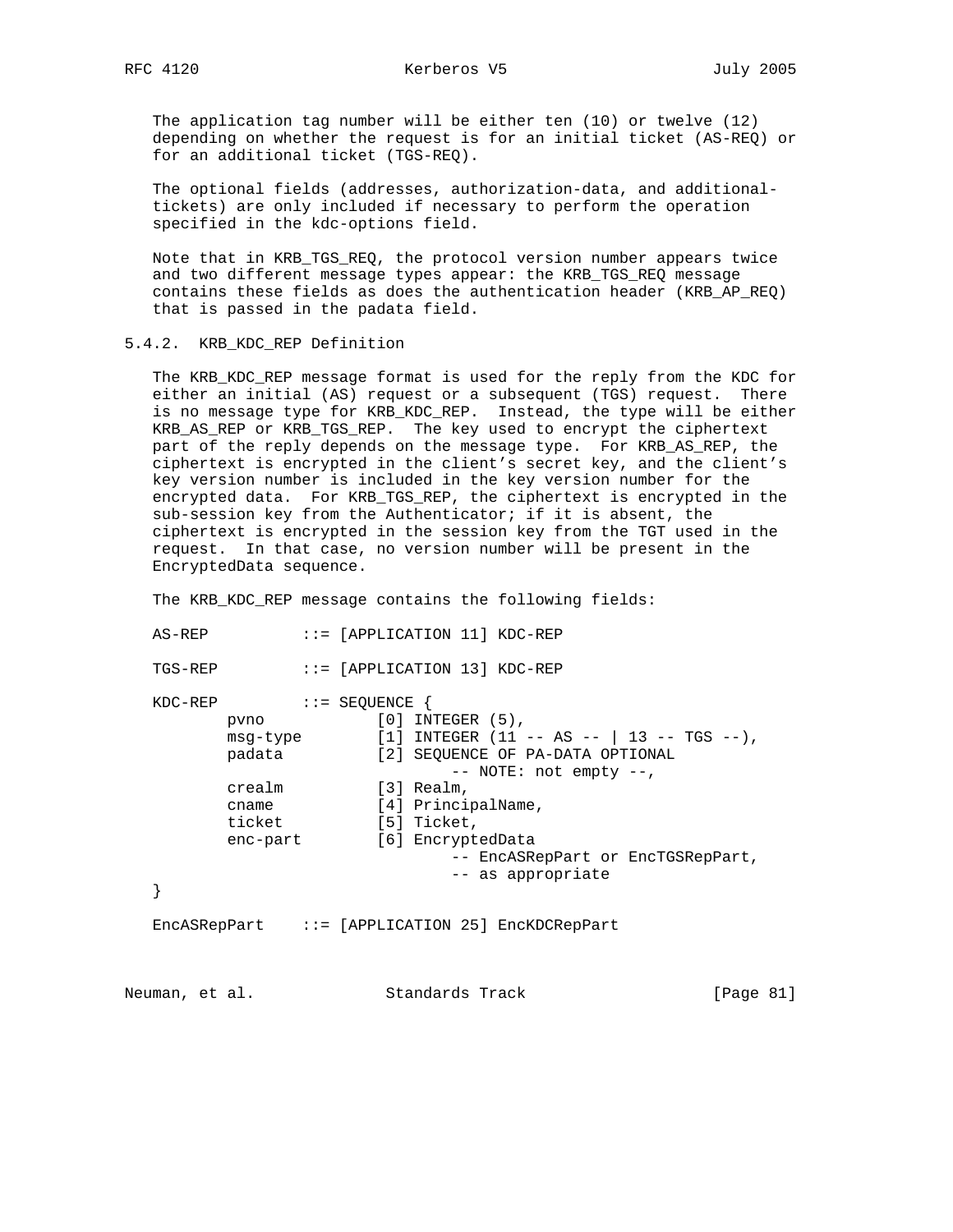```
 EncTGSRepPart ::= [APPLICATION 26] EncKDCRepPart
  EncKDCRepPart ::= SEQUENCE {<br>key [0] Ene
              [0] EncryptionKey,
 last-req [1] LastReq,
nonce [2] UInt32,
          key-expiration [3] KerberosTime OPTIONAL,
flags [4] TicketFlags,
 authtime [5] KerberosTime,
starttime [6] KerberosTime OPTIONAL,
endtime [7] KerberosTime,
 renew-till [8] KerberosTime OPTIONAL,
srealm [9] Realm,
sname [10] PrincipalName,
 caddr [11] HostAddresses OPTIONAL
   }
 LastReq ::= SEQUENCE OF SEQUENCE {
 lr-type [0] Int32,
 lr-value [1] KerberosTime
   }
   pvno and msg-type
    These fields are described above in Section 5.4.1. msg-type is
      either KRB_AS_REP or KRB_TGS_REP.
   padata
      This field is described in detail in Section 5.4.1. One possible
      use for it is to encode an alternate "salt" string to be used with
      a string-to-key algorithm. This ability is useful for easing
     transitions if a realm name needs to change (e.g., when a company
      is acquired); in such a case all existing password-derived entries
      in the KDC database would be flagged as needing a special salt
      string until the next password change.
   crealm, cname, srealm, and sname
     These fields are the same as those described for the ticket in
      section 5.3.
   ticket
      The newly-issued ticket, from Section 5.3.
   enc-part
     This field is a place holder for the ciphertext and related
      information that forms the encrypted part of a message. The
      description of the encrypted part of the message follows each
      appearance of this field.
```
Neuman, et al. Standards Track [Page 82]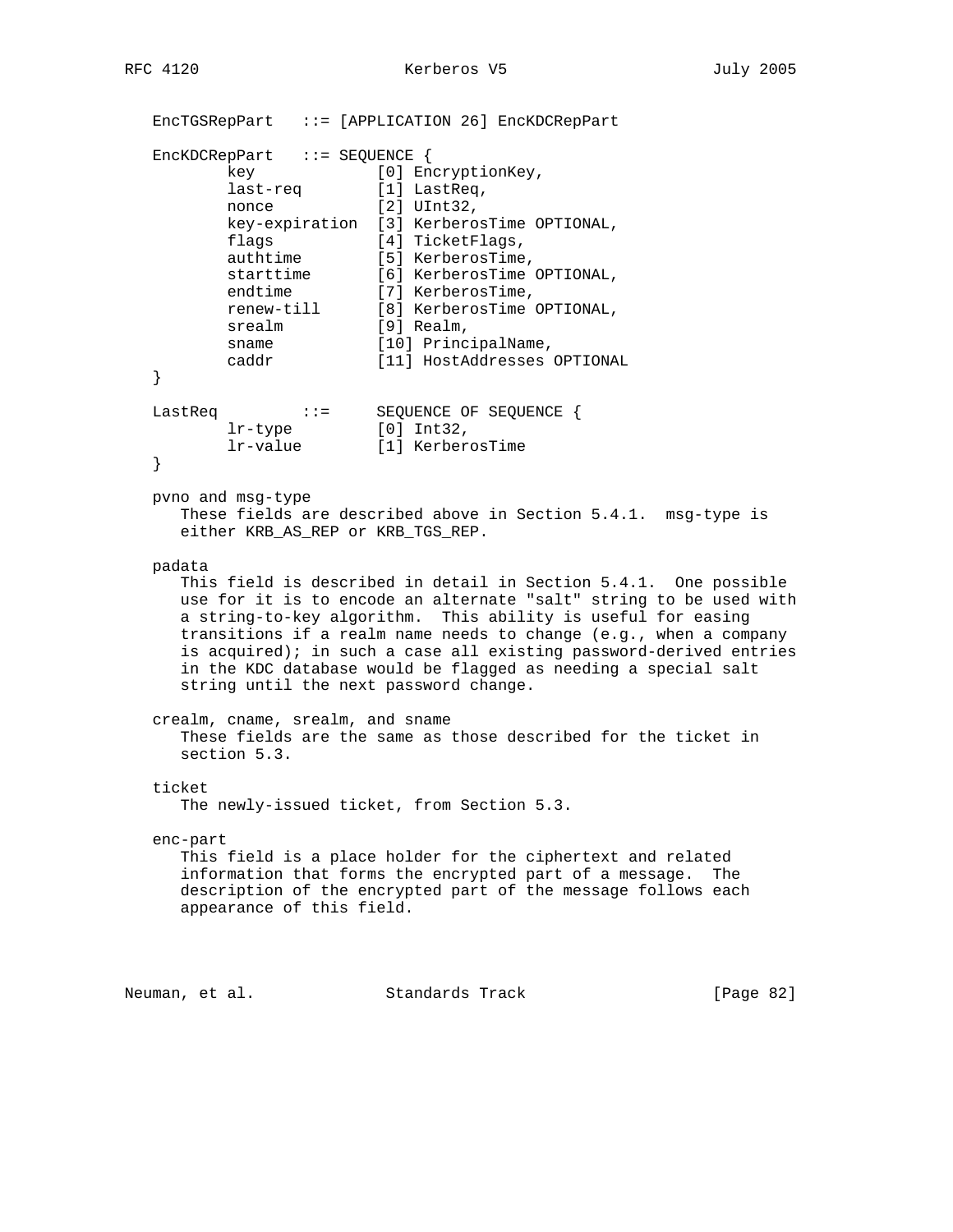The key usage value for encrypting this field is 3 in an AS-REP message, using the client's long-term key or another key selected via pre-authentication mechanisms. In a TGS-REP message, the key usage value is 8 if the TGS session key is used, or 9 if a TGS authenticator subkey is used.

 Compatibility note: Some implementations unconditionally send an encrypted EncTGSRepPart (application tag number 26) in this field regardless of whether the reply is a AS-REP or a TGS-REP. In the interest of compatibility, implementors MAY relax the check on the tag number of the decrypted ENC-PART.

#### key

This field is the same as described for the ticket in Section 5.3.

last-req

 This field is returned by the KDC and specifies the time(s) of the last request by a principal. Depending on what information is available, this might be the last time that a request for a TGT was made, or the last time that a request based on a TGT was successful. It also might cover all servers for a realm, or just the particular server. Some implementations MAY display this information to the user to aid in discovering unauthorized use of one's identity. It is similar in spirit to the last login time displayed when logging in to timesharing systems.

#### lr-type

 This field indicates how the following lr-value field is to be interpreted. Negative values indicate that the information pertains only to the responding server. Non-negative values pertain to all servers for the realm.

 If the lr-type field is zero (0), then no information is conveyed by the lr-value subfield. If the absolute value of the lr-type field is one (1), then the lr-value subfield is the time of last initial request for a TGT. If it is two (2), then the lr-value subfield is the time of last initial request. If it is three (3), then the lr-value subfield is the time of issue for the newest TGT used. If it is four (4), then the lr-value subfield is the time of the last renewal. If it is five (5), then the lr-value subfield is the time of last request (of any type). If it is (6), then the lr-value subfield is the time when the password will expire. If it is (7), then the lr-value subfield is the time when the account will expire.

Neuman, et al. Standards Track [Page 83]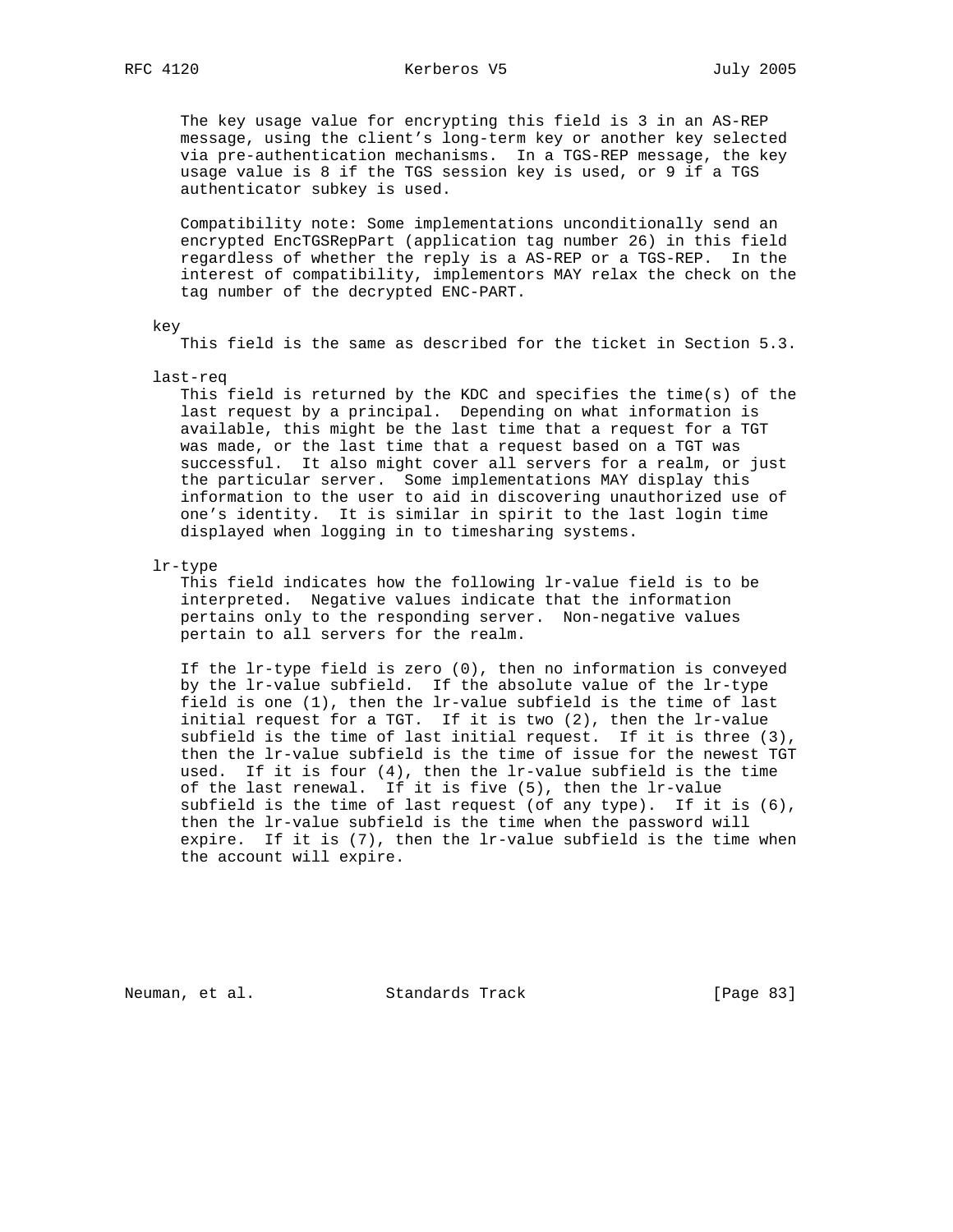# RFC 4120 Kerberos V5 July 2005

#### lr-value

 This field contains the time of the last request. The time MUST be interpreted according to the contents of the accompanying lr type subfield.

nonce

This field is described above in Section 5.4.1.

key-expiration

 The key-expiration field is part of the response from the KDC and specifies the time that the client's secret key is due to expire. The expiration might be the result of password aging or an account expiration. If present, it SHOULD be set to the earlier of the user's key expiration and account expiration. The use of this field is deprecated, and the last-req field SHOULD be used to convey this information instead. This field will usually be left out of the TGS reply since the response to the TGS request is encrypted in a session key and no client information has to be retrieved from the KDC database. It is up to the application client (usually the login program) to take appropriate action (such as notifying the user) if the expiration time is imminent.

 flags, authtime, starttime, endtime, renew-till and caddr These fields are duplicates of those found in the encrypted portion of the attached ticket (see Section 5.3), provided so the client MAY verify that they match the intended request and in order to assist in proper ticket caching. If the message is of type KRB\_TGS\_REP, the caddr field will only be filled in if the request was for a proxy or forwarded ticket, or if the user is substituting a subset of the addresses from the TGT. If the client-requested addresses are not present or not used, then the addresses contained in the ticket will be the same as those included in the TGT.

#### 5.5. Client/Server (CS) Message Specifications

 This section specifies the format of the messages used for the authentication of the client to the application server.

#### 5.5.1. KRB\_AP\_REQ Definition

 The KRB\_AP\_REQ message contains the Kerberos protocol version number, the message type KRB\_AP\_REQ, an options field to indicate any options in use, and the ticket and authenticator themselves. The KRB\_AP\_REQ message is often referred to as the "authentication header".

Neuman, et al. Standards Track [Page 84]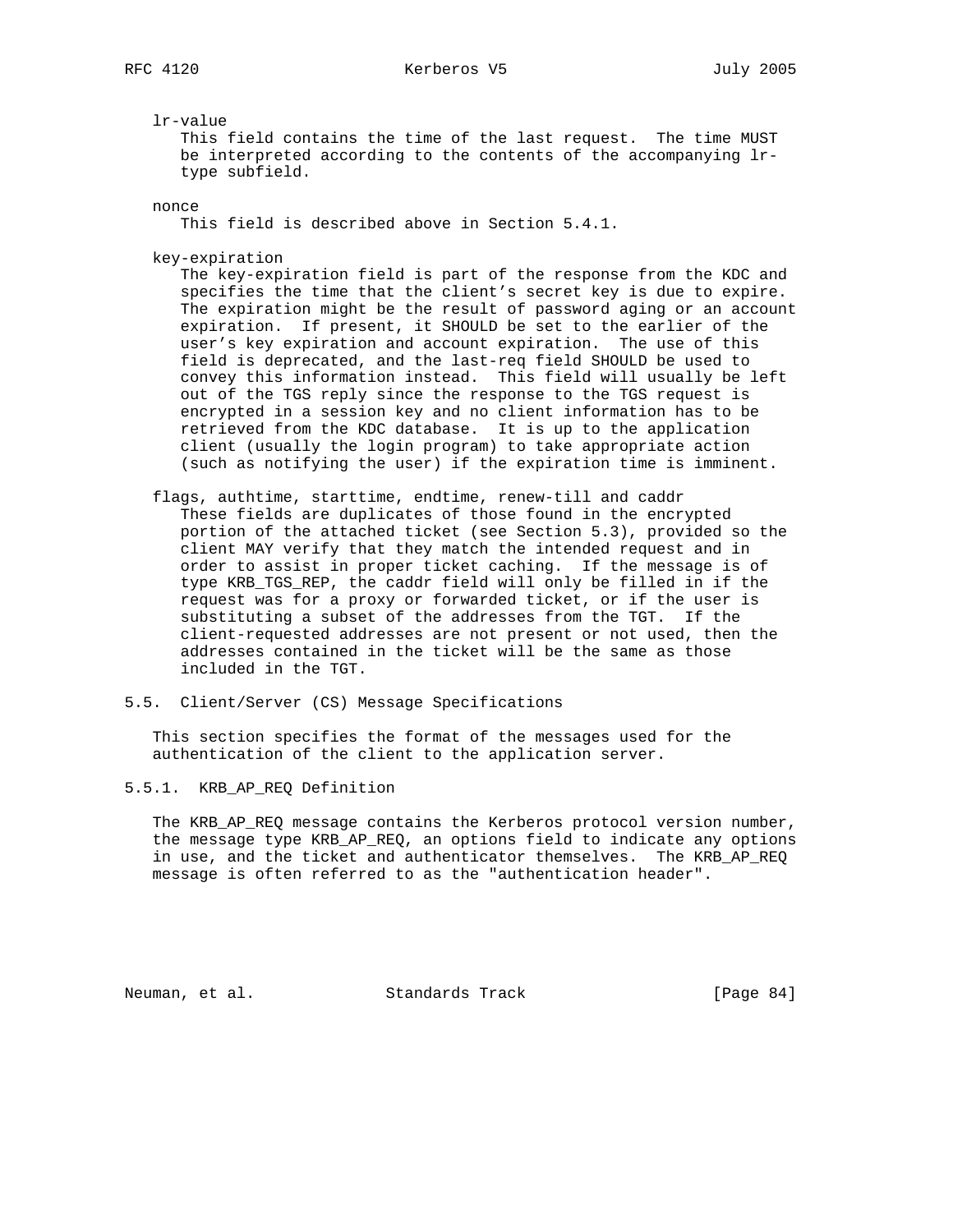```
 AP-REQ ::= [APPLICATION 14] SEQUENCE {
 pvno [0] INTEGER (5),
         pvno [0] INTEGER (5),<br>msg-type [1] INTEGER (14),
 ap-options [2] APOptions,
 ticket [3] Ticket,
           authenticator [4] EncryptedData -- Authenticator
   }
   APOptions ::= KerberosFlags
           -- reserved(0),
           -- use-session-key(1),
           -- mutual-required(2)
   pvno and msg-type
     These fields are described above in Section 5.4.1. msg-type is
     KRB_AP_REQ.
   ap-options
      This field appears in the application request (KRB_AP_REQ) and
      affects the way the request is processed. It is a bit-field,
     where the selected options are indicated by the bit being set (1),
      and the unselected options and reserved fields by being reset (0).
      The encoding of the bits is specified in Section 5.2. The
      meanings of the options are as follows:
   Bit(s) Name Description
   0 reserved Reserved for future expansion of this field.
   1 use-session-key The USE-SESSION-KEY option indicates that
                           the ticket the client is presenting to a
                           server is encrypted in the session key from
                           the server's TGT. When this option is not
                           specified, the ticket is encrypted in the
                           server's secret key.
   2 mutual-required The MUTUAL-REQUIRED option tells the server
                           that the client requires mutual
                           authentication, and that it must respond
                          with a KRB AP REP message.
   3-31 reserved Reserved for future use.
   ticket
      This field is a ticket authenticating the client to the server.
```
Neuman, et al. Standards Track [Page 85]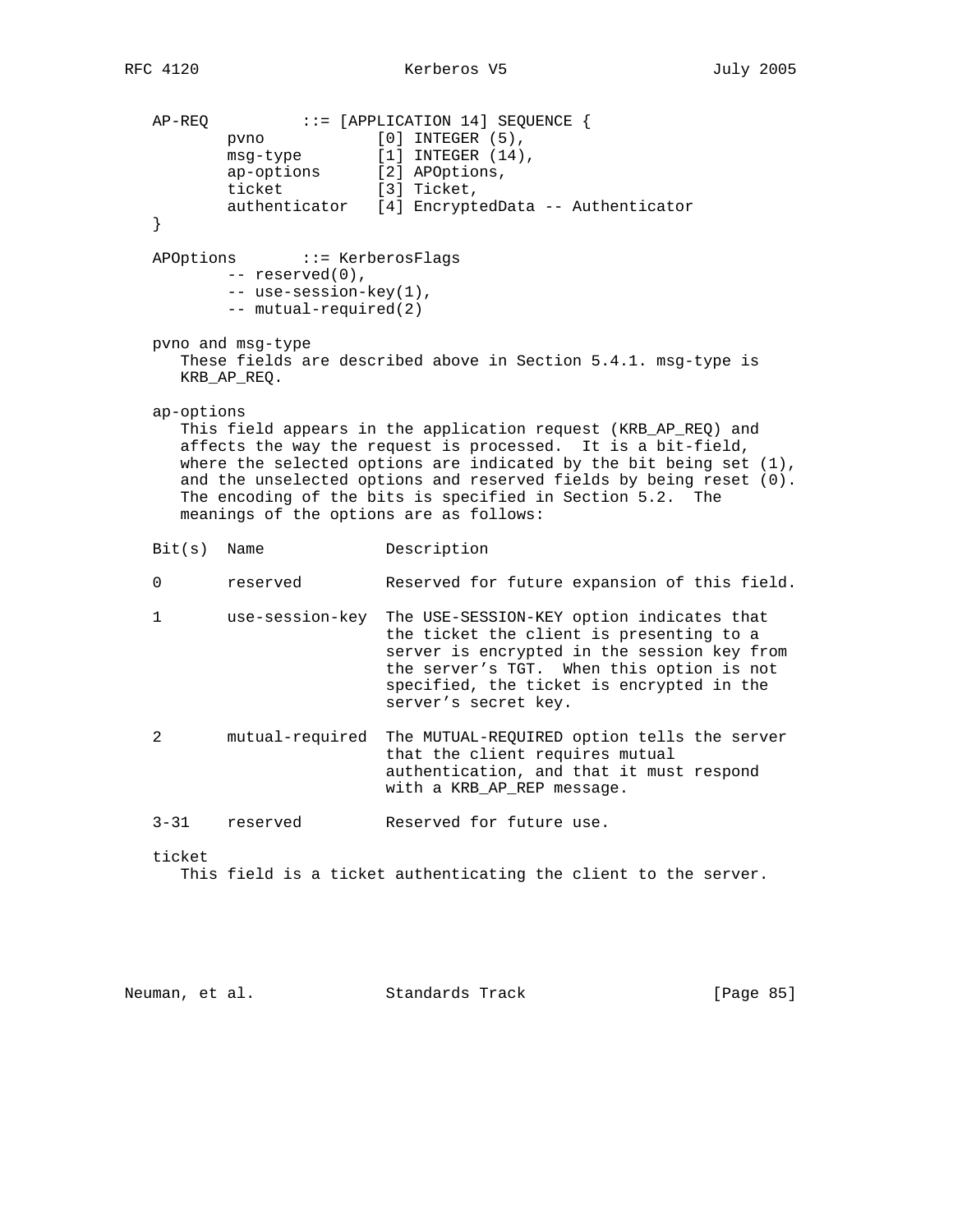authenticator This contains the encrypted authenticator, which includes the client's choice of a subkey. The encrypted authenticator is included in the AP-REQ; it certifies to a server that the sender has recent knowledge of the encryption key in the accompanying ticket, to help the server detect replays. It also assists in the selection of a "true session key" to use with the particular session. The DER encoding of the following is encrypted in the ticket's session key, with a key usage value of 11 in normal application exchanges, or 7 when used as the PA-TGS-REQ PA-DATA field of a TGS-REQ exchange (see Section 5.4.1): -- Unencrypted authenticator Authenticator ::= [APPLICATION 2] SEQUENCE { authenticator-vno [0] INTEGER (5),<br>crealm [1] Realm, crealm<br>cname [2] PrincipalName, cksum [3] Checksum OPTIONAL, cusec [4] Microseconds, ctime  $[5]$  KerberosTime, subkey [6] EncryptionKey OPTIONAL, seq-number [7] UInt32 OPTIONAL, authorization-data [8] AuthorizationData OPTIONAL } authenticator-vno This field specifies the version number for the format of the authenticator. This document specifies version 5. crealm and cname These fields are the same as those described for the ticket in section 5.3. cksum This field contains a checksum of the application data that accompanies the KRB\_AP\_REQ, computed using a key usage value of 10 in normal application exchanges, or 6 when used in the TGS-REQ PA-TGS-REQ AP-DATA field. cusec This field contains the microsecond part of the client's timestamp. Its value (before encryption) ranges from 0 to 999999. It often appears along with ctime. The two fields are used together to specify a reasonably accurate timestamp. ctime This field contains the current time on the client's host.

Neuman, et al. Standards Track [Page 86]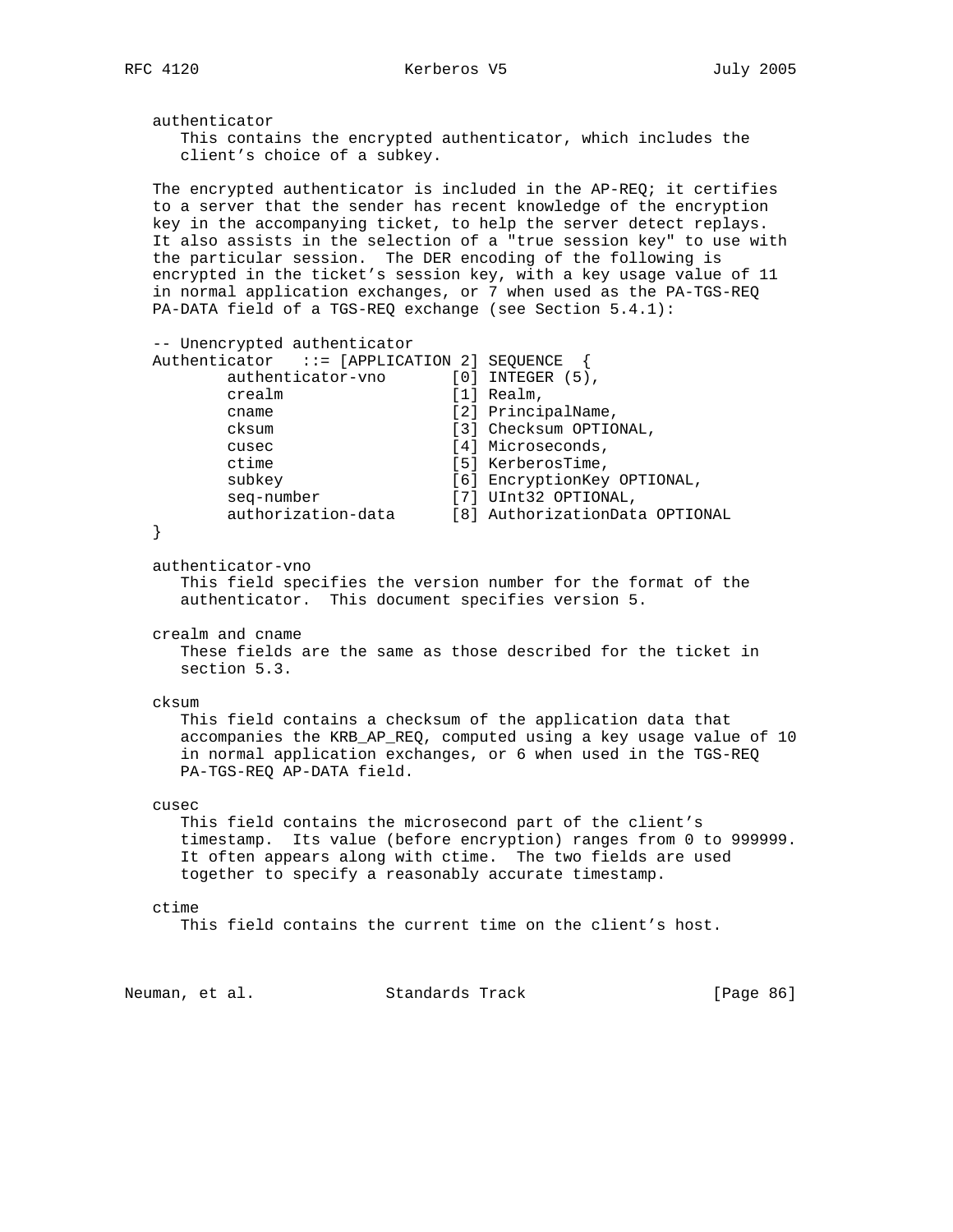#### subkey

 This field contains the client's choice for an encryption key to be used to protect this specific application session. Unless an application specifies otherwise, if this field is left out, the session key from the ticket will be used.

#### seq-number

 This optional field includes the initial sequence number to be used by the KRB\_PRIV or KRB\_SAFE messages when sequence numbers are used to detect replays. (It may also be used by application specific messages.) When included in the authenticator, this field specifies the initial sequence number for messages from the client to the server. When included in the AP-REP message, the initial sequence number is that for messages from the server to the client. When used in KRB\_PRIV or KRB\_SAFE messages, it is incremented by one after each message is sent. Sequence numbers fall in the range 0 through 2^32 - 1 and wrap to zero following the value 2^32 - 1.

 For sequence numbers to support the detection of replays adequately, they SHOULD be non-repeating, even across connection boundaries. The initial sequence number SHOULD be random and uniformly distributed across the full space of possible sequence numbers, so that it cannot be guessed by an attacker and so that it and the successive sequence numbers do not repeat other sequences. In the event that more than 2^32 messages are to be generated in a series of KRB\_PRIV or KRB\_SAFE messages, rekeying SHOULD be performed before sequence numbers are reused with the same encryption key.

 Implmentation note: Historically, some implementations transmit signed twos-complement numbers for sequence numbers. In the interests of compatibility, implementations MAY accept the equivalent negative number where a positive number greater than  $2^31 - 1$  is expected.

 Implementation note: As noted before, some implementations omit the optional sequence number when its value would be zero. Implementations MAY accept an omitted sequence number when expecting a value of zero, and SHOULD NOT transmit an Authenticator with a initial sequence number of zero.

#### authorization-data

 This field is the same as described for the ticket in Section 5.3. It is optional and will only appear when additional restrictions are to be placed on the use of a ticket, beyond those carried in the ticket itself.

Neuman, et al. Standards Track [Page 87]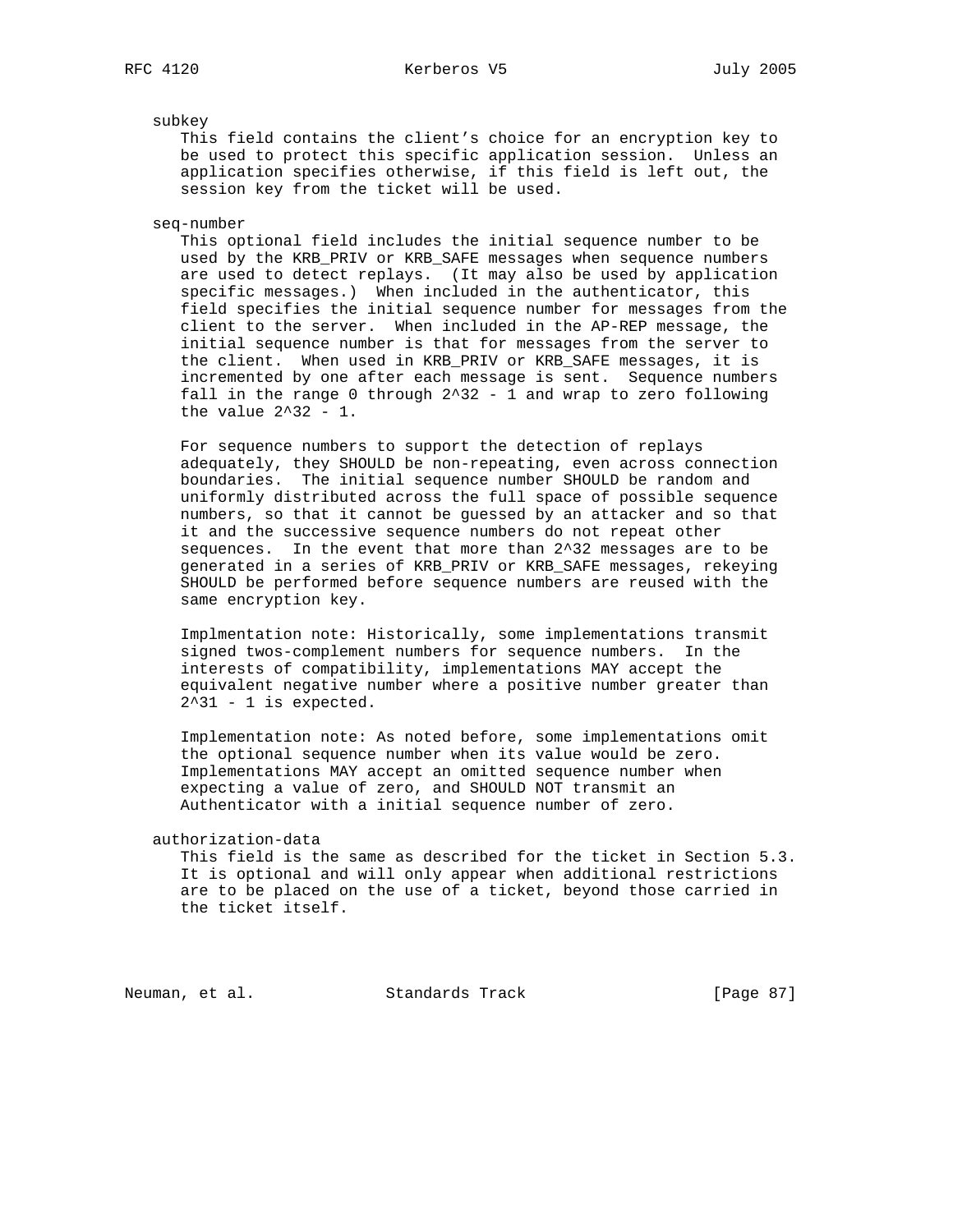## 5.5.2. KRB\_AP\_REP Definition

 The KRB\_AP\_REP message contains the Kerberos protocol version number, the message type, and an encrypted time-stamp. The message is sent in response to an application request (KRB\_AP\_REQ) for which the mutual authentication option has been selected in the ap-options field. AP-REP ::= [APPLICATION 15] SEQUENCE { pvno [0] INTEGER (5), msg-type [1] INTEGER (15), enc-part [2] EncryptedData -- EncAPRepPart } EncAPRepPart ::= [APPLICATION 27] SEQUENCE {<br>ctime [0] KerberosTime, [0] KerberosTime, cusec [1] Microseconds,<br>subkey [2] EncryptionKev [2] EncryptionKey OPTIONAL, seq-number [3] UInt32 OPTIONAL } The encoded EncAPRepPart is encrypted in the shared session key of the ticket. The optional subkey field can be used in an application-arranged negotiation to choose a per association session key. pvno and msg-type These fields are described above in Section 5.4.1. msg-type is KRB\_AP\_REP. enc-part This field is described above in Section 5.4.2. It is computed with a key usage value of 12. ctime This field contains the current time on the client's host. cusec This field contains the microsecond part of the client's timestamp. subkey This field contains an encryption key that is to be used to protect this specific application session. See Section 3.2.6 for specifics on how this field is used to negotiate a key. Unless an application specifies otherwise, if this field is left out, the sub-session key from the authenticator or if the latter is also left out, the session key from the ticket will be used.

Neuman, et al. Standards Track [Page 88]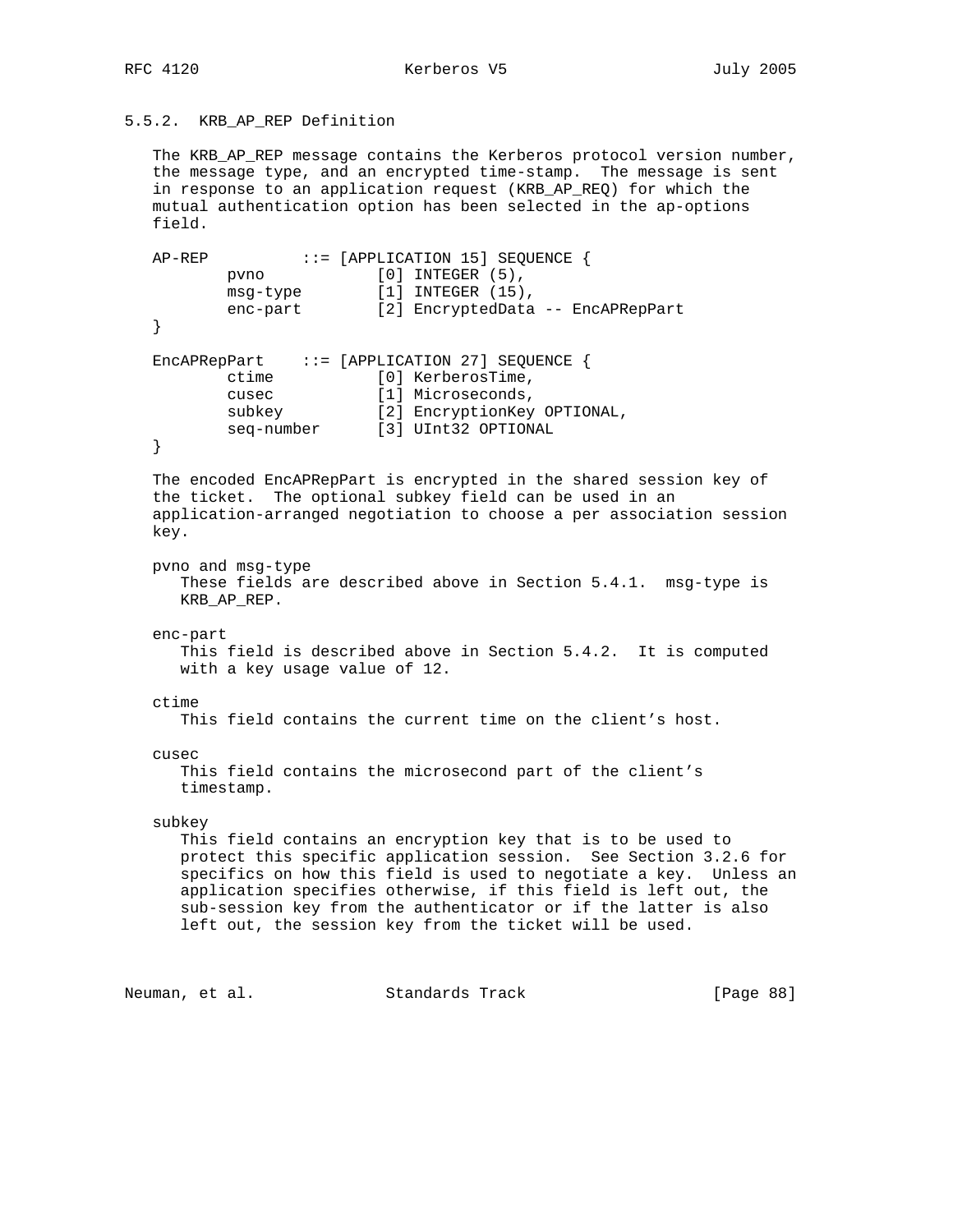seq-number This field is described above in Section 5.3.2.

5.5.3. Error Message Reply

 If an error occurs while processing the application request, the KRB\_ERROR message will be sent in response. See Section 5.9.1 for the format of the error message. The cname and crealm fields MAY be left out if the server cannot determine their appropriate values from the corresponding KRB AP REQ message. If the authenticator was decipherable, the ctime and cusec fields will contain the values from it.

```
5.6. KRB_SAFE Message Specification
```
 This section specifies the format of a message that can be used by either side (client or server) of an application to send a tamper proof message to its peer. It presumes that a session key has previously been exchanged (for example, by using the KRB\_AP\_REQ/KRB\_AP\_REP messages).

5.6.1. KRB\_SAFE definition

 The KRB\_SAFE message contains user data along with a collision-proof checksum keyed with the last encryption key negotiated via subkeys, or with the session key if no negotiation has occurred. The message fields are as follows:

```
 KRB-SAFE ::= [APPLICATION 20] SEQUENCE {
 pvno [0] INTEGER (5),
 msg-type [1] INTEGER (20),
 safe-body [2] KRB-SAFE-BODY,
 cksum [3] Checksum
   }
  KRB-SAFE-BODY ::= SEQUENCE {
 user-data [0] OCTET STRING,
 timestamp [1] KerberosTime OPTIONAL,
 usec [2] Microseconds OPTIONAL,
 seq-number [3] UInt32 OPTIONAL,
 s-address [4] HostAddress,
 r-address [5] HostAddress OPTIONAL
   }
  pvno and msg-type
    These fields are described above in Section 5.4.1. msg-type is
     KRB_SAFE.
```
Neuman, et al. Standards Track [Page 89]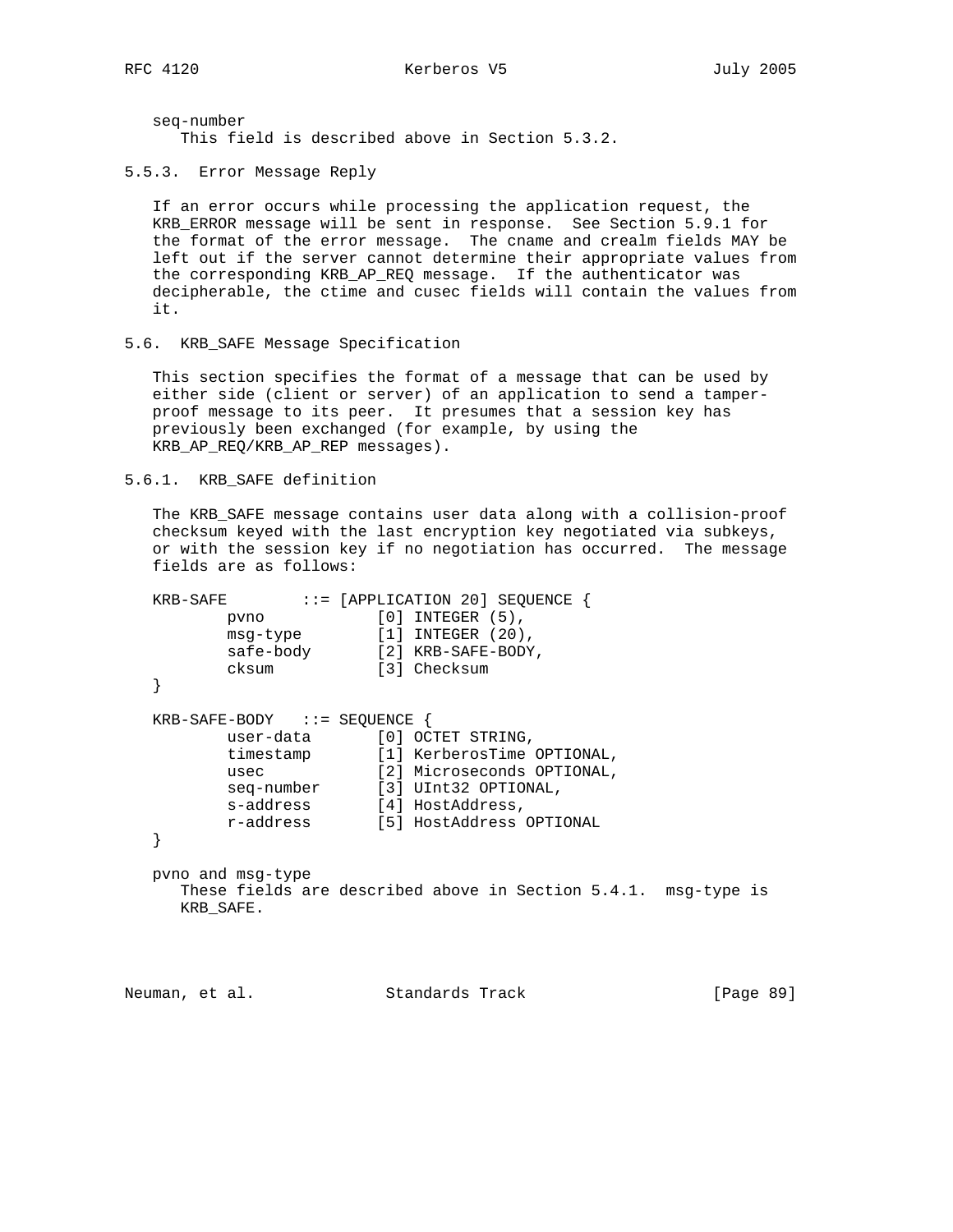safe-body This field is a placeholder for the body of the KRB-SAFE message. cksum This field contains the checksum of the application data, computed with a key usage value of 15. The checksum is computed over the encoding of the KRB-SAFE sequence. First, the cksum is set to a type zero, zero-length value, and the checksum is computed over the encoding of the KRB- SAFE sequence. Then the checksum is set to the result of that computation. Finally, the KRB-SAFE sequence is encoded again. This method, although different than the one specified in RFC 1510, corresponds to existing practice. user-data This field is part of the KRB\_SAFE and KRB\_PRIV messages, and contains the application-specific data that is being passed from the sender to the recipient. timestamp This field is part of the KRB\_SAFE and KRB\_PRIV messages. Its contents are the current time as known by the sender of the message. By checking the timestamp, the recipient of the message is able to make sure that it was recently generated, and is not a replay. usec This field is part of the KRB\_SAFE and KRB\_PRIV headers. It contains the microsecond part of the timestamp. seq-number This field is described above in Section 5.3.2. s-address Sender's address. This field specifies the address in use by the sender of the message. r-address This field specifies the address in use by the recipient of the message. It MAY be omitted for some uses (such as broadcast protocols), but the recipient MAY arbitrarily reject such messages. This field, along with s-address, can be used to help detect messages that have been incorrectly or maliciously delivered to the wrong recipient. Neuman, et al. Standards Track [Page 90]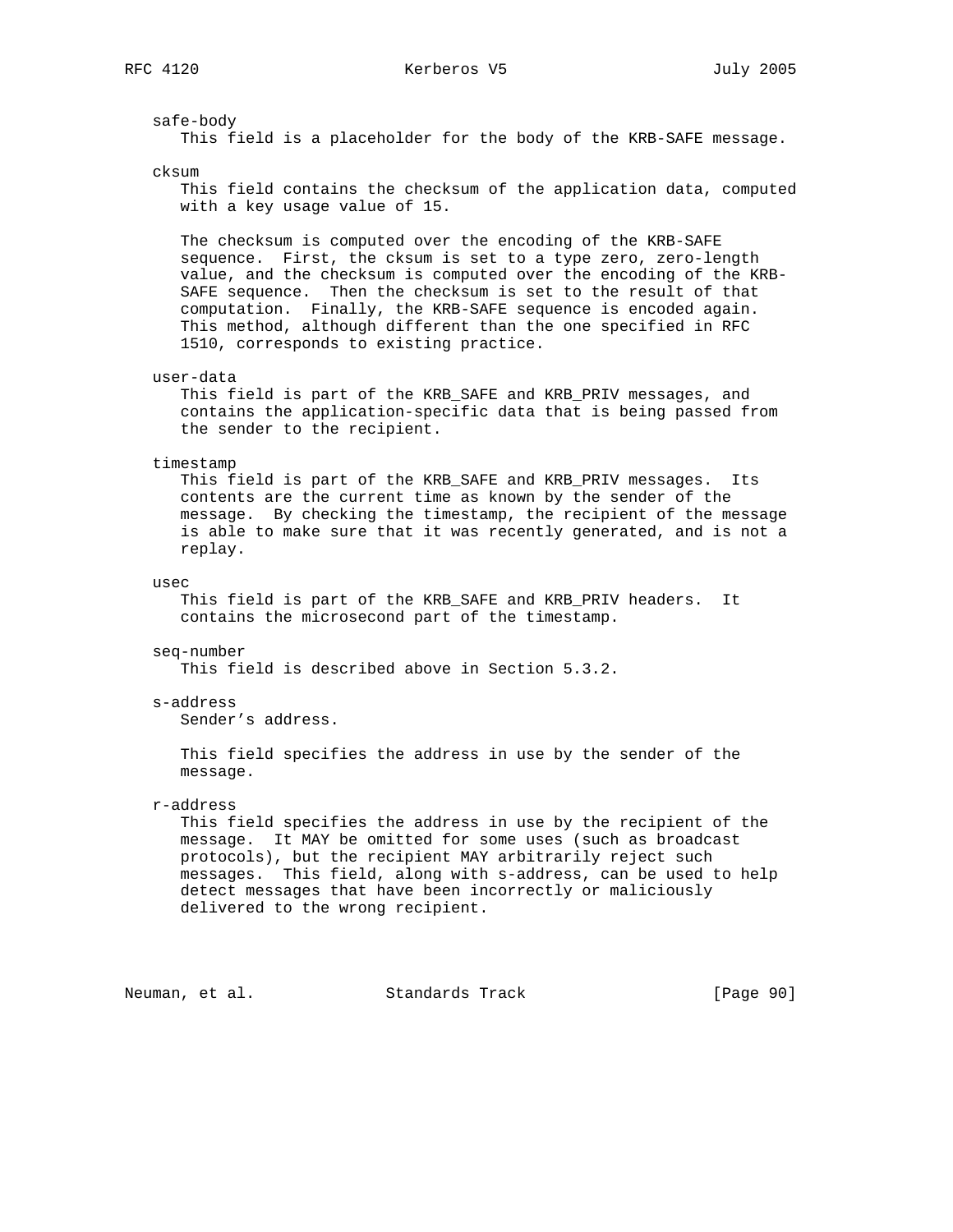#### 5.7. KRB\_PRIV Message Specification

 This section specifies the format of a message that can be used by either side (client or server) of an application to send a message to its peer securely and privately. It presumes that a session key has previously been exchanged (for example, by using the KRB\_AP\_REQ/KRB\_AP\_REP messages).

## 5.7.1. KRB\_PRIV Definition

 The KRB\_PRIV message contains user data encrypted in the Session Key. The message fields are as follows:

```
 KRB-PRIV ::= [APPLICATION 21] SEQUENCE {
 pvno [0] INTEGER (5),
         msg-type [1] INTEGER (21),<br>- NOTE: there is
                         -- NOTE: there is no [2] tag
          enc-part [3] EncryptedData -- EncKrbPrivPart
   }
   EncKrbPrivPart ::= [APPLICATION 28] SEQUENCE {
 user-data [0] OCTET STRING,
 timestamp [1] KerberosTime OPTIONAL,
          usec [2] Microseconds OPTIONAL,
 seq-number [3] UInt32 OPTIONAL,
 s-address [4] HostAddress -- sender's addr --,
 r-address [5] HostAddress OPTIONAL -- recip's addr
   }
   pvno and msg-type
     These fields are described above in Section 5.4.1. msg-type is
      KRB_PRIV.
   enc-part
      This field holds an encoding of the EncKrbPrivPart sequence
      encrypted under the session key, with a key usage value of 13.
      This encrypted encoding is used for the enc-part field of the
      KRB-PRIV message.
   user-data, timestamp, usec, s-address, and r-address
      These fields are described above in Section 5.6.1.
   seq-number
      This field is described above in Section 5.3.2.
```
Neuman, et al. Standards Track [Page 91]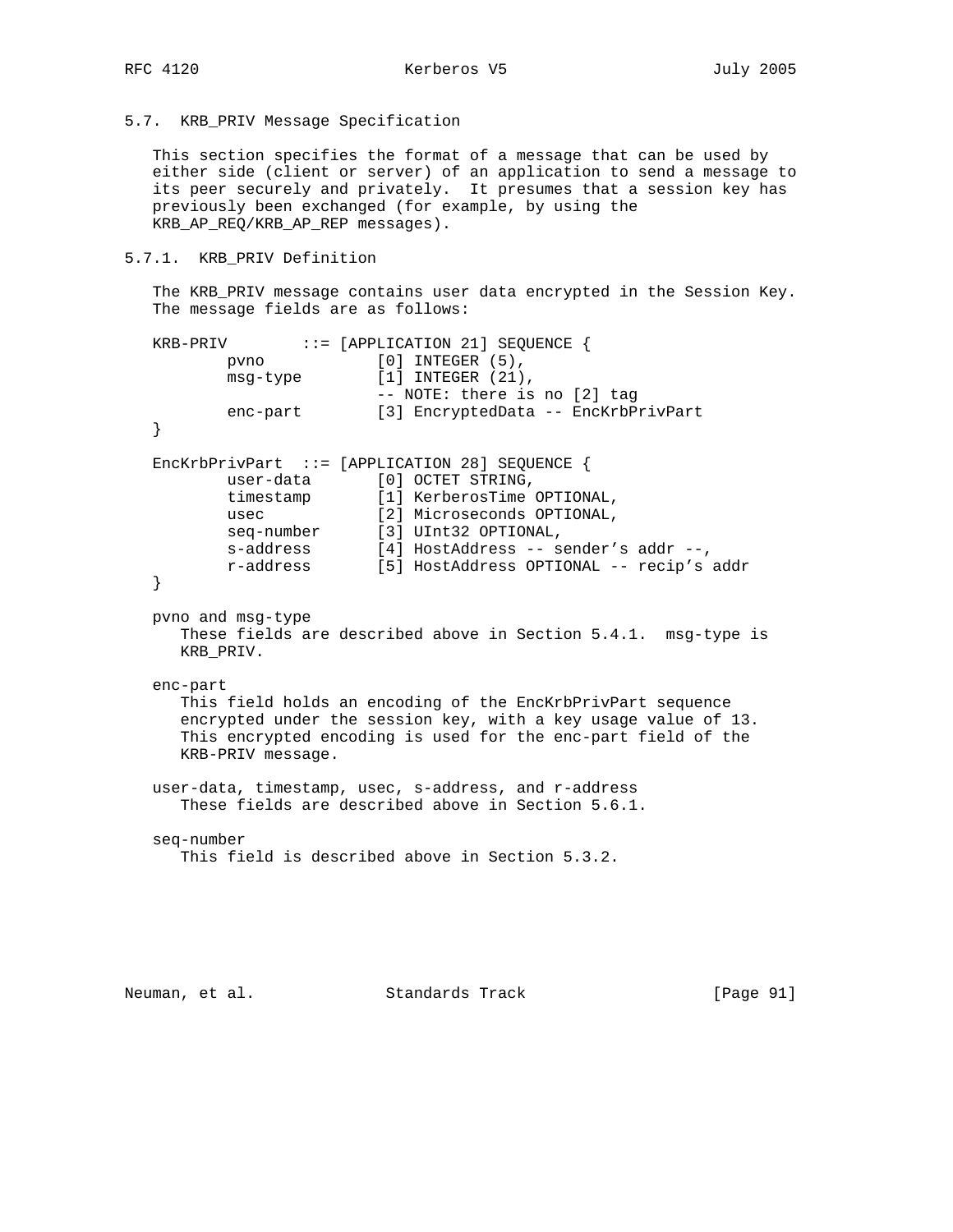RFC 4120 Kerberos V5 July 2005

## 5.8. KRB\_CRED Message Specification

 This section specifies the format of a message that can be used to send Kerberos credentials from one principal to another. It is presented here to encourage a common mechanism to be used by applications when forwarding tickets or providing proxies to subordinate servers. It presumes that a session key has already been exchanged, perhaps by using the KRB\_AP\_REQ/KRB\_AP\_REP messages.

## 5.8.1. KRB\_CRED Definition

 The KRB\_CRED message contains a sequence of tickets to be sent and information needed to use the tickets, including the session key from each. The information needed to use the tickets is encrypted under an encryption key previously exchanged or transferred alongside the KRB\_CRED message. The message fields are as follows:

```
 KRB-CRED ::= [APPLICATION 22] SEQUENCE {
        pvno [0] INTEGER (5),
 msg-type [1] INTEGER (22),
 tickets [2] SEQUENCE OF Ticket,
 enc-part [3] EncryptedData -- EncKrbCredPart
   }
   EncKrbCredPart ::= [APPLICATION 29] SEQUENCE {
       ticket-info [0] SEQUENCE OF KrbCredInfo,<br>nonce [1] UInt32 OPTIONAL,
nonce [1] UInt32 OPTIONAL,
 timestamp [2] KerberosTime OPTIONAL,
 usec [3] Microseconds OPTIONAL,
 s-address [4] HostAddress OPTIONAL,
 r-address [5] HostAddress OPTIONAL
   }
  KrbCredInfo ::= SEQUENCE {
 key [0] EncryptionKey,
 prealm [1] Realm OPTIONAL,
 pname [2] PrincipalName OPTIONAL,
 flags [3] TicketFlags OPTIONAL,
 authtime [4] KerberosTime OPTIONAL,
starttime [5] KerberosTime OPTIONAL,
endtime [6] KerberosTime OPTIONAL,
 renew-till [7] KerberosTime OPTIONAL,
srealm [8] Realm OPTIONAL,
 sname [9] PrincipalName OPTIONAL,
 caddr [10] HostAddresses OPTIONAL
   }
```
Neuman, et al. Standards Track [Page 92]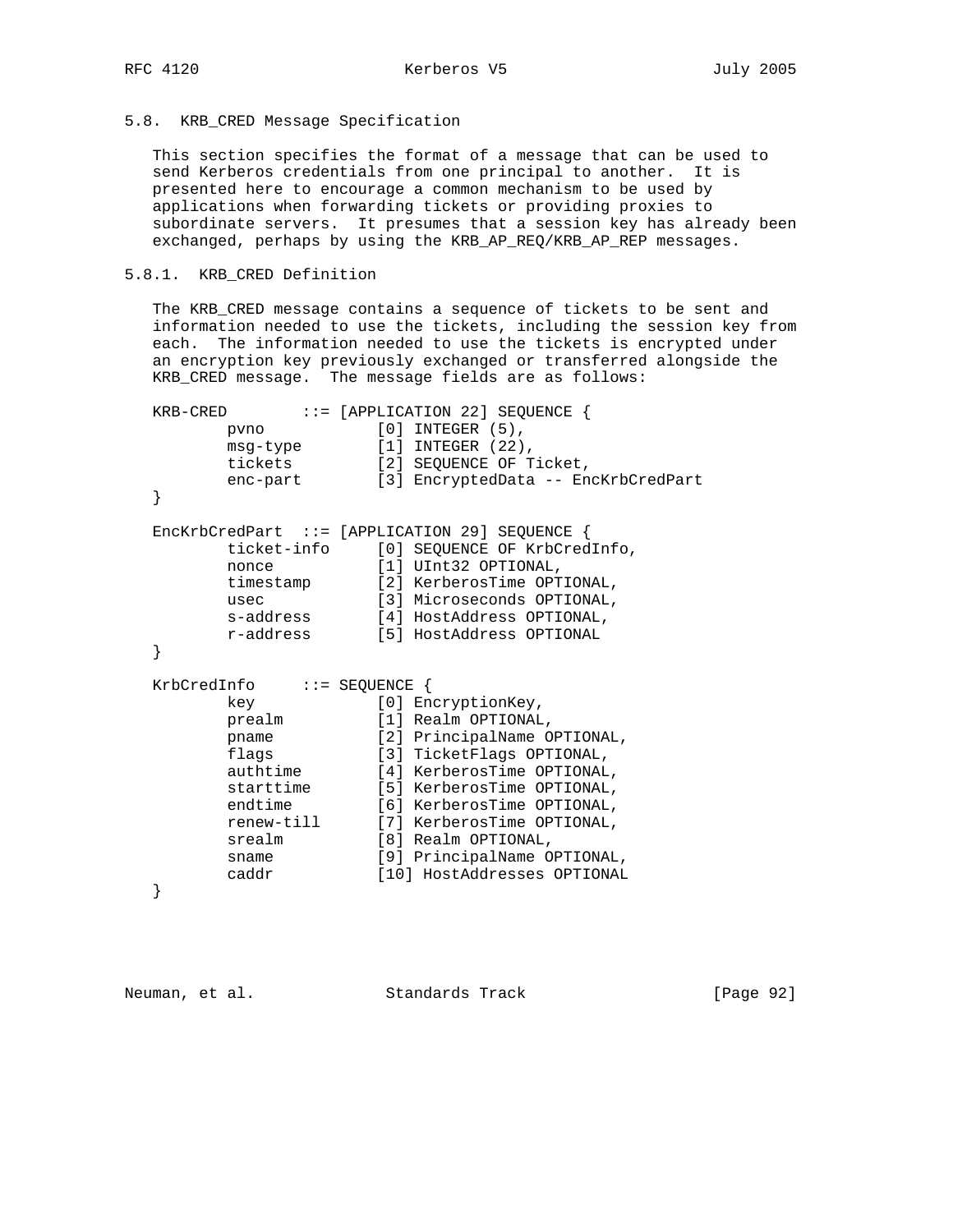pvno and msg-type

These fields are described above in Section 5.4.1. msg-type is KRB\_CRED.

tickets

 These are the tickets obtained from the KDC specifically for use by the intended recipient. Successive tickets are paired with the corresponding KrbCredInfo sequence from the enc-part of the KRB- CRED message.

enc-part

 This field holds an encoding of the EncKrbCredPart sequence encrypted under the session key shared by the sender and the intended recipient, with a key usage value of 14. This encrypted encoding is used for the enc-part field of the KRB-CRED message.

 Implementation note: Implementations of certain applications, most notably certain implementations of the Kerberos GSS-API mechanism, do not separately encrypt the contents of the EncKrbCredPart of the KRB-CRED message when sending it. In the case of those GSS- API mechanisms, this is not a security vulnerability, as the entire KRB-CRED message is itself embedded in an encrypted message.

nonce

 If practical, an application MAY require the inclusion of a nonce generated by the recipient of the message. If the same value is included as the nonce in the message, it provides evidence that the message is fresh and has not been replayed by an attacker. A nonce MUST NEVER be reused.

timestamp and usec

 These fields specify the time that the KRB-CRED message was generated. The time is used to provide assurance that the message is fresh.

s-address and r-address

 These fields are described above in Section 5.6.1. They are used optionally to provide additional assurance of the integrity of the KRB-CRED message.

key

 This field exists in the corresponding ticket passed by the KRB- CRED message and is used to pass the session key from the sender to the intended recipient. The field's encoding is described in Section 5.2.9.

Neuman, et al. Standards Track [Page 93]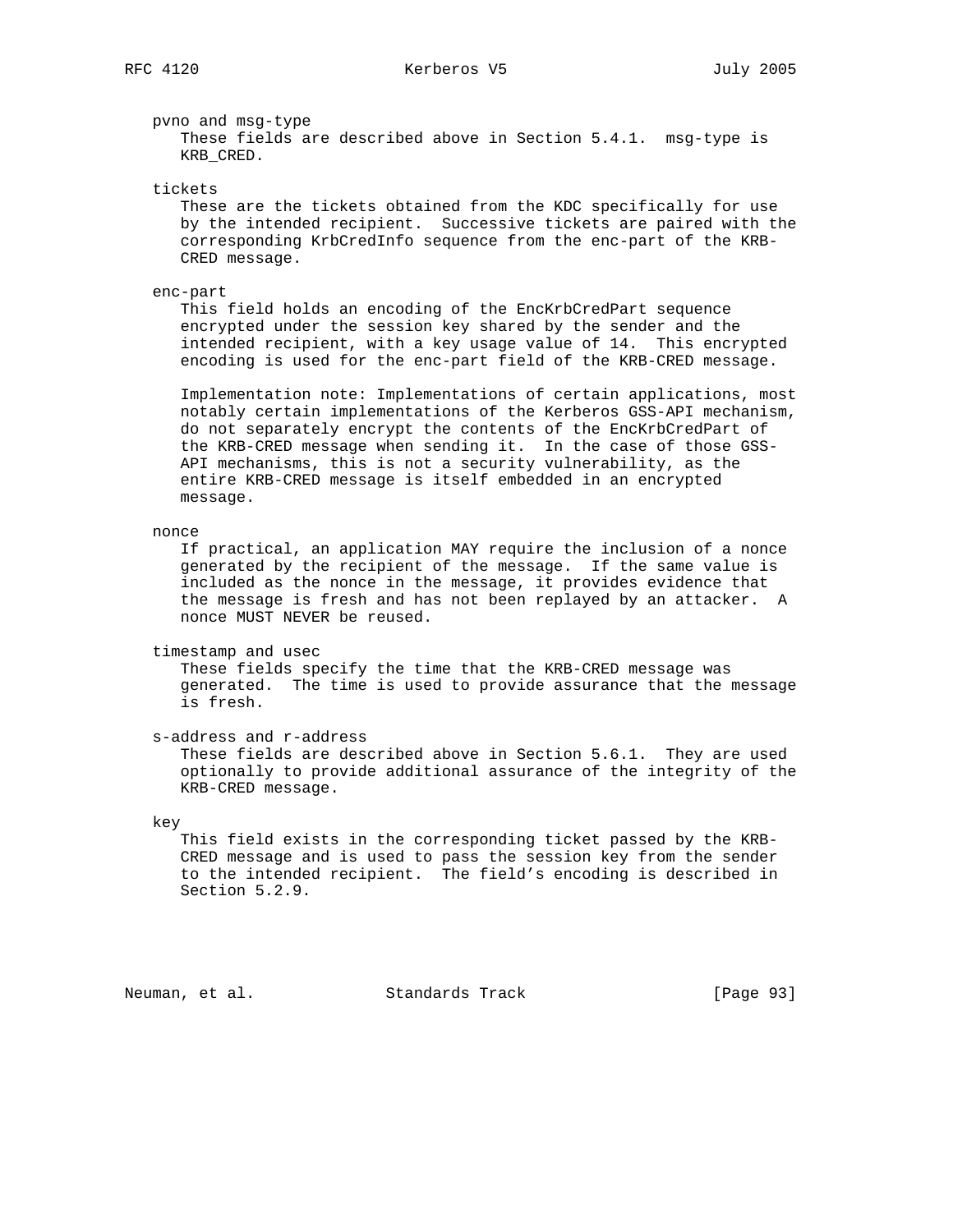The following fields are optional. If present, they can be associated with the credentials in the remote ticket file. If left out, then it is assumed that the recipient of the credentials already knows their values.

 prealm and pname The name and realm of the delegated principal identity.

 flags, authtime, starttime, endtime, renew-till, srealm, sname, and caddr

 These fields contain the values of the corresponding fields from the ticket found in the ticket field. Descriptions of the fields are identical to the descriptions in the KDC-REP message.

#### 5.9. Error Message Specification

 This section specifies the format for the KRB\_ERROR message. The fields included in the message are intended to return as much information as possible about an error. It is not expected that all the information required by the fields will be available for all types of errors. If the appropriate information is not available when the message is composed, the corresponding field will be left out of the message.

 Note that because the KRB\_ERROR message is not integrity protected, it is quite possible for an intruder to synthesize or modify it. In particular, this means that the client SHOULD NOT use any fields in this message for security-critical purposes, such as setting a system clock or generating a fresh authenticator. The message can be useful, however, for advising a user on the reason for some failure.

## 5.9.1. KRB\_ERROR Definition

The KRB\_ERROR message consists of the following fields:

| KRB-ERROR  | $::=$ [APPLICATION 30] SEQUENCE        |
|------------|----------------------------------------|
| pyno       | $[0]$ INTEGER $(5)$ ,                  |
| msq-type   | $[1]$ INTEGER $(30)$ ,                 |
| ctime      | [2] KerberosTime OPTIONAL,             |
| cusec      | [3] Microseconds OPTIONAL,             |
| stime      | [4] KerberosTime,                      |
| susec      | [5] Microseconds,                      |
| error-code | $[6]$ Int32,                           |
| crealm     | [7] Realm OPTIONAL,                    |
| cname      | [8] PrincipalName OPTIONAL,            |
| realm      | $[9]$ Realm -- service realm --,       |
| sname      | [10] PrincipalName -- service name --, |
| e-text     | [11] KerberosString OPTIONAL,          |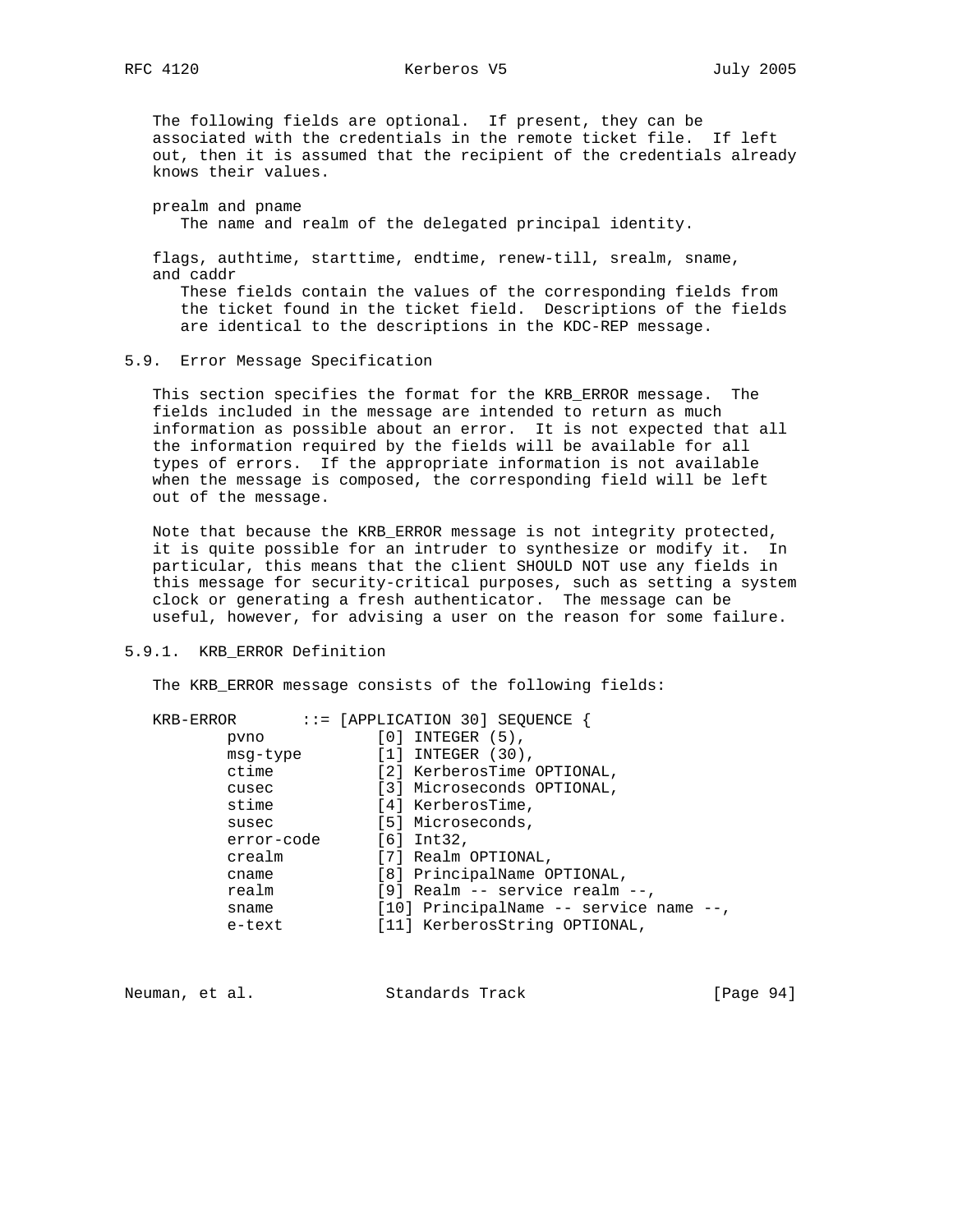RFC 4120 Kerberos V5 July 2005

e-data [12] OCTET STRING OPTIONAL

}

pvno and msg-type

These fields are described above in Section 5.4.1. msg-type is KRB\_ERROR.

ctime and cusec

 These fields are described above in Section 5.5.2. If the values for these fields are known to the entity generating the error (as they would be if the KRB-ERROR is generated in reply to, e.g., a failed authentication service request), they should be populated in the KRB-ERROR. If the values are not available, these fields can be omitted.

stime

 This field contains the current time on the server. It is of type KerberosTime.

susec

 This field contains the microsecond part of the server's timestamp. Its value ranges from 0 to 999999. It appears along with stime. The two fields are used in conjunction to specify a reasonably accurate timestamp.

error-code

 This field contains the error code returned by Kerberos or the server when a request fails. To interpret the value of this field see the list of error codes in Section 7.5.9. Implementations are encouraged to provide for national language support in the display of error messages.

crealm, and cname

 These fields are described above in Section 5.3. When the entity generating the error knows these values, they should be populated in the KRB-ERROR. If the values are not known, the crealm and cname fields SHOULD be omitted.

realm and sname

These fields are described above in Section 5.3.

e-text

 This field contains additional text to help explain the error code associated with the failed request (for example, it might include a principal name which was unknown).

Neuman, et al. Standards Track [Page 95]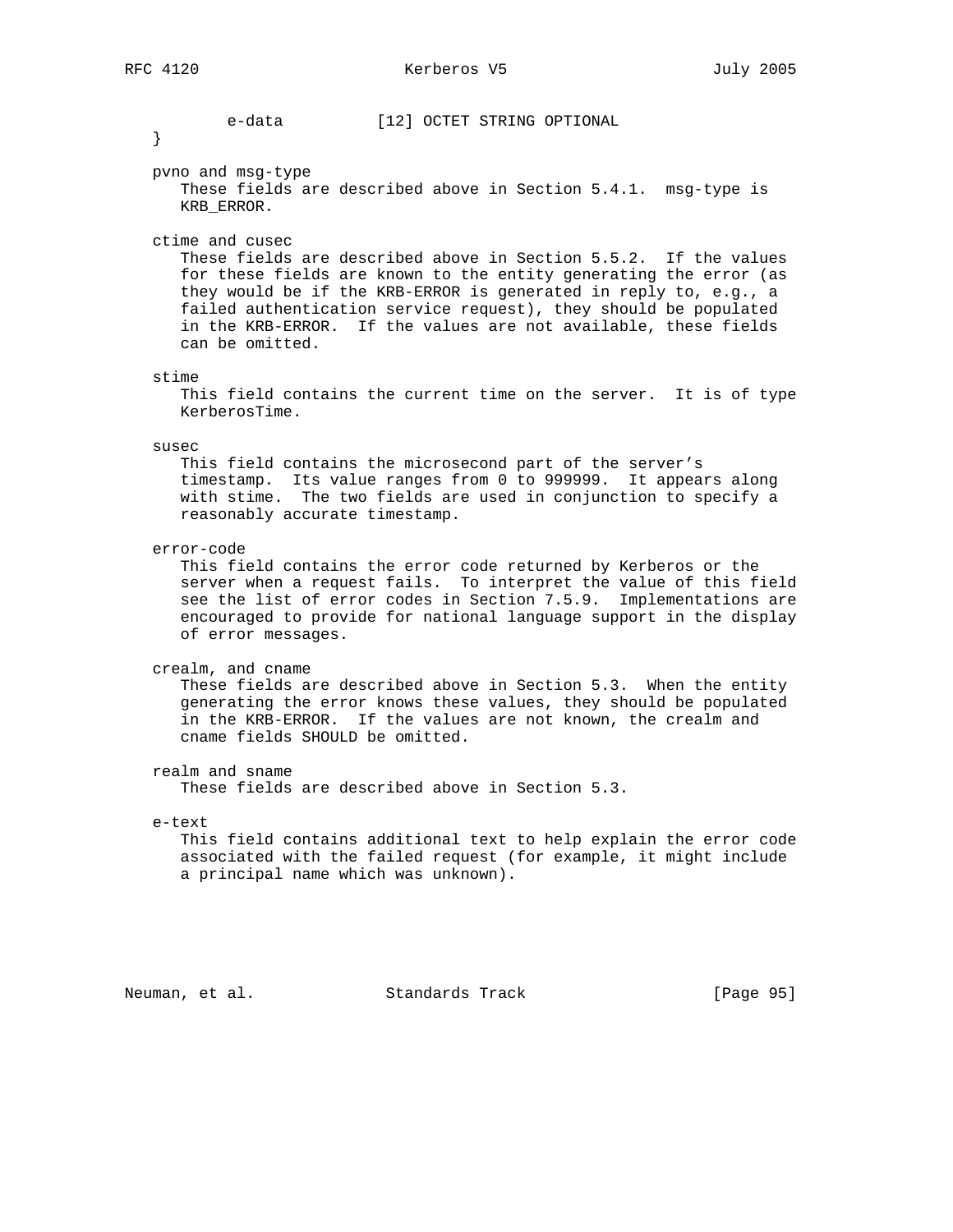e-data This field contains additional data about the error for use by the application to help it recover from or handle the error. If the errorcode is KDC\_ERR\_PREAUTH\_REQUIRED, then the e-data field will contain an encoding of a sequence of padata fields, each corresponding to an acceptable pre-authentication method and optionally containing data for the method: METHOD-DATA ::= SEQUENCE OF PA-DATA For error codes defined in this document other than KDC\_ERR\_PREAUTH\_REQUIRED, the format and contents of the e-data field

 are implementation-defined. Similarly, for future error codes, the format and contents of the e-data field are implementation-defined unless specified otherwise. Whether defined by the implementation or in a future document, the e-data field MAY take the form of TYPED- DATA:

 TYPED-DATA ::= SEQUENCE SIZE (1..MAX) OF SEQUENCE { data-type [0] Int32, data-value [1] OCTET STRING OPTIONAL }

#### 5.10. Application Tag Numbers

 The following table lists the application class tag numbers used by various data types defined in this section.

| Tag Number(s) Type Name |                       | Comments |
|-------------------------|-----------------------|----------|
| 0                       |                       | unused   |
| 1                       | Ticket                | PDU      |
| 2                       | Authenticator non-PDU |          |
| 3                       | EncTicketPart non-PDU |          |
| $4 - 9$                 |                       | unused   |
| 10                      | AS-REQ                | PDU      |
| 11                      | $AS-REP$              | PDU      |
| 12                      | TGS-REQ               | PDU      |
| 13                      | TGS-REP               | PDU      |

| Neuman, et al. | Standards Track | [Page 96] |  |
|----------------|-----------------|-----------|--|
|                |                 |           |  |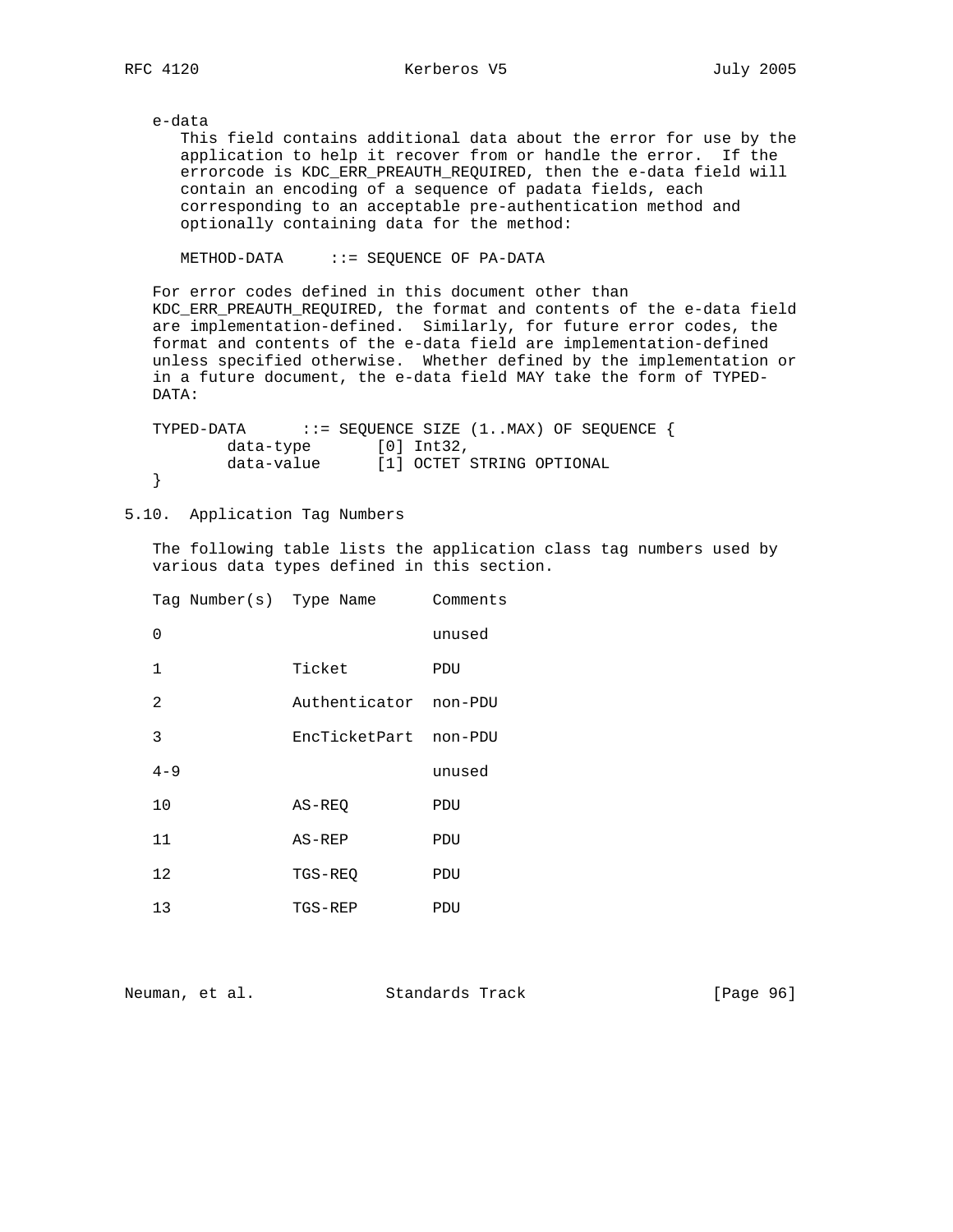| 14        | AP-REO                 | PDU                        |
|-----------|------------------------|----------------------------|
| 15        | AP-REP                 | PDU                        |
| 16        | RESERVED16             | TGT-REQ (for user-to-user) |
| 17        | RESERVED17             | TGT-REP (for user-to-user) |
| $18 - 19$ |                        | unused                     |
| 20        | KRB-SAFE               | PDU                        |
| 21        | KRB-PRIV               | PDU                        |
| 22        | KRB-CRED               | PDU                        |
| $23 - 24$ |                        | unused                     |
| 25        | EncASRepPart           | non-PDU                    |
| 26        | EncTGSRepPart non-PDU  |                            |
| 27        | EncApRepPart non-PDU   |                            |
| 28        | EncKrbPrivPart non-PDU |                            |
| 29        | EncKrbCredPart non-PDU |                            |
| 30        | KRB-ERROR              | PDU                        |

 The ASN.1 types marked above as "PDU" (Protocol Data Unit) are the only ASN.1 types intended as top-level types of the Kerberos protocol, and are the only types that may be used as elements in another protocol that makes use of Kerberos.

## 6. Naming Constraints

## 6.1. Realm Names

 Although realm names are encoded as GeneralStrings and technically a realm can select any name it chooses, interoperability across realm boundaries requires agreement on how realm names are to be assigned, and what information they imply.

 To enforce these conventions, each realm MUST conform to the conventions itself, and it MUST require that any realms with which inter-realm keys are shared also conform to the conventions and require the same from its neighbors.

Neuman, et al. Standards Track [Page 97]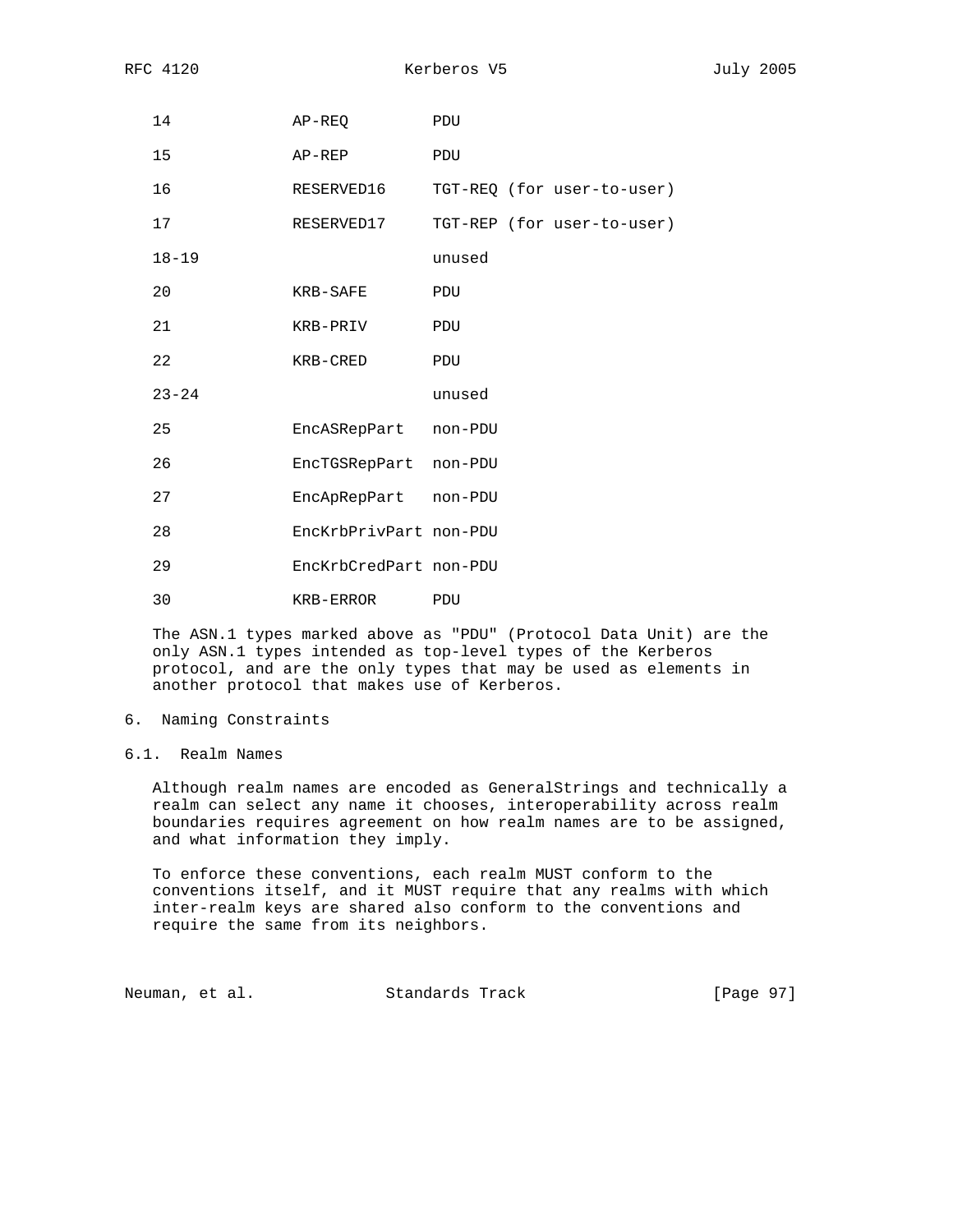Kerberos realm names are case sensitive. Realm names that differ only in the case of the characters are not equivalent. There are presently three styles of realm names: domain, X500, and other. Examples of each style follow:

 domain: ATHENA.MIT.EDU X500: C=US/O=OSF other: NAMETYPE:rest/of.name=without-restrictions

 Domain style realm names MUST look like domain names: they consist of components separated by periods (.) and they contain neither colons (:) nor slashes (/). Though domain names themselves are case insensitive, in order for realms to match, the case must match as well. When establishing a new realm name based on an internet domain name it is recommended by convention that the characters be converted to uppercase.

 X.500 names contain an equals sign (=) and cannot contain a colon (:) before the equals sign. The realm names for X.500 names will be string representations of the names with components separated by slashes. Leading and trailing slashes will not be included. Note that the slash separator is consistent with Kerberos implementations based on RFC 1510, but it is different from the separator recommended in RFC 2253.

 Names that fall into the other category MUST begin with a prefix that contains no equals sign  $(=)$  or period  $(.)$ , and the prefix MUST be followed by a colon (:) and the rest of the name. All prefixes expect those beginning with used. Presently none are assigned.

 The reserved category includes strings that do not fall into the first three categories. All names in this category are reserved. It is unlikely that names will be assigned to this category unless there is a very strong argument for not using the 'other' category.

 These rules guarantee that there will be no conflicts between the various name styles. The following additional constraints apply to the assignment of realm names in the domain and X.500 categories: either the name of a realm for the domain or X.500 formats must be used by the organization owning (to whom it was assigned) an Internet domain name or X.500 name, or, in the case that no such names are registered, authority to use a realm name MAY be derived from the authority of the parent realm. For example, if there is no domain name for E40.MIT.EDU, then the administrator of the MIT.EDU realm can authorize the creation of a realm with that name.

 This is acceptable because the organization to which the parent is assigned is presumably the organization authorized to assign names to

Neuman, et al. Standards Track [Page 98]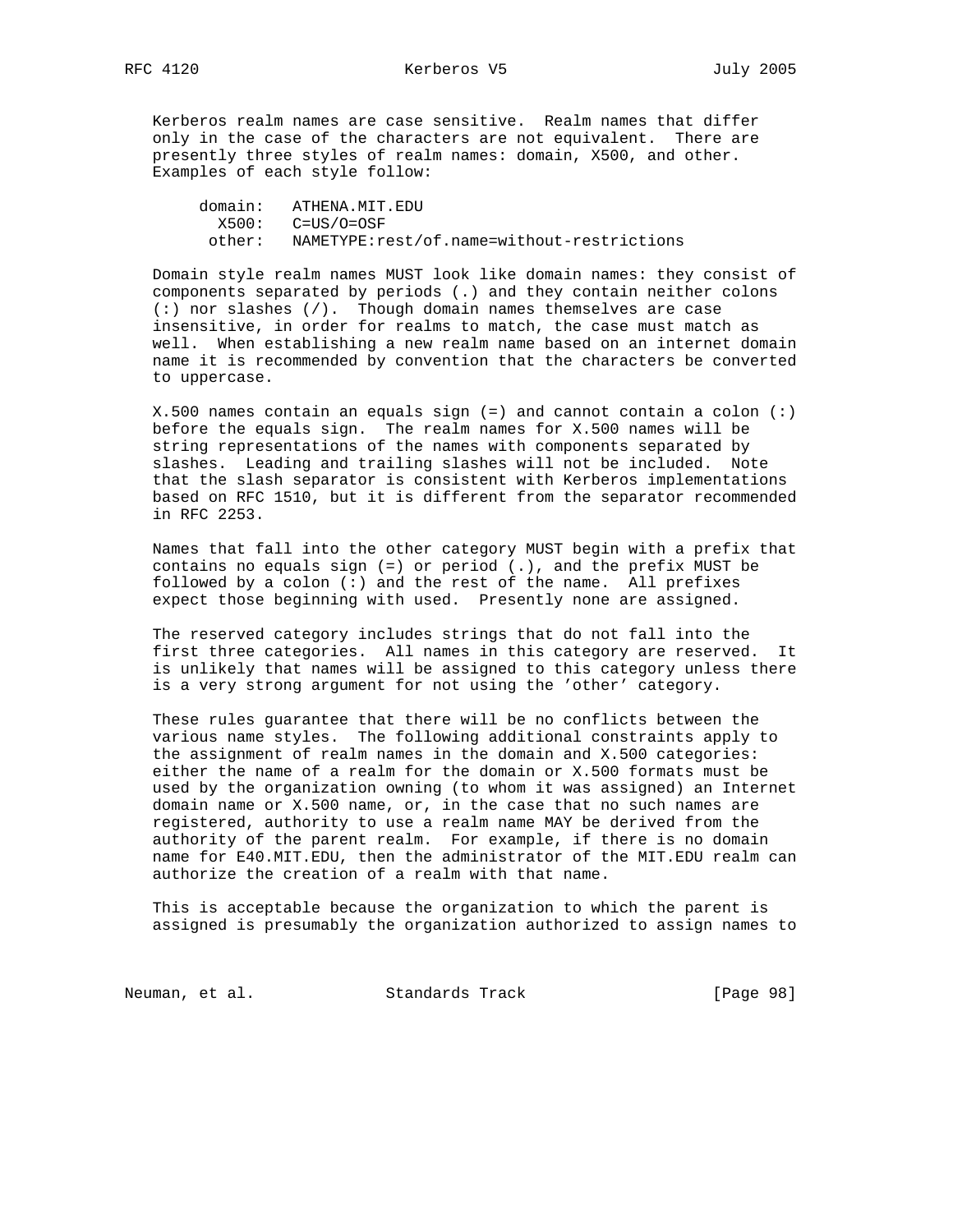#### RFC 4120 Kerberos V5 July 2005

 its children in the X.500 and domain name systems as well. If the parent assigns a realm name without also registering it in the domain name or X.500 hierarchy, it is the parent's responsibility to make sure that in the future there will not exist a name identical to the realm name of the child unless it is assigned to the same entity as the realm name.

### 6.2. Principal Names

 As was the case for realm names, conventions are needed to ensure that all agree on what information is implied by a principal name. The name-type field that is part of the principal name indicates the kind of information implied by the name. The name-type SHOULD be treated only as a hint to interpreting the meaning of a name. It is not significant when checking for equivalence. Principal names that differ only in the name-type identify the same principal. The name type does not partition the name space. Ignoring the name type, no two names can be the same (i.e., at least one of the components, or the realm, MUST be different). The following name types are defined:

| Name Type           | Value          | Meaning                                                   |
|---------------------|----------------|-----------------------------------------------------------|
| NT-UNKNOWN          | 0              | Name type not known                                       |
| NT-PRINCIPAL        | $\mathbf{1}$   | Just the name of the principal as in DCE,<br>or for users |
| NT-SRV-INST         | $\overline{2}$ | Service and other unique instance (krbtqt)                |
| NT-SRV-HST          | 3              | Service with host name as instance<br>(telnet, rcommands) |
| NT-SRV-XHST         | 4              | Service with host as remaining components                 |
| NT-UID              | 5              | Unique ID                                                 |
| NT-X500-PRINCIPAL 6 |                | Encoded X.509 Distinguished name [RFC2253]                |
| NT-SMTP-NAME        | 7              | Name in form of SMTP email name                           |
|                     |                | $(e,q,$ user@example.com)                                 |
| NT-ENTERPRISE       | 10             | Enterprise name - may be mapped to principal<br>name      |

 When a name implies no information other than its uniqueness at a particular time, the name type PRINCIPAL SHOULD be used. The principal name type SHOULD be used for users, and it might also be used for a unique server. If the name is a unique machine-generated ID that is guaranteed never to be reassigned, then the name type of UID SHOULD be used. (Note that it is generally a bad idea to reassign names of any type since stale entries might remain in access control lists.)

 If the first component of a name identifies a service and the remaining components identify an instance of the service in a server-specified manner, then the name type of SRV-INST SHOULD be

Neuman, et al. Standards Track [Page 99]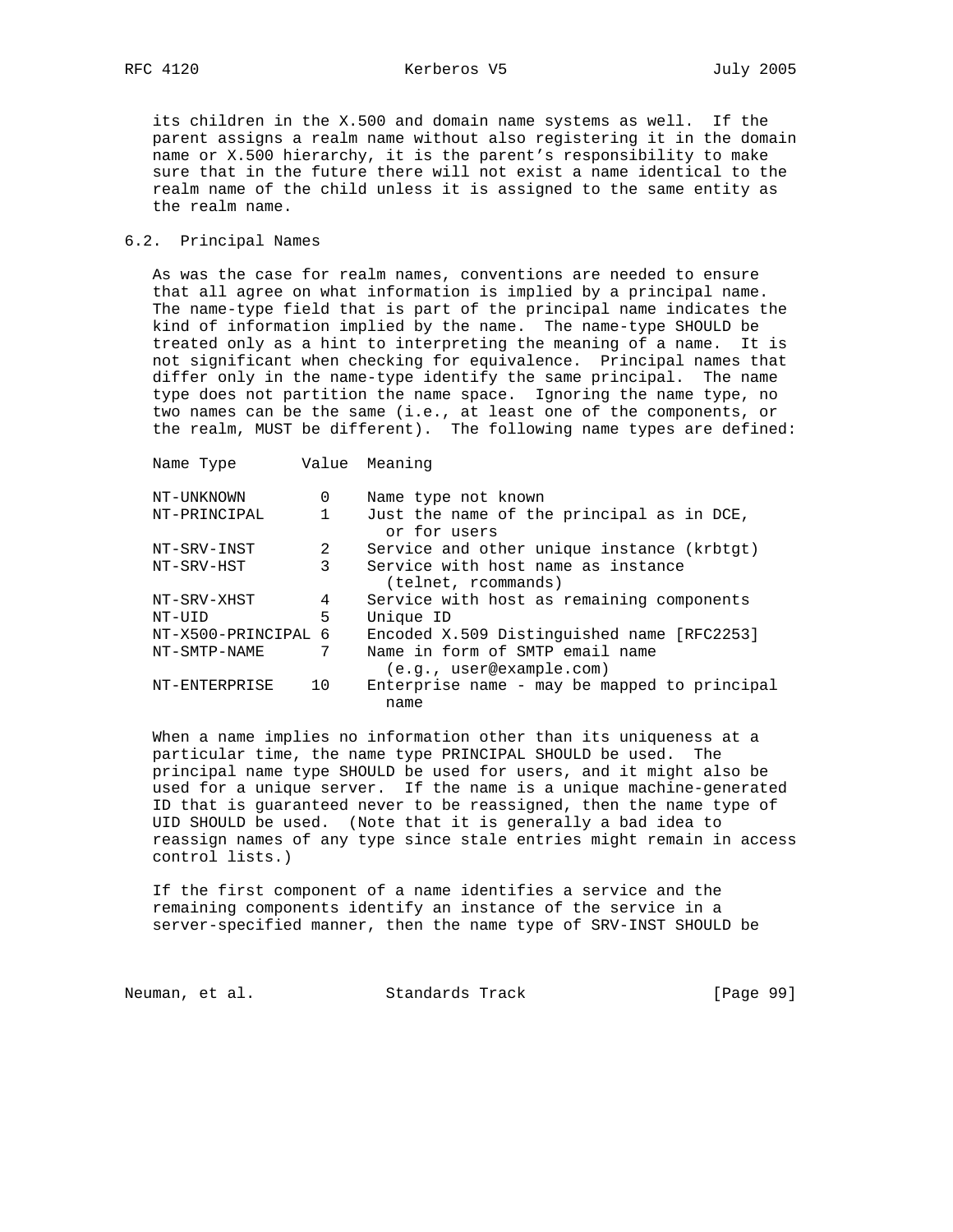used. An example of this name type is the Kerberos ticket-granting service whose name has a first component of krbtgt and a second component identifying the realm for which the ticket is valid.

 If the first component of a name identifies a service and there is a single component following the service name identifying the instance as the host on which the server is running, then the name type SRV-HST SHOULD be used. This type is typically used for Internet services such as telnet and the Berkeley R commands. If the separate components of the host name appear as successive components following the name of the service, then the name type SRV-XHST SHOULD be used. This type might be used to identify servers on hosts with X.500 names, where the slash (/) might otherwise be ambiguous.

 A name type of NT-X500-PRINCIPAL SHOULD be used when a name from an X.509 certificate is translated into a Kerberos name. The encoding of the X.509 name as a Kerberos principal shall conform to the encoding rules specified in RFC 2253.

 A name type of SMTP allows a name to be of a form that resembles an SMTP email name. This name, including an "@" and a domain name, is used as the one component of the principal name.

 A name type of UNKNOWN SHOULD be used when the form of the name is not known. When comparing names, a name of type UNKNOWN will match principals authenticated with names of any type. A principal authenticated with a name of type UNKNOWN, however, will only match other names of type UNKNOWN.

 Names of any type with an initial component of 'krbtgt' are reserved for the Kerberos ticket-granting service. See Section 7.3 for the form of such names.

## 6.2.1. Name of Server Principals

 The principal identifier for a server on a host will generally be composed of two parts: (1) the realm of the KDC with which the server is registered, and (2) a two-component name of type NT-SRV-HST, if the host name is an Internet domain name, or a multi-component name of type NT-SRV-XHST, if the name of the host is of a form (such as X.500) that allows slash (/) separators. The first component of the two- or multi-component name will identify the service, and the latter components will identify the host. Where the name of the host is not case sensitive (for example, with Internet domain names) the name of the host MUST be lowercase. If specified by the application protocol for services such as telnet and the Berkeley R commands that run with system privileges, the first component MAY be the string 'host' instead of a service-specific identifier.

Neuman, et al. Standards Track [Page 100]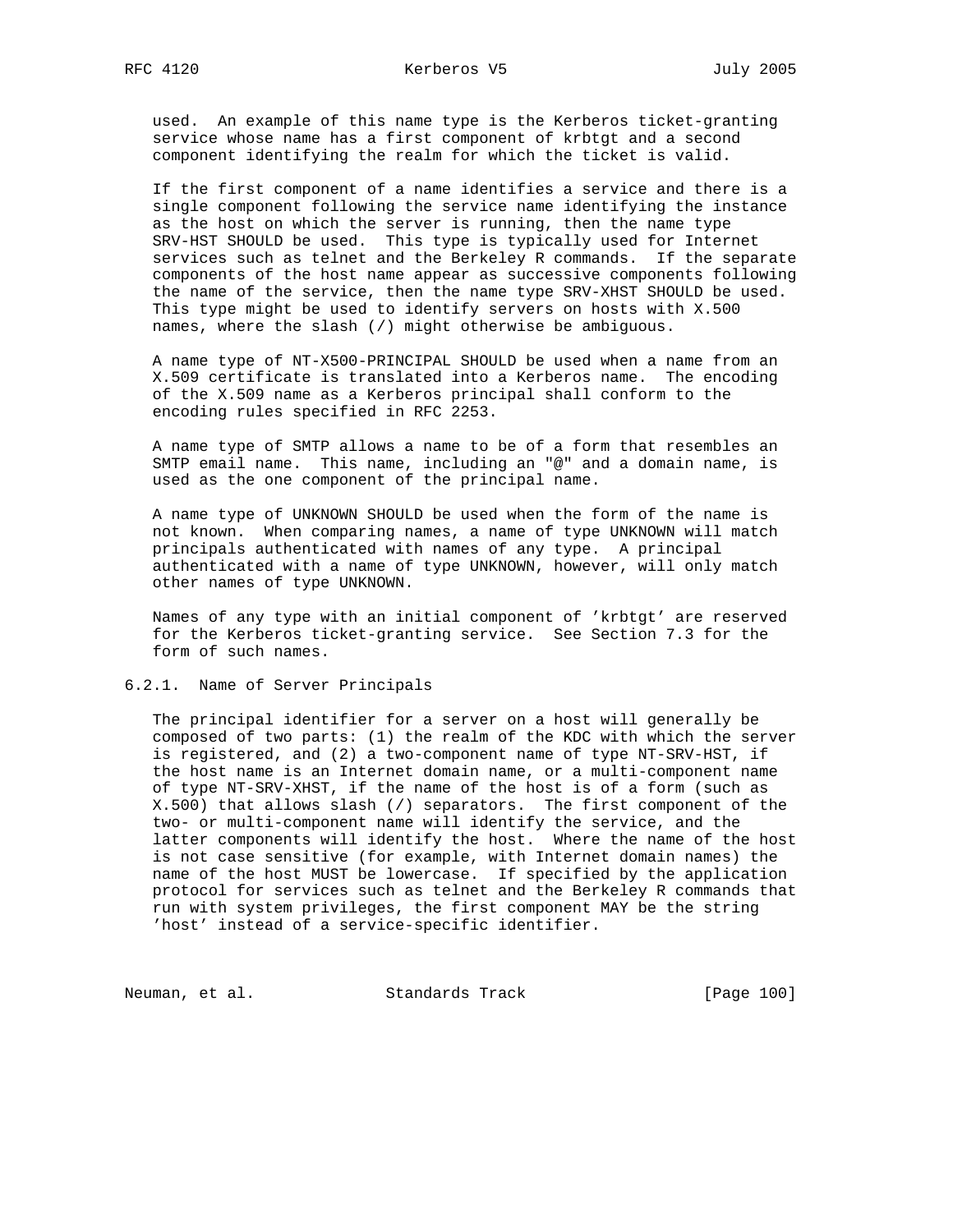- 7. Constants and Other Defined Values
- 7.1. Host Address Types

 All negative values for the host address type are reserved for local use. All non-negative values are reserved for officially assigned type fields and interpretations.

Internet (IPv4) Addresses

 Internet (IPv4) addresses are 32-bit (4-octet) quantities, encoded in MSB order (most significant byte first). The IPv4 loopback address SHOULD NOT appear in a Kerberos PDU. The type of IPv4 addresses is two (2).

Internet (IPv6) Addresses

 IPv6 addresses [RFC3513] are 128-bit (16-octet) quantities, encoded in MSB order (most significant byte first). The type of IPv6 addresses is twenty-four (24). The following addresses MUST NOT appear in any Kerberos PDU:

- \* the Unspecified Address
- \* the Loopback Address
- \* Link-Local addresses

 This restriction applies to the inclusion in the address fields of Kerberos PDUs, but not to the address fields of packets that might carry such PDUs. The restriction is necessary because the use of an address with non-global scope could allow the acceptance of a message sent from a node that may have the same address, but which is not the host intended by the entity that added the restriction. If the link-local address type needs to be used for communication, then the address restriction in tickets must not be used (i.e., addressless tickets must be used).

 IPv4-mapped IPv6 addresses MUST be represented as addresses of type 2.

DECnet Phase IV Addresses

 DECnet Phase IV addresses are 16-bit addresses, encoded in LSB order. The type of DECnet Phase IV addresses is twelve (12).

Neuman, et al. Standards Track [Page 101]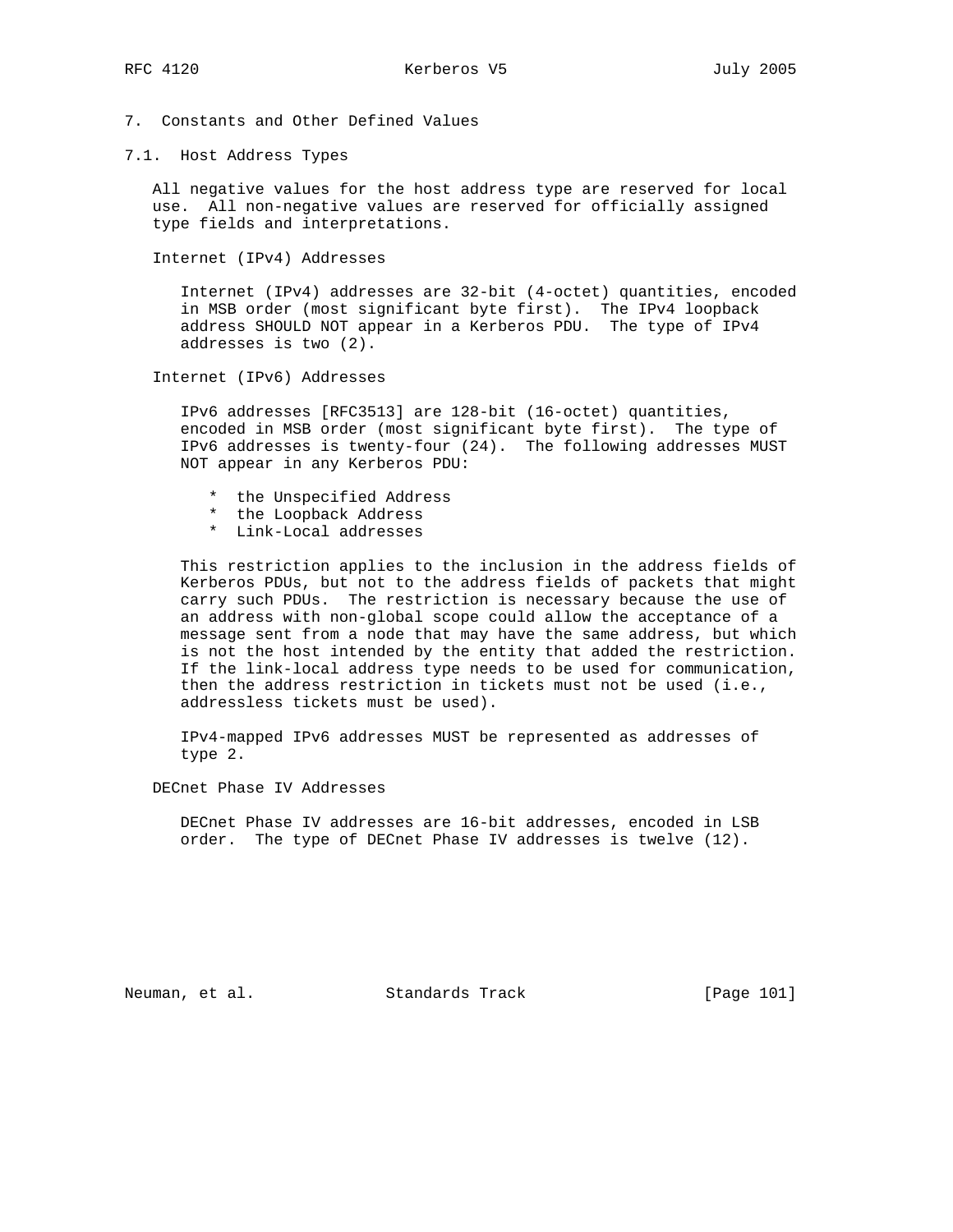## Netbios Addresses

 Netbios addresses are 16-octet addresses typically composed of 1 to 15 alphanumeric characters and padded with the US-ASCII SPC character (code 32). The 16th octet MUST be the US-ASCII NUL character (code 0). The type of Netbios addresses is twenty (20).

## Directional Addresses

 Including the sender address in KRB\_SAFE and KRB\_PRIV messages is undesirable in many environments because the addresses may be changed in transport by network address translators. However, if these addresses are removed, the messages may be subject to a reflection attack in which a message is reflected back to its originator. The directional address type provides a way to avoid transport addresses and reflection attacks. Directional addresses are encoded as four-byte unsigned integers in network byte order. If the message is originated by the party sending the original KRB\_AP\_REQ message, then an address of 0 SHOULD be used. If the message is originated by the party to whom that KRB\_AP\_REQ was sent, then the address 1 SHOULD be used. Applications involving multiple parties can specify the use of other addresses.

 Directional addresses MUST only be used for the sender address field in the KRB\_SAFE or KRB\_PRIV messages. They MUST NOT be used as a ticket address or in a KRB\_AP\_REQ message. This address type SHOULD only be used in situations where the sending party knows that the receiving party supports the address type. This generally means that directional addresses may only be used when the application protocol requires their support. Directional addresses are type (3).

#### 7.2. KDC Messaging: IP Transports

 Kerberos defines two IP transport mechanisms for communication between clients and servers: UDP/IP and TCP/IP.

## 7.2.1. UDP/IP transport

 Kerberos servers (KDCs) supporting IP transports MUST accept UDP requests and SHOULD listen for them on port 88 (decimal) unless specifically configured to listen on an alternative UDP port. Alternate ports MAY be used when running multiple KDCs for multiple realms on the same host.

Neuman, et al. Standards Track [Page 102]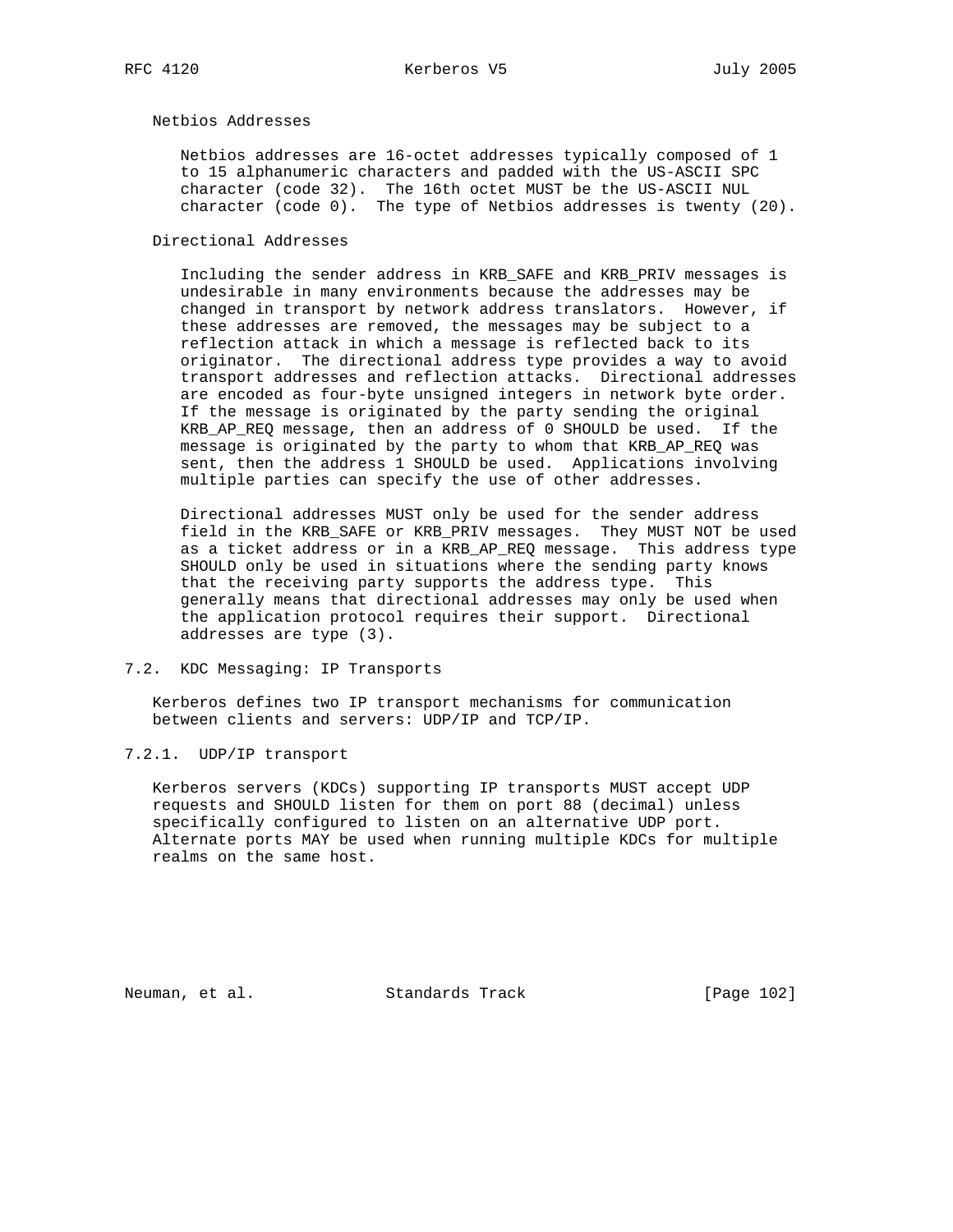Kerberos clients supporting IP transports SHOULD support the sending of UDP requests. Clients SHOULD use KDC discovery [7.2.3] to identify the IP address and port to which they will send their request.

 When contacting a KDC for a KRB\_KDC\_REQ request using UDP/IP transport, the client shall send a UDP datagram containing only an encoding of the request to the KDC. The KDC will respond with a reply datagram containing only an encoding of the reply message (either a KRB\_ERROR or a KRB\_KDC\_REP) to the sending port at the sender's IP address. The response to a request made through UDP/IP transport MUST also use UDP/IP transport. If the response cannot be handled using UDP (for example, because it is too large), the KDC MUST return KRB\_ERR\_RESPONSE\_TOO\_BIG, forcing the client to retry the request using the TCP transport.

#### 7.2.2. TCP/IP Transport

 Kerberos servers (KDCs) supporting IP transports MUST accept TCP requests and SHOULD listen for them on port 88 (decimal) unless specifically configured to listen on an alternate TCP port. Alternate ports MAY be used when running multiple KDCs for multiple realms on the same host.

 Clients MUST support the sending of TCP requests, but MAY choose to try a request initially using the UDP transport. Clients SHOULD use KDC discovery [7.2.3] to identify the IP address and port to which they will send their request.

 Implementation note: Some extensions to the Kerberos protocol will not succeed if any client or KDC not supporting the TCP transport is involved. Implementations of RFC 1510 were not required to support TCP/IP transports.

 When the KRB\_KDC\_REQ message is sent to the KDC over a TCP stream, the response (KRB\_KDC\_REP or KRB\_ERROR message) MUST be returned to the client on the same TCP stream that was established for the request. The KDC MAY close the TCP stream after sending a response, but MAY leave the stream open for a reasonable period of time if it expects a follow-up. Care must be taken in managing TCP/IP connections on the KDC to prevent denial of service attacks based on the number of open TCP/IP connections.

 The client MUST be prepared to have the stream closed by the KDC at any time after the receipt of a response. A stream closure SHOULD NOT be treated as a fatal error. Instead, if multiple exchanges are required (e.g., certain forms of pre-authentication), the client may need to establish a new connection when it is ready to send

Neuman, et al. Standards Track [Page 103]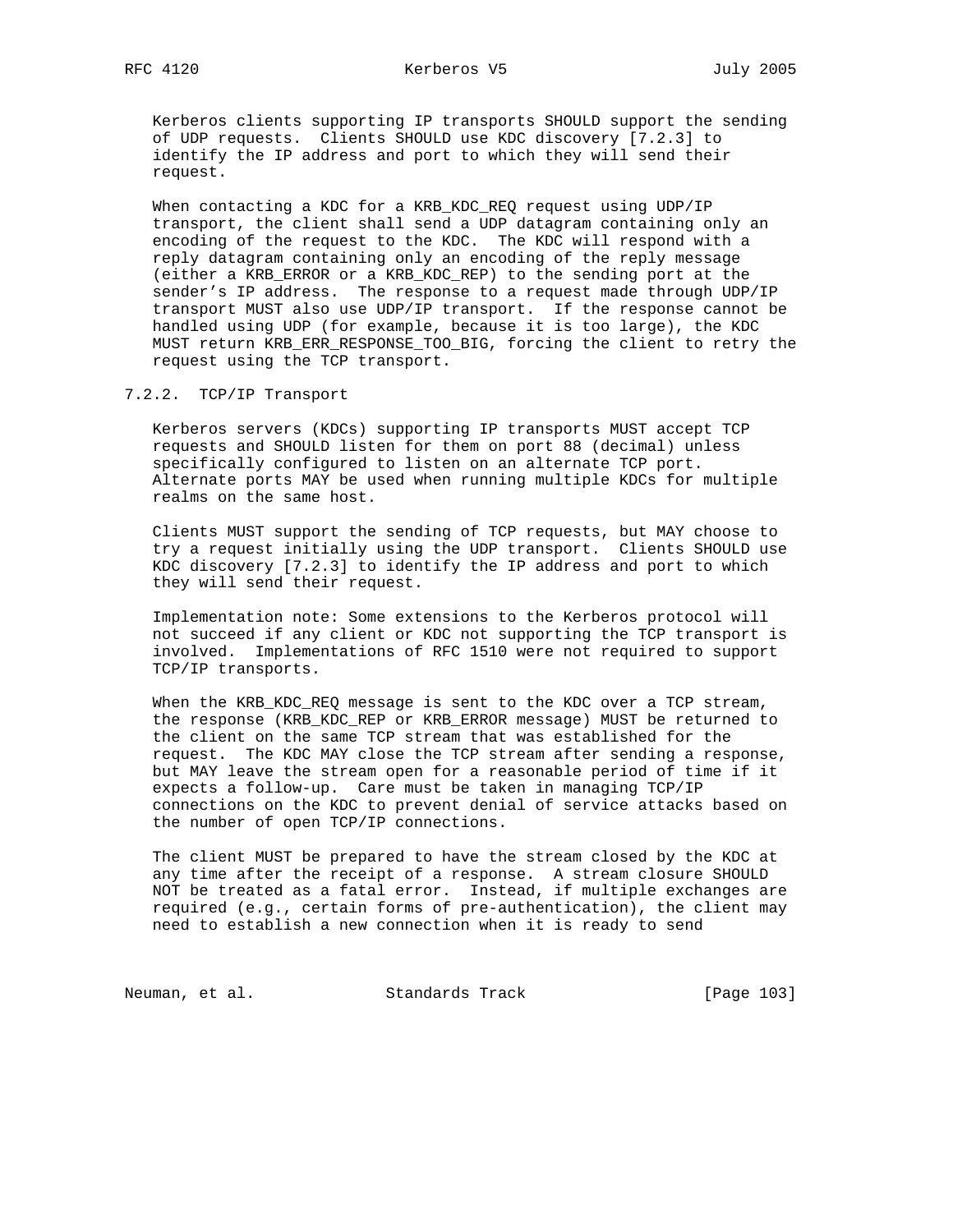subsequent messages. A client MAY close the stream after receiving a response, and SHOULD close the stream if it does not expect to send follow-up messages.

 A client MAY send multiple requests before receiving responses, though it must be prepared to handle the connection being closed after the first response.

 Each request (KRB\_KDC\_REQ) and response (KRB\_KDC\_REP or KRB\_ERROR) sent over the TCP stream is preceded by the length of the request as 4 octets in network byte order. The high bit of the length is reserved for future expansion and MUST currently be set to zero. If a KDC that does not understand how to interpret a set high bit of the length encoding receives a request with the high order bit of the length set, it MUST return a KRB-ERROR message with the error KRB\_ERR\_FIELD\_TOOLONG and MUST close the TCP stream.

 If multiple requests are sent over a single TCP connection and the KDC sends multiple responses, the KDC is not required to send the responses in the order of the corresponding requests. This may permit some implementations to send each response as soon as it is ready, even if earlier requests are still being processed (for example, waiting for a response from an external device or database).

7.2.3. KDC Discovery on IP Networks

 Kerberos client implementations MUST provide a means for the client to determine the location of the Kerberos Key Distribution Centers (KDCs). Traditionally, Kerberos implementations have stored such configuration information in a file on each client machine. Experience has shown that this method of storing configuration information presents problems with out-of-date information and scaling, especially when using cross-realm authentication. This section describes a method for using the Domain Name System [RFC1035] for storing KDC location information.

7.2.3.1. DNS vs. Kerberos: Case Sensitivity of Realm Names

 In Kerberos, realm names are case sensitive. Although it is strongly encouraged that all realm names be all uppercase, this recommendation has not been adopted by all sites. Some sites use all lowercase names and other use mixed case. DNS, on the other hand, is case insensitive for queries. Because the realm names "MYREALM", "myrealm", and "MyRealm" are all different, but resolve the same in the domain name system, it is necessary that only one of the possible combinations of upper- and lowercase characters be used in realm names.

Neuman, et al. Standards Track [Page 104]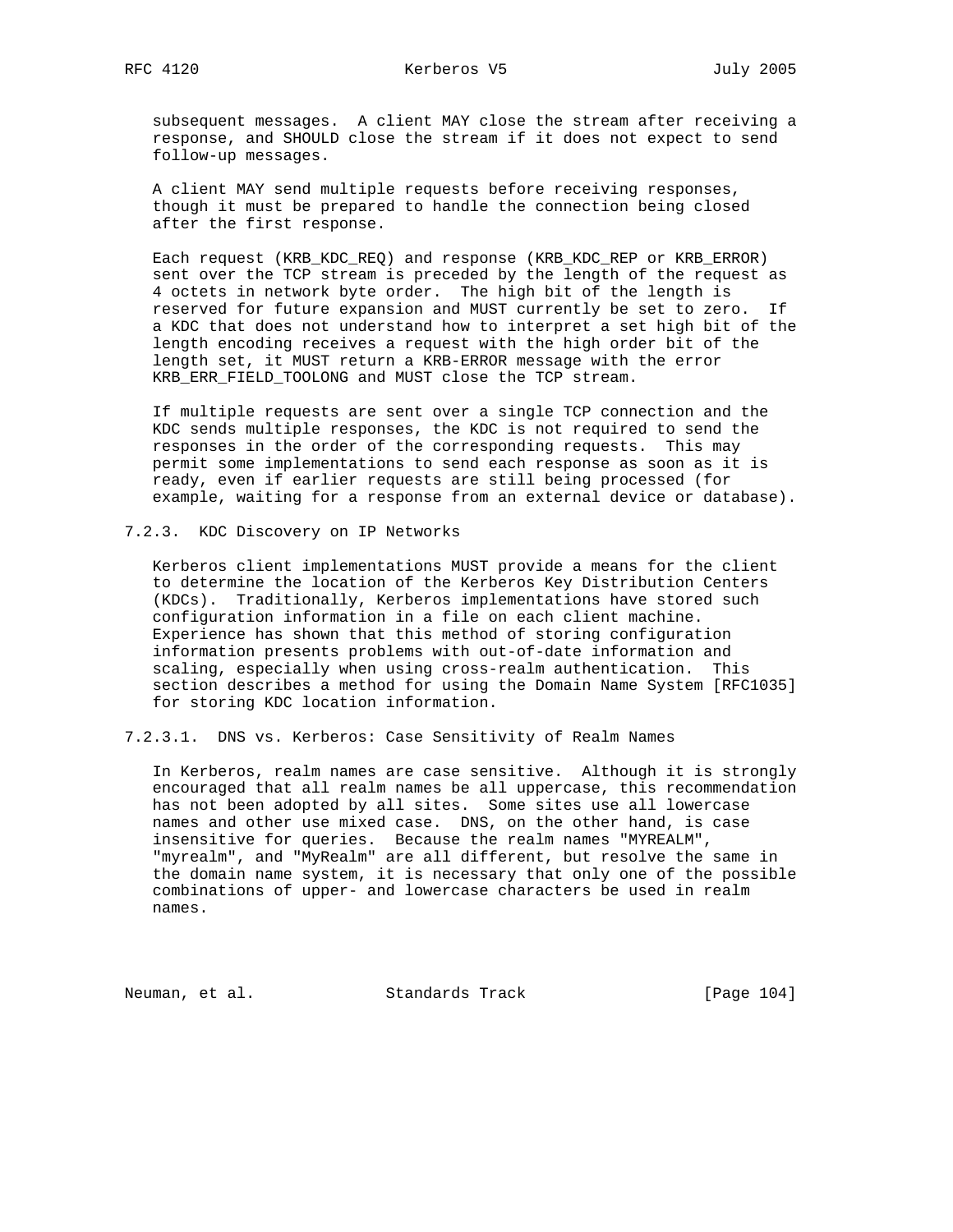7.2.3.2. Specifying KDC Location Information with DNS SRV records

 KDC location information is to be stored using the DNS SRV RR [RFC2782]. The format of this RR is as follows:

\_Service.\_Proto.Realm TTL Class SRV Priority Weight Port Target

The Service name for Kerberos is always "kerberos".

 The Proto can be either "udp" or "tcp". If these SRV records are to be used, both "udp" and "tcp" records MUST be specified for all KDC deployments.

 The Realm is the Kerberos realm that this record corresponds to. The realm MUST be a domain-style realm name.

 TTL, Class, SRV, Priority, Weight, and Target have the standard meaning as defined in RFC 2782.

 As per RFC 2782, the Port number used for "\_udp" and "\_tcp" SRV records SHOULD be the value assigned to "kerberos" by the Internet Assigned Number Authority: 88 (decimal), unless the KDC is configured to listen on an alternate TCP port.

 Implementation note: Many existing client implementations do not support KDC Discovery and are configured to send requests to the IANA assigned port (88 decimal), so it is strongly recommended that KDCs be configured to listen on that port.

7.2.3.3. KDC Discovery for Domain Style Realm Names on IP Networks

 These are DNS records for a Kerberos realm EXAMPLE.COM. It has two Kerberos servers, kdc1.example.com and kdc2.example.com. Queries should be directed to kdc1.example.com first as per the specified priority. Weights are not used in these sample records.

| kerberos._udp.EXAMPLE.COM.  | ΤN | SRV |  | 0 0 88 kdc1.example.com. |
|-----------------------------|----|-----|--|--------------------------|
| _kerberos._udp.EXAMPLE.COM. | TN | SRV |  | 1 0 88 kdc2.example.com. |
| _kerberos._tcp.EXAMPLE.COM. | TN | SRV |  | 0 0 88 kdcl.example.com. |
| _kerberos._tcp.EXAMPLE.COM. | TN | SRV |  | 1 0 88 kdc2.example.com. |
|                             |    |     |  |                          |

## 7.3. Name of the TGS

 The principal identifier of the ticket-granting service shall be composed of three parts: the realm of the KDC issuing the TGS ticket, and a two-part name of type NT-SRV-INST, with the first part "krbtgt" and the second part the name of the realm that will accept the TGT. For example, a TGT issued by the ATHENA.MIT.EDU realm to be used to

Neuman, et al. Standards Track [Page 105]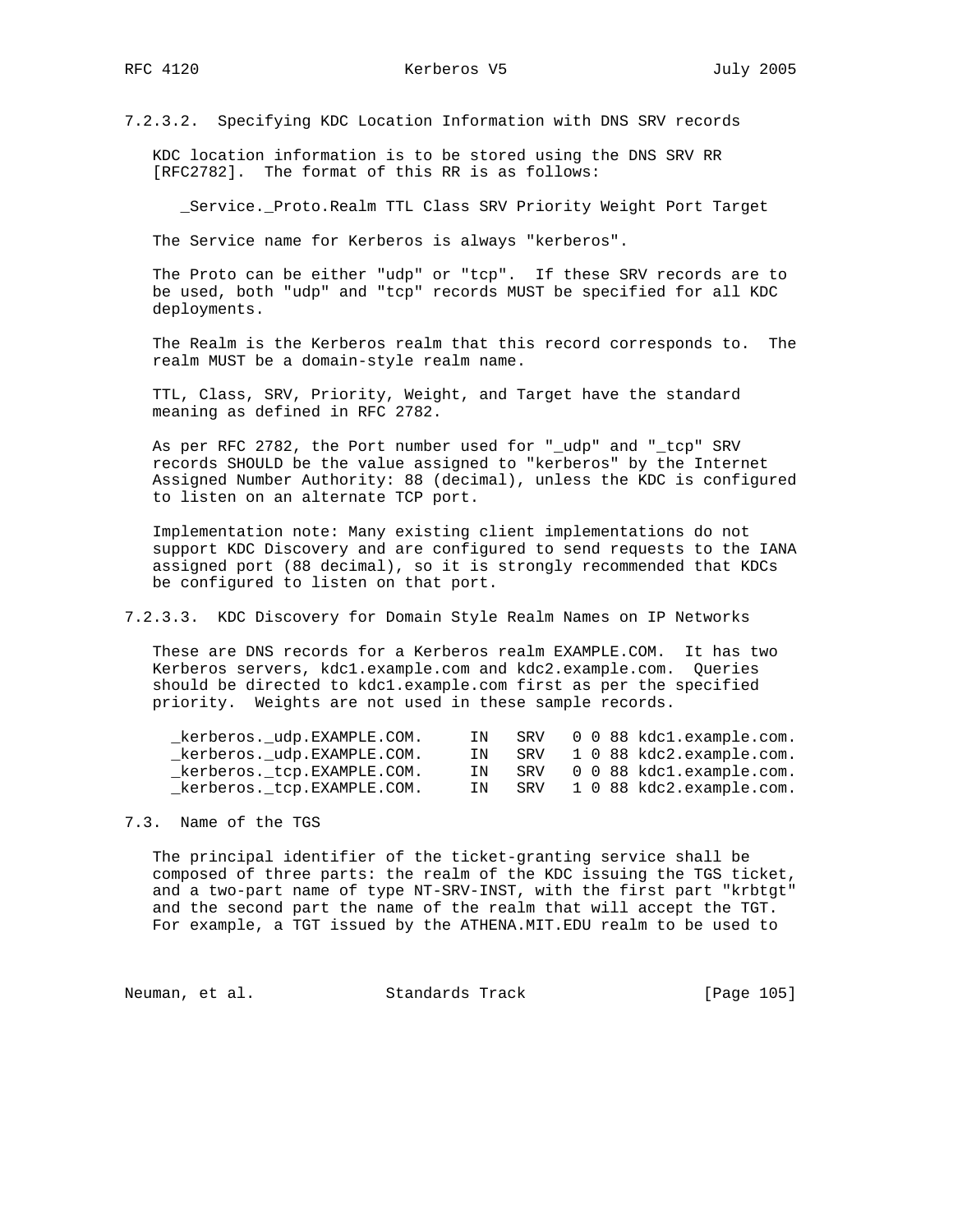get tickets from the ATHENA.MIT.EDU KDC has a principal identifier of

 "ATHENA.MIT.EDU" (realm), ("krbtgt", "ATHENA.MIT.EDU") (name). A TGT issued by the ATHENA.MIT.EDU realm to be used to get tickets from the MIT.EDU realm has a principal identifier of "ATHENA.MIT.EDU" (realm), ("krbtgt", "MIT.EDU") (name).

## 7.4. OID Arc for KerberosV5

 This OID MAY be used to identify Kerberos protocol messages encapsulated in other protocols. It also designates the OID arc for KerberosV5-related OIDs assigned by future IETF action. Implementation note: RFC 1510 had an incorrect value (5) for "dod" in its OID.

```
 id-krb5 OBJECT IDENTIFIER ::= {
       iso(1) identified-organization(3) dod(6) internet(1)
        security(5) kerberosV5(2)
 }
```
 Assignment of OIDs beneath the id-krb5 arc must be obtained by contacting the registrar for the id-krb5 arc, or its designee. At the time of the issuance of this RFC, such registrations can be obtained by contacting krb5-oid-registrar@mit.edu.

7.5. Protocol Constants and Associated Values

 The following tables list constants used in the protocol and define their meanings. In the "specification" section, ranges are specified that limit the values of constants for which values are defined here. This allows implementations to make assumptions about the maximum values that will be received for these constants. Implementations receiving values outside the range specified in the "specification" section MAY reject the request, but they MUST recover cleanly.

7.5.1. Key Usage Numbers

 The encryption and checksum specifications in [RFC3961] require as input a "key usage number", to alter the encryption key used in any specific message in order to make certain types of cryptographic attack more difficult. These are the key usage values assigned in this document:

> 1. AS-REQ PA-ENC-TIMESTAMP padata timestamp, encrypted with the client key (Section 5.2.7.2)

Neuman, et al. Standards Track [Page 106]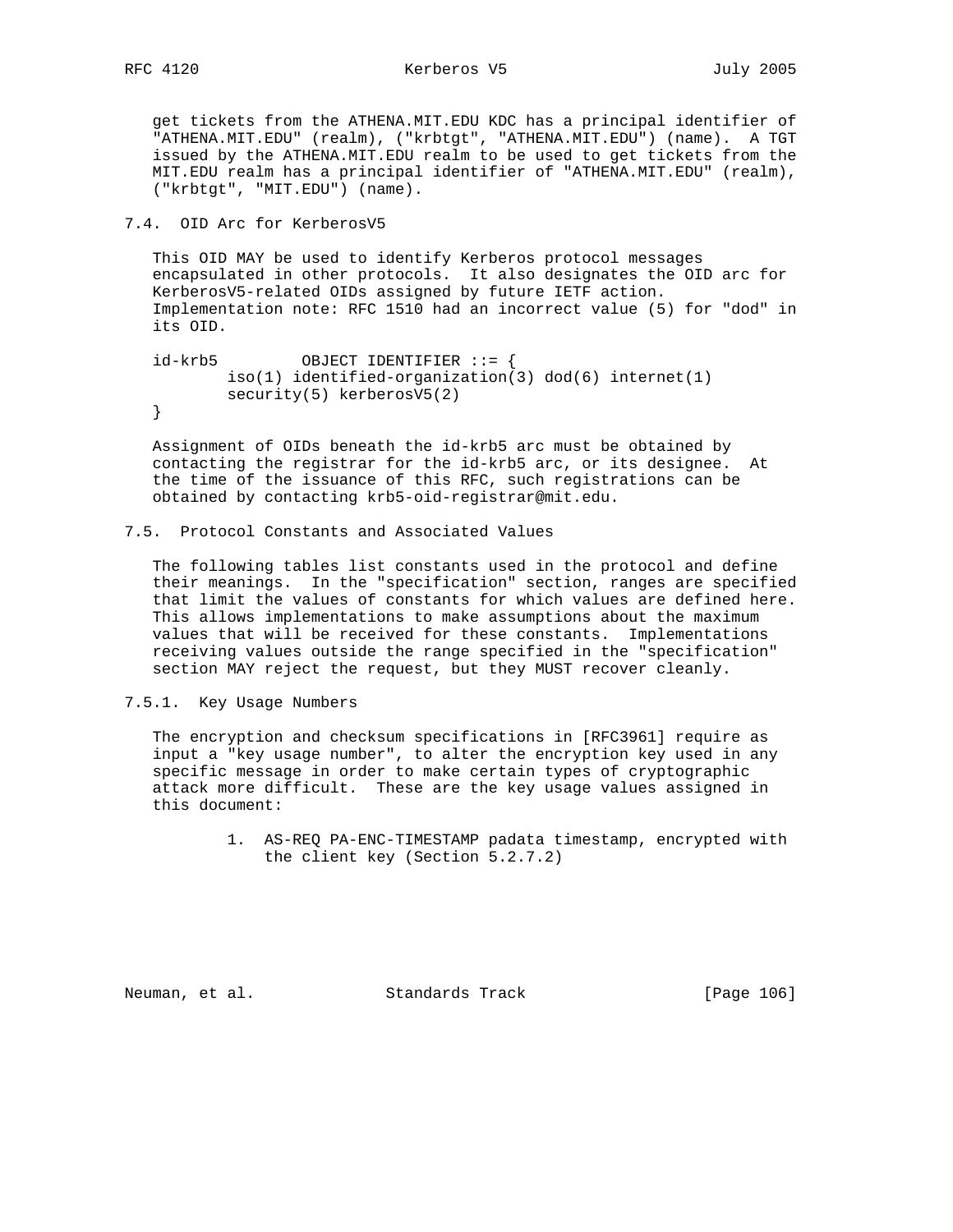- 2. AS-REP Ticket and TGS-REP Ticket (includes TGS session key or application session key), encrypted with the service key (Section 5.3)
- 3. AS-REP encrypted part (includes TGS session key or application session key), encrypted with the client key (Section 5.4.2)
- 4. TGS-REQ KDC-REQ-BODY AuthorizationData, encrypted with the TGS session key (Section 5.4.1)
- 5. TGS-REQ KDC-REQ-BODY AuthorizationData, encrypted with the TGS authenticator subkey (Section 5.4.1)
- 6. TGS-REQ PA-TGS-REQ padata AP-REQ Authenticator cksum, keyed with the TGS session key (Section 5.5.1)
- 7. TGS-REQ PA-TGS-REQ padata AP-REQ Authenticator (includes TGS authenticator subkey), encrypted with the TGS session key (Section 5.5.1)
- 8. TGS-REP encrypted part (includes application session key), encrypted with the TGS session key (Section 5.4.2)
- 9. TGS-REP encrypted part (includes application session key), encrypted with the TGS authenticator subkey (Section 5.4.2)
- 10. AP-REQ Authenticator cksum, keyed with the application session key (Section 5.5.1)
- 11. AP-REQ Authenticator (includes application authenticator subkey), encrypted with the application session key (Section 5.5.1)
- 12. AP-REP encrypted part (includes application session subkey), encrypted with the application session key (Section 5.5.2)
- 13. KRB-PRIV encrypted part, encrypted with a key chosen by the application (Section 5.7.1)
- 14. KRB-CRED encrypted part, encrypted with a key chosen by the application (Section 5.8.1)
- 15. KRB-SAFE cksum, keyed with a key chosen by the application (Section 5.6.1)
- 16-18. Reserved for future use in Kerberos and related protocols.
	- 19. AD-KDC-ISSUED checksum (ad-checksum in 5.2.6.4)
- 20-21. Reserved for future use in Kerberos and related protocols.
- 22-25. Reserved for use in the Kerberos Version 5 GSS-API mechanisms [RFC4121].
- 26-511. Reserved for future use in Kerberos and related protocols.
- 512-1023. Reserved for uses internal to a Kerberos implementation.
- 1024. Encryption for application use in protocols that do not specify key usage values

Neuman, et al. Standards Track [Page 107]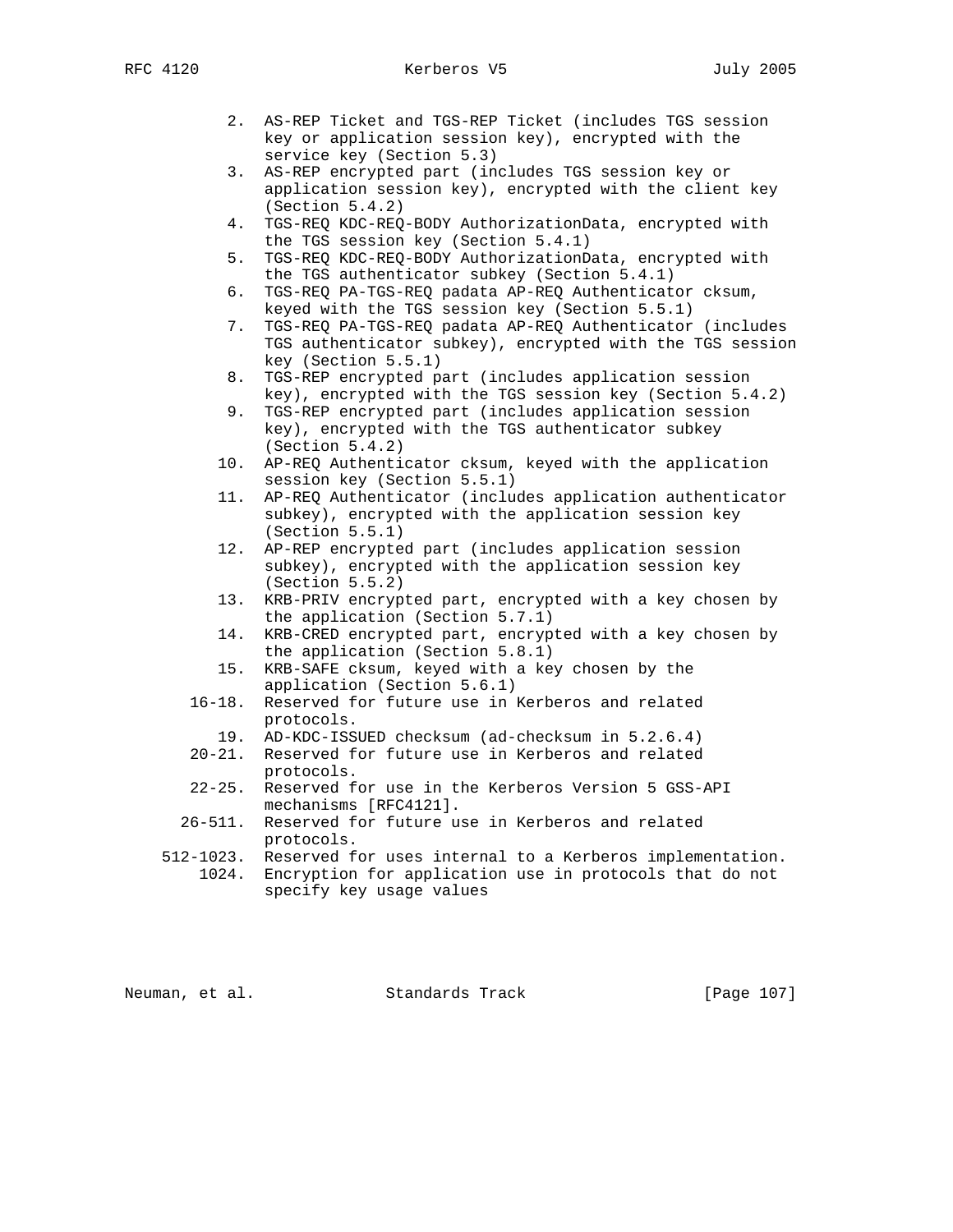# RFC 4120 Kerberos V5 July 2005

 1025. Checksums for application use in protocols that do not specify key usage values 1026-2047. Reserved for application use.

## 7.5.2. PreAuthentication Data Types

| Padata and Data Type       | Padata-type<br>Value | Comment                          |
|----------------------------|----------------------|----------------------------------|
| PA-TGS-REQ                 | 1                    |                                  |
| PA-ENC-TIMESTAMP           | 2                    |                                  |
| PA-PW-SALT                 | 3                    |                                  |
| [reserved]                 | 4                    |                                  |
| PA-ENC-UNIX-TIME           | 5                    | (deprecated)                     |
| PA-SANDIA-SECUREID         | 6                    |                                  |
| <b>PA-SESAME</b>           | 7                    |                                  |
| PA-OSF-DCE                 | 8                    |                                  |
| PA-CYBERSAFE-SECUREID      | 9                    |                                  |
| PA-AFS3-SALT               | 10                   |                                  |
| PA-ETYPE-INFO              | 11                   |                                  |
| PA-SAM-CHALLENGE           | 12                   | (sam/otp)                        |
| PA-SAM-RESPONSE            | 13                   | (sam/otp)                        |
| PA-PK-AS-REQ OLD           | 14                   | $(\text{pkinit})$                |
| PA-PK-AS-REP OLD           | 15                   | (pkinit)                         |
| PA-PK-AS-REO               | 16                   | $(\text{pkinit})$                |
| PA-PK-AS-REP               | 17                   | (pkinit)                         |
| PA-ETYPE-INFO2             | 19                   | (replaces pa-etype-info)         |
| PA-USE-SPECIFIED-KVNO      | 20                   |                                  |
| PA-SAM-REDIRECT            | 21                   | (sam/otp)                        |
| PA-GET-FROM-TYPED-DATA     | 22                   | (embedded in typed data)         |
| TD-PADATA                  | 22                   | (embeds padata)                  |
| PA-SAM-ETYPE-INFO          | 23                   | (sam/otp)                        |
| PA-ALT-PRINC               | 24                   | (crawdad@fnal.gov)               |
| PA-SAM-CHALLENGE2          | 30                   | (kenh@pobox.com)                 |
| PA-SAM-RESPONSE2           | 31                   | (kenh@pobox.com)                 |
| PA-EXTRA-TGT               | 41                   | Reserved extra TGT               |
| TD-PKINIT-CMS-CERTIFICATES | 101                  | CertificateSet from CMS          |
| TD-KRB-PRINCIPAL           | 102                  | PrincipalName                    |
| TD-KRB-REALM               | 103                  | Realm                            |
| TD-TRUSTED-CERTIFIERS      | 104                  | from PKINIT                      |
| TD-CERTIFICATE-INDEX       | 105                  | from PKINIT                      |
| TD-APP-DEFINED-ERROR       | 106                  | application specific             |
| TD-REQ-NONCE               | 107                  | INTEGER                          |
| TD-REQ-SEQ                 | 108                  | INTEGER                          |
| PA-PAC-REQUEST             | 128                  | (jbrezak@exchange.microsoft.com) |

Neuman, et al. Standards Track [Page 108]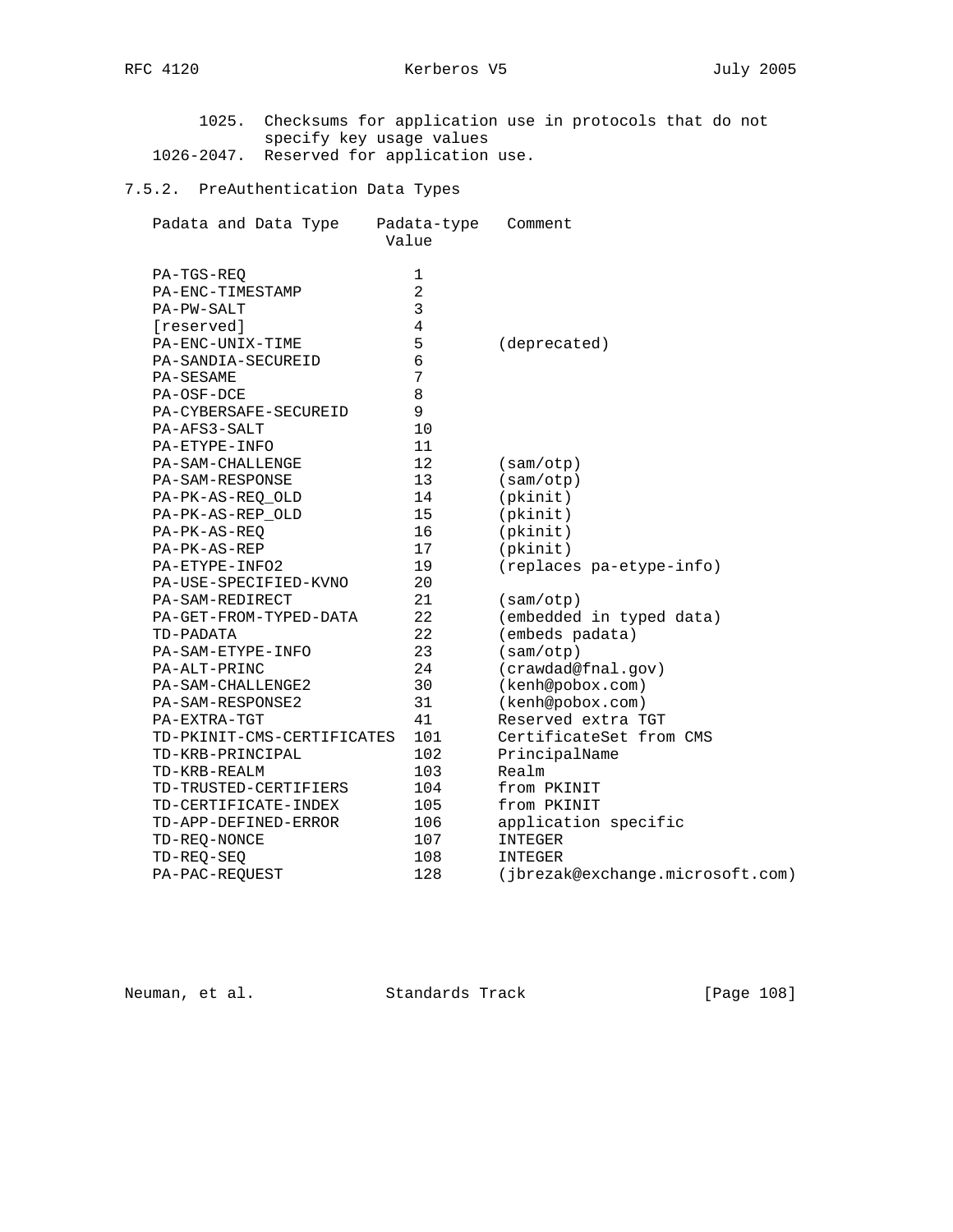7.5.3. Address Types

| Address Type    | Value |
|-----------------|-------|
| IPv4            | 2     |
| Directional     | 3     |
| ChaosNet        | 5     |
| XNS             | 6     |
| ISO             | 7     |
| DECNET Phase IV | 12    |
| AppleTalk DDP   | 16    |
| NetBios         | 20    |
| IPv6            | 2.4   |

## 7.5.4. Authorization Data Types

| Authorization Data Type           |          | Ad-type Value                    |
|-----------------------------------|----------|----------------------------------|
| AD-IF-RELEVANT                    |          |                                  |
| AD-INTENDED-FOR-SERVER            |          |                                  |
| AD-INTENDED-FOR-APPLICATION-CLASS | 3        |                                  |
| AD-KDC-ISSUED                     | 4        |                                  |
| $AD-AND-OR$                       | 5        |                                  |
| AD-MANDATORY-TICKET-EXTENSIONS    | 6        |                                  |
| AD-IN-TICKET-EXTENSIONS           | ∍        |                                  |
| AD-MANDATORY-FOR-KDC              | 8        |                                  |
| Reserved values                   | $9 - 63$ |                                  |
| OSF-DCE                           | 64       |                                  |
| SESAME                            | 65       |                                  |
| AD-OSF-DCE-PKI-CERTID             | 66       | (hemsath@us.ibm.com)             |
| AD-WIN2K-PAC                      | 128      | (jbrezak@exchange.microsoft.com) |
| AD-ETYPE-NEGOTIATION              | 129      | (lzhu@windows.microsoft.com)     |

# 7.5.5. Transited Encoding Types

| Transited Encoding Type | Tr-type Value |
|-------------------------|---------------|
| DOMAIN-X500-COMPRESS    |               |
| Reserved values         | All others    |

## 7.5.6. Protocol Version Number

| Label | Value Meaning or MIT Code                |
|-------|------------------------------------------|
| pvno  | Current Kerberos protocol version number |

| [Page 109]<br>Standards Track<br>Neuman, et al. |  |  |  |  |  |  |  |  |
|-------------------------------------------------|--|--|--|--|--|--|--|--|
|-------------------------------------------------|--|--|--|--|--|--|--|--|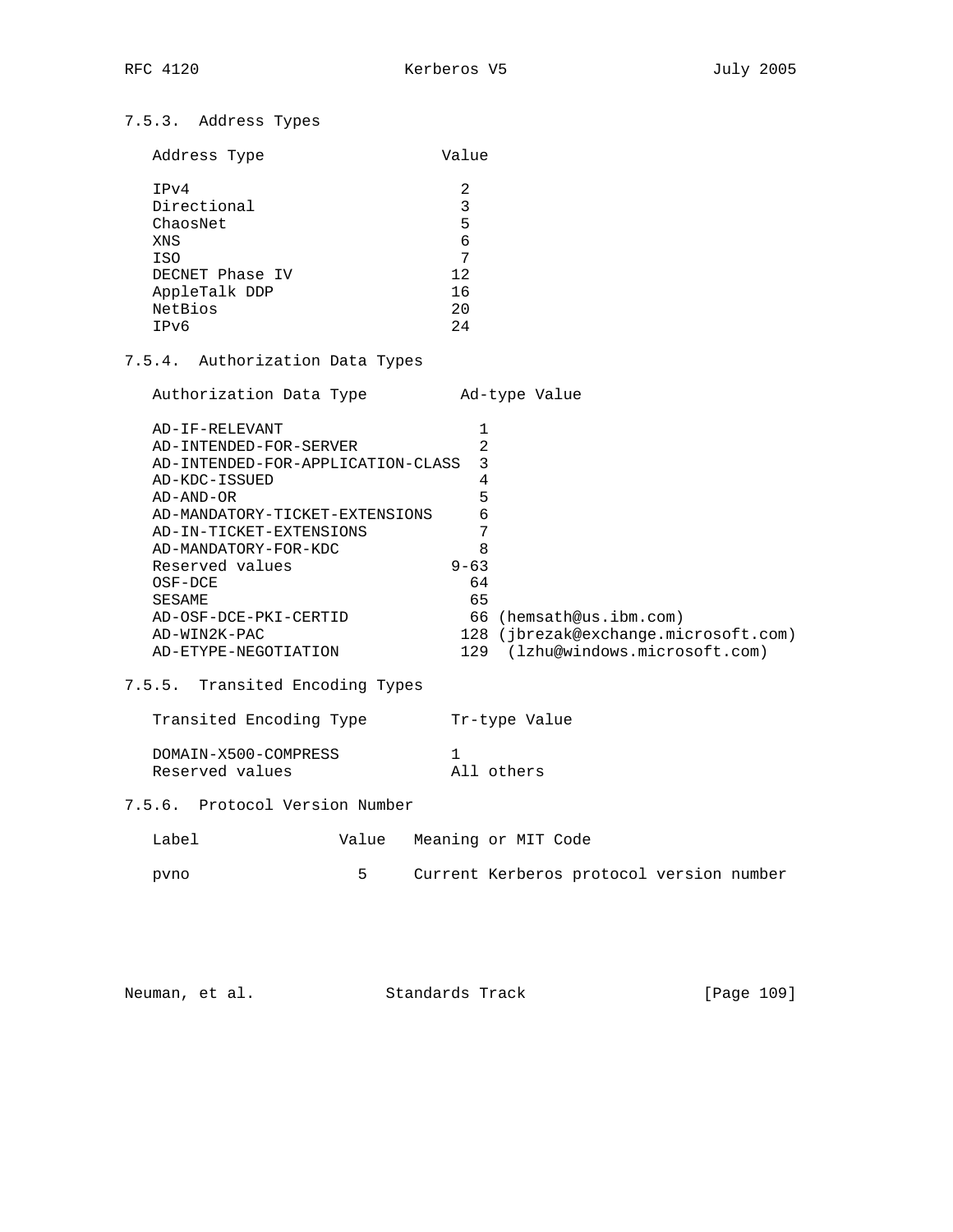RFC 4120 Kerberos V5 July 2005

|  |  |  | 7.5.7. Kerberos Message Types |  |  |
|--|--|--|-------------------------------|--|--|
|--|--|--|-------------------------------|--|--|

| Message Type Value Meaning                                                                                                                                              |                                                                           |                   |                                                                                                                                                                      |                                                                                                                                                                                                                                                                                                      |
|-------------------------------------------------------------------------------------------------------------------------------------------------------------------------|---------------------------------------------------------------------------|-------------------|----------------------------------------------------------------------------------------------------------------------------------------------------------------------|------------------------------------------------------------------------------------------------------------------------------------------------------------------------------------------------------------------------------------------------------------------------------------------------------|
| KRB_AS_REQ<br>KRB_AS_REP<br>KRB_TGS_REQ<br>KRB_TGS_REP<br>KRB_AP_REQ<br>KRB_AP_REP<br>KRB_RESERVED16<br>KRB RESERVED17<br>KRB_SAFE<br>KRB PRIV<br>KRB_CRED<br>KRB_ERROR | 10<br>11<br>$12 \,$<br>13<br>14<br>15<br>16<br>17<br>20<br>21<br>22<br>30 |                   | Response to KRB_AS_REQ request<br>Response to KRB_TGS_REQ request<br>Application request to server<br>Response to KRB_AP_REQ_MUTUAL<br>credentials<br>Error response | Request for initial authentication<br>Request for authentication based on TGT<br>Reserved for user-to-user krb_tgt_request<br>Reserved for user-to-user krb_tgt_reply<br>Safe (checksummed) application message<br>Private (encrypted) application message<br>Private (encrypted) message to forward |
| 7.5.8.<br>Name Types                                                                                                                                                    |                                                                           |                   |                                                                                                                                                                      |                                                                                                                                                                                                                                                                                                      |
| Name Type                                                                                                                                                               |                                                                           |                   | Value Meaning                                                                                                                                                        |                                                                                                                                                                                                                                                                                                      |
| KRB_NT_UNKNOWN<br>KRB_NT_PRINCIPAL                                                                                                                                      |                                                                           | 0<br>$\mathbf{1}$ | Name type not known<br>or for users                                                                                                                                  | Just the name of the principal as in DCE,                                                                                                                                                                                                                                                            |
| KRB_NT_SRV_INST<br>KRB_NT_SRV_HST                                                                                                                                       |                                                                           | 2<br>3            | (telnet, rcommands)                                                                                                                                                  | Service and other unique instance (krbtgt)<br>Service with host name as instance                                                                                                                                                                                                                     |
| KRB_NT_SRV_XHST<br>KRB_NT_UID<br>KRB_NT_X500_PRINCIPAL 6<br>KRB_NT_SMTP_NAME                                                                                            |                                                                           | 4<br>5<br>7       | Unique ID                                                                                                                                                            | Service with host as remaining components<br>Encoded X.509 Distinguished name [RFC2253]<br>Name in form of SMTP email name                                                                                                                                                                           |
| KRB_NT_ENTERPRISE                                                                                                                                                       |                                                                           | 10                | principal name                                                                                                                                                       | (e.g., user@example.com)<br>Enterprise name; may be mapped to                                                                                                                                                                                                                                        |
| 7.5.9. Error Codes                                                                                                                                                      |                                                                           |                   |                                                                                                                                                                      |                                                                                                                                                                                                                                                                                                      |
| Error Code                                                                                                                                                              |                                                                           |                   | Value                                                                                                                                                                | Meaning                                                                                                                                                                                                                                                                                              |
| KDC ERR NONE<br>KDC_ERR_NAME_EXP                                                                                                                                        |                                                                           |                   | 0<br>$\mathbf{1}$                                                                                                                                                    | No error<br>Client's entry in database<br>has expired                                                                                                                                                                                                                                                |
| KDC_ERR_SERVICE_EXP                                                                                                                                                     |                                                                           |                   | $\overline{2}$                                                                                                                                                       | Server's entry in database<br>has expired                                                                                                                                                                                                                                                            |
| KDC_ERR_BAD_PVNO                                                                                                                                                        |                                                                           |                   | 3                                                                                                                                                                    | Requested protocol version<br>number not supported                                                                                                                                                                                                                                                   |

Neuman, et al. Standards Track [Page 110]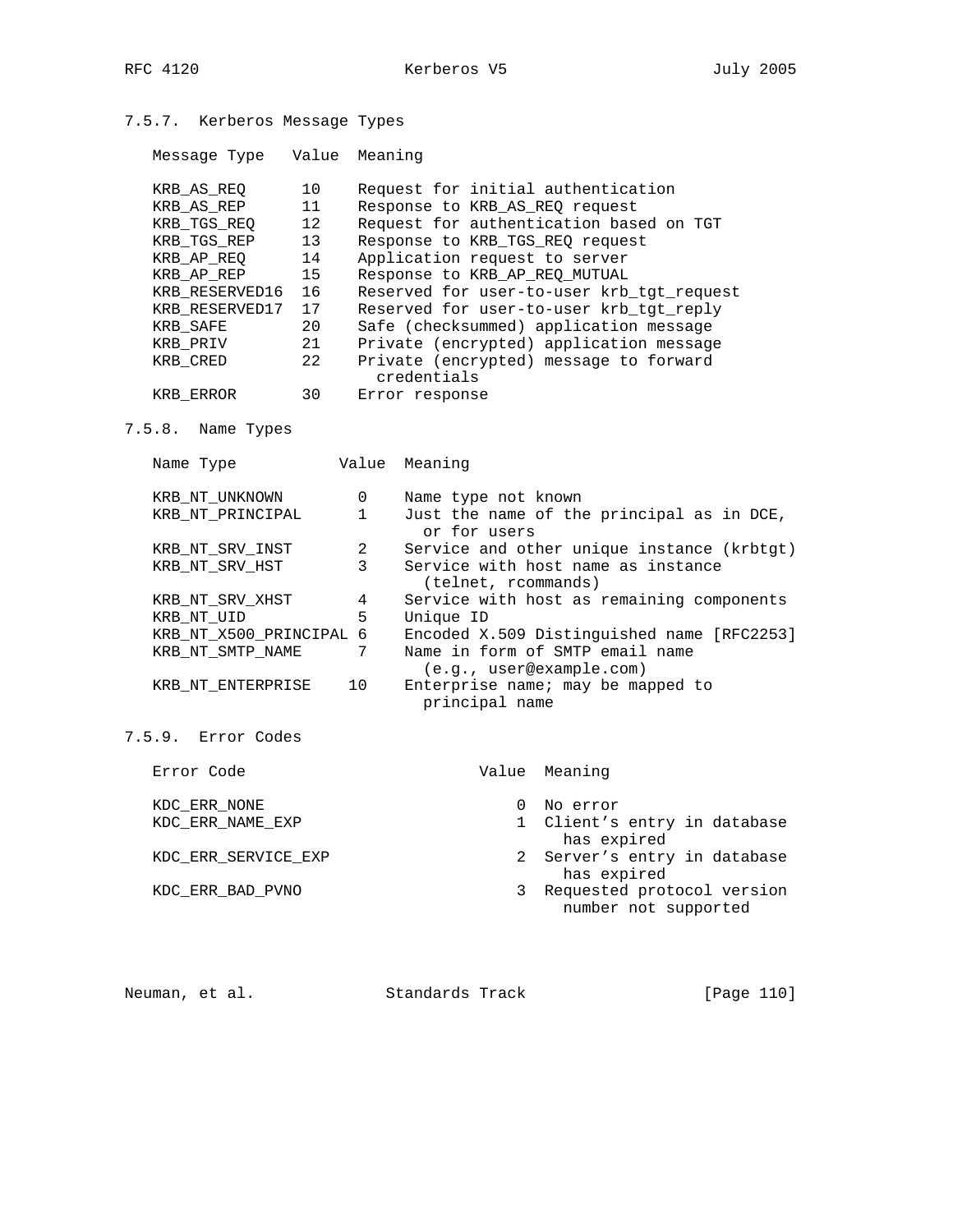KDC\_ERR\_C\_OLD\_MAST\_KVNO 4 Client's key encrypted in old master key KDC\_ERR\_S\_OLD\_MAST\_KVNO 5 Server's key encrypted in old master key KDC\_ERR\_C\_PRINCIPAL\_UNKNOWN 6 Client not found in Kerberos database KDC\_ERR\_S\_PRINCIPAL\_UNKNOWN 7 Server not found in Kerberos database KDC\_ERR\_PRINCIPAL\_NOT\_UNIQUE 8 Multiple principal entries in database KDC\_ERR\_NULL\_KEY 9 The client or server has a null key KDC\_ERR\_CANNOT\_POSTDATE 10 Ticket not eligible for postdating KDC\_ERR\_NEVER\_VALID 11 Requested starttime is later than end time KDC\_ERR\_POLICY 12 KDC policy rejects request KDC\_ERR\_BADOPTION 13 KDC cannot accommodate requested option KDC\_ERR\_ETYPE\_NOSUPP 14 KDC has no support for encryption type  $\overline{C}$  KDC\_ERR\_SUMTYPE\_NOSUPP 15 KDC has no support for checksum type KDC\_ERR\_PADATA\_TYPE\_NOSUPP 16 KDC has no support for padata type KDC\_ERR\_TRTYPE\_NOSUPP 17 KDC has no support for transited type that the contract of the contract of the contract of the contract of the contract of the contract of the contract of the contract of the contract of the contract of the contract of the contract of the contra KDC\_ERR\_CLIENT\_REVOKED 18 Clients credentials have been revoked KDC\_ERR\_SERVICE\_REVOKED 19 Credentials for server have been revoked KDC\_ERR\_TGT\_REVOKED 20 TGT has been revoked KDC\_ERR\_CLIENT\_NOTYET 21 Client not yet valid; try again later KDC\_ERR\_SERVICE\_NOTYET 22 Server not yet valid; try again later and the set of the set of the set of the set of the set of the set of the set of the set of the se<br>and the set of the set of the set of the set of the set of the set of the set of the set of the set of the set 23 Password has expired; change password to reset<br>24 Pre-authentication KDC\_ERR\_PREAUTH\_FAILED information was invalid KDC\_ERR\_PREAUTH\_REQUIRED 25 Additional pre authentication required KDC\_ERR\_SERVER\_NOMATCH 26 Requested server and ticket don't match KDC\_ERR\_MUST\_USE\_USER2USER 27 Server principal valid for user2user only KDC\_ERR\_PATH\_NOT\_ACCEPTED 28 KDC Policy rejects transited path

Neuman, et al. Standards Track [Page 111]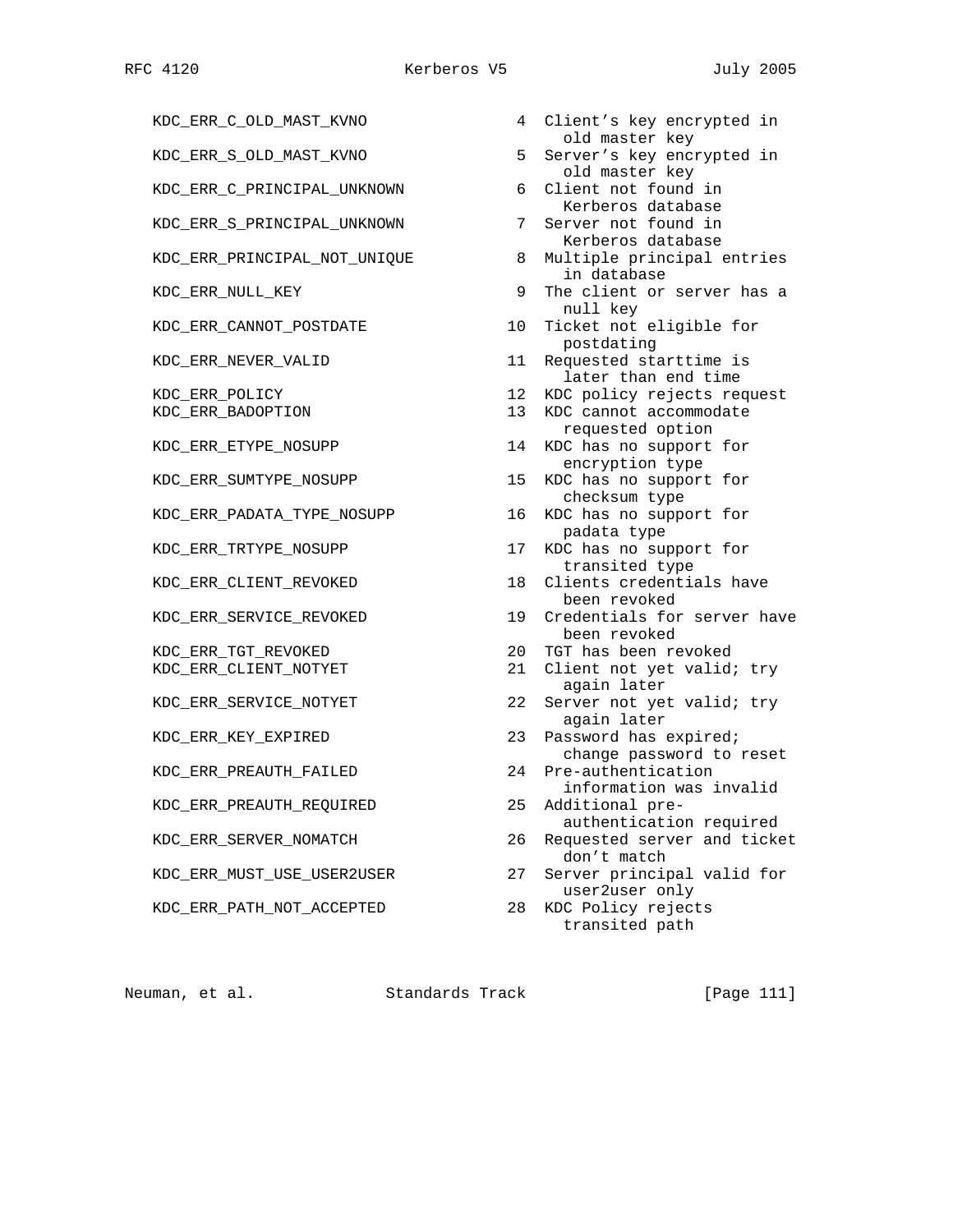KRB\_AP\_ERR\_TKT\_EXPIRED 32 Ticket expired

- 
- 
- 

 KDC\_ERROR\_CLIENT\_NOT\_TRUSTED 62 Reserved for PKINIT KDC\_ERROR\_KDC\_NOT\_TRUSTED 63 Reserved for PKINIT KDC\_ERROR\_INVALID\_SIG 64 Reserved for PKINIT KDC\_ERR\_KEY\_TOO\_WEAK 65 Reserved for PKINIT KDC\_ERR\_CERTIFICATE\_MISMATCH 66 Reserved for PKINIT KRB\_AP\_ERR\_NO\_TGT 67 No TGT available to

KRB\_AP\_ERR\_USER\_TO\_USER\_REQUIRED 69 Ticket must be for

 KDC\_ERR\_CANT\_VERIFY\_CERTIFICATE 70 Reserved for PKINIT KDC\_ERR\_INVALID\_CERTIFICATE 71 Reserved for PKINIT KDC\_ERR\_REVOKED\_CERTIFICATE 72 Reserved for PKINIT

 KDC\_ERR\_SVC\_UNAVAILABLE 29 A service is not available KRB\_AP\_ERR\_BAD\_INTEGRITY 31 Integrity check on decrypted field failed KRB\_AP\_ERR\_TKT\_NYV 33 Ticket not yet valid KRB\_AP\_ERR\_REPEAT 34 Request is a replay KRB\_AP\_ERR\_NOT\_US 35 The ticket isn't for us KRB\_AP\_ERR\_BADMATCH 36 Ticket and authenticator don't match KRB\_AP\_ERR\_SKEW 37 Clock skew too great KRB\_AP\_ERR\_BADADDR 38 Incorrect net address KRB\_AP\_ERR\_BADVERSION 39 Protocol version mismatch KRB\_AP\_ERR\_MSG\_TYPE 40 Invalid msg type KRB\_AP\_ERR\_MODIFIED 41 Message stream modified KRB\_AP\_ERR\_BADORDER 42 Message out of order KRB\_AP\_ERR\_BADKEYVER 44 Specified version of key is not available and  $\alpha$  available KRB\_AP\_ERR\_NOKEY 45 Service key not available KRB\_AP\_ERR\_MUT\_FAIL 46 Mutual authentication failed KRB\_AP\_ERR\_BADDIRECTION 47 Incorrect message direction KRB\_AP\_ERR\_METHOD 48 Alternative authentication method required KRB\_AP\_ERR\_BADSEQ 49 Incorrect sequence number in message KRB\_AP\_ERR\_INAPP\_CKSUM 50 Inappropriate type of checksum in message KRB\_AP\_PATH\_NOT\_ACCEPTED 51 Policy rejects transited<br>path path and the contract of the contract of the contract of the contract of the contract of the contract of the c KRB\_ERR\_RESPONSE\_TOO\_BIG 52 Response too big for UDP; retry with TCP KRB\_ERR\_GENERIC 60 Generic error (description in e-text) KRB\_ERR\_FIELD\_TOOLONG 61 Field is too long for this implementation validate USER-TO-USER KDC\_ERR\_WRONG\_REALM 68 Reserved for future use USER-TO-USER

Neuman, et al. Standards Track [Page 112]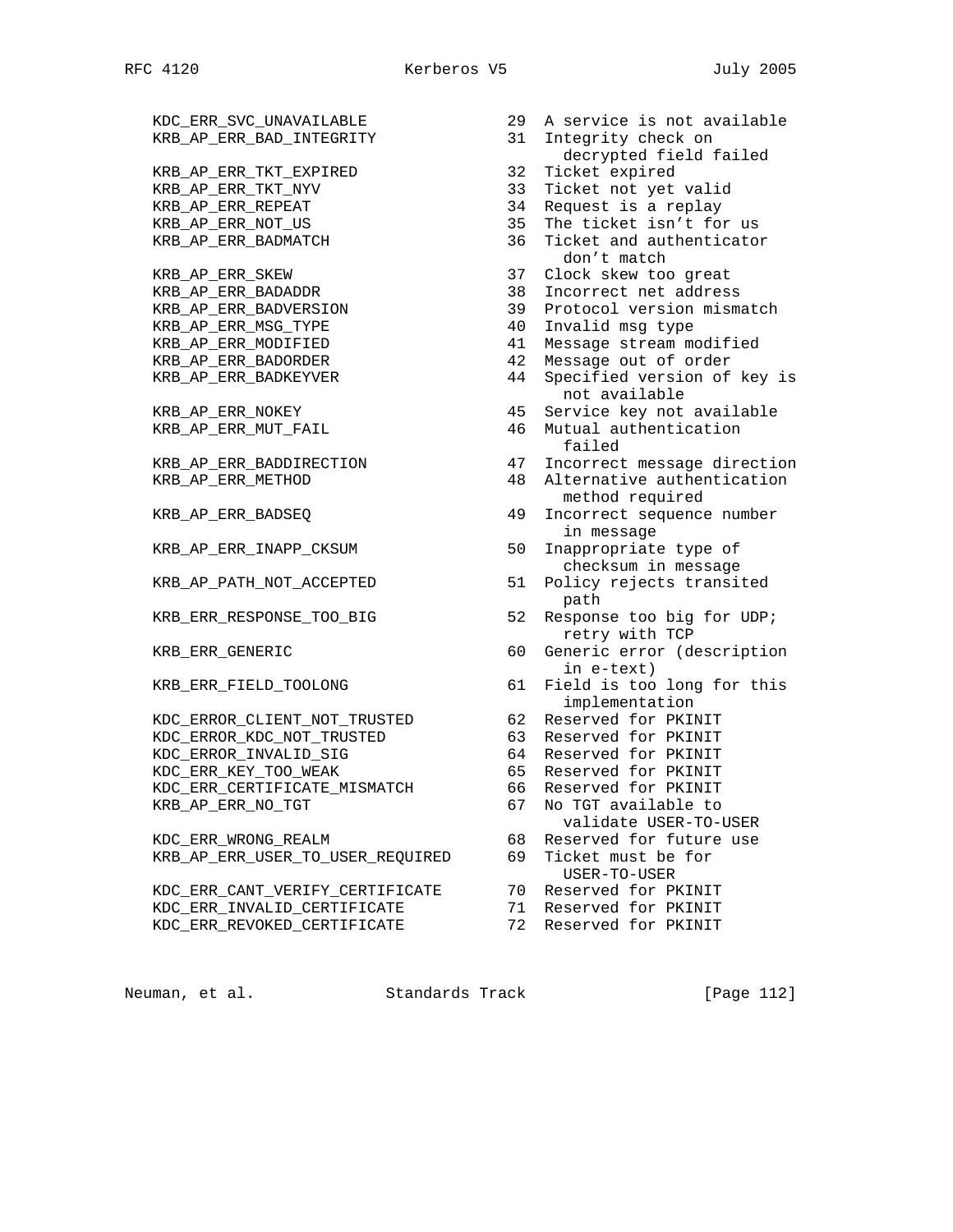| KDC_ERR_REVOCATION_STATUS_UNKNOWN 73 Reserved for PKINIT     |                        |  |
|--------------------------------------------------------------|------------------------|--|
| KDC ERR REVOCATION STATUS UNAVAILABLE 74 Reserved for PKINIT |                        |  |
| KDC ERR CLIENT NAME MISMATCH                                 | 75 Reserved for PKINIT |  |
| KDC ERR KDC NAME MISMATCH                                    | 76 Reserved for PKINIT |  |
|                                                              |                        |  |

### 8. Interoperability Requirements

 Version 5 of the Kerberos protocol supports a myriad of options. Among these are multiple encryption and checksum types; alternative encoding schemes for the transited field; optional mechanisms for pre-authentication; the handling of tickets with no addresses; options for mutual authentication; user-to-user authentication; support for proxies; the format of realm names; the handling of authorization data; and forwarding, postdating, and renewing tickets.

 In order to ensure the interoperability of realms, it is necessary to define a minimal configuration that must be supported by all implementations. This minimal configuration is subject to change as technology does. For example, if at some later date it is discovered that one of the required encryption or checksum algorithms is not secure, it will be replaced.

#### 8.1. Specification 2

 This section defines the second specification of these options. Implementations which are configured in this way can be said to support Kerberos Version 5 Specification 2 (5.2). Specification 1 (deprecated) may be found in RFC 1510.

#### Transport

 TCP/IP and UDP/IP transport MUST be supported by clients and KDCs claiming conformance to specification 2.

Encryption and Checksum Methods

 The following encryption and checksum mechanisms MUST be supported:

 Encryption: AES256-CTS-HMAC-SHA1-96 [RFC3962] Checksums: HMAC-SHA1-96-AES256 [RFC3962]

 Implementations SHOULD support other mechanisms as well, but the additional mechanisms may only be used when communicating with principals known to also support them. The following mechanisms from [RFC3961] and [RFC3962] SHOULD be supported:

Neuman, et al. Standards Track [Page 113]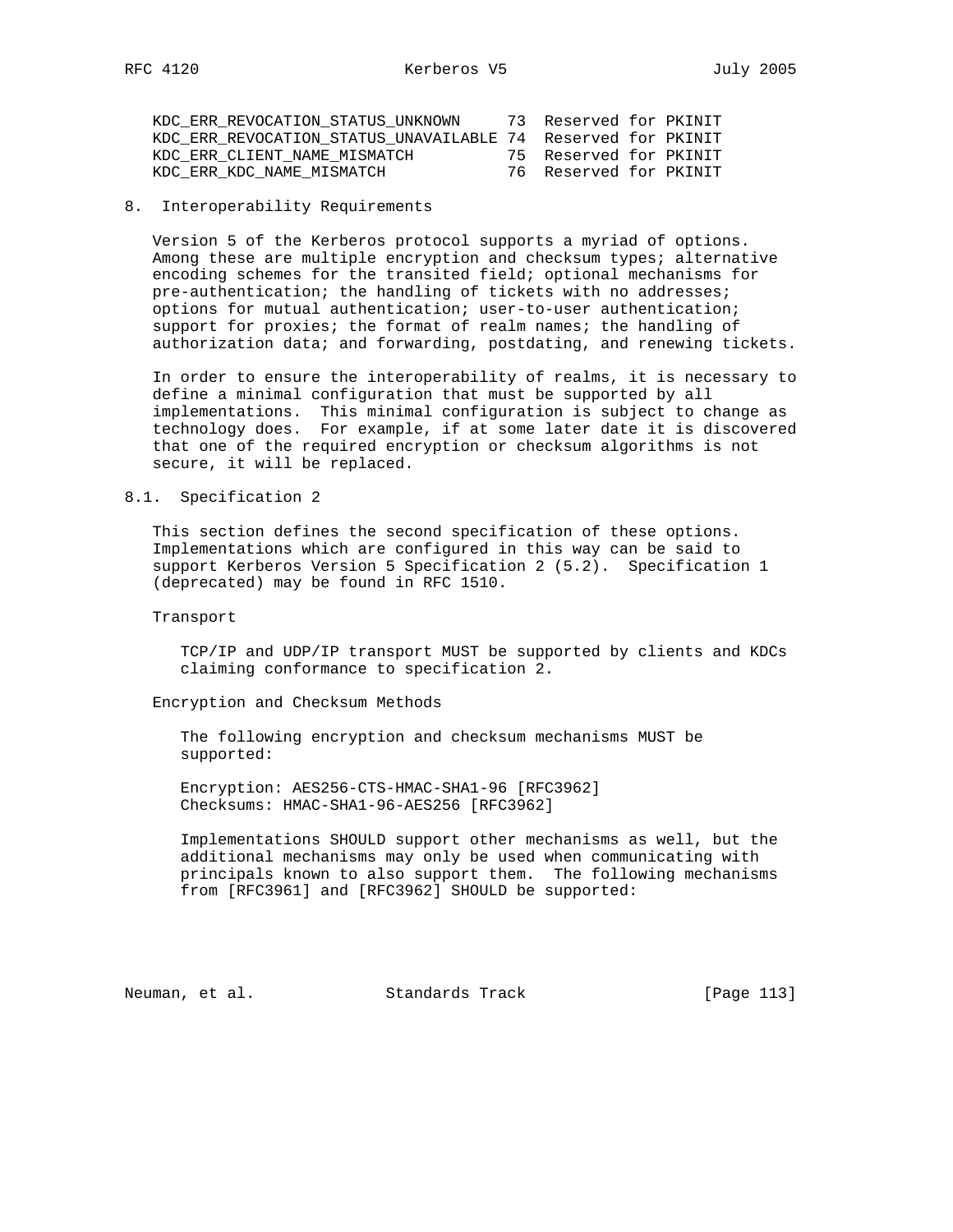Encryption: AES128-CTS-HMAC-SHA1-96, DES-CBC-MD5, DES3-CBC-SHA1-KD Checksums: DES-MD5, HMAC-SHA1-DES3-KD, HMAC-SHA1-96-AES128

 Implementations MAY support other mechanisms as well, but the additional mechanisms may only be used when communicating with principals known to support them also.

 Implementation note: Earlier implementations of Kerberos generate messages using the CRC-32 and RSA-MD5 checksum methods. For interoperability with these earlier releases, implementors MAY consider supporting these checksum methods but should carefully analyze the security implications to limit the situations within which these methods are accepted.

#### Realm Names

 All implementations MUST understand hierarchical realms in both the Internet Domain and the X.500 style. When a TGT for an unknown realm is requested, the KDC MUST be able to determine the names of the intermediate realms between the KDCs realm and the requested realm.

### Transited Field Encoding

 DOMAIN-X500-COMPRESS (described in Section 3.3.3.2) MUST be supported. Alternative encodings MAY be supported, but they may only be used when that encoding is supported by ALL intermediate realms.

#### Pre-authentication Methods

 The TGS-REQ method MUST be supported. It is not used on the initial request. The PA-ENC-TIMESTAMP method MUST be supported by clients, but whether it is enabled by default MAY be determined on a realm-by-realm basis. If the method is not used in the initial request and the error KDC\_ERR\_PREAUTH\_REQUIRED is returned specifying PA-ENC-TIMESTAMP as an acceptable method, the client SHOULD retry the initial request using the PA-ENC-TIMESTAMP pre authentication method. Servers need not support the PA-ENC- TIMESTAMP method, but if it is not supported the server SHOULD ignore the presence of PA-ENC-TIMESTAMP pre-authentication in a request.

 The ETYPE-INFO2 method MUST be supported; this method is used to communicate the set of supported encryption types, and corresponding salt and string to key parameters. The ETYPE-INFO method SHOULD be supported for interoperability with older implementation.

Neuman, et al. Standards Track [Page 114]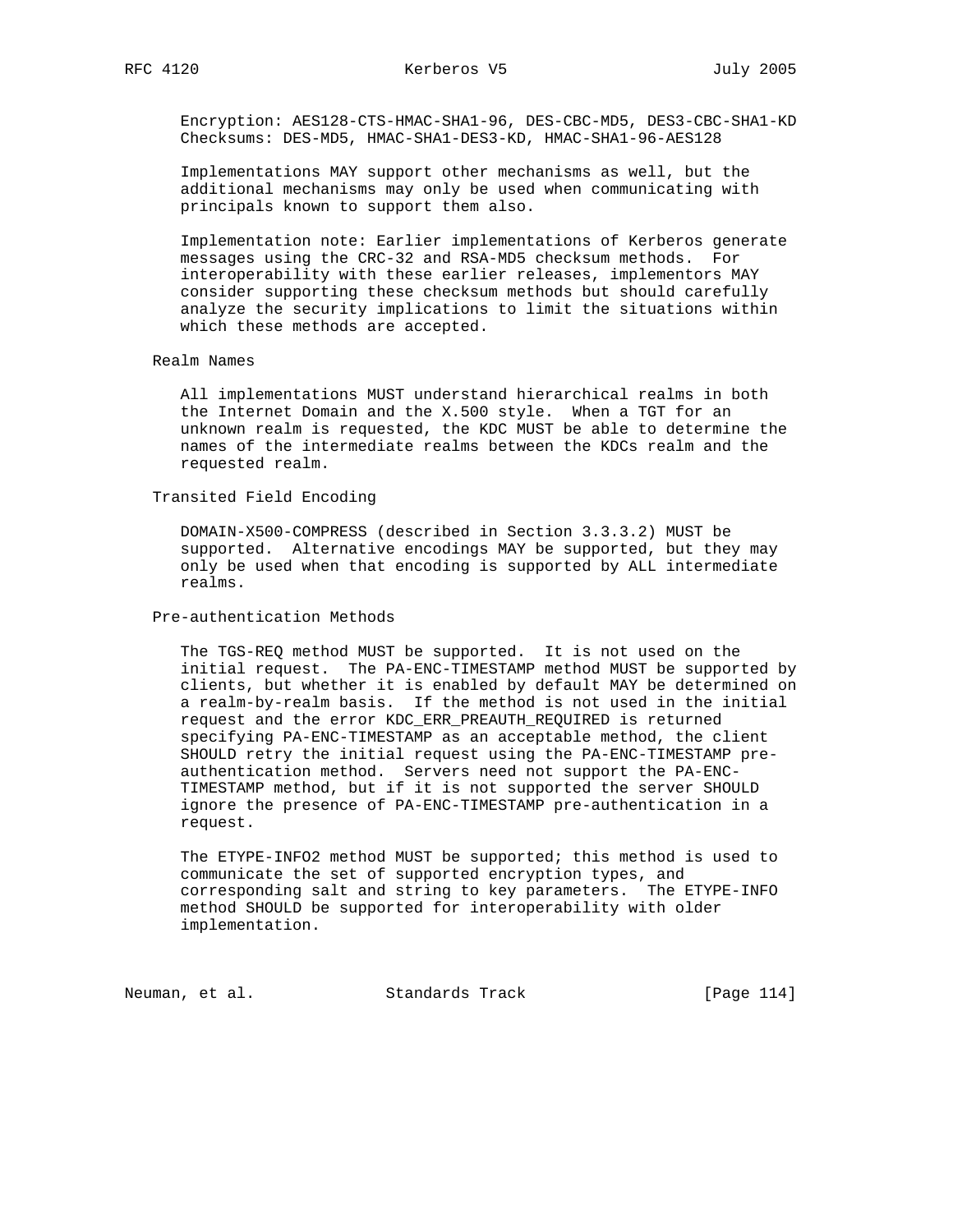## Mutual Authentication

 Mutual authentication (via the KRB\_AP\_REP message) MUST be supported.

Ticket Addresses and Flags

 All KDCs MUST pass through tickets that carry no addresses (i.e., if a TGT contains no addresses, the KDC will return derivative tickets). Implementations SHOULD default to requesting addressless tickets, as this significantly increases interoperability with network address translation. In some cases, realms or application servers MAY require that tickets have an address.

 Implementations SHOULD accept directional address type for the KRB\_SAFE and KRB\_PRIV message and SHOULD include directional addresses in these messages when other address types are not available.

 Proxies and forwarded tickets MUST be supported. Individual realms and application servers can set their own policy on when such tickets will be accepted.

 All implementations MUST recognize renewable and postdated tickets, but they need not actually implement them. If these options are not supported, the starttime and endtime in the ticket SHALL specify a ticket's entire useful life. When a postdated ticket is decoded by a server, all implementations SHALL make the presence of the postdated flag visible to the calling server.

User-to-User Authentication

 Support for user-to-user authentication (via the ENC-TKT-IN-SKEY KDC option) MUST be provided by implementations, but individual realms MAY decide as a matter of policy to reject such requests on a per-principal or realm-wide basis.

Authorization Data

 Implementations MUST pass all authorization data subfields from TGTs to any derivative tickets unless they are directed to suppress a subfield as part of the definition of that registered subfield type. (It is never incorrect to pass on a subfield, and no registered subfield types presently specify suppression at the KDC.)

Neuman, et al. Standards Track [Page 115]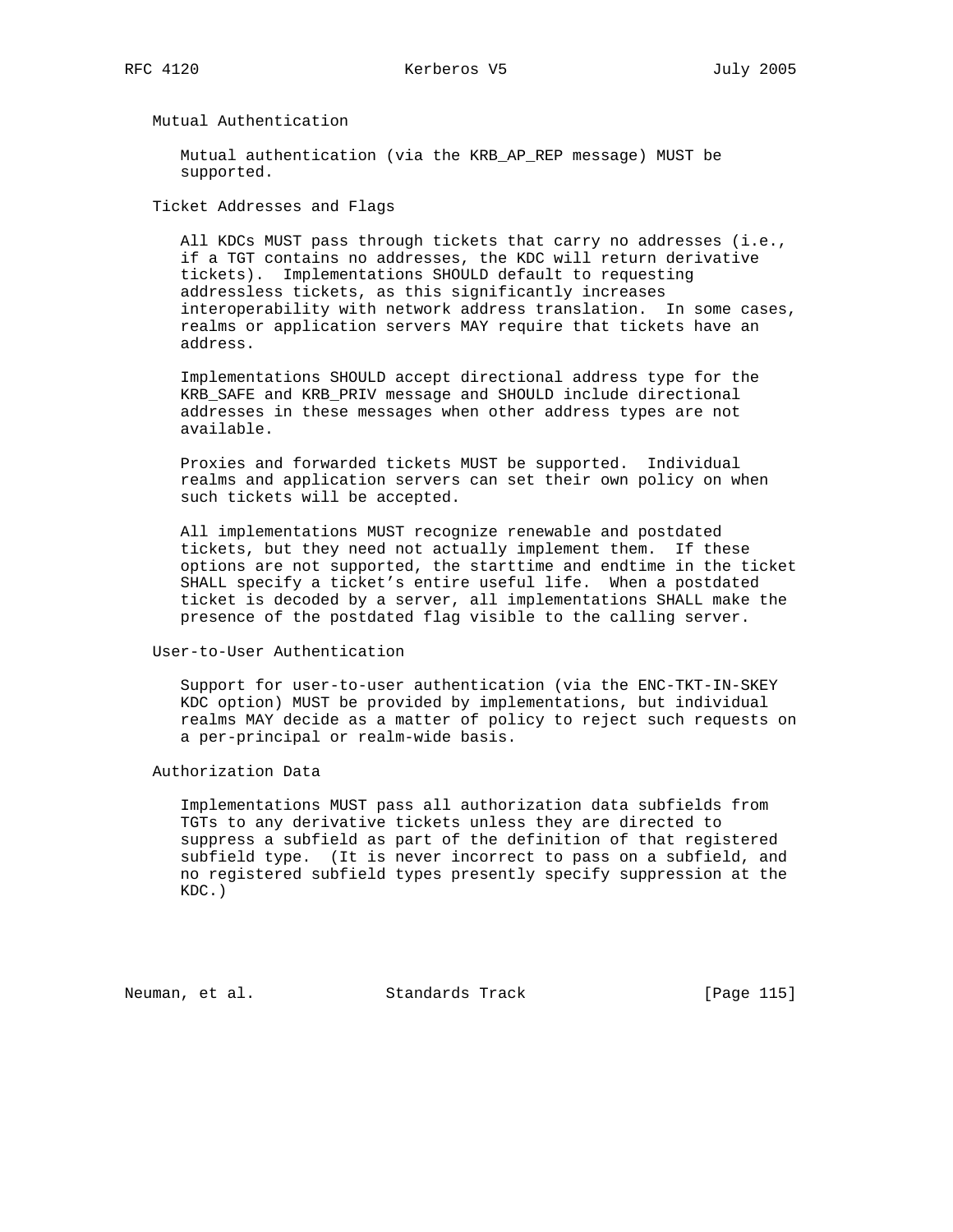Implementations MUST make the contents of any authorization data subfields available to the server when a ticket is used. Implementations are not required to allow clients to specify the contents of the authorization data fields.

### Constant Ranges

 All protocol constants are constrained to 32-bit (signed) values unless further constrained by the protocol definition. This limit is provided to allow implementations to make assumptions about the maximum values that will be received for these constants. Implementations receiving values outside this range MAY reject the request, but they MUST recover cleanly.

8.2. Recommended KDC Values

Following is a list of recommended values for a KDC configuration.

| Minimum lifetime           | 5 minutes |
|----------------------------|-----------|
| Maximum renewable lifetime | 1 week    |
| Maximum ticket lifetime    | 1 day     |
| Acceptable clock skew      | 5 minutes |
| Empty addresses            | Allowed   |
| Proxiable, etc.            | Allowed   |

9. IANA Considerations

 Section 7 of this document specifies protocol constants and other defined values required for the interoperability of multiple implementations. Until a subsequent RFC specifies otherwise, or the Kerberos working group is shut down, allocations of additional protocol constants and other defined values required for extensions to the Kerberos protocol will be administered by the Kerberos working group. Following the recommendations outlined in [RFC2434], guidance is provided to the IANA as follows:

 "reserved" realm name types in Section 6.1 and "other" realm types except those beginning with "X-" or "x-" will not be registered without IETF standards action, at which point guidelines for further assignment will be specified. Realm name types beginning with "X-" or "x-" are for private use.

 For host address types described in Section 7.1, negative values are for private use. Assignment of additional positive numbers is subject to review by the Kerberos working group or other expert review.

Neuman, et al. Standards Track [Page 116]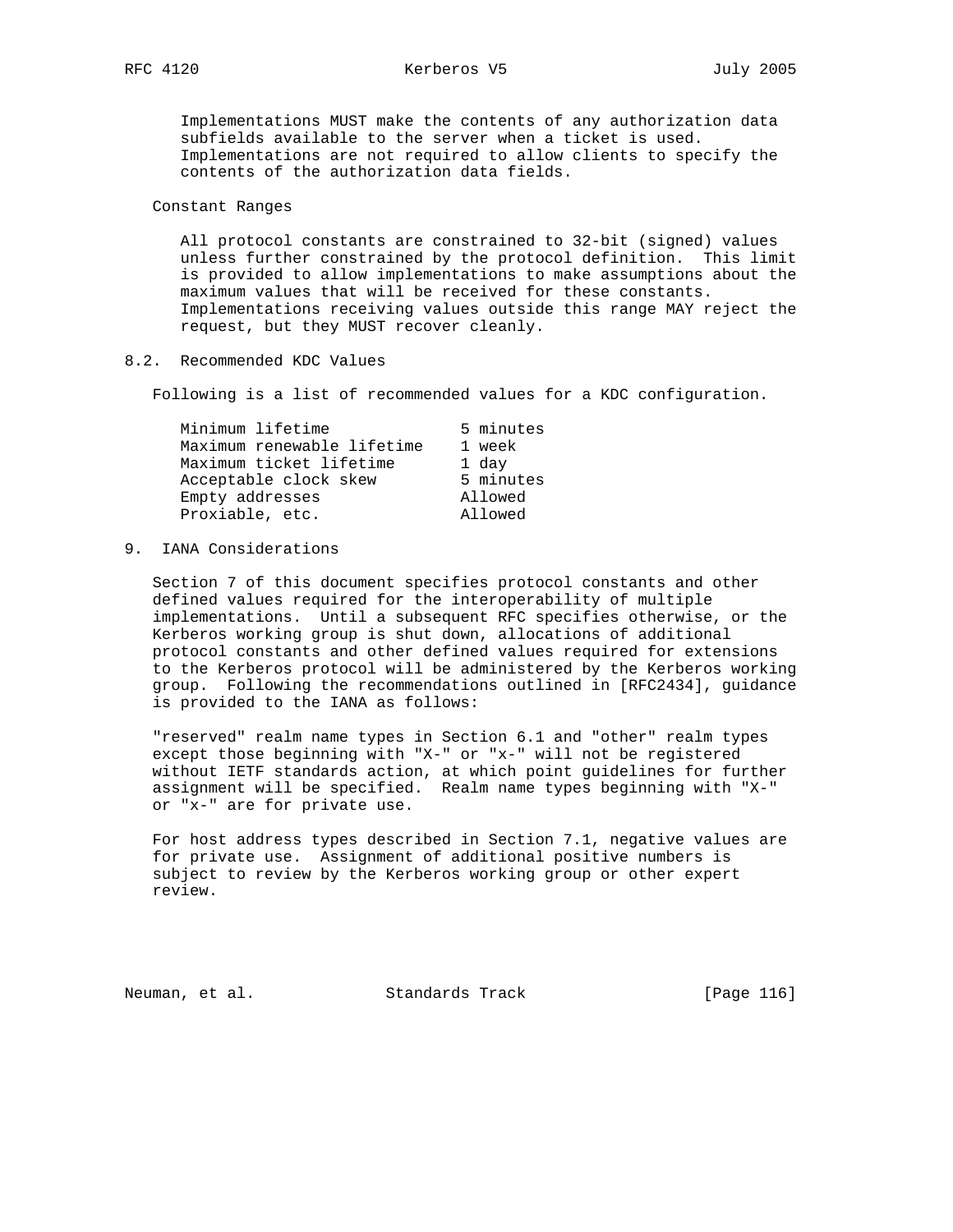Additional key usage numbers, as defined in Section 7.5.1, will be assigned subject to review by the Kerberos working group or other expert review.

 Additional preauthentication data type values, as defined in section 7.5.2, will be assigned subject to review by the Kerberos working group or other expert review.

 Additional authorization data types as defined in Section 7.5.4, will be assigned subject to review by the Kerberos working group or other expert review. Although it is anticipated that there may be significant demand for private use types, provision is intentionally not made for a private use portion of the namespace because conflicts between privately assigned values could have detrimental security implications.

 Additional transited encoding types, as defined in Section 7.5.5, present special concerns for interoperability with existing implementations. As such, such assignments will only be made by standards action, except that the Kerberos working group or another other working group with competent jurisdiction may make preliminary assignments for documents that are moving through the standards process.

 Additional Kerberos message types, as described in Section 7.5.7, will be assigned subject to review by the Kerberos working group or other expert review.

 Additional name types, as described in Section 7.5.8, will be assigned subject to review by the Kerberos working group or other expert review.

 Additional error codes described in Section 7.5.9 will be assigned subject to review by the Kerberos working group or other expert review.

10. Security Considerations

 As an authentication service, Kerberos provides a means of verifying the identity of principals on a network. By itself, Kerberos does not provide authorization. Applications should not accept the issuance of a service ticket by the Kerberos server as granting authority to use the service, since such applications may become vulnerable to the bypass of this authorization check in an environment where they inter-operate with other KDCs or where other options for application authentication are provided.

Neuman, et al. Standards Track [Page 117]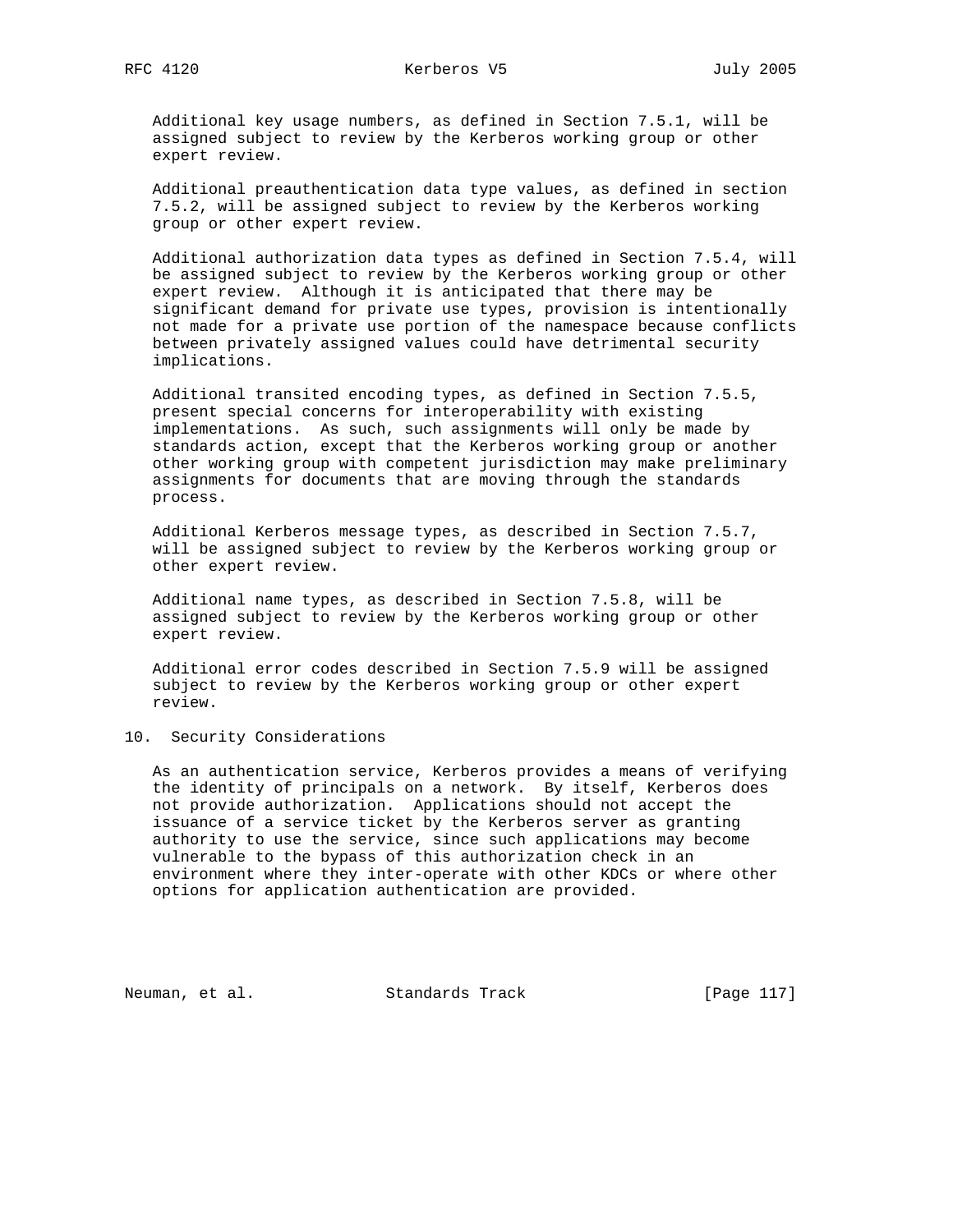Denial of service attacks are not solved with Kerberos. There are places in the protocols where an intruder can prevent an application from participating in the proper authentication steps. Because authentication is a required step for the use of many services, successful denial of service attacks on a Kerberos server might result in the denial of other network services that rely on Kerberos for authentication. Kerberos is vulnerable to many kinds of denial of service attacks: those on the network, which would prevent clients from contacting the KDC; those on the domain name system, which could prevent a client from finding the IP address of the Kerberos server; and those by overloading the Kerberos KDC itself with repeated requests.

 Interoperability conflicts caused by incompatible character-set usage (see 5.2.1) can result in denial of service for clients that utilize character-sets in Kerberos strings other than those stored in the KDC database.

 Authentication servers maintain a database of principals (i.e., users and servers) and their secret keys. The security of the authentication server machines is critical. The breach of security of an authentication server will compromise the security of all servers that rely upon the compromised KDC, and will compromise the authentication of any principals registered in the realm of the compromised KDC.

 Principals must keep their secret keys secret. If an intruder somehow steals a principal's key, it will be able to masquerade as that principal or impersonate any server to the legitimate principal.

 Password-guessing attacks are not solved by Kerberos. If a user chooses a poor password, it is possible for an attacker to successfully mount an off-line dictionary attack by repeatedly attempting to decrypt, with successive entries from a dictionary, messages obtained that are encrypted under a key derived from the user's password.

 Unless pre-authentication options are required by the policy of a realm, the KDC will not know whether a request for authentication succeeds. An attacker can request a reply with credentials for any principal. These credentials will likely not be of much use to the attacker unless it knows the client's secret key, but the availability of the response encrypted in the client's secret key provides the attacker with ciphertext that may be used to mount brute force or dictionary attacks to decrypt the credentials, by guessing the user's password. For this reason it is strongly encouraged that Kerberos realms require the use of pre-authentication. Even with

Neuman, et al. Standards Track [Page 118]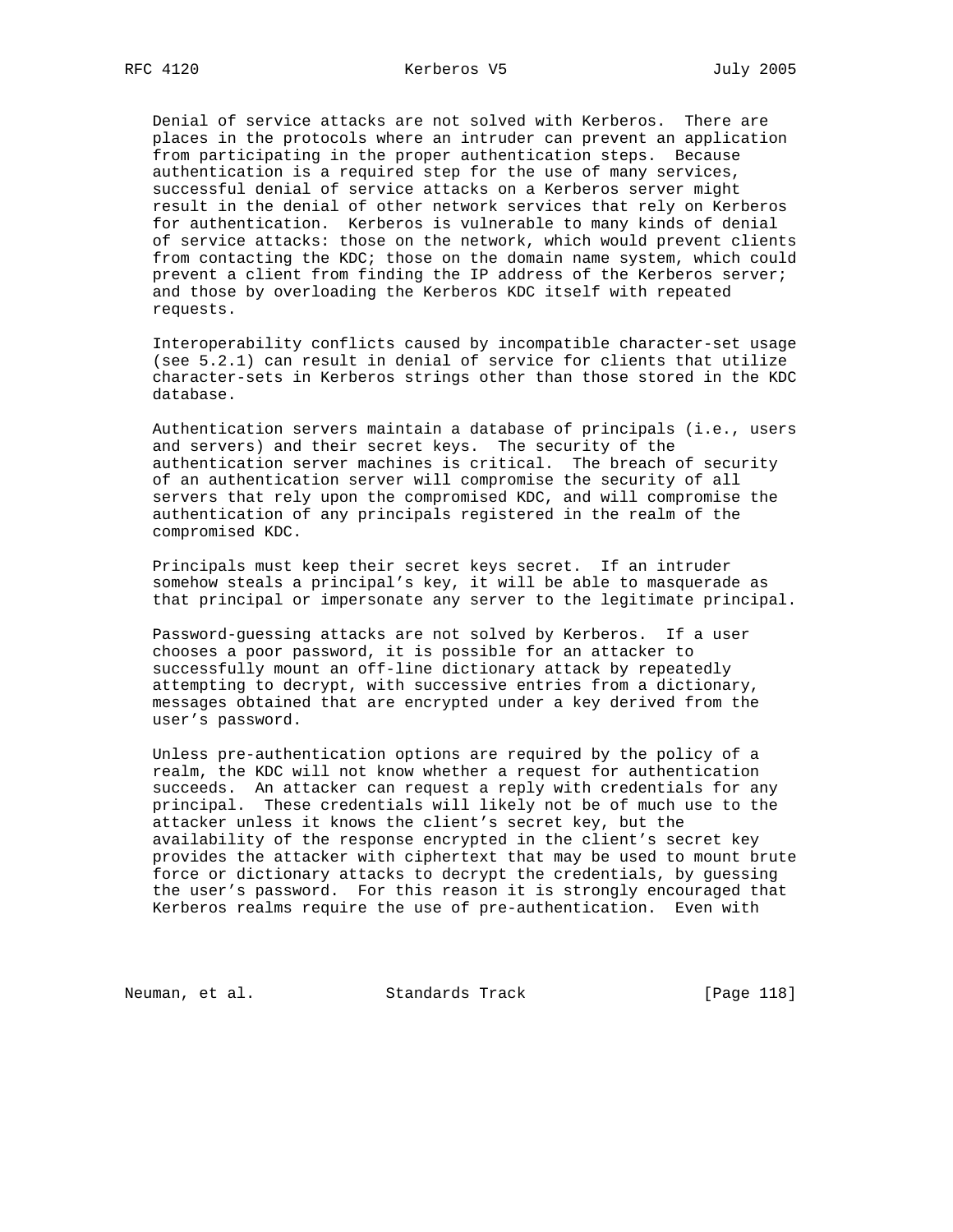pre-authentication, attackers may try brute force or dictionary attacks against credentials that are observed by eavesdropping on the network.

 Because a client can request a ticket for any server principal and can attempt a brute force or dictionary attack against the server principal's key using that ticket, it is strongly encouraged that keys be randomly generated (rather than generated from passwords) for any principals that are usable as the target principal for a KRB\_TGS\_REQ or KRB\_AS\_REQ messages. [RFC4086]

 Although the DES-CBC-MD5 encryption method and DES-MD5 checksum methods are listed as SHOULD be implemented for backward compatibility, the single DES encryption algorithm on which these are based is weak, and stronger algorithms should be used whenever possible.

 Each host on the network must have a clock that is loosely synchronized to the time of the other hosts; this synchronization is used to reduce the bookkeeping needs of application servers when they do replay detection. The degree of "looseness" can be configured on a per-server basis, but it is typically on the order of 5 minutes. If the clocks are synchronized over the network, the clock synchronization protocol MUST itself be secured from network attackers.

 Principal identifiers must not recycled on a short-term basis. A typical mode of access control will use access control lists (ACLs) to grant permissions to particular principals. If a stale ACL entry remains for a deleted principal and the principal identifier is reused, the new principal will inherit rights specified in the stale ACL entry. By not reusing principal identifiers, the danger of inadvertent access is removed.

 Proper decryption of an KRB\_AS\_REP message from the KDC is not sufficient for the host to verify the identity of the user; the user and an attacker could cooperate to generate a KRB\_AS\_REP format message that decrypts properly but is not from the proper KDC. To authenticate a user logging on to a local system, the credentials obtained in the AS exchange may first be used in a TGS exchange to obtain credentials for a local server. Those credentials must then be verified by a local server through successful completion of the Client/Server exchange.

 Many RFC 1510-compliant implementations ignore unknown authorization data elements. Depending on these implementations to honor authorization data restrictions may create a security weakness.

Neuman, et al. Standards Track [Page 119]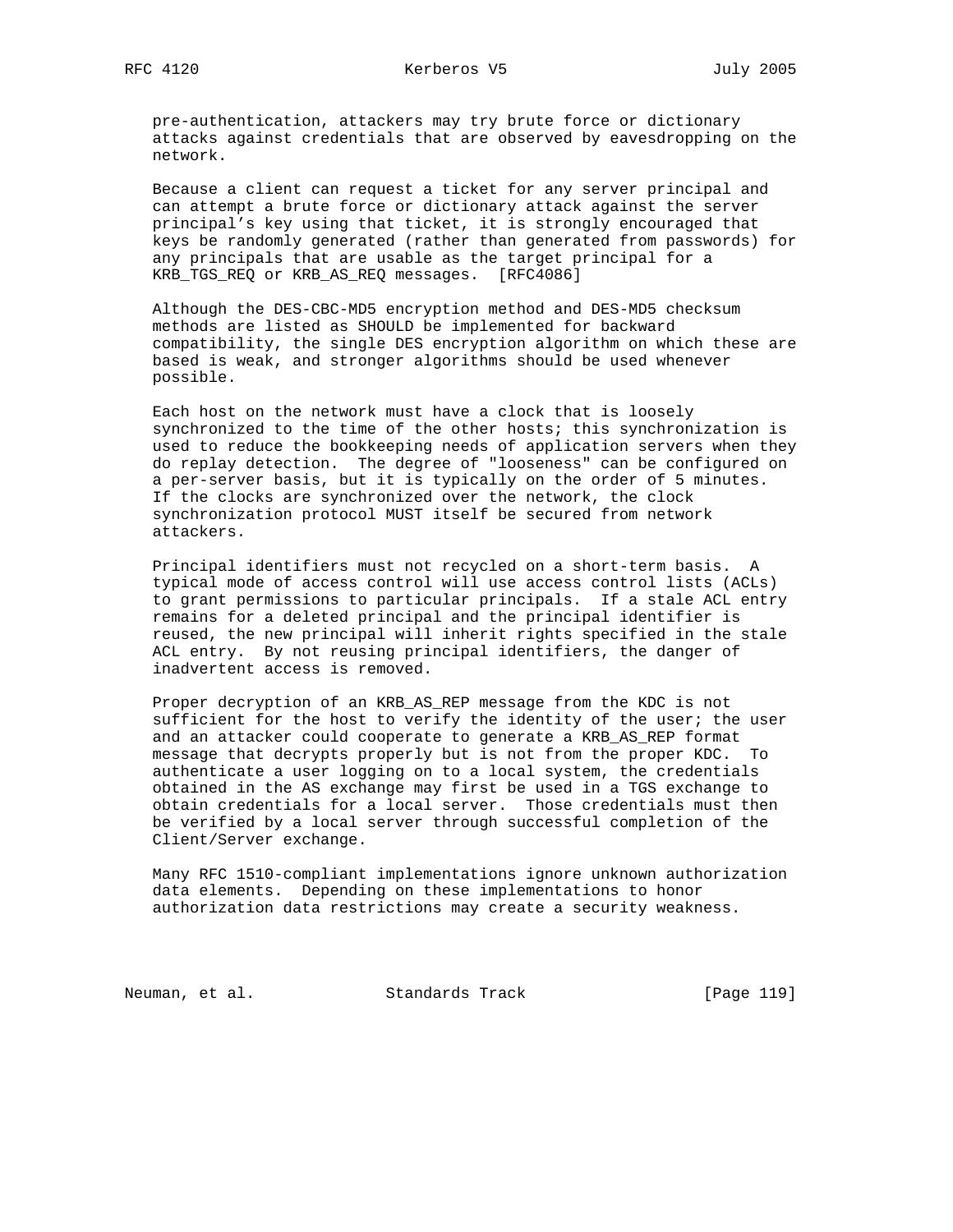Kerberos credentials contain clear-text information identifying the principals to which they apply. If privacy of this information is needed, this exchange should itself be encapsulated in a protocol providing for confidentiality on the exchange of these credentials.

 Applications must take care to protect communications subsequent to authentication, either by using the KRB\_PRIV or KRB\_SAFE messages as appropriate, or by applying their own confidentiality or integrity mechanisms on such communications. Completion of the KRB\_AP\_REQ and KRB\_AP\_REP exchange without subsequent use of confidentiality and integrity mechanisms provides only for authentication of the parties to the communication and not confidentiality and integrity of the subsequent communication. Applications applying confidentiality and integrity protection mechanisms other than KRB\_PRIV and KRB\_SAFE must make sure that the authentication step is appropriately linked with the protected communication channel that is established by the application.

 Unless the application server provides its own suitable means to protect against replay (for example, a challenge-response sequence initiated by the server after authentication, or use of a server generated encryption subkey), the server must utilize a replay cache to remember any authenticator presented within the allowable clock skew. All services sharing a key need to use the same replay cache. If separate replay caches are used, then an authenticator used with one such service could later be replayed to a different service with the same service principal.

 If a server loses track of authenticators presented within the allowable clock skew, it must reject all requests until the clock skew interval has passed, providing assurance that any lost or replayed authenticators will fall outside the allowable clock skew and can no longer be successfully replayed.

 Implementations of Kerberos should not use untrusted directory servers to determine the realm of a host. To allow this would allow the compromise of the directory server to enable an attacker to direct the client to accept authentication with the wrong principal (i.e., one with a similar name, but in a realm with which the legitimate host was not registered).

 Implementations of Kerberos must not use DNS to map one name to another (canonicalize) in order to determine the host part of the principal name with which one is to communicate. To allow this canonicalization would allow a compromise of the DNS to result in a client obtaining credentials and correctly authenticating to the

Neuman, et al. Standards Track [Page 120]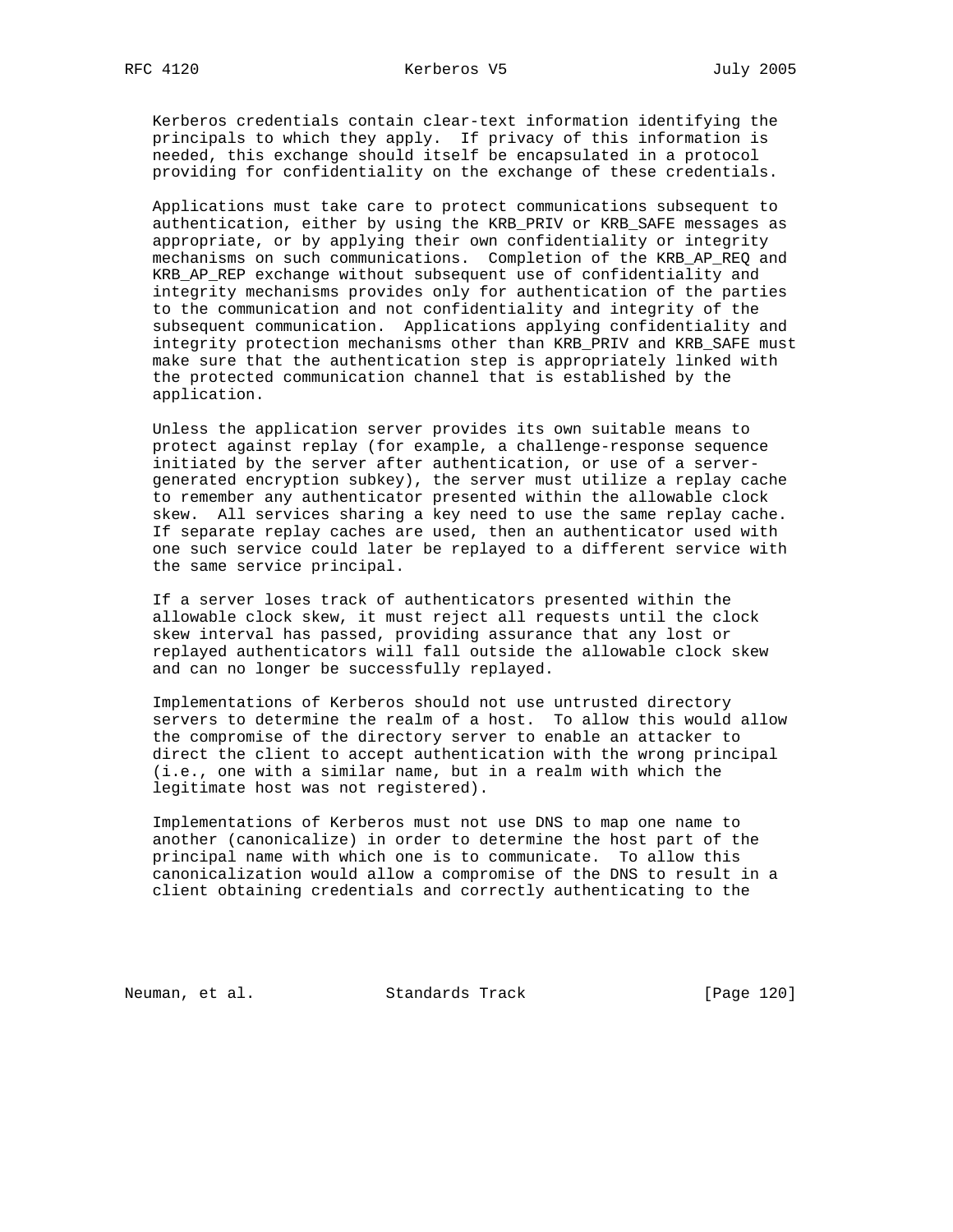wrong principal. Though the client will know who it is communicating with, it will not be the principal with which it intended to communicate.

 If the Kerberos server returns a TGT for a realm 'closer' than the desired realm, the client may use local policy configuration to verify that the authentication path used is an acceptable one. Alternatively, a client may choose its own authentication path rather than rely on the Kerberos server to select one. In either case, any policy or configuration information used to choose or validate authentication paths, whether by the Kerberos server or client, must be obtained from a trusted source.

 The Kerberos protocol in its basic form does not provide perfect forward secrecy for communications. If traffic has been recorded by an eavesdropper, then messages encrypted using the KRB\_PRIV message, or messages encrypted using application-specific encryption under keys exchanged using Kerberos can be decrypted if the user's, application server's, or KDC's key is subsequently discovered. This is because the session key used to encrypt such messages, when transmitted over the network, is encrypted in the key of the application server. It is also encrypted under the session key from the user's TGT when it is returned to the user in the KRB\_TGS\_REP message. The session key from the TGT is sent to the user in the KRB\_AS\_REP message encrypted in the user's secret key and embedded in the TGT, which was encrypted in the key of the KDC. Applications requiring perfect forward secrecy must exchange keys through mechanisms that provide such assurance, but may use Kerberos for authentication of the encrypted channel established through such other means.

#### 11. Acknowledgements

 This document is a revision to RFC 1510 which was co-authored with John Kohl. The specification of the Kerberos protocol described in this document is the result of many years of effort. Over this period, many individuals have contributed to the definition of the protocol and to the writing of the specification. Unfortunately, it is not possible to list all contributors as authors of this document, though there are many not listed who are authors in spirit, including those who contributed text for parts of some sections, who contributed to the design of parts of the protocol, and who contributed significantly to the discussion of the protocol in the IETF common authentication technology (CAT) and Kerberos working groups.

Neuman, et al. Standards Track [Page 121]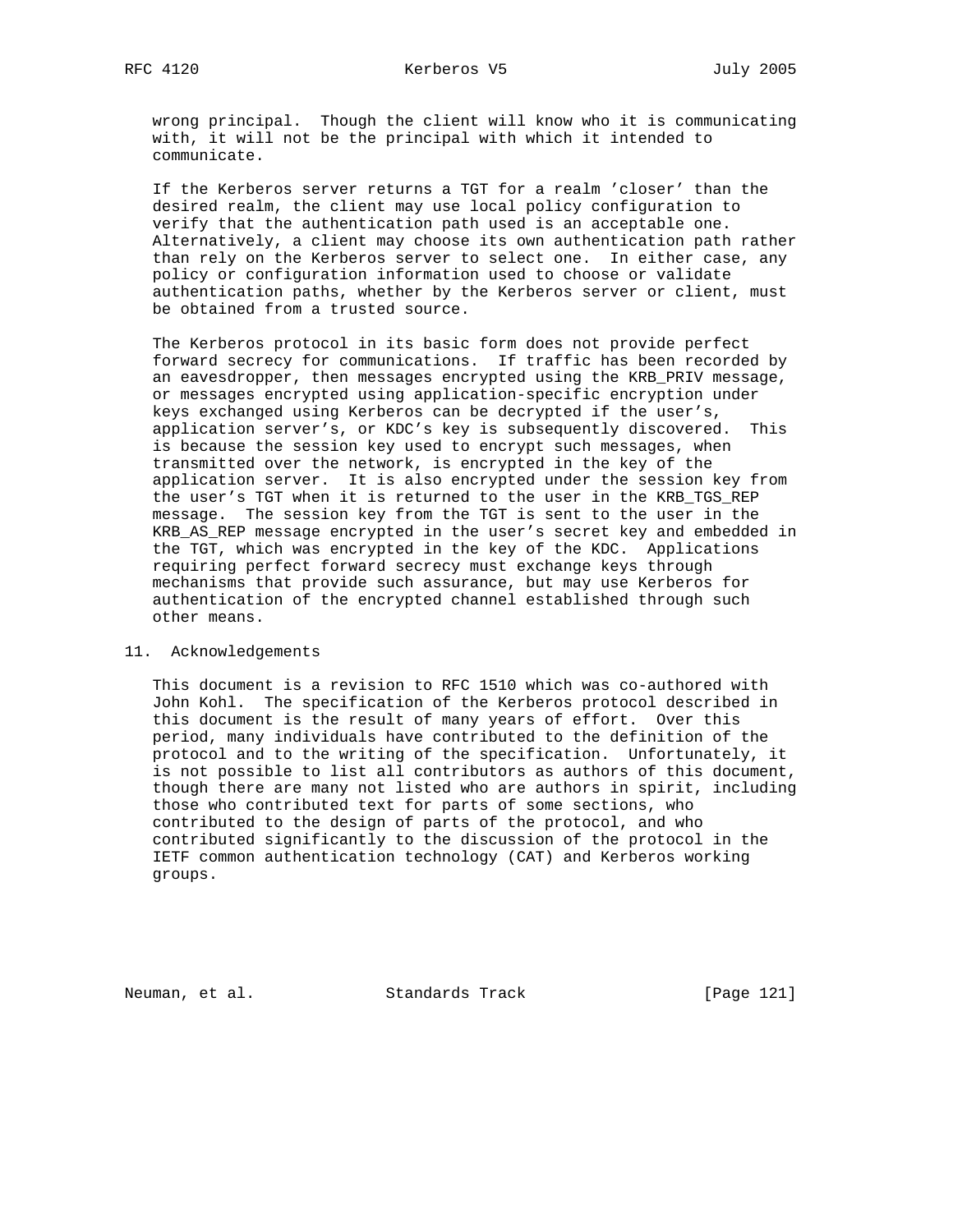Among those contributing to the development and specification of Kerberos were Jeffrey Altman, John Brezak, Marc Colan, Johan Danielsson, Don Davis, Doug Engert, Dan Geer, Paul Hill, John Kohl, Marc Horowitz, Matt Hur, Jeffrey Hutzelman, Paul Leach, John Linn, Ari Medvinsky, Sasha Medvinsky, Steve Miller, Jon Rochlis, Jerome Saltzer, Jeffrey Schiller, Jennifer Steiner, Ralph Swick, Mike Swift, Jonathan Trostle, Theodore Ts'o, Brian Tung, Jacques Vidrine, Assar Westerlund, and Nicolas Williams. Many other members of MIT Project Athena, the MIT networking group, and the Kerberos and CAT working groups of the IETF contributed but are not listed.

Neuman, et al. Standards Track [Page 122]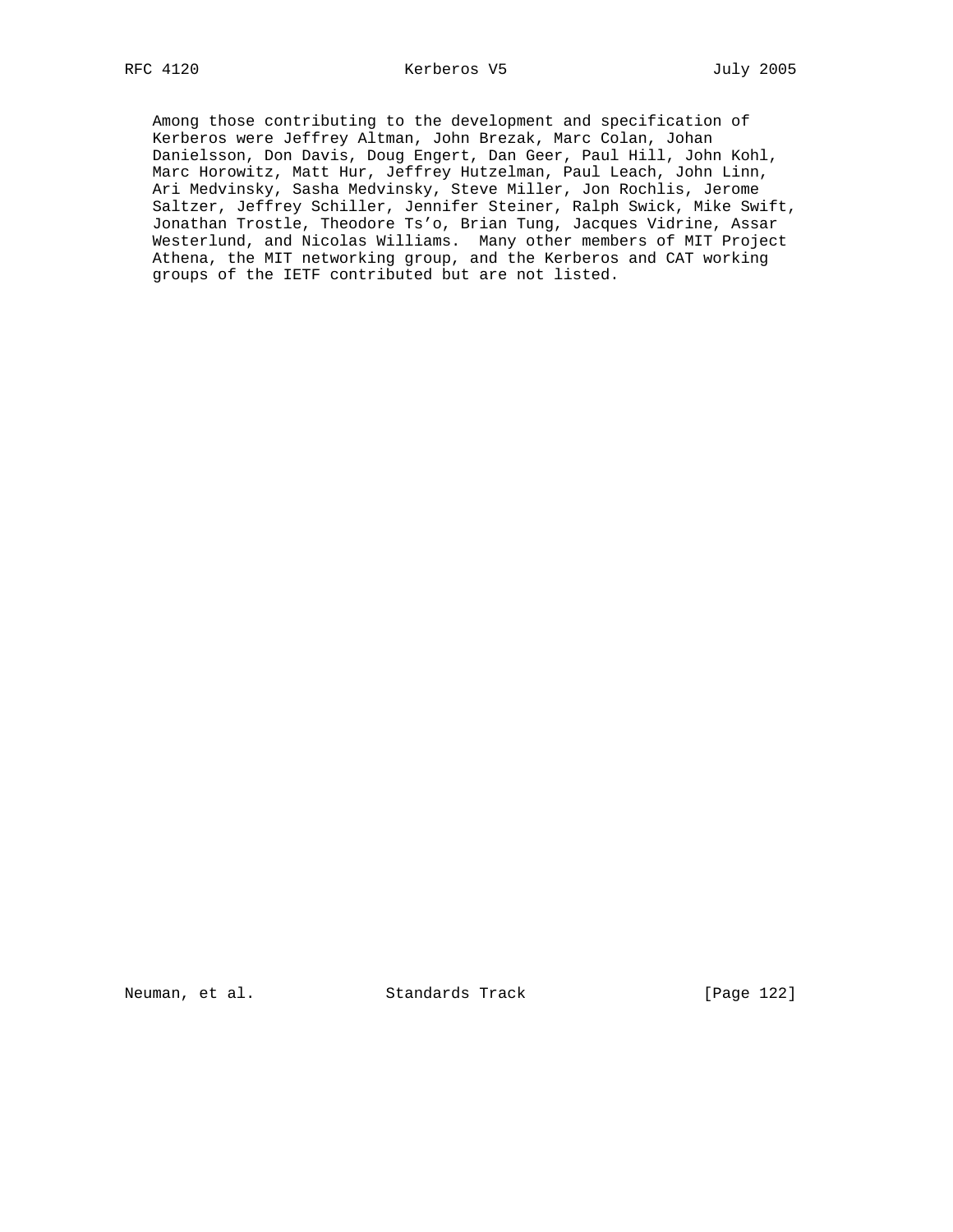A. ASN.1 module

```
KerberosV5Spec2 {
        iso(1) identified-organization(3) dod(6) internet(1)
       security(5) kerberosV5(2) modules(4) krb5spec2(2)
} DEFINITIONS EXPLICIT TAGS ::= BEGIN
-- OID arc for KerberosV5
--- This OID may be used to identify Kerberos protocol messages
-- encapsulated in other protocols.
--- This OID also designates the OID arc for KerberosV5-related OIDs.
--
-- NOTE: RFC 1510 had an incorrect value (5) for "dod" in its OID.
id-krb5 OBJECT IDENTIFIER ::= {
       iso(1) identified-organization(3) dod(6) internet(1)
       security(5) kerberosV5(2)
}
Int32 ::= INTEGER (-2147483648..2147483647)
                   -- signed values representable in 32 bits
UInt32 ::= INTEGER (0..4294967295)
                   -- unsigned 32 bit values
Microseconds ::= INTEGER (0..999999)
                   -- microseconds
KerberosString ::= GeneralString (IA5String)
Realm ::= KerberosString
PrincipalName ::= SEQUENCE {
name-type [0] Int32,
 name-string [1] SEQUENCE OF KerberosString
}
KerberosTime ::= GeneralizedTime -- with no fractional seconds
HostAddress ::= SEQUENCE {
      addr-type [0] Int32,
        address [1] OCTET STRING
}
-- NOTE: HostAddresses is always used as an OPTIONAL field and
-- should not be empty.
HostAddresses -- NOTE: subtly different from rfc1510,
Neuman, et al. Standards Track [Page 123]
```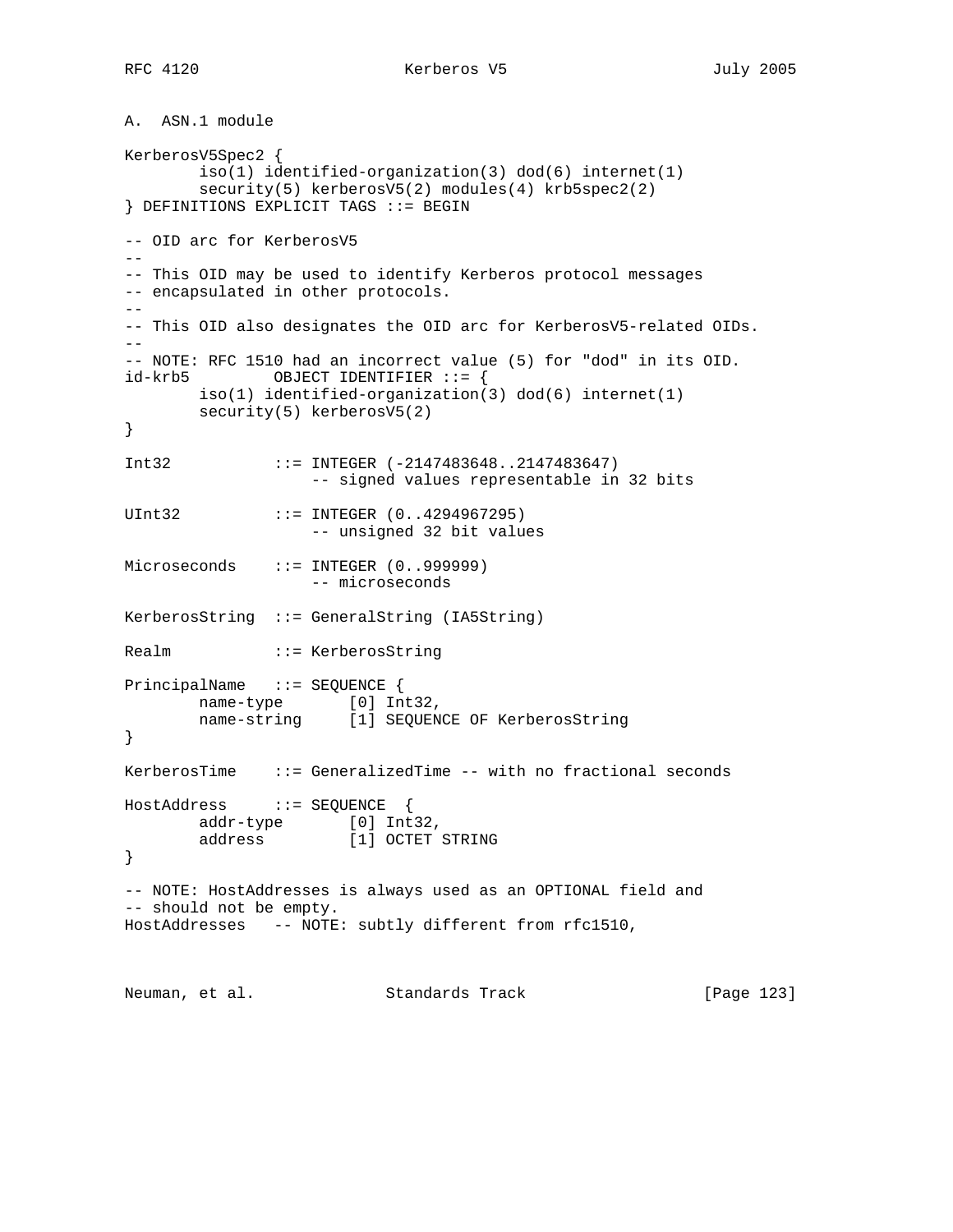RFC 4120 Kerberos V5 July 2005

```
 -- but has a value mapping and encodes the same
       ::= SEQUENCE OF HostAddress
-- NOTE: AuthorizationData is always used as an OPTIONAL field and
-- should not be empty.
AuthorizationData ::= SEQUENCE OF SEQUENCE {
 ad-type [0] Int32,
 ad-data [1] OCTET STRING
}
PA-DATA ::= SEQUENCE {
      -- NOTE: first tag is [1], not [0]
 padata-type [1] Int32,
 padata-value [2] OCTET STRING -- might be encoded AP-REQ
}
KerberosFlags ::= BIT STRING (SIZE (32..MAX))
               -- minimum number of bits shall be sent,
                -- but no fewer than 32
EncryptedData ::= SEQUENCE {
       etype [0] Int32 -- EncryptionType --,
       kvno [1] UInt32 OPTIONAL,
       cipher [2] OCTET STRING -- ciphertext
}
EncryptionKey ::= SEQUENCE {
 keytype [0] Int32 -- actually encryption type --,
 keyvalue [1] OCTET STRING
}
Checksum ::= SEQUENCE {
 cksumtype [0] Int32,
 checksum [1] OCTET STRING
}
Ticket ::= [APPLICATION 1] SEQUENCE {
 tkt-vno [0] INTEGER (5),
 realm [1] Realm,
sname [2] PrincipalName,
 enc-part [3] EncryptedData -- EncTicketPart
}
-- Encrypted part of ticket
EncTicketPart ::= [APPLICATION 3] SEQUENCE {
flags [0] TicketFlags,
key [1] EncryptionKey,
 crealm [2] Realm,
Neuman, et al. Standards Track [Page 124]
```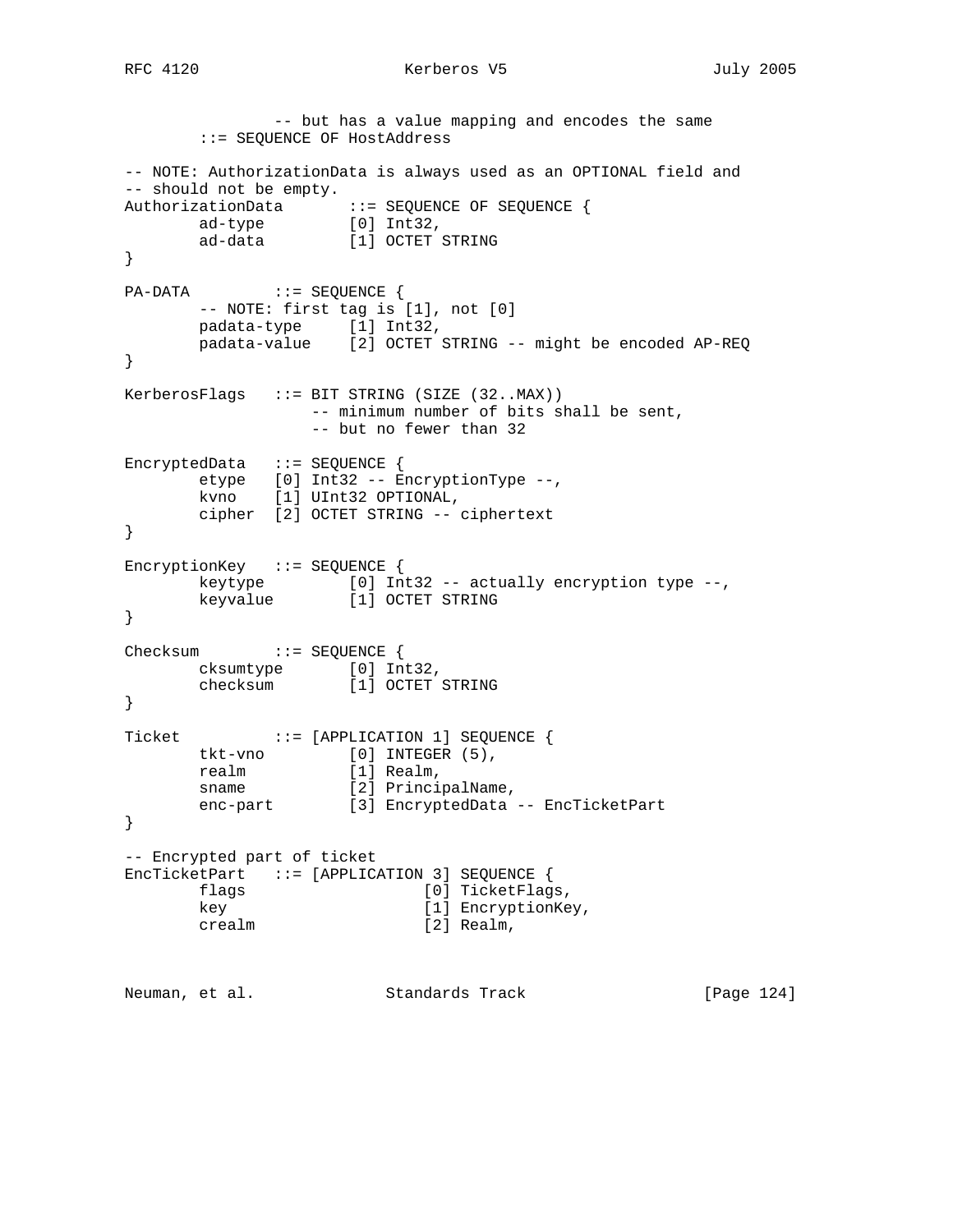```
cname [3] PrincipalName,
 transited [4] TransitedEncoding,
authtime [5] KerberosTime,
starttime [6] KerberosTime OPTIONAL,
endtime [7] KerberosTime,
 renew-till [8] KerberosTime OPTIONAL,
 caddr [9] HostAddresses OPTIONAL,
 authorization-data [10] AuthorizationData OPTIONAL
}
-- encoded Transited field
TransitedEncoding ::= SEQUENCE {
 tr-type [0] Int32 -- must be registered --,
 contents [1] OCTET STRING
}
TicketFlags ::= KerberosFlags
      -- reserved(0),
       -- forwardable(1),
       -- forwarded(2),
       -- proxiable(3),
      -- proxy(4),
       -- may-postdate(5),
       -- postdated(6),
       -- invalid(7),
       -- renewable(8),
      -- initial(9),
      -- pre-authent(10),
      -- hw-authent(11),
-- the following are new since 1510
      -- transited-policy-checked(12),
       -- ok-as-delegate(13)
AS-REQ ::= [APPLICATION 10] KDC-REQ
TGS-REQ ::= [APPLICATION 12] KDC-REQ
KDC-REQ ::= SEQUENCE {
       -- NOTE: first tag is [1], not [0]
 pvno [1] INTEGER (5) ,
 msg-type [2] INTEGER (10 -- AS -- | 12 -- TGS --),
 padata [3] SEQUENCE OF PA-DATA OPTIONAL
                      -- NOTE: not empty --,
       req-body [4] KDC-REQ-BODY
}
KDC-REQ-BODY ::= SEQUENCE {
      kdc-options [0] KDCOptions,
Neuman, et al. Standards Track [Page 125]
```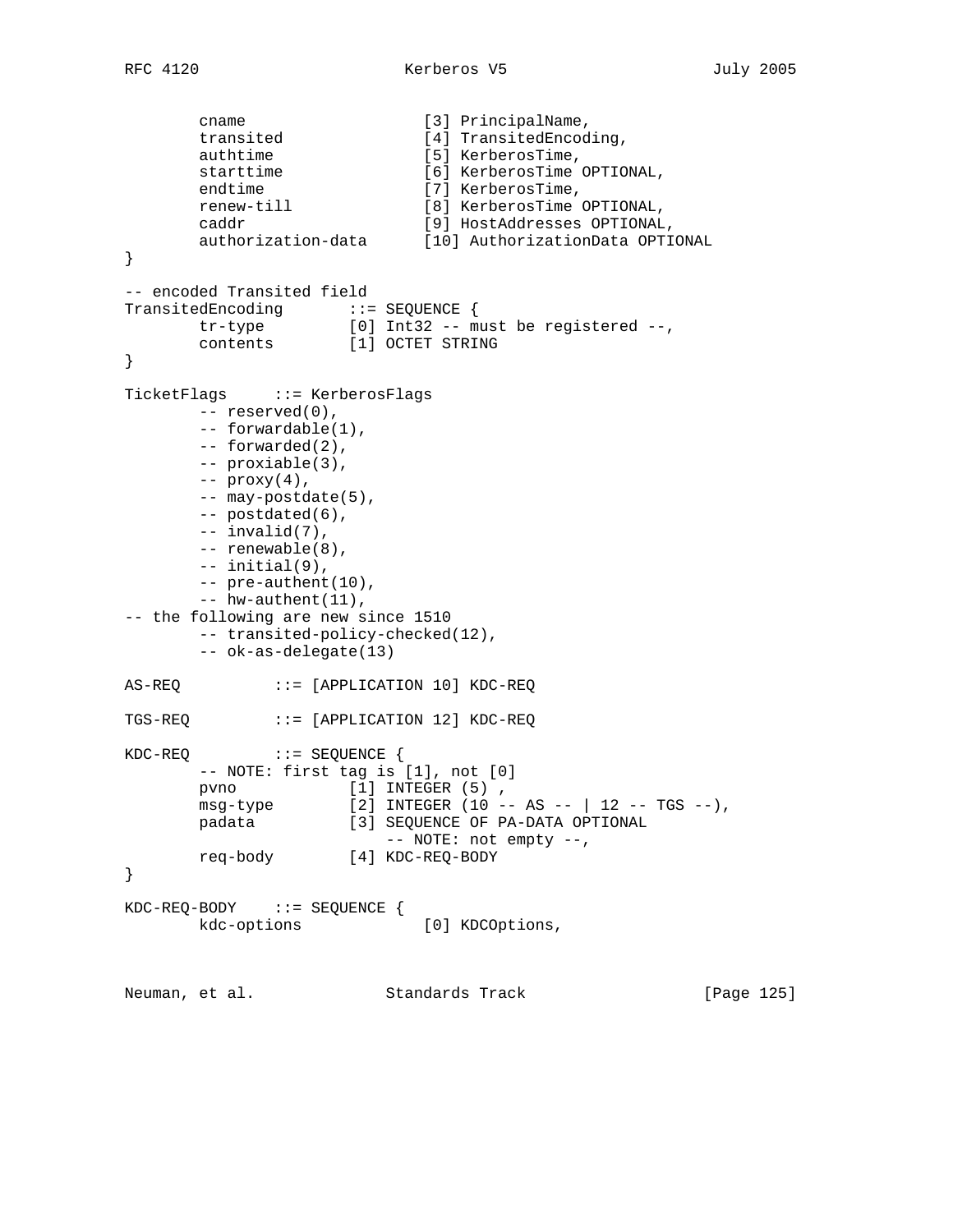| cname              | [1] PrincipalName OPTIONAL                         |
|--------------------|----------------------------------------------------|
|                    | -- Used only in AS-REQ --,                         |
| realm              | [2] Realm                                          |
|                    | -- Server's realm                                  |
|                    | -- Also client's in AS-REO --,                     |
| sname              | [3] PrincipalName OPTIONAL,                        |
| from               | [4] KerberosTime OPTIONAL,                         |
| till               | [5] KerberosTime,                                  |
| rtime              | [6] KerberosTime OPTIONAL,                         |
| nonce              | $[7]$ UInt32,                                      |
| etype              | [8] SEQUENCE OF Int32 -- EncryptionType            |
|                    | -- in preference order --,                         |
| addresses          | [9] HostAddresses OPTIONAL,                        |
|                    | enc-authorization-data [10] EncryptedData OPTIONAL |
|                    | -- AuthorizationData --,                           |
| additional-tickets | [11] SEOUENCE OF Ticket OPTIONAL                   |
|                    | -- NOTE: not empty                                 |
|                    |                                                    |

}

```
KDCOptions ::= KerberosFlags
        -- reserved(0),
        -- forwardable(1),
        -- forwarded(2),
        -- proxiable(3),
       -- proxy(4),
        -- allow-postdate(5),
        -- postdated(6),
        -- unused7(7),
        -- renewable(8),
        -- unused9(9),
        -- unused10(10),
        -- opt-hardware-auth(11),
        -- unused12(12),
        -- unused13(13),
-- 15 is reserved for canonicalize
       -- unused15(15),
-- 26 was unused in 1510
        -- disable-transited-check(26),
- -- renewable-ok(27),
       -- enc-tkt-in-skey(28),
        -- renew(30),
        -- validate(31)
AS-REP ::= [APPLICATION 11] KDC-REP
TGS-REP ::= [APPLICATION 13] KDC-REP
```
Neuman, et al. Standards Track [Page 126]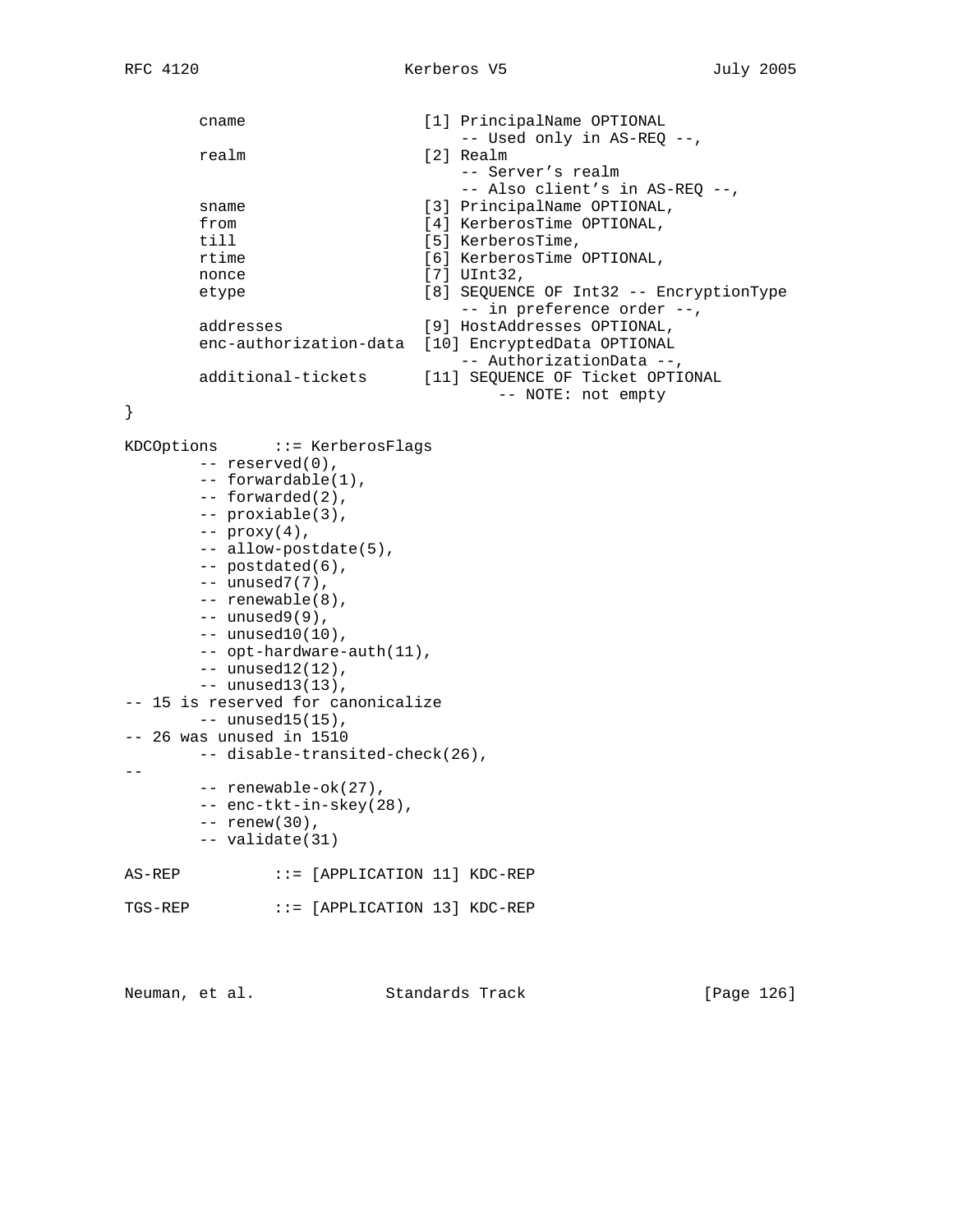```
KDC-REP ::= SEQUENCE {
 pvno [0] INTEGER (5),
 msg-type [1] INTEGER (11 -- AS -- | 13 -- TGS --),
 padata [2] SEQUENCE OF PA-DATA OPTIONAL
-- NOTE: not empty --,
 crealm [3] Realm,
 cname [4] PrincipalName,
ticket [5] Ticket,
 enc-part [6] EncryptedData
                       -- EncASRepPart or EncTGSRepPart,
                        -- as appropriate
}
EncASRepPart ::= [APPLICATION 25] EncKDCRepPart
EncTGSRepPart ::= [APPLICATION 26] EncKDCRepPart
EncKDCRepPart ::= SEQUENCE {
      key [0] EncryptionKey,
 last-req [1] LastReq,
nonce [2] UInt32,
      key-expiration [3] KerberosTime OPTIONAL,
flags [4] TicketFlags,
 authtime [5] KerberosTime,
 starttime [6] KerberosTime OPTIONAL,
endtime [7] KerberosTime,
 renew-till [8] KerberosTime OPTIONAL,
srealm [9] Realm,
sname [10] PrincipalName,
 caddr [11] HostAddresses OPTIONAL
}
LastReq ::= SEQUENCE OF SEQUENCE {
 lr-type [0] Int32,
 lr-value [1] KerberosTime
}
AP-REQ ::= [APPLICATION 14] SEQUENCE {
 pvno [0] INTEGER (5),
 msg-type [1] INTEGER (14),
 ap-options [2] APOptions,
 ticket [3] Ticket,
      authenticator [4] EncryptedData -- Authenticator
}
APOptions ::= KerberosFlags
      -- reserved(0),
     -- use-session-key(1),
Neuman, et al. Standards Track [Page 127]
```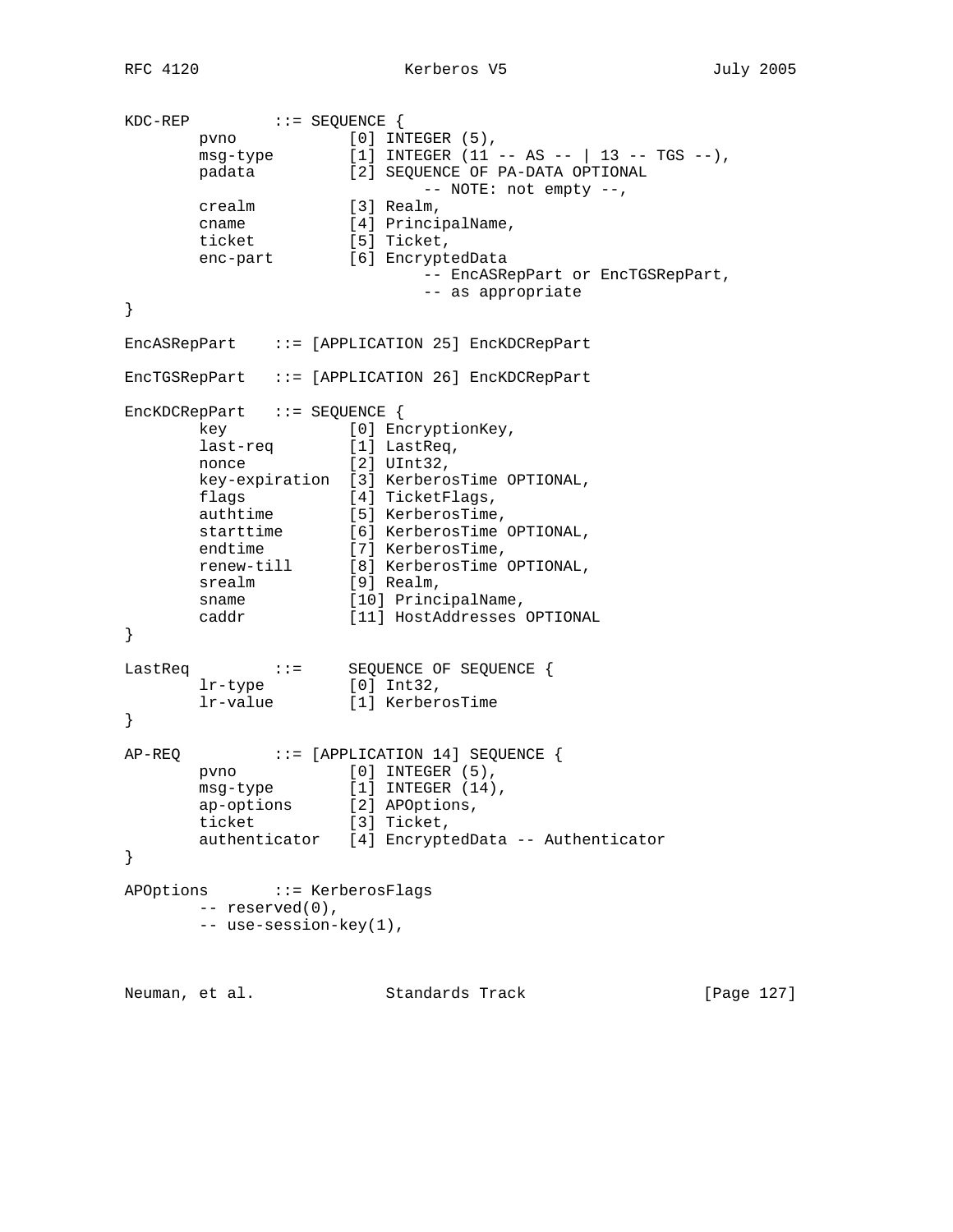```
 -- mutual-required(2)
-- Unencrypted authenticator
Authenticator ::= [APPLICATION 2] SEQUENCE {
     authenticator-vno [0] INTEGER (5),<br>
crealm [1] Realm,<br>
cname [2] PrincipalNam<br>
-bound 131 Checksum OPT
 crealm [1] Realm,
 cname [2] PrincipalName,
 cksum [3] Checksum OPTIONAL,
 cusec [4] Microseconds,
 ctime [5] KerberosTime,
subkey [6] EncryptionKey OPTIONAL,
seq-number [7] UInt32 OPTIONAL,
 authorization-data [8] AuthorizationData OPTIONAL
}
AP-REP ::= [APPLICATION 15] SEQUENCE {
 pvno [0] INTEGER (5),
 msg-type [1] INTEGER (15),
 enc-part [2] EncryptedData -- EncAPRepPart
}
EncAPRepPart ::= [APPLICATION 27] SEQUENCE {
 ctime [0] KerberosTime,
 cusec [1] Microseconds,
 subkey [2] EncryptionKey OPTIONAL,
 seq-number [3] UInt32 OPTIONAL
}
KRB-SAFE ::= [APPLICATION 20] SEQUENCE {
 pvno [0] INTEGER (5),
 msg-type [1] INTEGER (20),
 safe-body [2] KRB-SAFE-BODY,
 cksum [3] Checksum
}
KRB-SAFE-BODY ::= SEQUENCE {
 user-data [0] OCTET STRING,
 timestamp [1] KerberosTime OPTIONAL,
 usec [2] Microseconds OPTIONAL,
 seq-number [3] UInt32 OPTIONAL,
 s-address [4] HostAddress,
 r-address [5] HostAddress OPTIONAL
}
KRB-PRIV ::= [APPLICATION 21] SEQUENCE {
 pvno [0] INTEGER (5),
 msg-type [1] INTEGER (21),
 -- NOTE: there is no [2] tag
Neuman, et al. Standards Track [Page 128]
```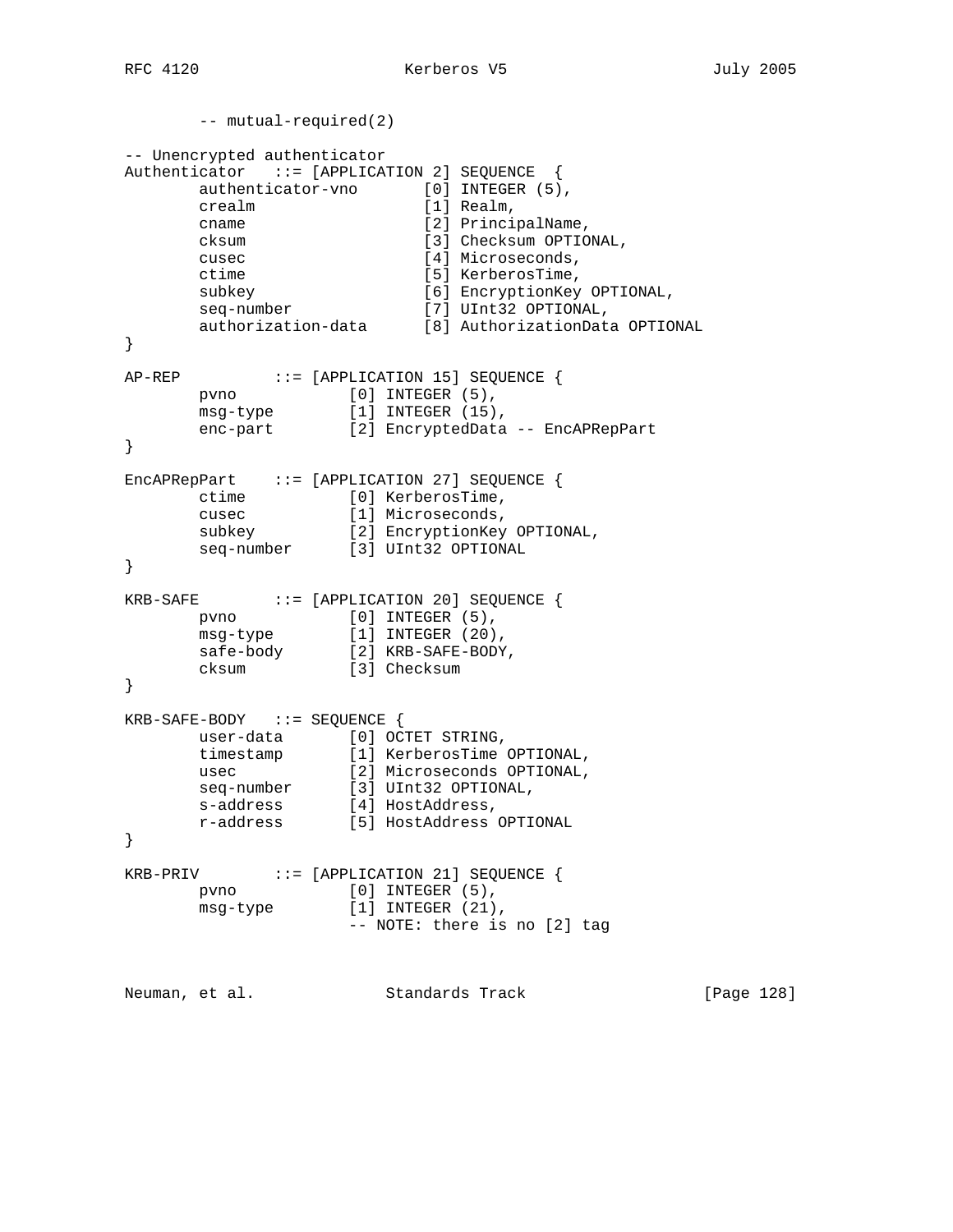RFC 4120 Kerberos V5 July 2005

```
 enc-part [3] EncryptedData -- EncKrbPrivPart
}
EncKrbPrivPart ::= [APPLICATION 28] SEQUENCE {
 user-data [0] OCTET STRING,
 timestamp [1] KerberosTime OPTIONAL,
 usec [2] Microseconds OPTIONAL,
 seq-number [3] UInt32 OPTIONAL,
 s-address [4] HostAddress -- sender's addr --,
 r-address [5] HostAddress OPTIONAL -- recip's addr
}
KRB-CRED ::= [APPLICATION 22] SEQUENCE {
 pvno [0] INTEGER (5),
 msg-type [1] INTEGER (22),
 tickets [2] SEQUENCE OF Ticket,
 enc-part [3] EncryptedData -- EncKrbCredPart
}
EncKrbCredPart ::= [APPLICATION 29] SEQUENCE {
      ticket-info [0] SEQUENCE OF KrbCredInfo,
nonce [1] UInt32 OPTIONAL,
 timestamp [2] KerberosTime OPTIONAL,
 usec [3] Microseconds OPTIONAL,
 s-address [4] HostAddress OPTIONAL,
 r-address [5] HostAddress OPTIONAL
}
KrbCredInfo ::= SEQUENCE {
 key [0] EncryptionKey,
 prealm [1] Realm OPTIONAL,
 pname [2] PrincipalName OPTIONAL,
 flags [3] TicketFlags OPTIONAL,
 authtime [4] KerberosTime OPTIONAL,
 starttime [5] KerberosTime OPTIONAL,
endtime [6] KerberosTime OPTIONAL,
 renew-till [7] KerberosTime OPTIONAL,
srealm [8] Realm OPTIONAL,
 sname [9] PrincipalName OPTIONAL,
 caddr [10] HostAddresses OPTIONAL
}
KRB-ERROR ::= [APPLICATION 30] SEQUENCE {
 pvno [0] INTEGER (5),
 msg-type [1] INTEGER (30),
 ctime [2] KerberosTime OPTIONAL,
 cusec [3] Microseconds OPTIONAL,
stime [4] KerberosTime,
```
Neuman, et al. Standards Track [Page 129]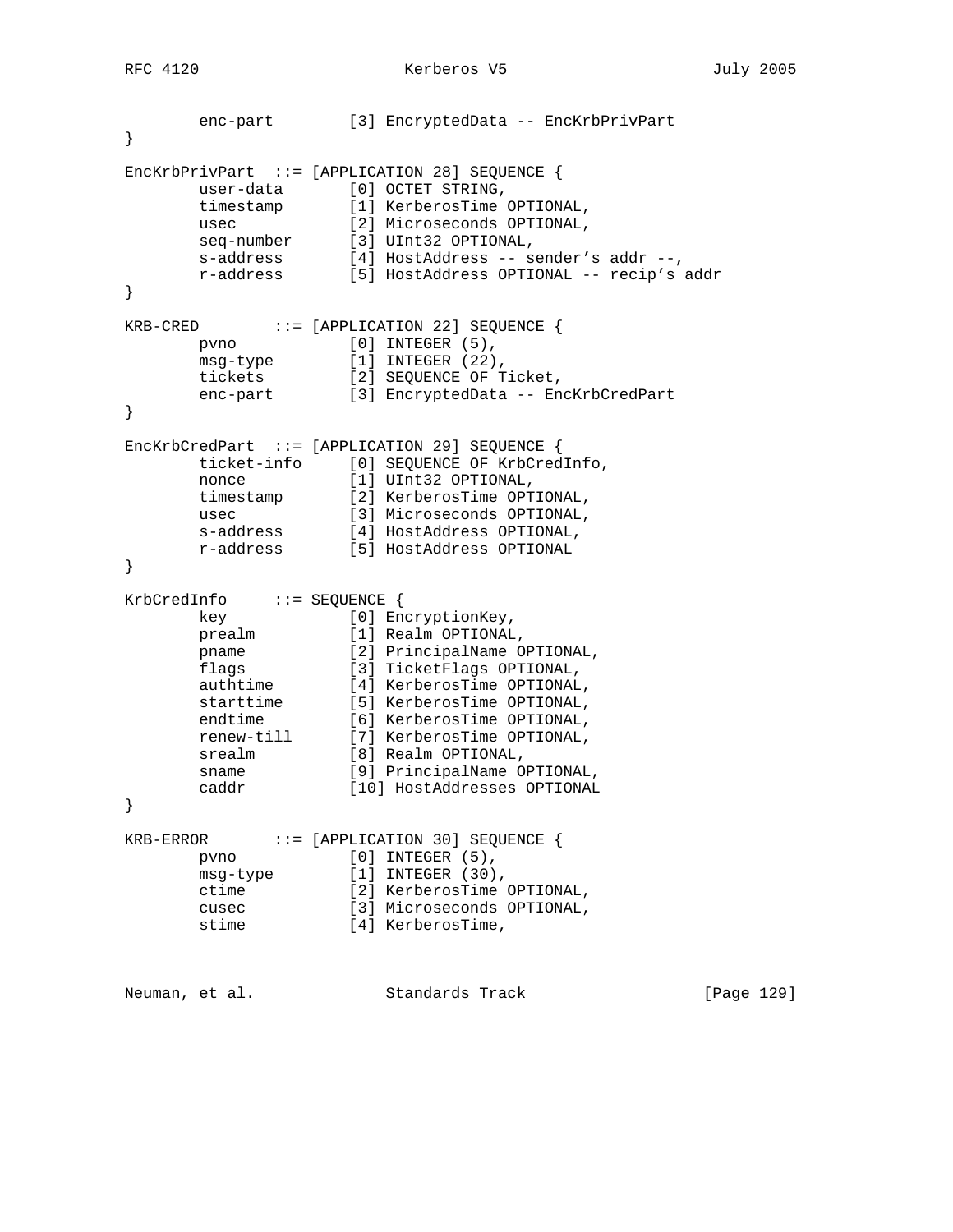```
susec [5] Microseconds,
error-code [6] Int32,
 crealm [7] Realm OPTIONAL,
 cname [8] PrincipalName OPTIONAL,
 realm [9] Realm -- service realm --,
 sname [10] PrincipalName -- service name --,
e-text [11] KerberosString OPTIONAL,
 e-data [12] OCTET STRING OPTIONAL
}
METHOD-DATA ::= SEQUENCE OF PA-DATA
TYPED-DATA ::= SEQUENCE SIZE (1..MAX) OF SEQUENCE {
 data-type [0] Int32,
 data-value [1] OCTET STRING OPTIONAL
}
-- preauth stuff follows
PA-ENC-TIMESTAMP ::= EncryptedData -- PA-ENC-TS-ENC
PA-ENC-TS-ENC ::= SEQUENCE {
 patimestamp [0] KerberosTime -- client's time --,
 pausec [1] Microseconds OPTIONAL
}
ETYPE-INFO-ENTRY ::= SEQUENCE {
etype [0] Int32,
 salt [1] OCTET STRING OPTIONAL
}
ETYPE-INFO ::= SEQUENCE OF ETYPE-INFO-ENTRY
ETYPE-INFO2-ENTRY ::= SEQUENCE {
etype [0] Int32,
salt [1] KerberosString OPTIONAL,
 s2kparams [2] OCTET STRING OPTIONAL
}
ETYPE-INFO2 ::= SEQUENCE SIZE (1..MAX) OF ETYPE-INFO2-ENTRY
AD-IF-RELEVANT ::= AuthorizationData
AD-KDCIssued ::= SEQUENCE {
 ad-checksum [0] Checksum,
 i-realm [1] Realm OPTIONAL,
 i-sname [2] PrincipalName OPTIONAL,
 elements [3] AuthorizationData
```
Neuman, et al. Standards Track [Page 130]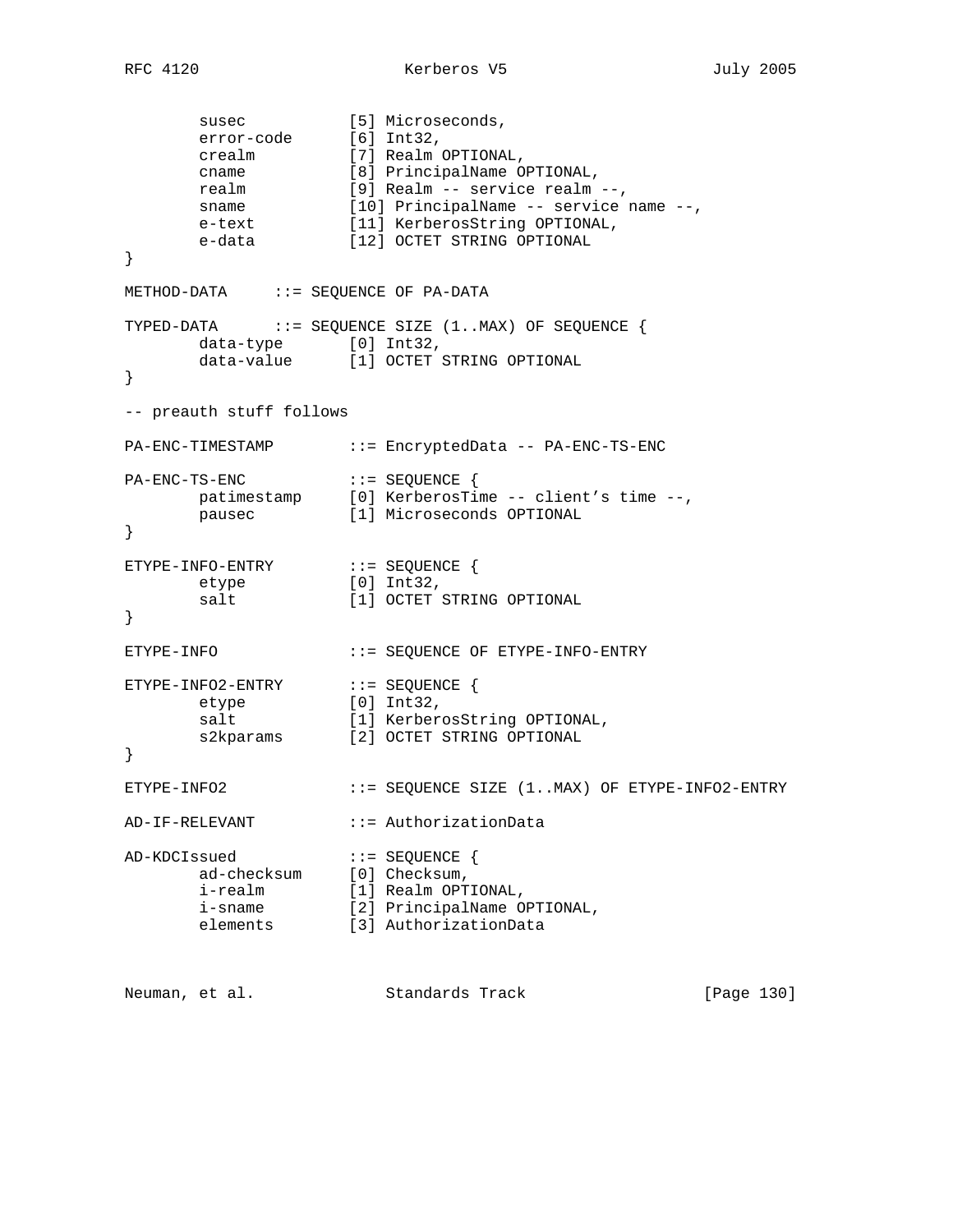} AD-AND-OR ::= SEQUENCE { condition-count [0] Int32, elements [1] AuthorizationData } AD-MANDATORY-FOR-KDC ::= AuthorizationData

END

B. Changes since RFC 1510

 This document replaces RFC 1510 and clarifies specification of items that were not completely specified. Where changes to recommended implementation choices were made, or where new options were added, those changes are described within the document and listed in this section. More significantly, "Specification 2" in Section 8 changes the required encryption and checksum methods to bring them in line with the best current practices and to deprecate methods that are no longer considered sufficiently strong.

 Discussion was added to Section 1 regarding the ability to rely on the KDC to check the transited field, and on the inclusion of a flag in a ticket indicating that this check has occurred. This is a new capability not present in RFC 1510. Pre-existing implementations may ignore or not set this flag without negative security implications.

 The definition of the secret key says that in the case of a user the key may be derived from a password. In RFC 1510, it said that the key was derived from the password. This change was made to accommodate situations where the user key might be stored on a smart-card, or otherwise obtained independently of a password.

 The introduction mentions the use of public key cryptography for initial authentication in Kerberos by reference. RFC 1510 did not include such a reference.

 Section 1.3 was added to explain that while Kerberos provides authentication of a named principal, it is still the responsibility of the application to ensure that the authenticated name is the entity with which the application wishes to communicate.

Discussion of extensibility has been added to the introduction.

 Discussion of how extensibility affects ticket flags and KDC options was added to the introduction of Section 2. No changes were made to existing options and flags specified in RFC 1510, though some of the

Neuman, et al. Standards Track [Page 131]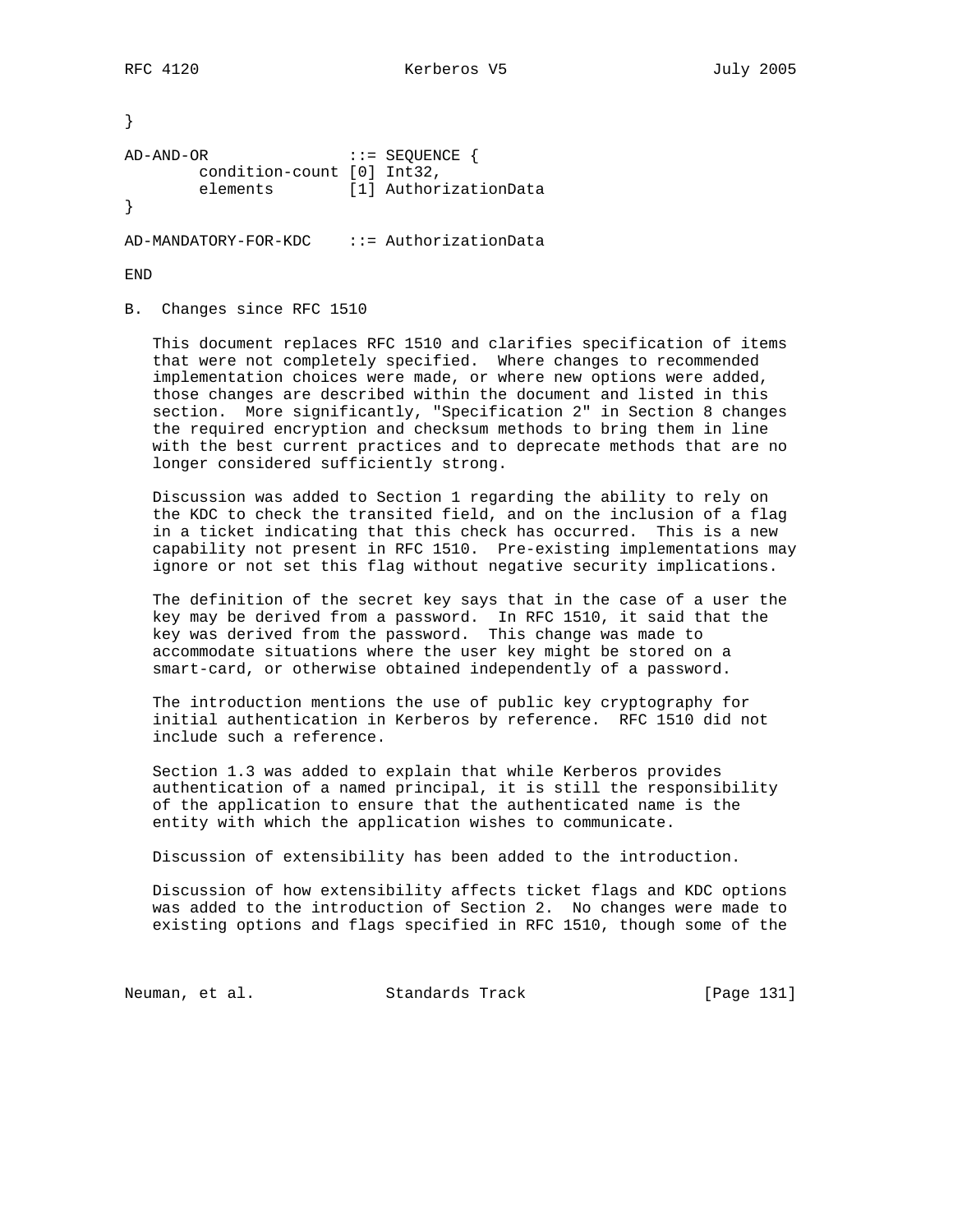sections in the specification were renumbered, and text was revised to make the description and intent of existing options clearer, especially with respect to the ENC-TKT-IN-SKEY option (now section 2.9.2) which is used for user-to-user authentication. The new option and ticket flag transited policy checking (Section 2.7) was added.

 A warning regarding generation of session keys for application use was added to Section 3, urging the inclusion of key entropy from the KDC generated session key in the ticket. An example regarding use of the sub-session key was added to Section 3.2.6. Descriptions of the pa-etype-info, pa-etype-info2, and pa-pw-salt pre-authentication data items were added. The recommendation for use of pre-authentication was changed from "MAY" to "SHOULD" and a note was added regarding known plaintext attacks.

 In RFC 1510, Section 4 described the database in the KDC. This discussion was not necessary for interoperability and unnecessarily constrained implementation. The old Section 4 was removed.

 The current Section 4 was formerly Section 6 on encryption and checksum specifications. The major part of this section was brought up to date to support new encryption methods, and moved to a separate document. Those few remaining aspects of the encryption and checksum specification specific to Kerberos are now specified in Section 4.

 Significant changes were made to the layout of Section 5 to clarify the correct behavior for optional fields. Many of these changes were made necessary because of improper ASN.1 description in the original Kerberos specification which left the correct behavior underspecified. Additionally, the wording in this section was tightened wherever possible to ensure that implementations conforming to this specification will be extensible with the addition of new fields in future specifications.

 Text was added describing time\_t=0 issues in the ASN.1. Text was also added, clarifying issues with implementations treating omitted optional integers as zero. Text was added clarifying behavior for optional SEQUENCE or SEQUENCE OF that may be empty. Discussion was added regarding sequence numbers and behavior of some implementations, including "zero" behavior and negative numbers. A compatibility note was added regarding the unconditional sending of EncTGSRepPart regardless of the enclosing reply type. Minor changes were made to the description of the HostAddresses type. Integer types were constrained. KerberosString was defined as a (significantly) constrained GeneralString. KerberosFlags was defined to reflect existing implementation behavior that departs from the

Neuman, et al. Standards Track [Page 132]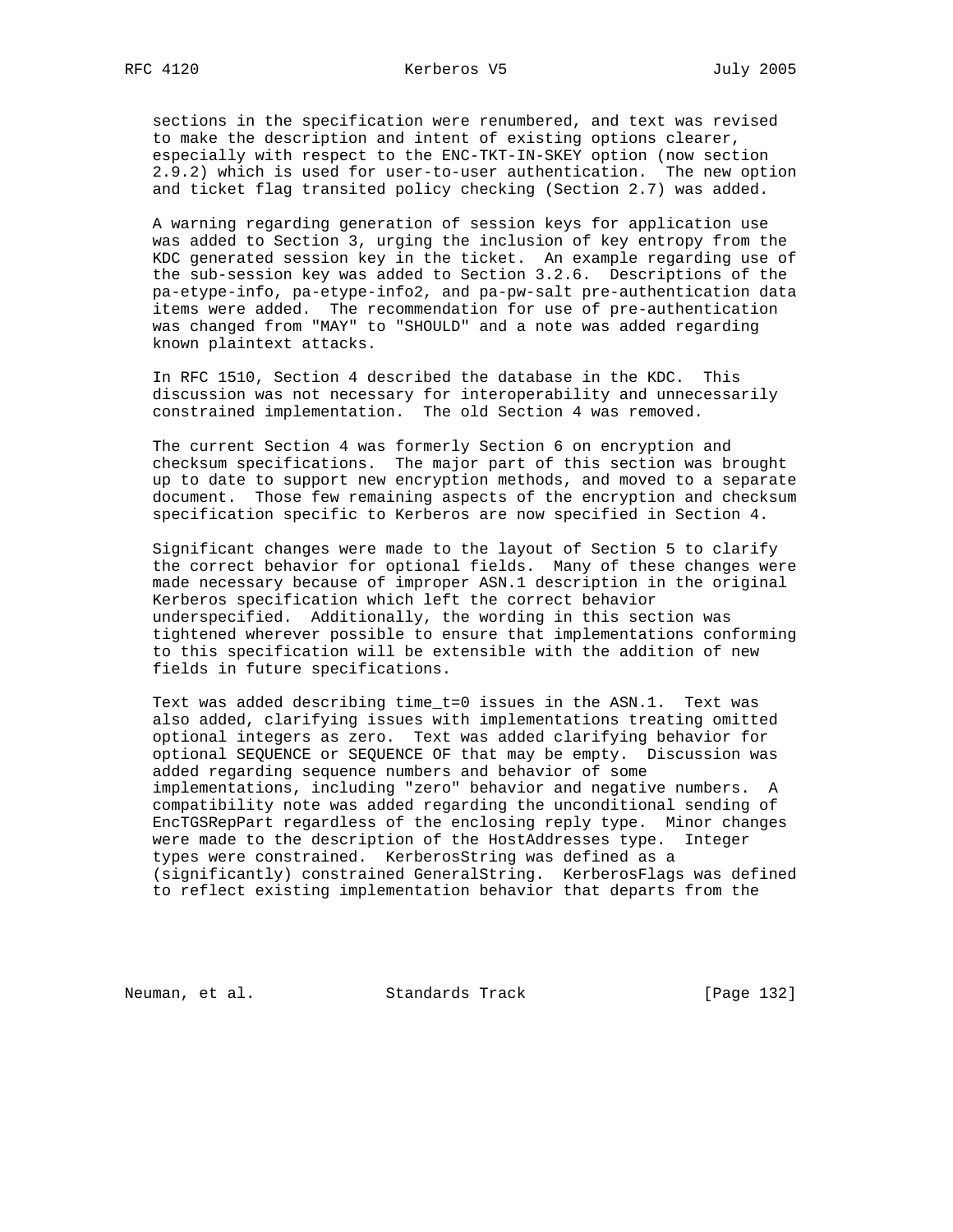RFC 4120 Kerberos V5 July 2005

 definition in RFC 1510. The transited-policy-checked(12) and the ok-as-delegate(13) ticket flags were added. The disable-transited check(26) KDC option was added.

 Descriptions of commonly implemented PA-DATA were added to Section 5. The description of KRB-SAFE has been updated to note the existing implementation behavior of double-encoding.

 There were two definitions of METHOD-DATA in RFC 1510. The second one, intended for use with KRB\_AP\_ERR\_METHOD was removed leaving the SEQUENCE OF PA-DATA definition.

Section 7, naming constraints, from RFC 1510 was moved to Section 6.

 Words were added describing the convention that domain-based realm names for newly-created realms should be specified as uppercase. This recommendation does not make lowercase realm names illegal. Words were added highlighting that the slash-separated components in the X.500 style of realm names is consistent with existing RFC 1510 based implementations, but that it conflicts with the general recommendation of X.500 name representation specified in RFC 2253.

 Section 8, network transport, constants and defined values, from RFC 1510 was moved to Section 7. Since RFC 1510, the definition of the TCP transport for Kerberos messages was added, and the encryption and checksum number assignments have been moved into a separate document.

 "Specification 2" in Section 8 of the current document changes the required encryption and checksum methods to bring them in line with the best current practices and to deprecate methods that are no longer considered sufficiently strong.

 Two new sections, on IANA considerations and security considerations were added.

 The pseudo-code has been removed from the appendix. The pseudo-code was sometimes misinterpreted to limit implementation choices and in RFC 1510, it was not always consistent with the words in the specification. Effort was made to clear up any ambiguities in the specification, rather than to rely on the pseudo-code.

 An appendix was added containing the complete ASN.1 module drawn from the discussion in Section 5 of the current document.

END NOTES

 (\*TM) Project Athena, Athena, and Kerberos are trademarks of the Massachusetts Institute of Technology (MIT).

Neuman, et al. Standards Track [Page 133]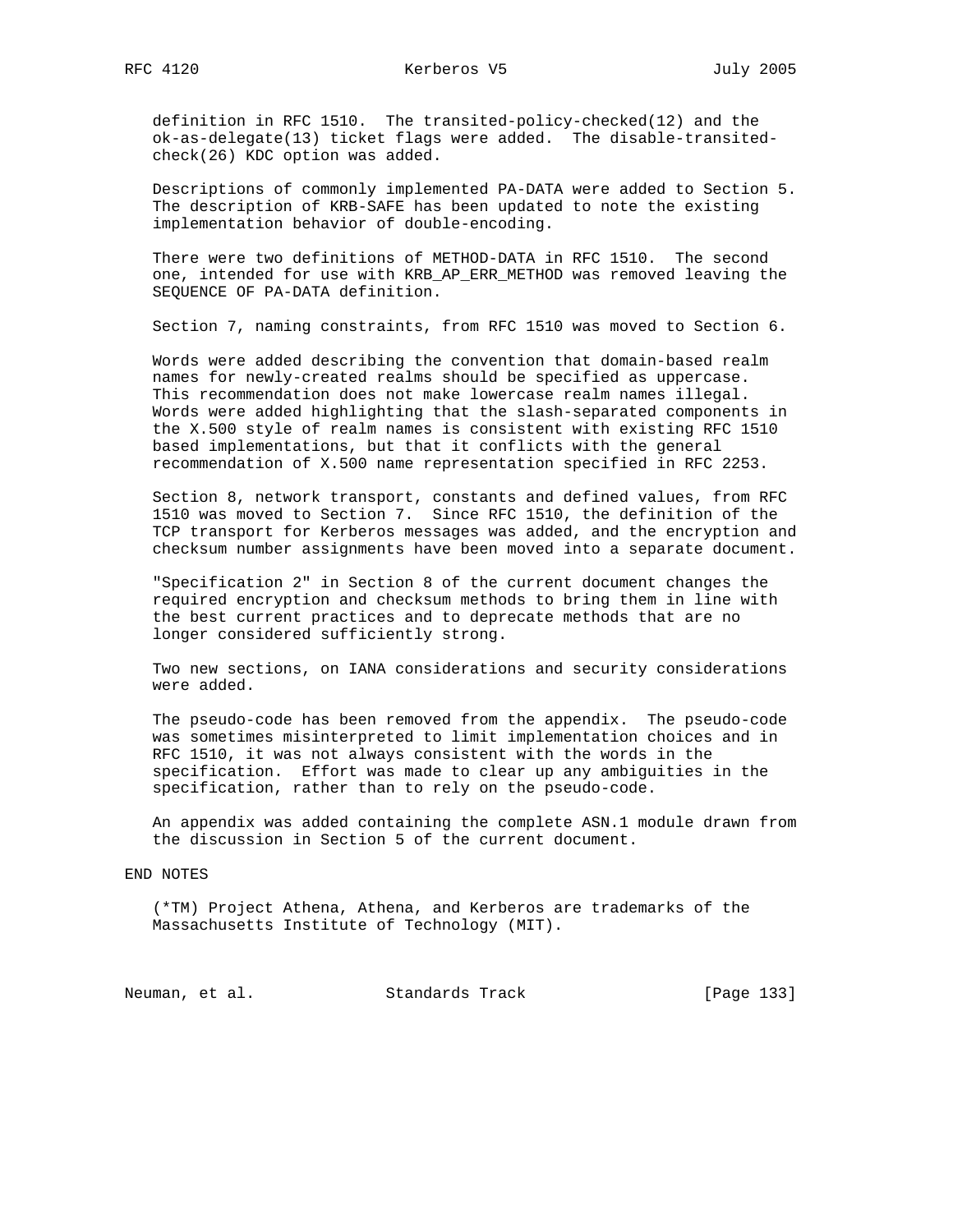Normative References

- [RFC3961] Raeburn, K., "Encryption and Checksum Specifications for Kerberos 5", RFC 3961, February 2005.
- [RFC3962] Raeburn, K., "Advanced Encryption Standard (AES) Encryption for Kerberos 5", RFC 3962, February 2005.
- [ISO-646/ECMA-6] International Organization for Standardization, "7-bit Coded Character Set for Information Interchange", ISO/IEC 646:1991.
- [ISO-2022/ECMA-35] International Organization for Standardization, "Character code structure and extension techniques", ISO/IEC 2022:1994.
- [RFC1035] Mockapetris, P., "Domain names implementation and specification", STD 13, RFC 1035, November 1987.
- [RFC2119] Bradner, S., "Key words for use in RFCs to Indicate Requirement Levels", BCP 14, RFC 2119, March 1997.
- [RFC2434] Narten, T. and H. Alvestrand, "Guidelines for Writing an IANA Considerations Section in RFCs", BCP 26, RFC 2434, October 1998.
- [RFC2782] Gulbrandsen, A., Vixie, P., and L. Esibov, "A DNS RR for specifying the location of services (DNS SRV)", RFC 2782, February 2000.
- [RFC2253] Wahl, M., Kille, S., and T. Howes, "Lightweight Directory Access Protocol (v3): UTF-8 String Representation of Distinguished Names", RFC 2253, December 1997.
- [RFC3513] Hinden, R. and S. Deering, "Internet Protocol Version 6 (IPv6) Addressing Architecture", RFC 3513, April 2003.
- [X680] Abstract Syntax Notation One (ASN.1): Specification of Basic Notation, ITU-T Recommendation X.680 (1997) | ISO/IEC International Standard 8824-1:1998.

| Standards Track<br>Neuman, et al. | [Page 134] |
|-----------------------------------|------------|
|-----------------------------------|------------|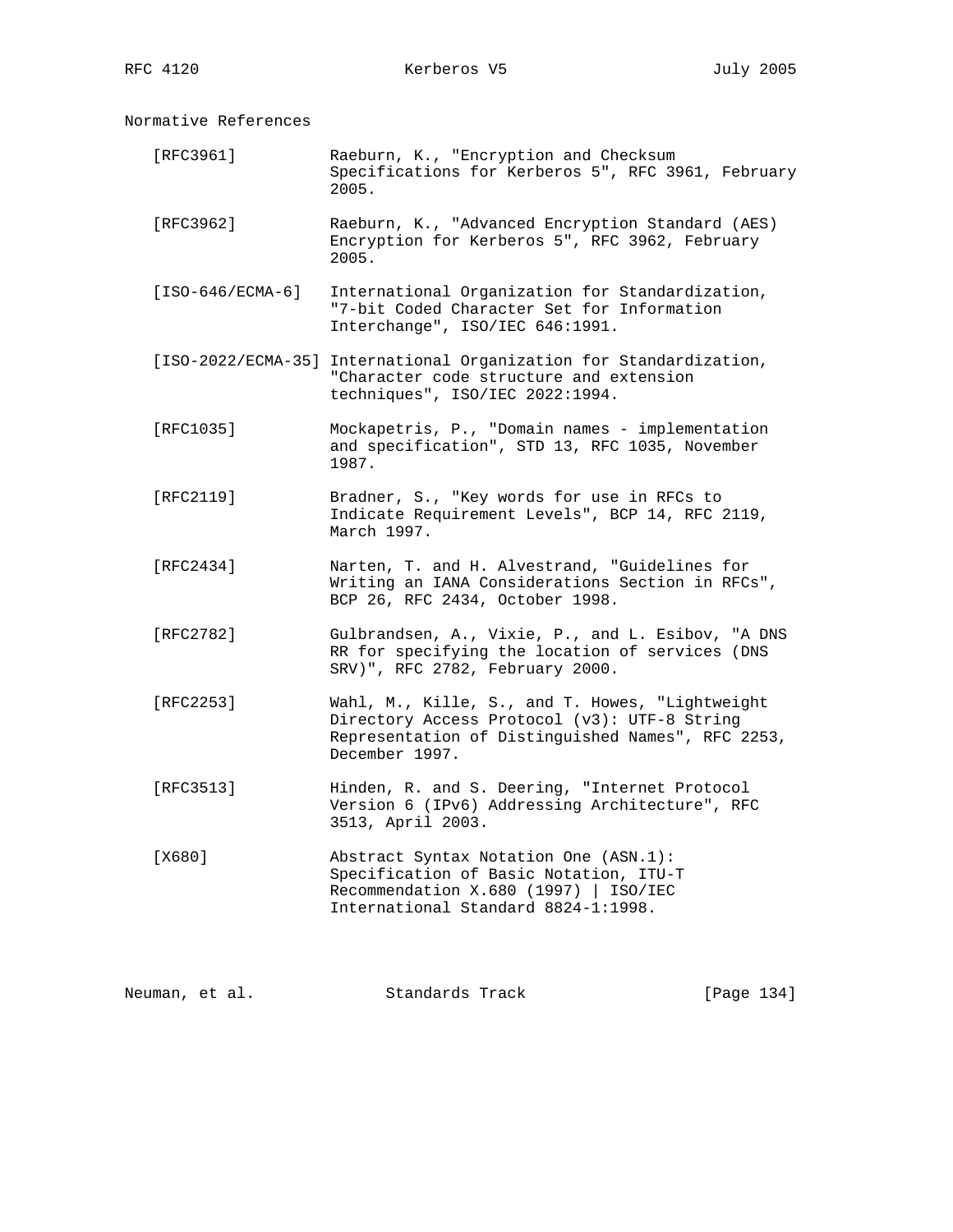[X690] ASN.1 encoding rules: Specification of Basic Encoding Rules (BER), Canonical Encoding Rules (CER) and Distinguished Encoding Rules (DER), ITU-T Recommendation X.690 (1997)| ISO/IEC International Standard 8825-1:1998.

### Informative References

| [ISO-8859] | International Organization for Standardization,    |
|------------|----------------------------------------------------|
|            | "8-bit Single-byte Coded Graphic Character Sets -- |
|            | Latin Alphabet", ISO/IEC 8859.                     |

- [RFC1964] Linn, J., "The Kerberos Version 5 GSS-API Mechanism", RFC 1964, June 1996.
- [DGT96] Don Davis, Daniel Geer, and Theodore Ts'o, "Kerberos With Clocks Adrift: History, Protocols, and Implementation", USENIX Computing Systems 9:1, January 1996.
- [DS81] Dorothy E. Denning and Giovanni Maria Sacco, "Time-stamps in Key Distribution Protocols," Communications of the ACM, Vol. 24 (8), p. 533- 536, August 1981.
- [KNT94] John T. Kohl, B. Clifford Neuman, and Theodore Y. Ts'o, "The Evolution of the Kerberos Authentication System". In Distributed Open Systems, pages 78-94. IEEE Computer Society Press, 1994.
- [MNSS87] S. P. Miller, B. C. Neuman, J. I. Schiller, and J. H. Saltzer, Section E.2.1: Kerberos Authentication and Authorization System, M.I.T. Project Athena, Cambridge, Massachusetts, December 21, 1987.
- [NS78] Roger M. Needham and Michael D. Schroeder, "Using Encryption for Authentication in Large Networks of Computers," Communications of the ACM, Vol. 21 (12), pp. 993-999, December 1978.
- [Neu93] B. Clifford Neuman, "Proxy-Based Authorization and Accounting for Distributed Systems," in Proceedings of the 13th International Conference on Distributed Computing Systems, Pittsburgh, PA, May 1993.

| Neuman, et al. |  | Standards Track | [Page 135] |  |
|----------------|--|-----------------|------------|--|
|----------------|--|-----------------|------------|--|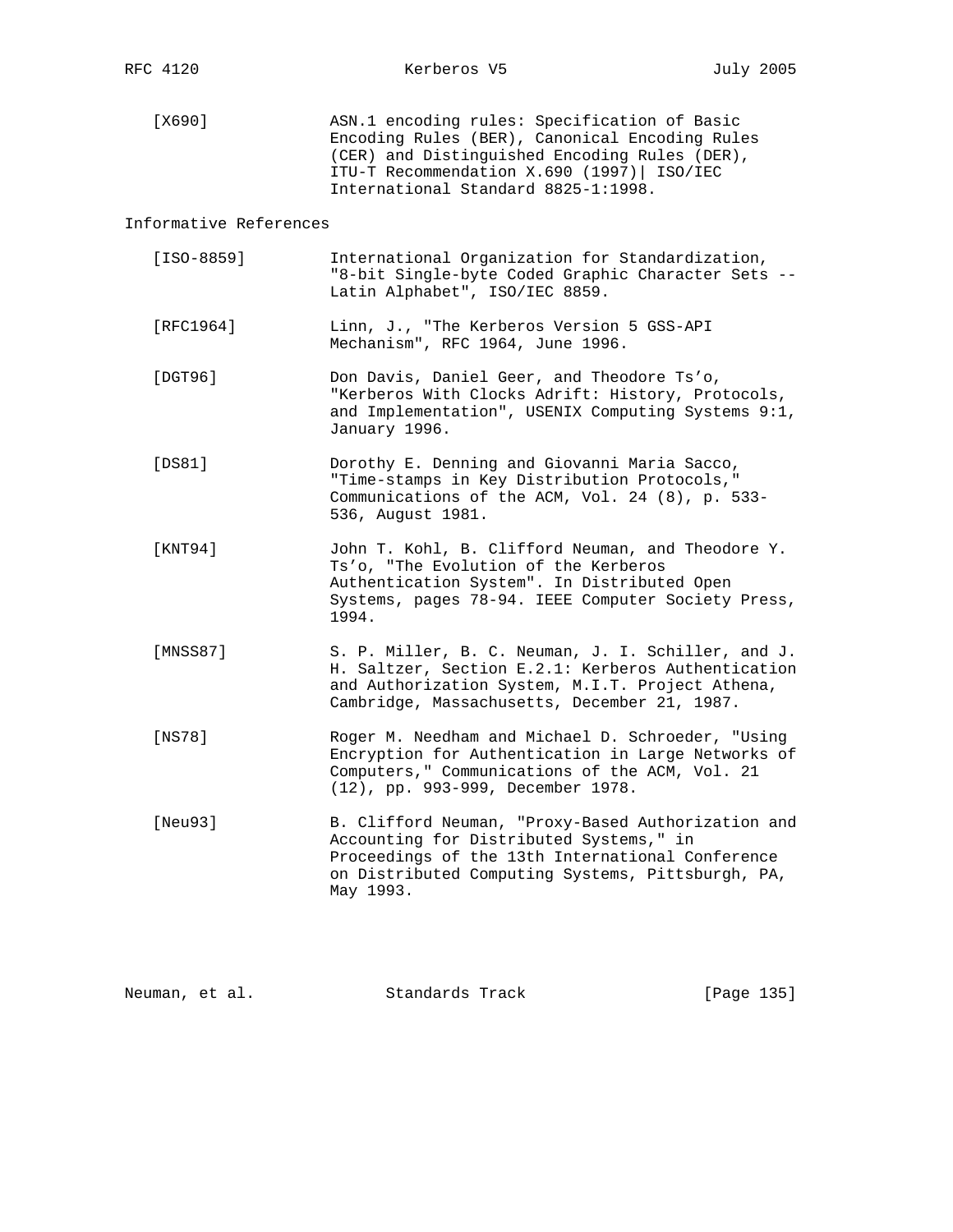| RFC 4120  | Kerberos V5                                                                                                                                                                                        | <b>July 2005</b> |  |
|-----------|----------------------------------------------------------------------------------------------------------------------------------------------------------------------------------------------------|------------------|--|
| NTS4      | B. Clifford Neuman and Theodore Y. Ts'o, "An<br>Authentication Service for Computer Networks, "<br>IEEE Communications Magazine, Vol. 32 (9), p. 33-<br>38, September 1994.                        |                  |  |
| [Pat92]   | J. Pato, Using Pre-Authentication to Avoid<br>Password Guessing Attacks, Open Software<br>Foundation DCE Request for Comments 26 (December<br>1992.                                                |                  |  |
| [RFC1510] | Kohl, J. and C. Neuman, "The Kerberos Network<br>Authentication Service (V5)", RFC 1510, September<br>1993.                                                                                        |                  |  |
| [RFC4086] | Eastlake, D., 3rd, Schiller, J., and S. Crocker,<br>"Randomness Requirements for Security", BCP 106,<br>RFC 4086, June 2005.                                                                       |                  |  |
| [SNS88]   | J. G. Steiner, B. C. Neuman, and J. I. Schiller,<br>"Kerberos: An Authentication Service for Open<br>Network Systems," p. 191-202, Usenix Conference<br>Proceedings, Dallas, Texas, February 1988. |                  |  |
| [RFC4121] | Zhu, L., Jaganathan, K., and S. Hartman, "The<br>Kerberos Version 5 Generic Security Service<br>Application Program Interface (GSS-API) Mechanism:<br>Version 2", RFC 4121, July 2005.             |                  |  |

Neuman, et al. Standards Track [Page 136]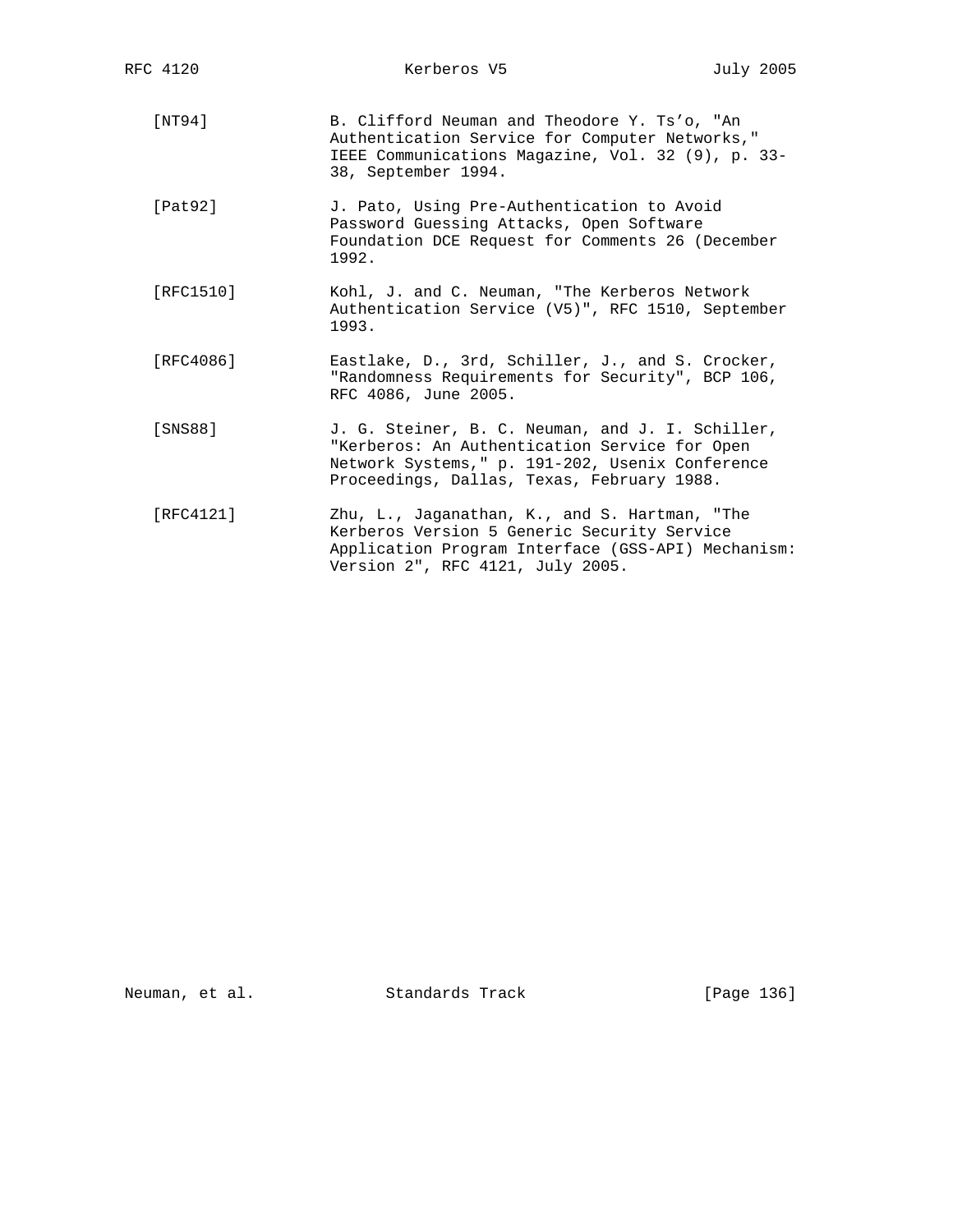Authors' Addresses

 Clifford Neuman Information Sciences Institute University of Southern California 4676 Admiralty Way Marina del Rey, CA 90292, USA

EMail: bcn@isi.edu

 Tom Yu Massachusetts Institute of Technology 77 Massachusetts Avenue Cambridge, MA 02139, USA

EMail: tlyu@mit.edu

 Sam Hartman Massachusetts Institute of Technology 77 Massachusetts Avenue Cambridge, MA 02139, USA

EMail: hartmans-ietf@mit.edu

 Kenneth Raeburn Massachusetts Institute of Technology 77 Massachusetts Avenue Cambridge, MA 02139, USA

EMail: raeburn@mit.edu

Neuman, et al. Standards Track [Page 137]